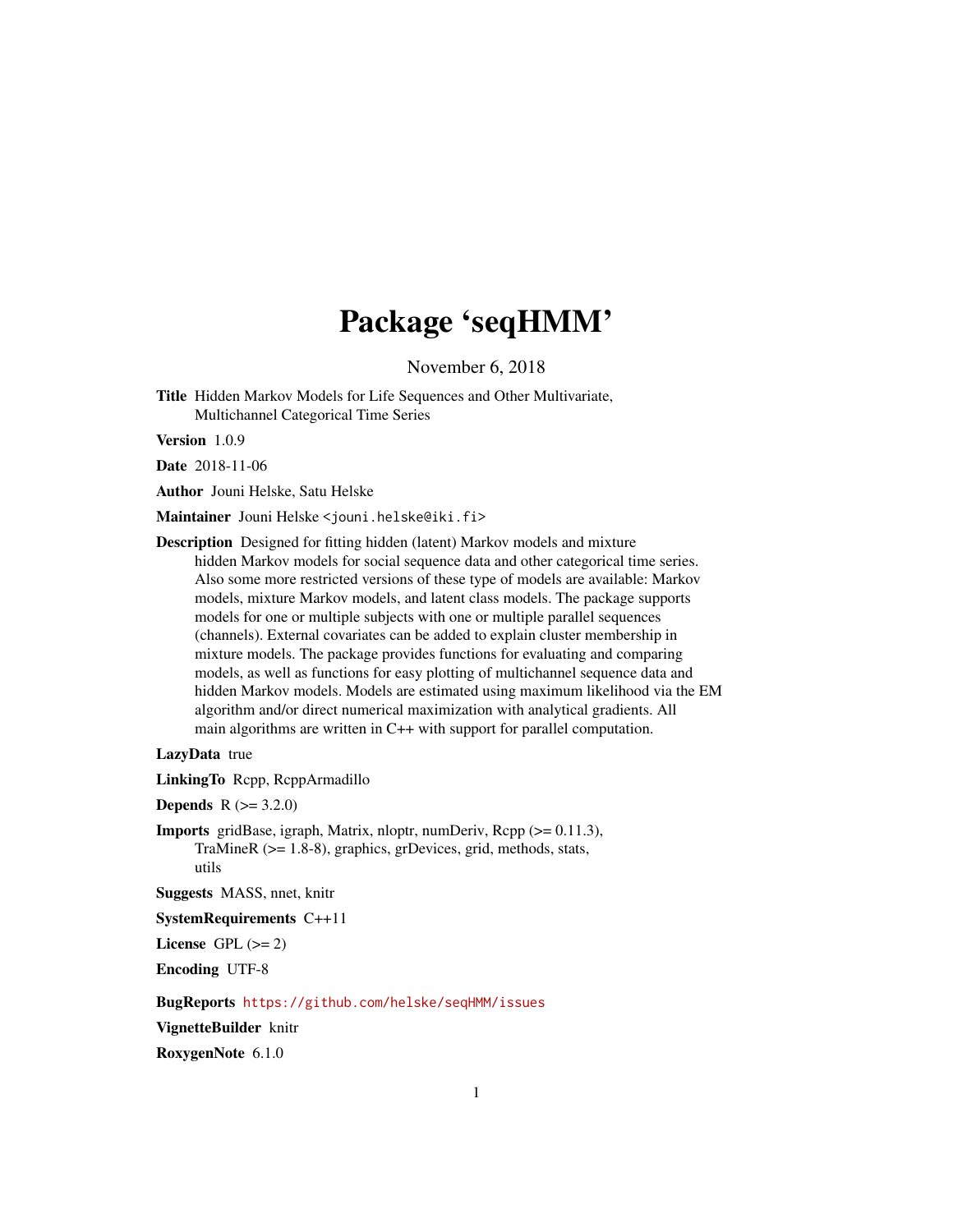NeedsCompilation yes Repository CRAN Date/Publication 2018-11-06 15:30:03 UTC

# R topics documented:

|                                                                                                           | $\overline{3}$ |
|-----------------------------------------------------------------------------------------------------------|----------------|
|                                                                                                           | $\overline{4}$ |
|                                                                                                           | 8              |
|                                                                                                           | 11             |
|                                                                                                           | 15             |
|                                                                                                           | 17             |
|                                                                                                           | 19             |
|                                                                                                           | 20             |
|                                                                                                           | 20             |
|                                                                                                           | 29             |
|                                                                                                           | 30             |
|                                                                                                           | 32             |
|                                                                                                           | 33             |
|                                                                                                           | 35             |
|                                                                                                           | 37             |
| $logLik.mhmm$                                                                                             | 37             |
|                                                                                                           | 38             |
|                                                                                                           | 39             |
|                                                                                                           | 40             |
|                                                                                                           | 44             |
|                                                                                                           | 46             |
|                                                                                                           | 49             |
|                                                                                                           | 53             |
|                                                                                                           | 57             |
|                                                                                                           | 58             |
|                                                                                                           | 59             |
|                                                                                                           | 59             |
|                                                                                                           | 60             |
|                                                                                                           | 61             |
|                                                                                                           | 61             |
| $seqHMM-dependereded \dots \dots \dots \dots \dots \dots \dots \dots \dots \dots \dots \dots \dots \dots$ | 62             |
|                                                                                                           | 64             |
|                                                                                                           | 65             |
|                                                                                                           | 66             |
|                                                                                                           | 68             |
|                                                                                                           | 72             |
|                                                                                                           | 76             |
|                                                                                                           | 77             |
|                                                                                                           | 78             |
|                                                                                                           |                |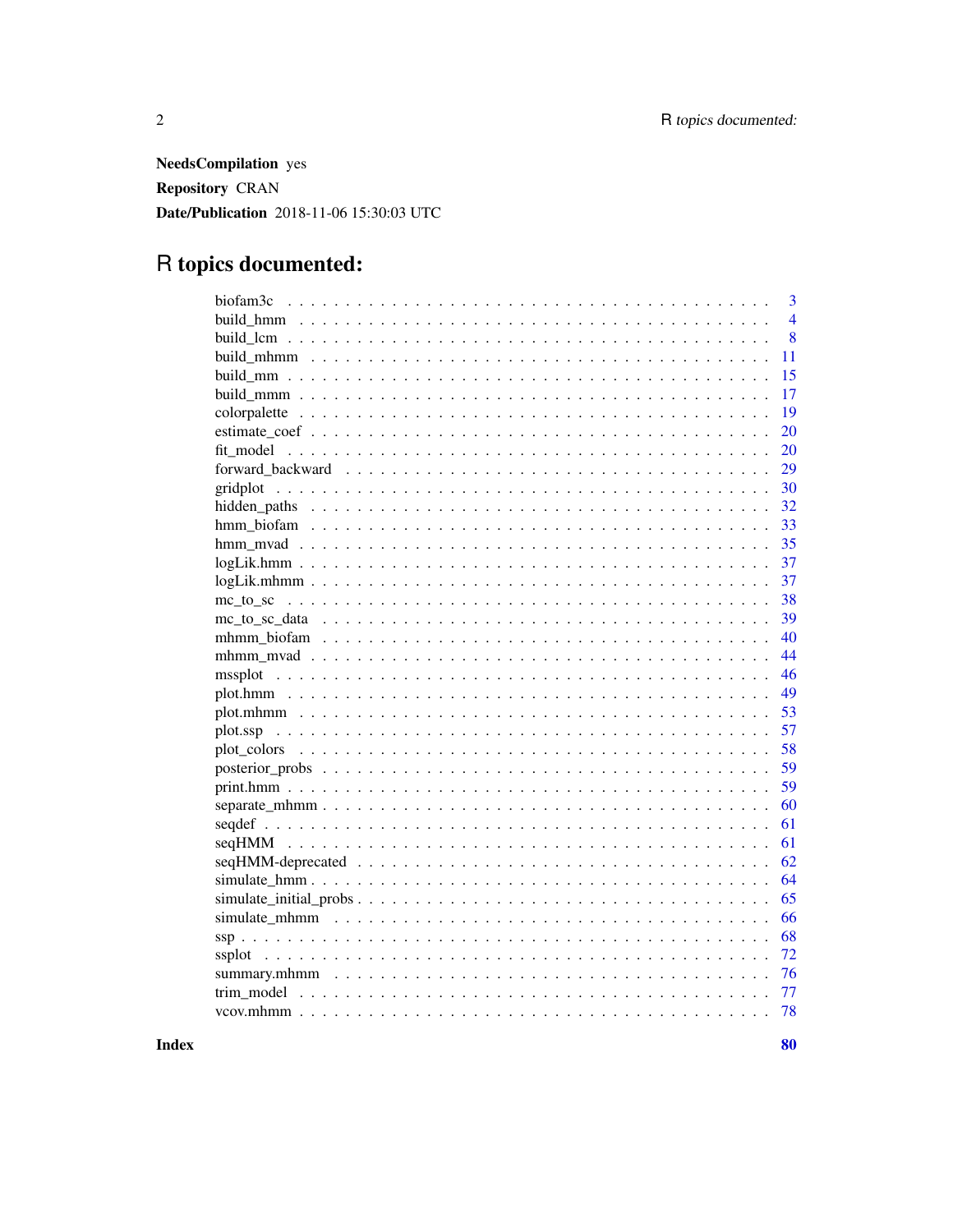<span id="page-2-1"></span><span id="page-2-0"></span>

## Description

Biofam data from the TraMineR package converted into three channels.

# Format

A list including three sequence data sets for 2000 individuals with 16 state variables, and a separate data frame with 1 id variable, 8 covariates, and 2 weights variables.

#### Details

This data is constructed from the [biofam](#page-0-0) data in the TraMineR package. Here the original state sequences are converted into three separate data sets: children, married, and left. These include the corresponding life states from age 15 to 30: childless or (having) children; single, married, or divorced; and (living) with parents or left home.

Note that the divorced state does not give information on parenthood or residence, so a guess is made based on preceeding states.

The fourth data frame covariates is a collection of additional variables from the original data:

| idhous     | id                                        |
|------------|-------------------------------------------|
| sex        | sex                                       |
| birthyr    | birth year                                |
| $nat_1_02$ | first nationality                         |
| plingu02   | language of questionnaire                 |
| p02r01     | religion                                  |
| p02r04     | religious participation                   |
| cspfai     | father's social status                    |
| cspmoj     | mother's social status                    |
| wp00tbgp   | weights inflating to the Swiss population |
| wp00tbgs   | weights respecting sample size            |
|            |                                           |

The data is loaded by calling data(biofam3c). It was built using following code:

```
data("biofam" , package = "TraMineR")
biofam3c <- with(biofam, {
```
## Building one channel per type of event left, children or married bf <- as.matrix(biofam[, 10:25]) children <-  $bf = 4$  |  $bf = 5$  |  $bf = 6$ married  $<-$  bf == 2 | bf == 3 | bf == 6 left  $\le$  bf == 1 | bf == 3 | bf == 5 | bf == 6 | bf == 7

children[children == TRUE] <- "children"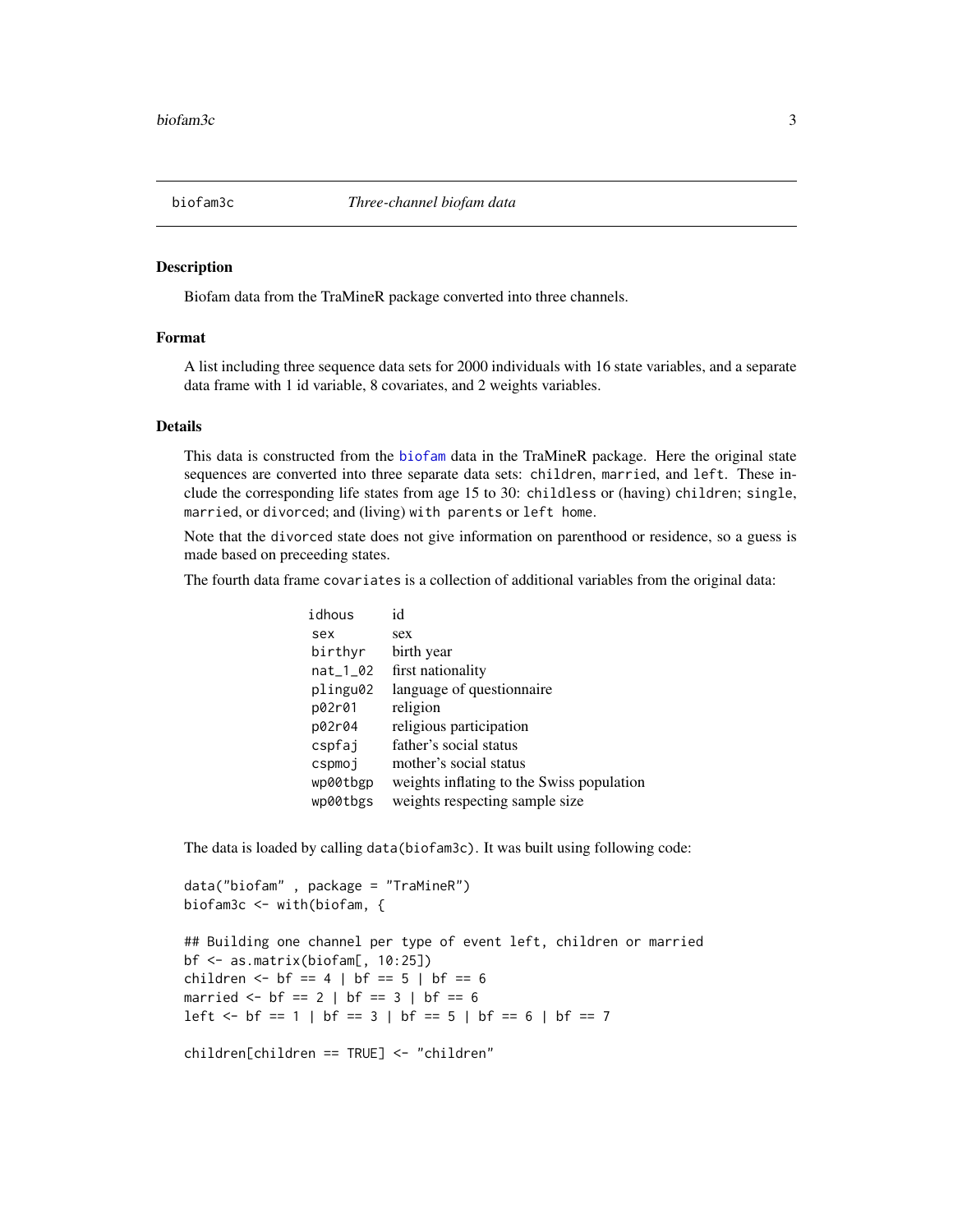```
children[children == FALSE] <- "childless"
# Divorced parents
div <- bf[(rowSums(bf == 7) > 0 & rowSums(bf == 5) > 0) |
            (rowSums(bf == 7) > 0 & rowSums(bf == 6) > 0),children[rownames(bf)
married[married == TRUE] <- "married"
married[married == FALSE] <- "single"
married[bf == 7] < - "divorced"
left[left == TRUE] <- "left home"
left[left == FALSE] <- "with parents"
# Divorced living with parents (before divorce)
wp <- bf[(rowSums(bf == 7) > 0 & rowSums(bf == 2) > 0 &
          rowSums(bf == 3) == 0 & rowSums(bf == 5) == 0 &
          rowSums(bf = 6) == 0) |
         (rowSums(bf == 7) > 0 & rowSums(bf == 4) > 0 &rowSums(bf = 3) == 0 & rowSums(bf = 5) == 0 &
          rowSums(bf = 6) == 0), ]
left[rownames(bf)
list("children" = children, "married" = married, "left" = left,
  "covariates" = biofam[, c(1:9, 26:27)]})
```
#### Source

[biofam](#page-0-0) data constructed from the Swiss Household Panel <www.swisspanel.ch>

## References

Müller, N. S., M. Studer, G. Ritschard (2007). Classification de parcours de vie à l'aide de l'optimal matching. In *XIVe Rencontre de la Société francophone de classification (SFC 2007), Paris, 5 - 7 septembre 2007*, pp. 157–160.

<span id="page-3-1"></span>

build\_hmm *Build a Hidden Markov Model*

#### **Description**

Function build\_hmm constructs a hidden Markov model object of class hmm.

## Usage

```
build_hmm(observations, n_states, transition_probs, emission_probs,
  initial_probs, state_names = NULL, channel_names = NULL, ...)
```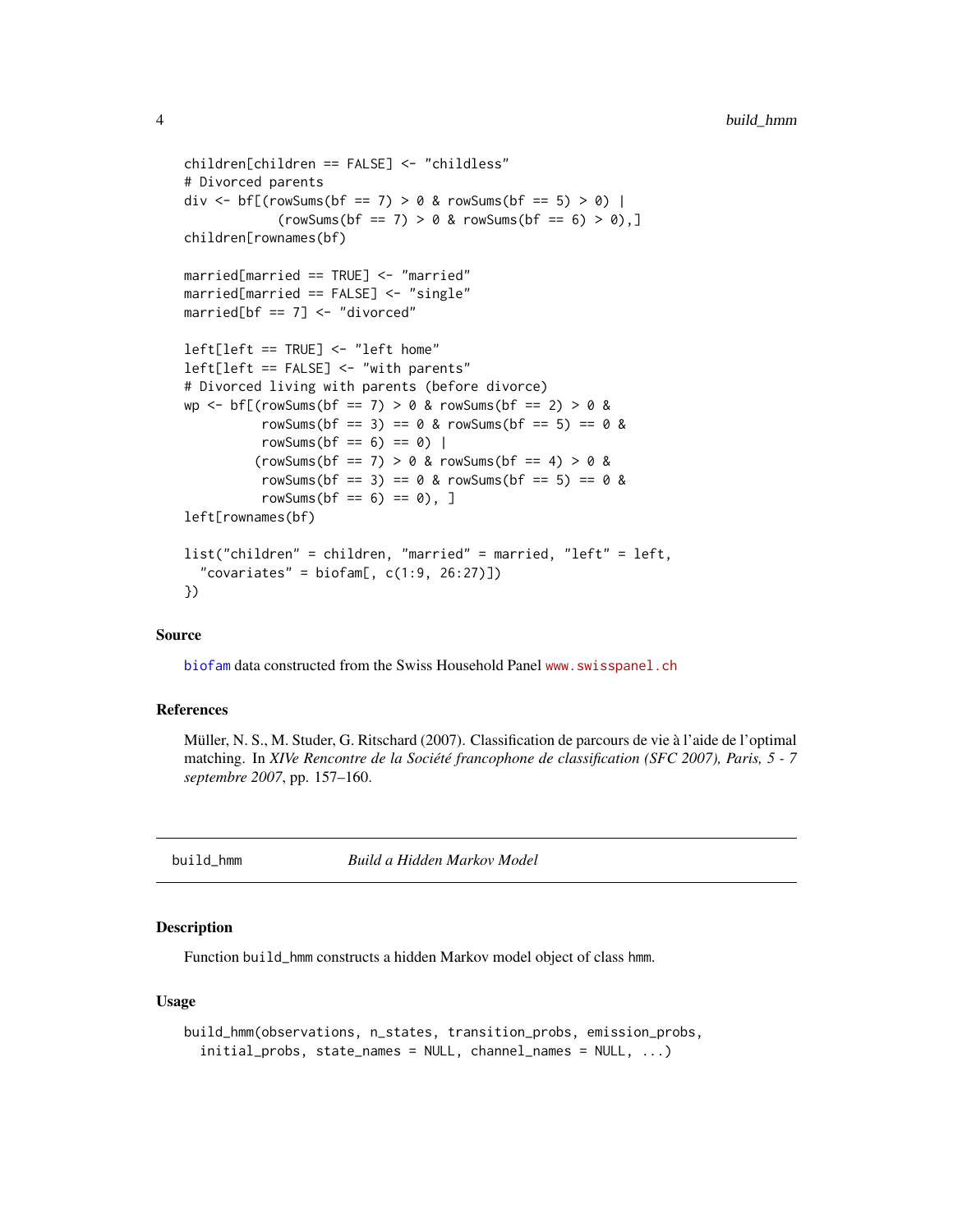# build\_hmm 5

## **Arguments**

| observations     | An stslist object (see sequently containing the sequences, or a list of such<br>objects (one for each channel).                                                                                                                                      |
|------------------|------------------------------------------------------------------------------------------------------------------------------------------------------------------------------------------------------------------------------------------------------|
| n_states         | A scalar giving the number of hidden states (not used if starting values for model<br>parameters are given with initial_probs, transition_probs, and emission_probs).                                                                                |
| transition_probs |                                                                                                                                                                                                                                                      |
|                  | A matrix of transition probabilities.                                                                                                                                                                                                                |
|                  | emission_probs A matrix of emission probabilities or a list of such objects (one for each chan-<br>nel). Emission probabilities should follow the ordering of the alphabet of obser-<br>vations (alphabet (observations), returned as symbol_names). |
| initial_probs    | A vector of initial state probabilities.                                                                                                                                                                                                             |
| state_names      | A list of optional labels for the hidden states. If NULL, the state names are taken<br>from the row names of the transition matrix. If this is also NULL, numbered states<br>are used.                                                               |
| channel_names    | A vector of optional names for the channels.                                                                                                                                                                                                         |
| .                | Additional arguments to simulate_transition_probs.                                                                                                                                                                                                   |

# Details

The returned model contains some attributes such as nobs and df, which define the number of observations in the model and the number of estimable model parameters, used in computing BIC. When computing nobs for a multichannel model with  $C$  channels, each observed value in a single channel amounts to  $1/C$  observation, i.e. a fully observed time point for a single sequence amounts to one observation. For the degrees of freedom df, zero probabilities of the initial model are defined as structural zeroes.

# Value

Object of class hmm with the following elements:

observations State sequence object or a list of such objects containing the data.

transition\_probs A matrix of transition probabilities.

emission\_probs A matrix or a list of matrices of emission probabilities.

initial\_probs A vector of initial probabilities.

state\_names Names for hidden states.

symbol\_names Names for observed states.

channel\_names Names for channels of sequence data.

length\_of\_sequences (Maximum) length of sequences.

n\_sequences Number of sequences.

n\_symbols Number of observed states (in each channel).

n\_states Number of hidden states.

n\_channels Number of channels.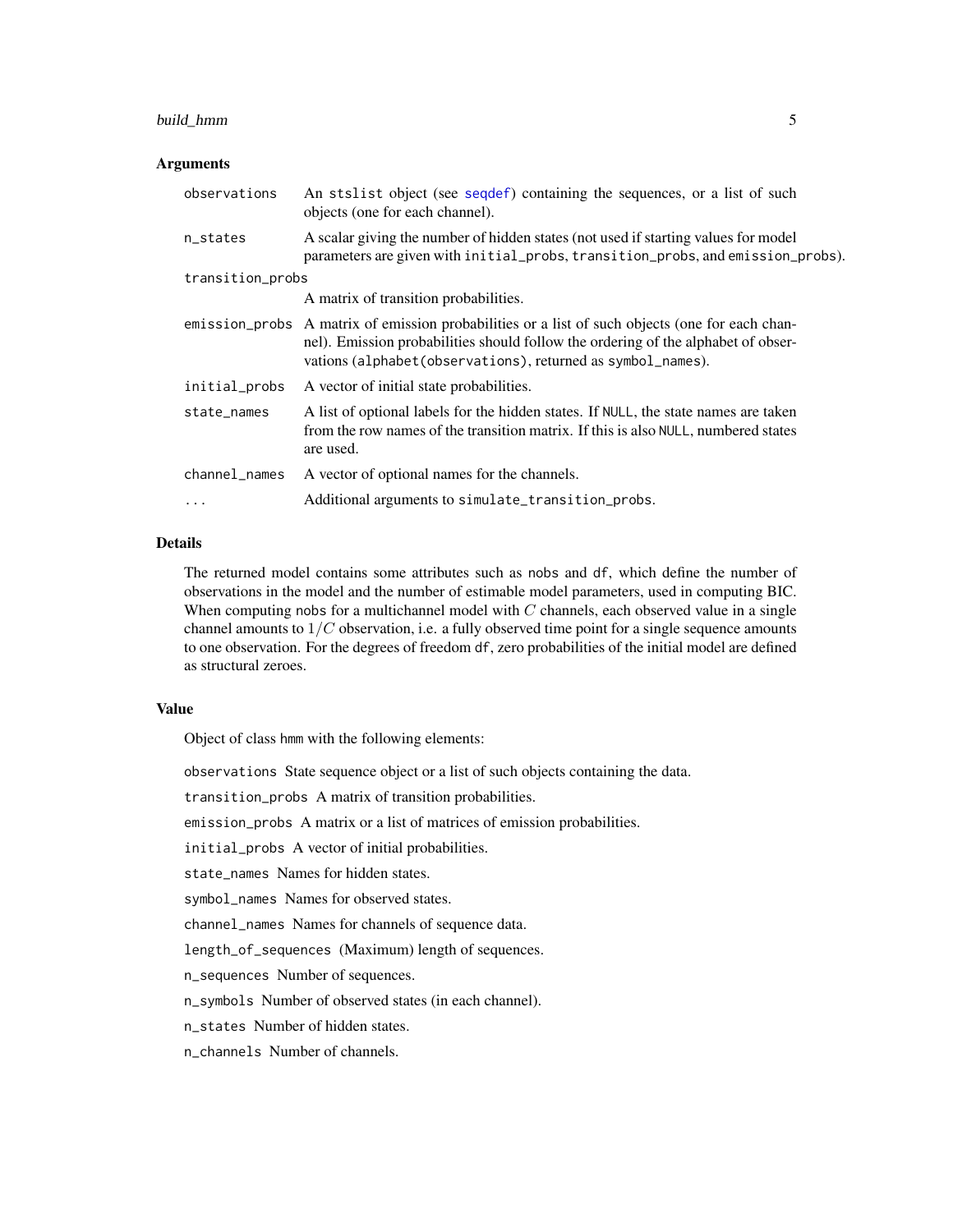#### See Also

[fit\\_model](#page-19-1) for estimating model parameters; and [plot.hmm](#page-48-1) for plotting hmm objects.

## Examples

```
# Single-channel data
data("mvad", package = "TraMineR")
mvad_alphabet <- c("employment", "FE", "HE", "joblessness", "school",
                   "training")
mvad_labels <- c("employment", "further education", "higher education",
                 "joblessness", "school", "training")
mvad_scodes <- c("EM", "FE", "HE", "JL", "SC", "TR")
mvad_seq <- seqdef(mvad, 17:86, alphabet = mvad_alphabet, states = mvad_scodes,
                   labels = mvad_labels, xtstep = 6)
# Initializing an HMM with 4 hidden states, random starting values
init_hmm_mvad1 <- build_hmm(observations = mvad_seq, n_states = 4)
# Starting values for the emission matrix
emiss \leq matrix(NA, nrow = 4, ncol = 6)
emiss[1,] <- seqstatf(mvad_seq[, 1:12])[, 2] + 1
emiss[2,] <- seqstatf(mvad_seq[, 13:24])[, 2] + 1
emiss[3,] <- seqstatf(mvad_seq[, 25:48])[, 2] + 1
emiss[4,] <- seqstatf(mvad_seq[, 49:70])[, 2] + 1
emiss <- emiss / rowSums(emiss)
# Starting values for the transition matrix
tr <- matrix(
 c(0.80, 0.10, 0.05, 0.05,
   0.05, 0.80, 0.10, 0.05,
   0.05, 0.05, 0.80, 0.10,
   0.05, 0.05, 0.10, 0.80),
 nrow=4, ncol=4, byrow=TRUE)
# Starting values for initial state probabilities
init <- c(0.3, 0.3, 0.2, 0.2)
# HMM with own starting values
init_hmm_mvad2 <- build_hmm(
 observations = mvad_seq, transition_probs = tr,
 emission_probs = emiss, initial_probs = init)
#########################################
# Multichannel data
```
# Three-state three-channel hidden Markov model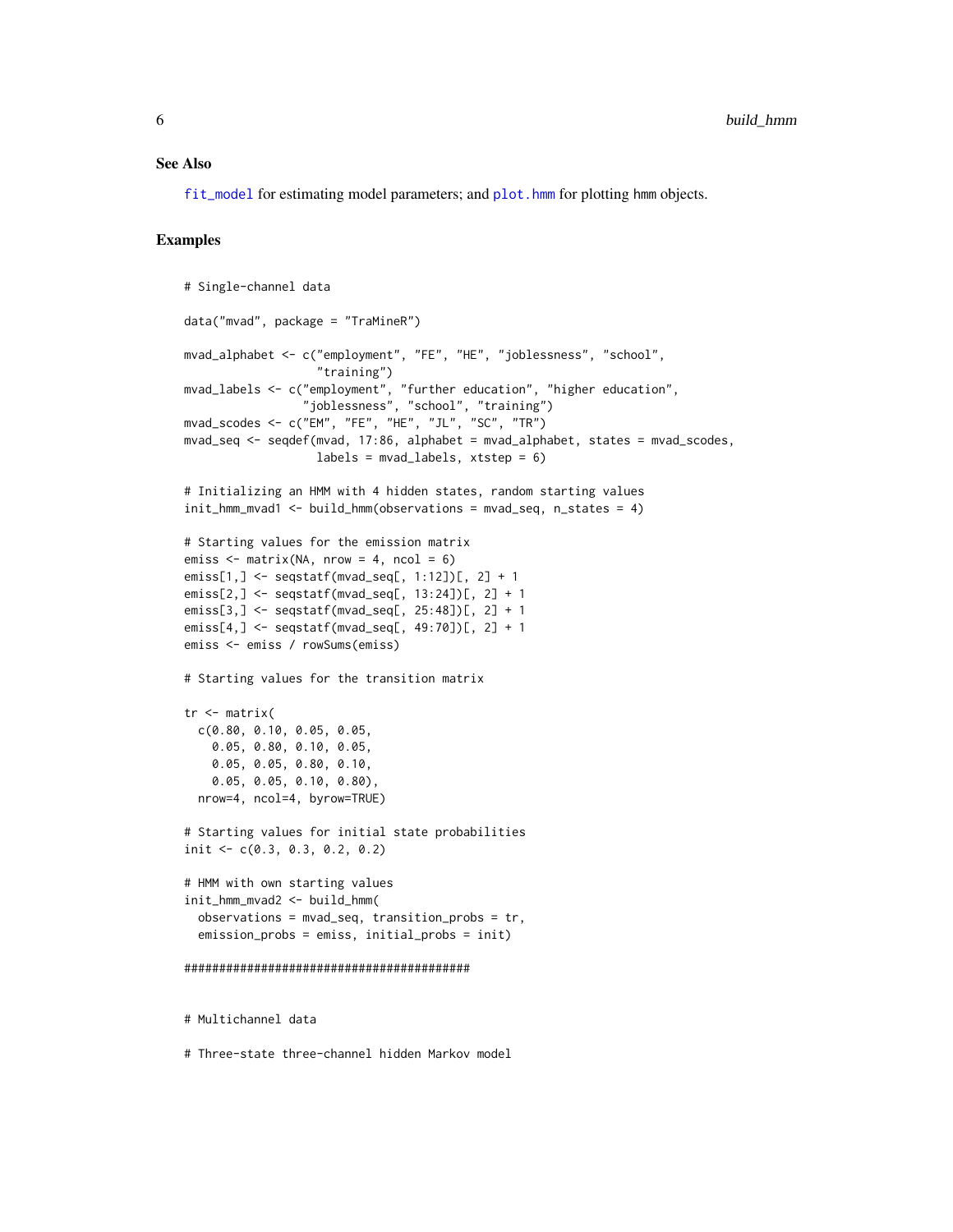```
# See ?hmm_biofam for a five-state version
data("biofam3c")
# Building sequence objects
marr_seq <- seqdef(biofam3c$married, start = 15,
  alphabet = c("single", "married", "divorced"))
child_seq <- seqdef(biofam3c$children, start = 15,
  alphabet = c("childless", "children"))
left_seq <- seqdef(biofam3c$left, start = 15,
  alphabet = c("with parents", "left home"))
# Define colors
attr(marr_seq, "cpal") <- c("violetred2", "darkgoldenrod2", "darkmagenta")
attr(child_seq, "cpal") <- c("darkseagreen1", "coral3")
attr(left_seq, "cpal") <- c("lightblue", "red3")
# Left-to-right HMM with 3 hidden states and random starting values
set.seed(1010)
init_hmm_bf1 <- build_hmm(
  observations = list(marr_seq, child_seq, left_seq),
  n_{\text{states}} = 3, left_right = TRUE, diag_c = 2)
# Starting values for emission matrices
emiss\_marr \leq matrix(NA, nrow = 3, ncol = 3)emiss_marr[1,] <- seqstatf(marr_seq[, 1:5])[, 2] + 1
emiss_marr[2,] <- seqstatf(marr_seq[, 6:10])[, 2] + 1
emiss_marr[3,] <- seqstatf(marr_seq[, 11:16])[, 2] + 1
emiss_marr <- emiss_marr / rowSums(emiss_marr)
emiss_child <- matrix(NA, nrow = 3, ncol = 2)
emiss_child[1,] <- seqstatf(child_seq[, 1:5])[, 2] + 1
emiss_child[2,] <- seqstatf(child_seq[, 6:10])[, 2] + 1
emiss_child[3,] <- seqstatf(child_seq[, 11:16])[, 2] + 1
emiss_child <- emiss_child / rowSums(emiss_child)
emiss_left <- matrix(NA, nrow = 3, ncol = 2)
emiss_left[1,] <- seqstatf(left_seq[, 1:5])[, 2] + 1
emiss_left[2,] <- seqstatf(left_seq[, 6:10])[, 2] + 1
emiss_left[3,] <- seqstatf(left_seq[, 11:16])[, 2] + 1
emiss_left <- emiss_left / rowSums(emiss_left)
# Starting values for transition matrix
trans <- matrix(c(0.9, 0.07, 0.03,
                  0, 0.9, 0.1,
                  0, 0, 1),
  nrow = 3, ncol = 3, byrow = TRUE)
# Starting values for initial state probabilities
inits <- c(0.9, 0.09, 0.01)
```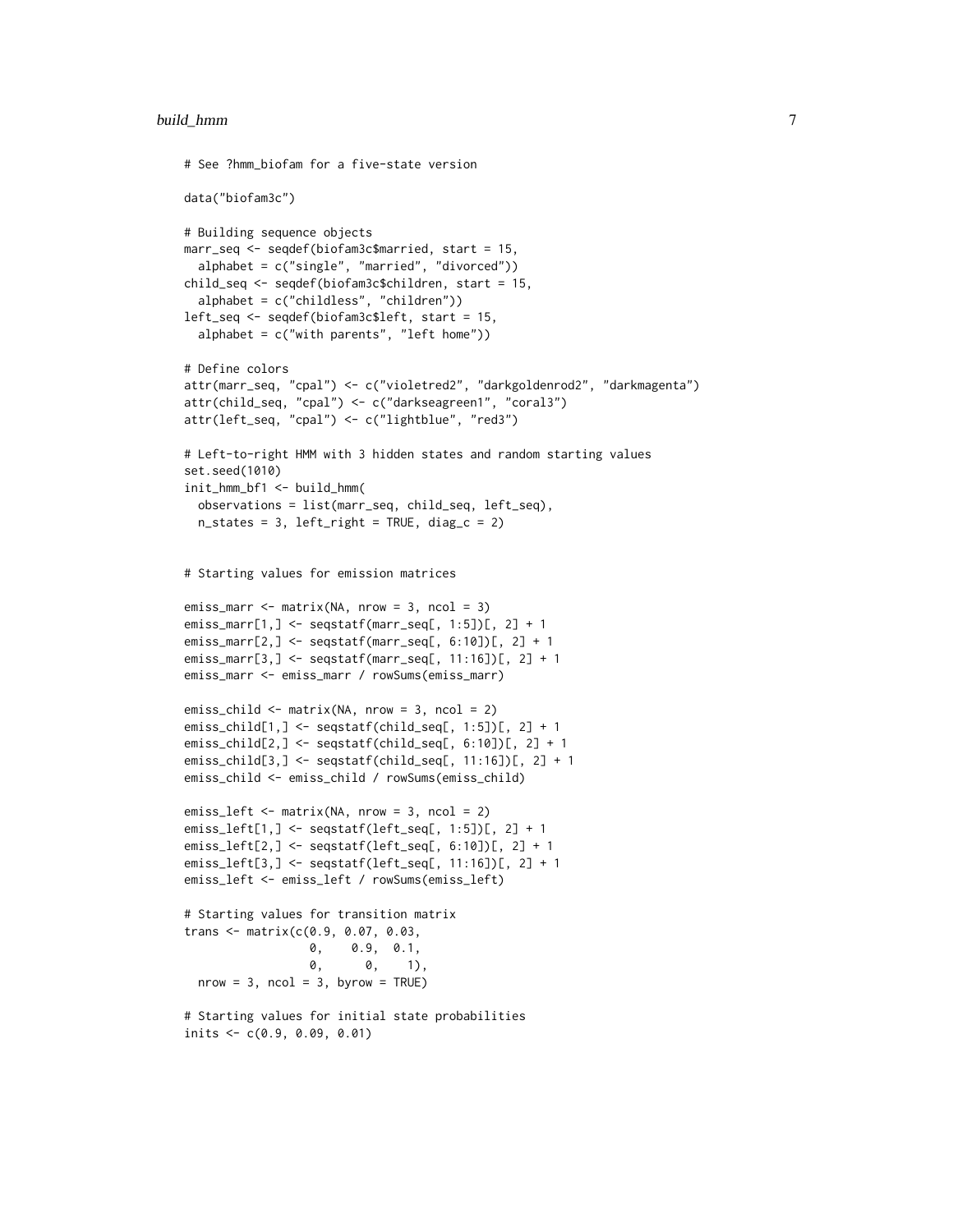```
# HMM with own starting values
init_hmm_bf2 <- build_hmm(
  observations = list(marr_seq, child_seq, left_seq),
  transition_probs = trans,
  emission_probs = list(emiss_marr, emiss_child, emiss_left),
  initial_probs = inits)
```
# <span id="page-7-1"></span>build\_lcm *Build a Latent Class Model*

# Description

Function build\_lcm is a shortcut for constructing a latent class model as a restricted case of an mhmm object.

# Usage

```
build_lcm(observations, n_clusters, emission_probs, formula, data,
  coefficients, cluster_names = NULL, channel_names = NULL)
```
# Arguments

| observations  | An stslist object (see sequef) containing the sequences, or a list of such<br>objects (one for each channel).                                                                                                                                                                                                                                                                                                                                                   |
|---------------|-----------------------------------------------------------------------------------------------------------------------------------------------------------------------------------------------------------------------------------------------------------------------------------------------------------------------------------------------------------------------------------------------------------------------------------------------------------------|
| n_clusters    | A scalar giving the number of clusters/submodels (not used if starting values for<br>model parameters are given with emission_probs).                                                                                                                                                                                                                                                                                                                           |
|               | emission_probs A matrix containing emission probabilities for each class by rows, or in case<br>of multichannel data a list of such matrices. Note that the matrices must have<br>dimensions k x s where k is the number of latent classes and s is the number<br>of unique symbols (observed states) in the data. Emission probabilities should<br>follow the ordering of the alphabet of observations (alphabet (observations),<br>returned as symbol_names). |
| formula       | Covariates as an object of class formula, left side omitted.                                                                                                                                                                                                                                                                                                                                                                                                    |
| data          | An optional data frame, list or environment containing the variables in the model.<br>If not found in data, the variables are taken from environment (formula).                                                                                                                                                                                                                                                                                                 |
| coefficients  | An optional kxl matrix of regression coefficients for time-constant covariates<br>for mixture probabilities, where $l$ is the number of clusters and $k$ is the number<br>of covariates. A logit-link is used for mixture probabilities. The first column is<br>set to zero.                                                                                                                                                                                    |
| cluster_names | A vector of optional names for the classes/clusters.                                                                                                                                                                                                                                                                                                                                                                                                            |
| channel_names | A vector of optional names for the channels.                                                                                                                                                                                                                                                                                                                                                                                                                    |

<span id="page-7-0"></span>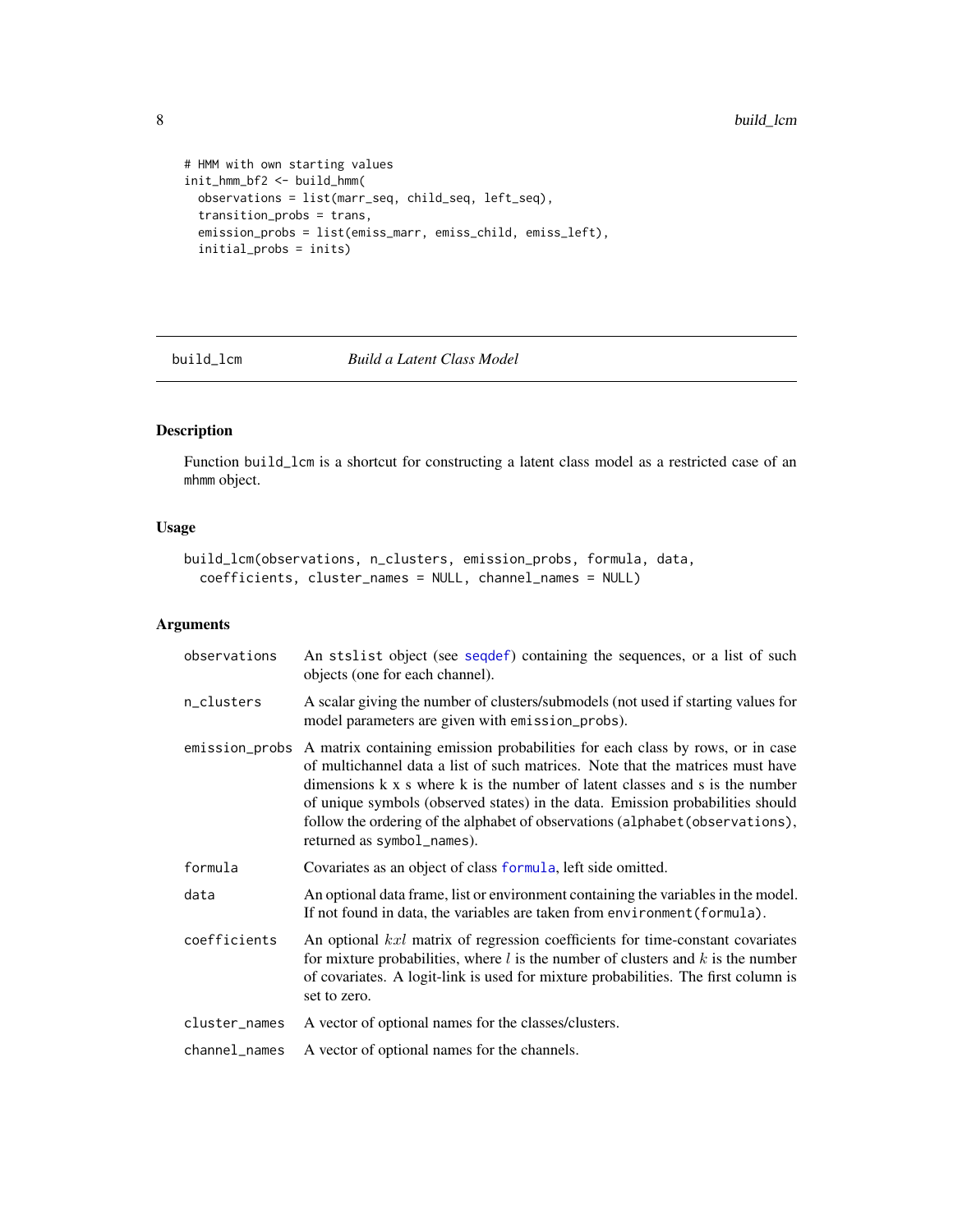#### build\_lcm 9

## Value

Object of class mhmm with the following elements:

observations State sequence object or a list of such containing the data.

transition\_probs A matrix of transition probabilities.

emission\_probs A matrix or a list of matrices of emission probabilities.

initial\_probs A vector of initial probabilities.

coefficients A matrix of parameter coefficients for covariates (covariates in rows, clusters in columns).

X Covariate values for each subject.

cluster names Names for clusters.

state names Names for hidden states.

symbol\_names Names for observed states.

channel\_names Names for channels of sequence data

length\_of\_sequences (Maximum) length of sequences.

n\_sequences Number of sequences.

n\_symbols Number of observed states (in each channel).

n\_states Number of hidden states.

n\_channels Number of channels.

n\_covariates Number of covariates.

n\_clusters Number of clusters.

# See Also

[fit\\_model](#page-19-1) for estimating model parameters; [summary.mhmm](#page-75-1) for a summary of a mixture model; [separate\\_mhmm](#page-59-1) for organizing an mhmm object into a list of separate hmm objects; and [plot.mhmm](#page-52-1) for plotting mixture models.

#### Examples

```
# Simulate observations from two classes
set.seed(123)
obs <- seqdef(rbind(
  matrix(sample(letters[1:3], 5000, TRUE, prob = c(0.1, 0.6, 0.3)), 500, 10),
  matrix(sample(letters[1:3], 2000, TRUE, prob = c(0.4, 0.4, 0.2)), 200, 10)))
# Initialize the model
set.seed(9087)
model <- build_lcm(obs, n_clusters = 2)
# Estimate model parameters
fit <- fit_model(model)
# How many of the observations were correctly classified:
```
sum(summary(fit\$model)\$most\_probable\_cluster == rep(c("Class 2", "Class 1"), times = c(500, 200)))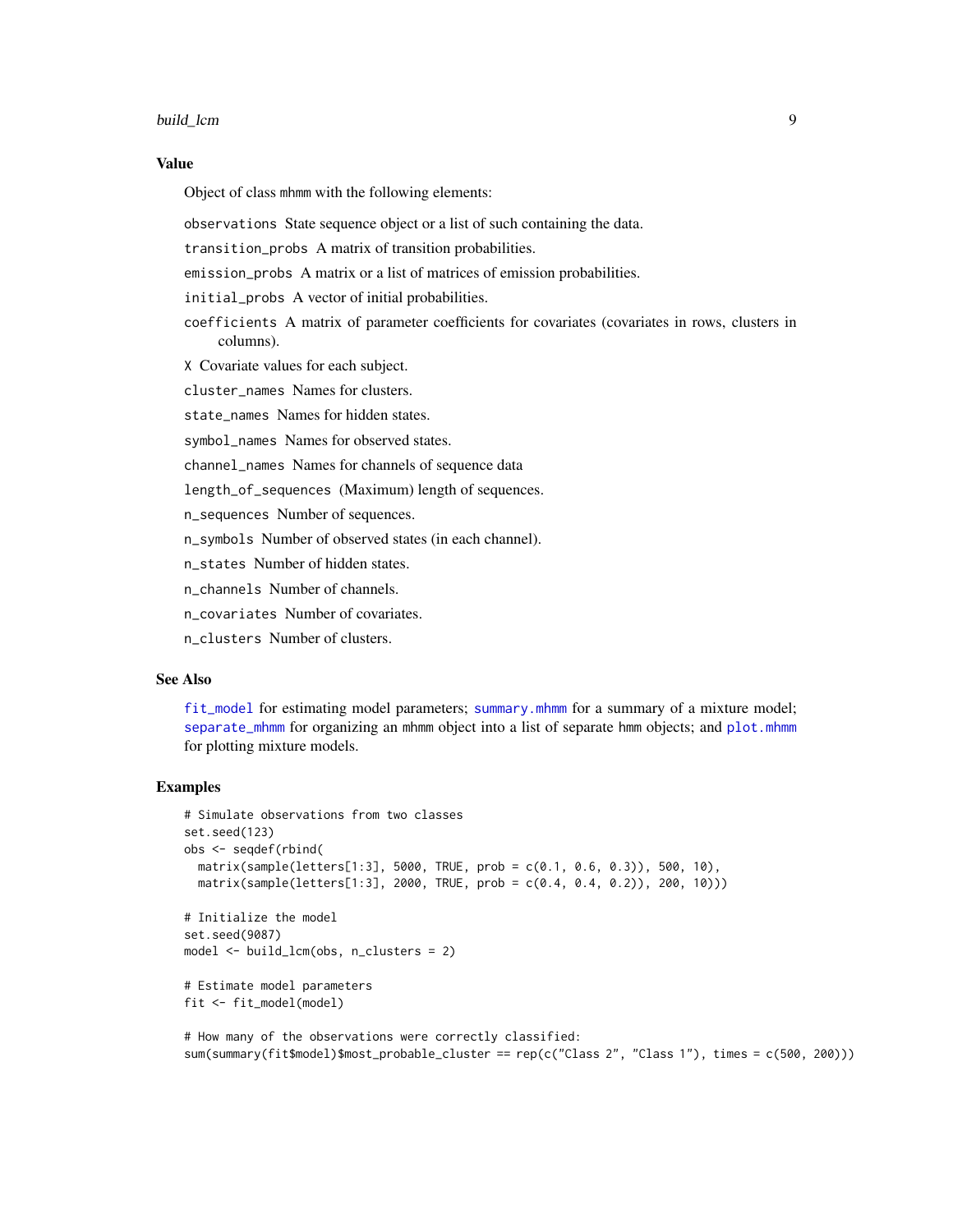```
############################################################
## Not run:
# LCM for longitudinal data
# Define sequence data
data("mvad", package = "TraMineR")
mvad_alphabet <- c("employment", "FE", "HE", "joblessness", "school",
  "training")
mvad_labels <- c("employment", "further education", "higher education",
  "joblessness", "school", "training")
mvad_scodes <- c("EM", "FE", "HE", "JL", "SC", "TR")
mvad_seq <- seqdef(mvad, 17:86, alphabet = mvad_alphabet, states = mvad_scodes,
  labels = \text{mvad}_labels, xtstep = 6)# Initialize the LCM with random starting values
set.seed(7654)
init_lcm_mvad1 <- build_lcm(observations = mvad_seq,
  n_{\text{clusters}} = 2, formula = \text{male}, data = mvad)
# Own starting values for emission probabilities
emiss <- rbind(rep(1/6, 6), rep(1/6, 6))
# LCM with own starting values
init_lcm_mvad2 <- build_lcm(observations = mvad_seq,
  emission_probs = emiss, formula = \negmale, data = mvad)
# Estimate model parameters (EM algorithm with random restarts)
lcm_mvad <- fit_model(init_lcm_mvad1,
  control_em = list(restart = list(times = 5)))$model
# Plot the LCM
plot(lcm_mvad, interactive = FALSE, ncol = 2)
###################################################################
# Binomial regression (comparison to glm)
require("MASS")
data("birthwt")
model <- build_lcm(
  observations = seqdef(birthwt$low), emission_probs = diag(2),
  formula = \simage + lwt + smoke + ht, data = birthwt)
fit <- fit_model(model)
summary(fit$model)
summary(glm(low \sim age + lwt + smoke + ht, binomial, data = birthwt))
# Multinomial regression (comparison to multinom)
require("nnet")
```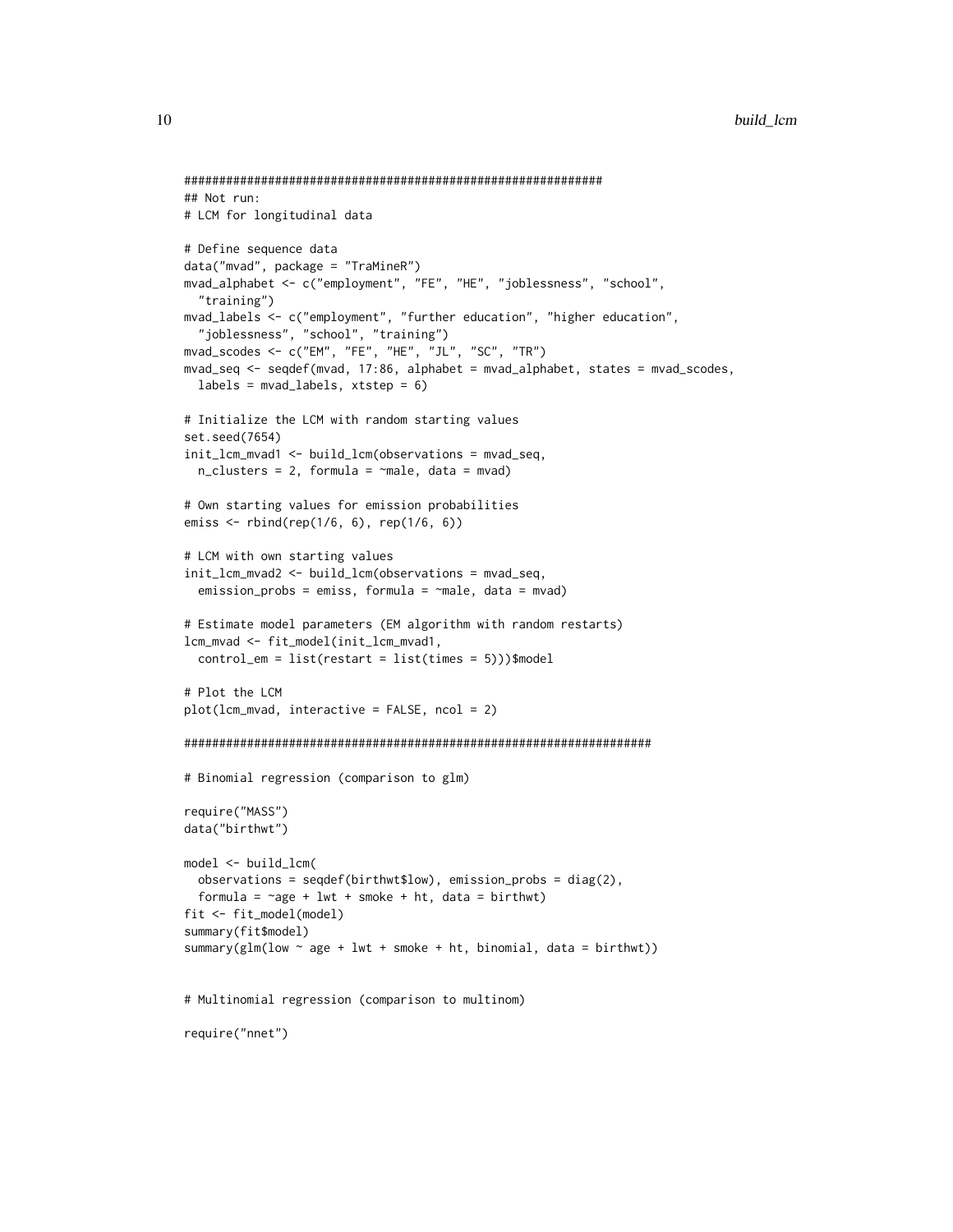# <span id="page-10-0"></span>build\_mhmm 11

```
set.seed(123)
n < -100X \le cbind(1, x1 = runif(n, 0, 1), x2 = runif(n, 0, 1))
coefs \le cbind(0,c(-2, 5, -2), c(0, -2, 2))
pr \leq -exp(X % x * cos f) + rnorm(n * 3)pr <- pr/rowSums(pr)
y <- apply(pr, 1, which.max)
table(y)
model <- build_lcm(
  observations = seqdef(y), emission_probs = diag(3),
  formula = -x1 + x2, data = data.frame(X[, -1]))
fit <- fit_model(model)
summary(fit$model)
summary(multinom(y \sim x1 + x2, data = data.frame(X[,-1])))
## End(Not run)
```
<span id="page-10-1"></span>build\_mhmm *Build a Mixture Hidden Markov Model*

# Description

Function build\_mhmm constructs a mixture hidden Markov model object of class mhmm.

## Usage

```
build_mhmm(observations, n_states, transition_probs, emission_probs,
  initial_probs, formula, data, coefficients, cluster_names = NULL,
  state_names = NULL, channel_names = NULL, ...)
```
# Arguments

| observations     | An stslist object (see sequef) containing the sequences, or a list of such<br>objects (one for each channel).                                                                                                                                                                                                                                                                                                                                                                       |  |
|------------------|-------------------------------------------------------------------------------------------------------------------------------------------------------------------------------------------------------------------------------------------------------------------------------------------------------------------------------------------------------------------------------------------------------------------------------------------------------------------------------------|--|
| n_states         | A numerical vector giving the number of hidden states in each submodel (not<br>used if starting values for model parameters are given with initial probs,<br>transition_probs, and emission_probs).                                                                                                                                                                                                                                                                                 |  |
| transition_probs |                                                                                                                                                                                                                                                                                                                                                                                                                                                                                     |  |
|                  | A list of matrices of transition probabilities for the submodel of each cluster.                                                                                                                                                                                                                                                                                                                                                                                                    |  |
|                  | emission_probs A list which contains matrices of emission probabilities or a list of such ob-<br>jects (one for each channel) for the submodel of each cluster. Note that the<br>matrices must have dimensions $mxs$ where m is the number of hidden states<br>and $s$ is the number of unique symbols (observed states) in the data. Emis-<br>sion probabilities should follow the ordering of the alphabet of observations<br>(alphabet(observations), returned as symbol_names). |  |
| initial_probs    | A list which contains vectors of initial state probabilities for the submodel of<br>each cluster.                                                                                                                                                                                                                                                                                                                                                                                   |  |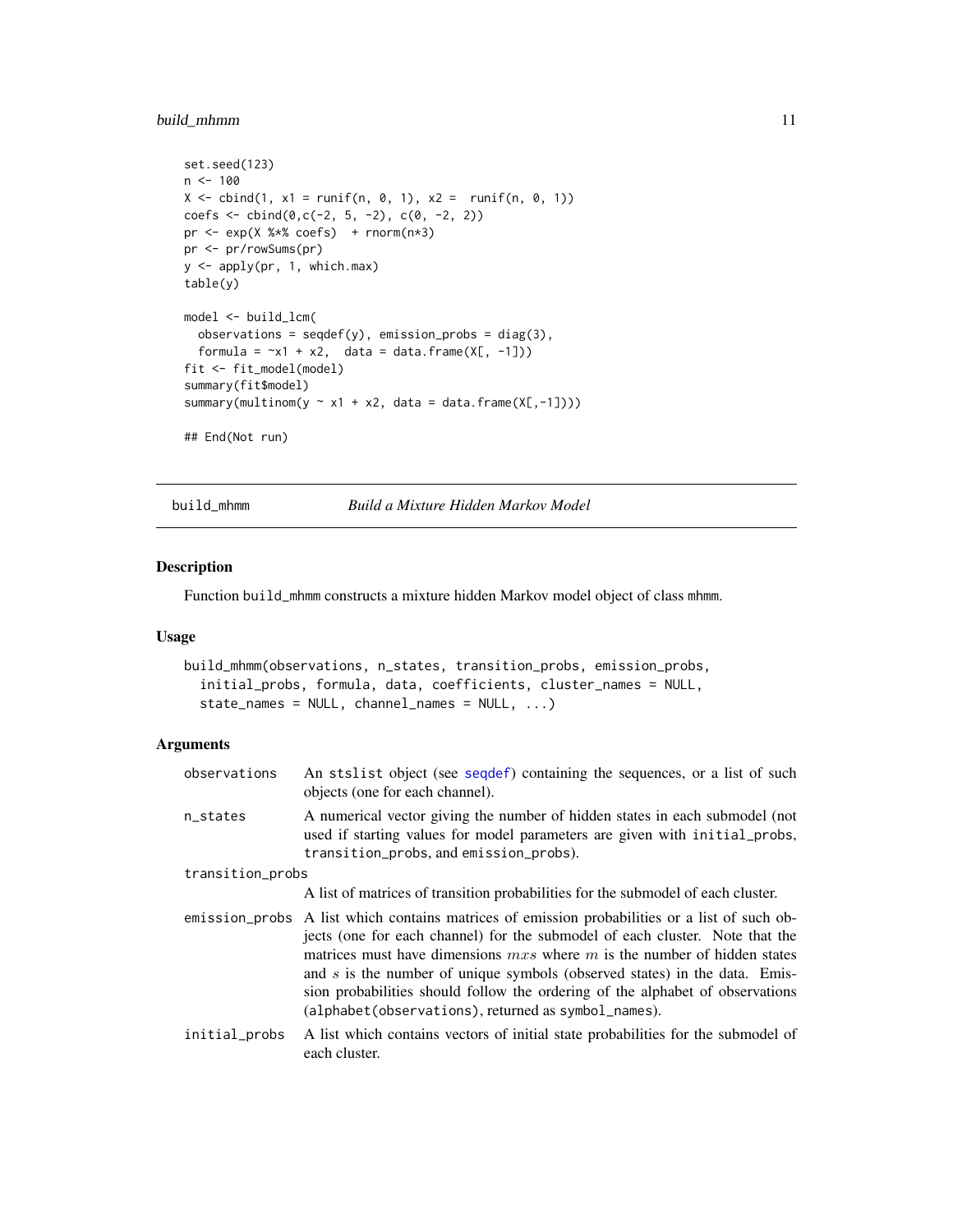| formula       | Covariates as an object of class formula, left side omitted.                                                                                                                                                                                                                 |
|---------------|------------------------------------------------------------------------------------------------------------------------------------------------------------------------------------------------------------------------------------------------------------------------------|
| data          | An optional data frame, list or environment containing the variables in the model.<br>If not found in data, the variables are taken from environment (formula).                                                                                                              |
| coefficients  | An optional kxl matrix of regression coefficients for time-constant covariates<br>for mixture probabilities, where $l$ is the number of clusters and $k$ is the number<br>of covariates. A logit-link is used for mixture probabilities. The first column is<br>set to zero. |
| cluster_names | A vector of optional names for the clusters.                                                                                                                                                                                                                                 |
| state_names   | A list of optional labels for the hidden states. If NULL, the state names are taken<br>as row names of transition matrices. If this is also NULL, numbered states are<br>used.                                                                                               |
| channel_names | A vector of optional names for the channels.                                                                                                                                                                                                                                 |
| $\ddotsc$     | Additional arguments to simulate_transition_probs.                                                                                                                                                                                                                           |
|               |                                                                                                                                                                                                                                                                              |

## Details

The returned model contains some attributes such as nobs and df, which define the number of observations in the model and the number of estimable model parameters, used in computing BIC. When computing nobs for a multichannel model with  $C$  channels, each observed value in a single channel amounts to  $1/C$  observation, i.e. a fully observed time point for a single sequence amounts to one observation. For the degrees of freedom df, zero probabilities of the initial model are defined as structural zeroes.

## Value

Object of class mhmm with following elements:

observations State sequence object or a list of such containing the data.

transition\_probs A matrix of transition probabilities.

emission\_probs A matrix or a list of matrices of emission probabilities.

initial\_probs A vector of initial probabilities.

- coefficients A matrix of parameter coefficients for covariates (covariates in rows, clusters in columns).
- X Covariate values for each subject.
- cluster\_names Names for clusters.

state\_names Names for hidden states.

symbol\_names Names for observed states.

channel\_names Names for channels of sequence data

length\_of\_sequences (Maximum) length of sequences.

n\_sequences Number of sequences.

n\_symbols Number of observed states (in each channel).

n\_states Number of hidden states.

n channels Number of channels.

n\_covariates Number of covariates.

n\_clusters Number of clusters.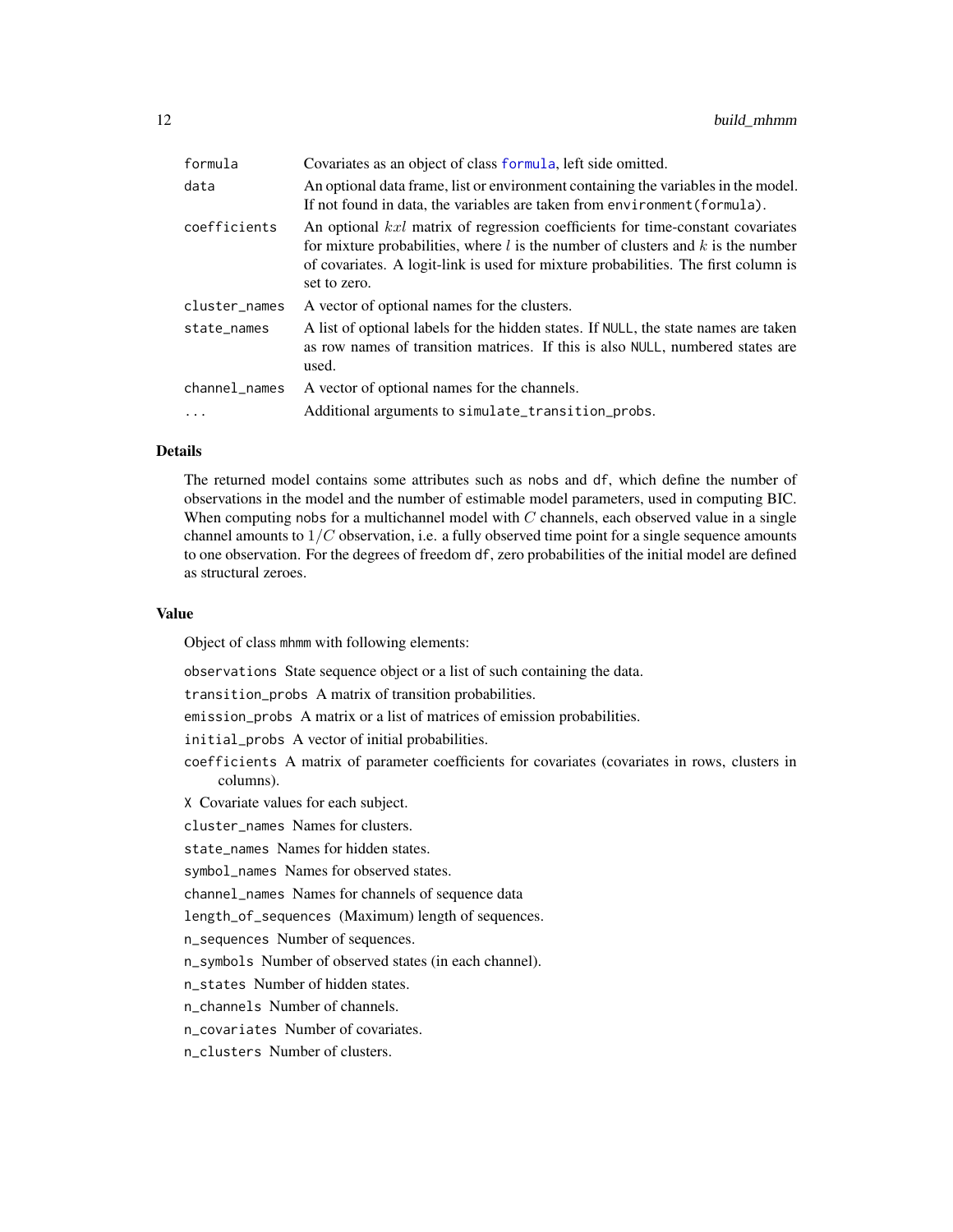# build\_mhmm 13

## See Also

[fit\\_model](#page-19-1) for fitting mixture Hidden Markov models; [summary.mhmm](#page-75-1) for a summary of a MHMM; [separate\\_mhmm](#page-59-1) for reorganizing a MHMM into a list of separate hidden Markov models; and [plot.mhmm](#page-52-1) for plotting mhmm objects.

# Examples

```
data("biofam3c")
```

```
## Building sequence objects
marr_seq <- seqdef(biofam3c$married, start = 15,
  alphabet = c("single", "married", "divorced"))
child_seq <- seqdef(biofam3c$children, start = 15,
  alphabet = c("childless", "children"))
left_seq <- seqdef(biofam3c$left, start = 15,
  alphabet = c("with parents", "left home"))
## Choosing colors
attr(marr_seq, "cpal") <- c("#AB82FF", "#E6AB02", "#E7298A")
attr(child_seq, "cpal") <- c("#66C2A5", "#FC8D62")
attr(left_seq, "cpal") <- c("#A6CEE3", "#E31A1C")
## MHMM with random starting values, no covariates
set.seed(468)
init_mhmm_bf1 <- build_mhmm(
  observations = list(marr_seq, child_seq, left_seq),
  n_{\text{states}} = c(4, 4, 6),channel_names = c("Marriage", "Parenthood", "Residence"))
## Starting values for emission probabilities
# Cluster 1
B1_marr <- matrix(
 c(0.8, 0.1, 0.1, # High probability for single
    0.8, 0.1, 0.1,
   0.3, 0.6, 0.1, # High probability for married
    0.3, 0.3, 0.4), # High probability for divorced
  nrow = 4, ncol = 3, byrow = TRUE)
B1_child <- matrix(
  c(0.9, 0.1, # High probability for childless
   0.9, 0.1,
   0.9, 0.1,
   0.9, 0.1),
  nrow = 4, ncol = 2, byrow = TRUE)
B1_left <- matrix(
  c(0.9, 0.1, # High probability for living with parents
    0.1, 0.9, # High probability for having left home
   0.1, 0.9,
```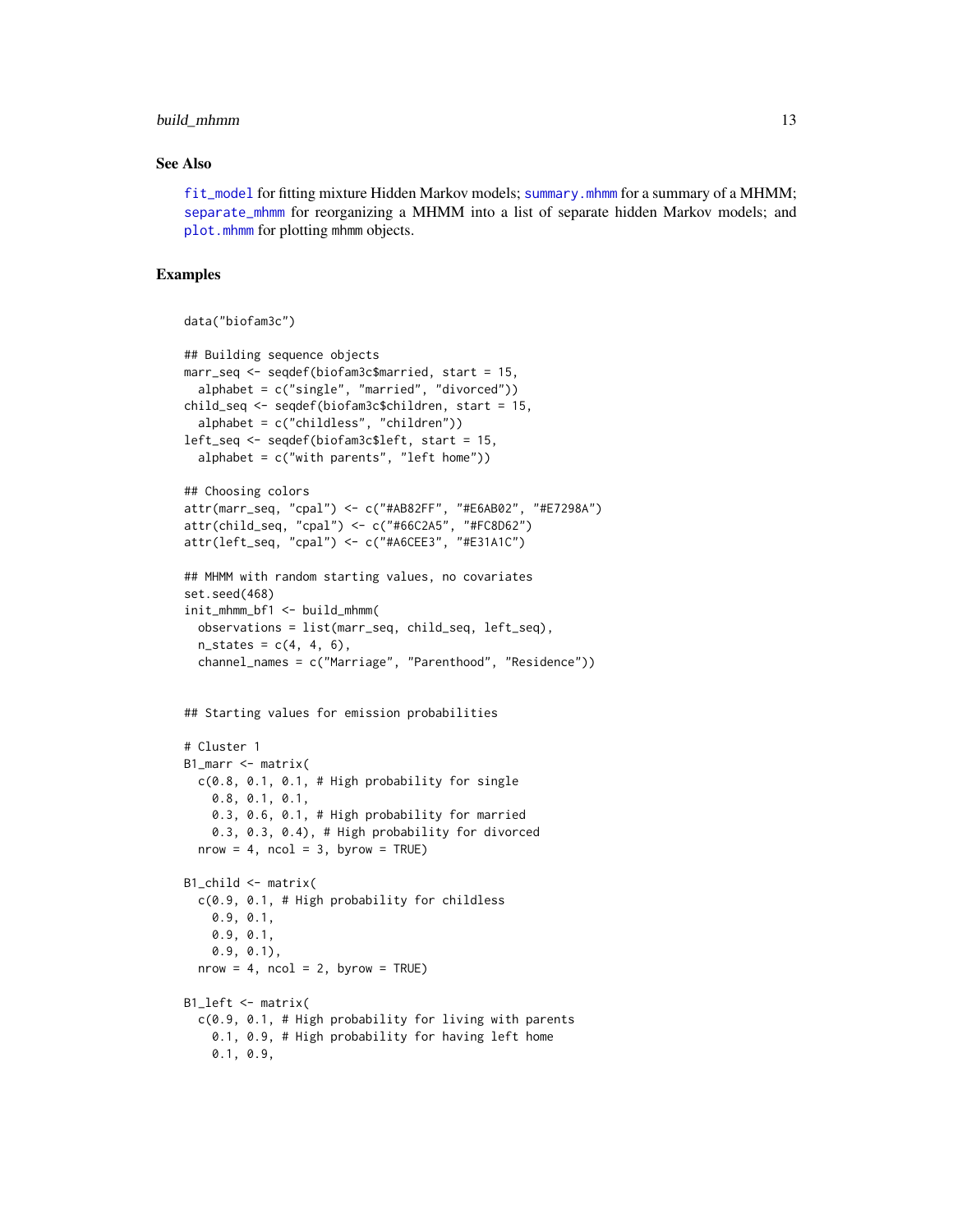```
0.1, 0.9),
  nrow = 4, ncol = 2, byrow = TRUE)
# Cluster 2
B2_marr <- matrix(
  c(0.8, 0.1, 0.1, # High probability for single0.8, 0.1, 0.1,
    0.1, 0.8, 0.1, # High probability for married
    0.7, 0.2, 0.1),
  nrow = 4, ncol = 3, byrow = TRUE)
B2_child <- matrix(
  c(0.9, 0.1, # High probability for childless
    0.9, 0.1,
    0.9, 0.1,
    0.1, 0.9),
  nrow = 4, ncol = 2, byrow = TRUE)
B2_left <- matrix(
  c(0.9, 0.1, # High probability for living with parents
    0.1, 0.9,
    0.1, 0.9,
    0.1, 0.9),
  nrow = 4, ncol = 2, byrow = TRUE)
# Cluster 3
B3_marr <- matrix(
  c(0.8, 0.1, 0.1, # High probability for single0.8, 0.1, 0.1,
    0.8, 0.1, 0.1,
    0.1, 0.8, 0.1, # High probability for married
    0.3, 0.4, 0.3,
    0.1, 0.1, 0.8), # High probability for divorced
  nrow = 6, ncol = 3, byrow = TRUE)
B3_child <- matrix(
  c(0.9, 0.1, # High probability for childless
    0.9, 0.1,
    0.5, 0.5,
    0.5, 0.5,
    0.5, 0.5,
    0.1, 0.9),
  nrow = 6, ncol = 2, byrow = TRUE)
B3_left <- matrix(
  c(0.9, 0.1, # High probability for living with parents
    0.1, 0.9,
    0.5, 0.5,
    0.5, 0.5,
    0.1, 0.9,
    0.1, 0.9),
```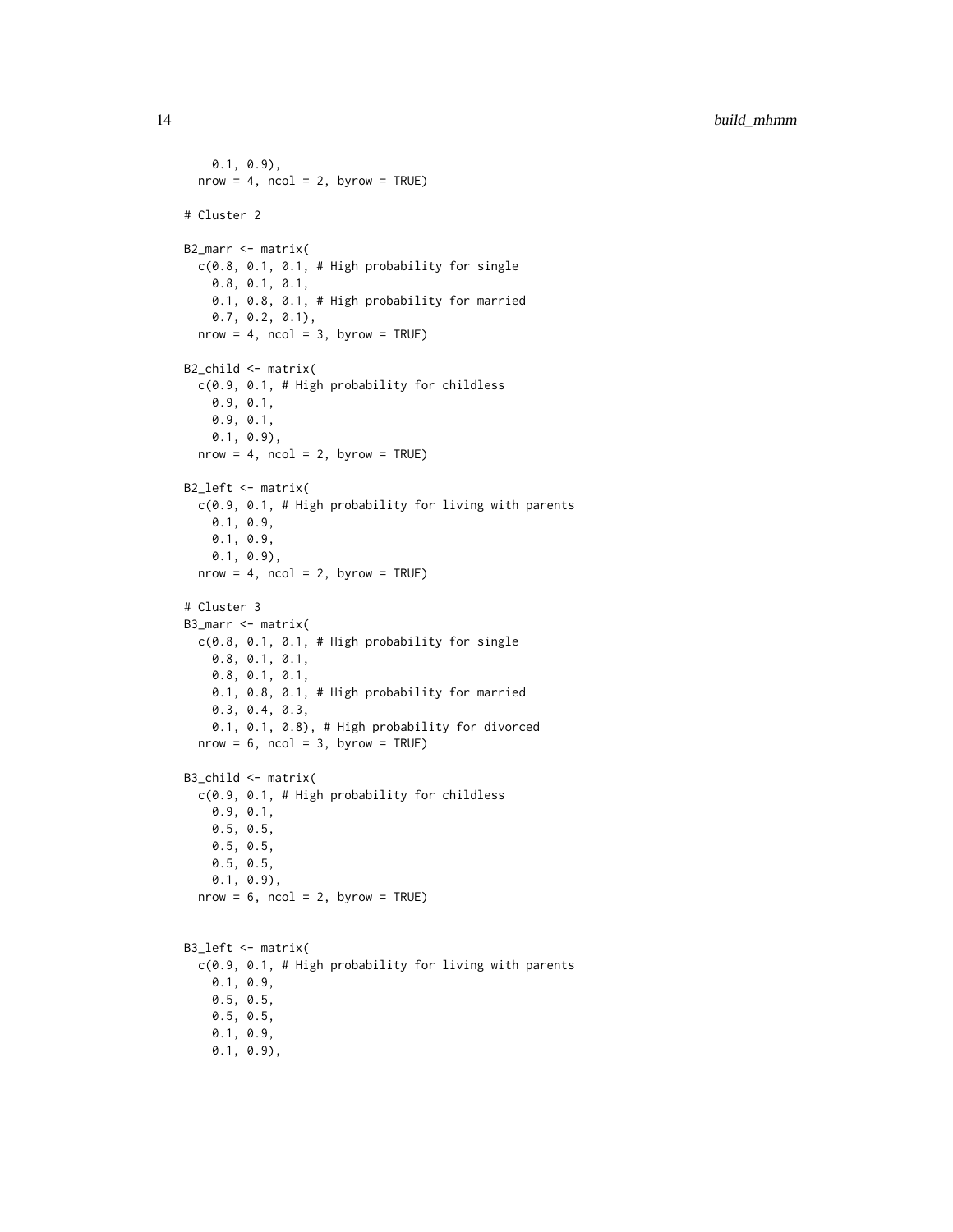#### <span id="page-14-0"></span>build\_mm 15

```
nrow = 6, ncol = 2, byrow = TRUE)
# Starting values for transition matrices
A1 \leq matrix(
 c(0.80, 0.16, 0.03, 0.01,
   0, 0.90, 0.07, 0.03,
   0, 0, 0.90, 0.10,
   0, 0, 0, 1),
 nrow = 4, ncol = 4, byrow = TRUE)
A2 <- matrix(
 c(0.80, 0.10, 0.05, 0.03, 0.01, 0.01,
    0, 0.70, 0.10, 0.10, 0.05, 0.05,
   0, 0, 0.85, 0.01, 0.10, 0.04,
   0, 0, 0, 0.90, 0.05, 0.05,
   0, 0, 0, 0, 0.90, 0.10,<br>0, 0, 0, 0, 0, 1)
    0, 0, 0, 0, 0, 1),
 nrow = 6, ncol = 6, byrow = TRUE)
# Starting values for initial state probabilities
initial_probs1 <- c(0.9, 0.07, 0.02, 0.01)
initial_probs2 <- c(0.9, 0.04, 0.03, 0.01, 0.01, 0.01)
# Birth cohort
biofam3c$covariates$cohort <- cut(biofam3c$covariates$birthyr, c(1908, 1935, 1945, 1957))
biofam3c$covariates$cohort <- factor(
 biofam3c$covariates$cohort, labels=c("1909-1935", "1936-1945", "1946-1957"))
## MHMM with own starting values and covariates
init_mhmm_bf2 <- build_mhmm(
 observations = list(marr_seq, child_seq, left_seq),
 initial_probs = list(initial_probs1, initial_probs1, initial_probs2),
 transition_probs = list(A1, A1, A2),
 emission_probs = list(list(B1_marr, B1_child, B1_left),
   list(B2_marr, B2_child, B2_left),
   list(B3_marr, B3_child, B3_left)),
 formula = \text{``sex + cohort, data = biofam3c$covariates},cluster_names = c("Cluster 1", "Cluster 2", "Cluster 3"),
  channel_names = c("Marriage", "Parenthood", "Residence"),
 state_names = list(paste("State", 1:4), paste("State", 1:4),
                    paste("State", 1:6)))
```
<span id="page-14-1"></span>

build\_mm *Build a Markov Model*

## Description

Function build\_mm builds and automatically estimates a Markov model. It is also a shortcut for constructing a Markov model as a restricted case of an hmm object.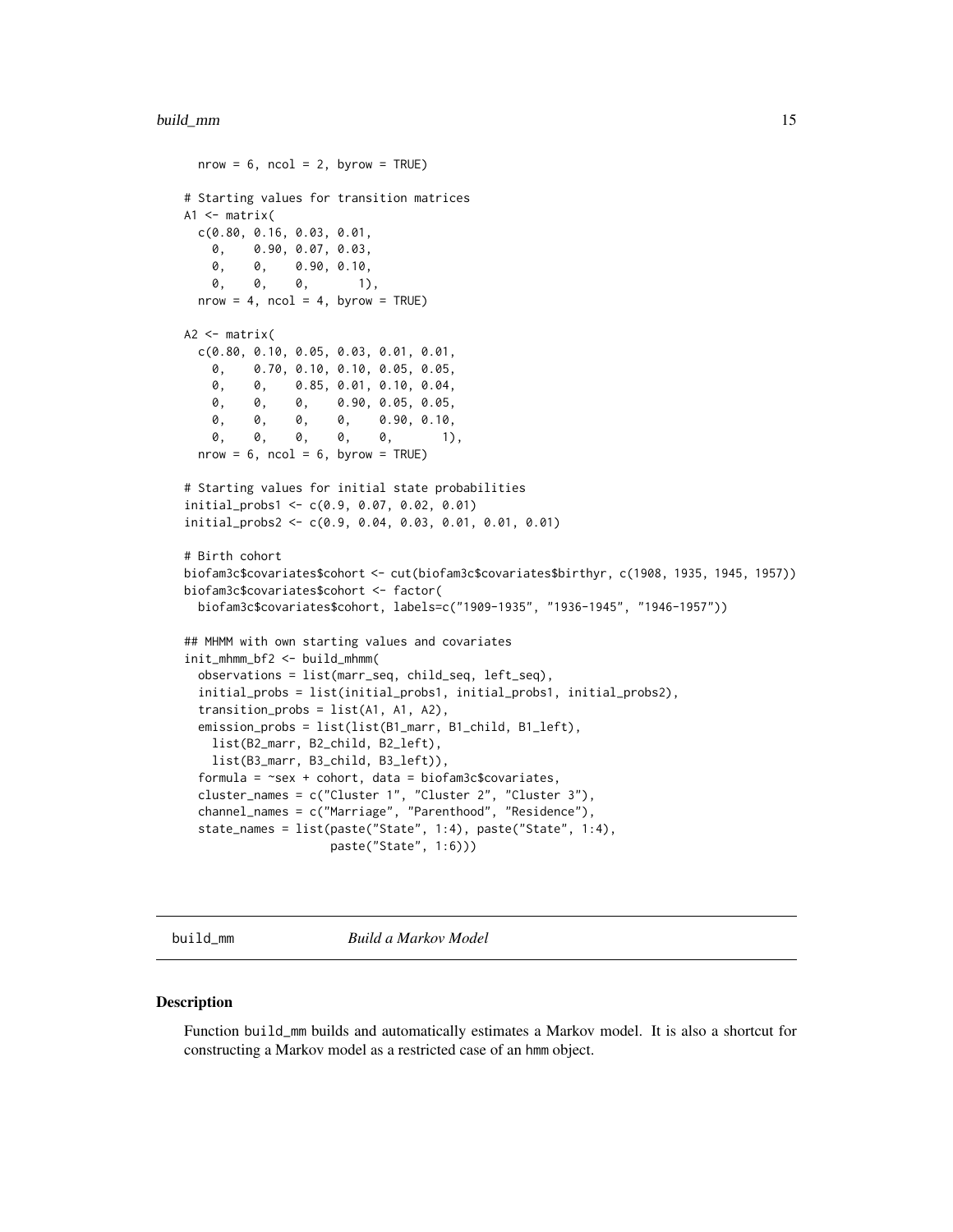### Usage

```
build_mm(observations)
```
## Arguments

observations An stslist object (see [seqdef](#page-60-1)) containing the sequences.

## Details

Unlike the other build functions in seqHMM, the build\_mm function automatically estimates the model parameters. As initial and transition probabilities can be directly estimated from the observed initial state probabilities and transition counts, there is no need for starting values or further estimation with the [fit\\_model](#page-19-1) function.

## Value

Object of class hmm with following elements:

observations State sequence object or a list of such containing the data.

transition\_probs A matrix of transition probabilities.

emission\_probs A matrix or a list of matrices of emission probabilities.

initial\_probs A vector of initial probabilities.

state\_names Names for hidden states.

symbol\_names Names for observed states.

channel\_names Names for channels of sequence data.

length\_of\_sequences (Maximum) length of sequences.

n\_sequences Number of sequences.

n\_symbols Number of observed states (in each channel).

n\_states Number of hidden states.

n\_channels Number of channels.

#### See Also

plot. hmm for plotting the model.

## Examples

```
# Construct sequence data
data("mvad", package = "TraMineR")
mvad_alphabet <-
  c("employment", "FE", "HE", "joblessness", "school", "training")
mvad_labels <- c("employment", "further education", "higher education",
  "joblessness", "school", "training")
mvad_scodes <- c("EM", "FE", "HE", "JL", "SC", "TR")
mvad_seq <- seqdef(mvad, 17:86, alphabet = mvad_alphabet,
  states = mvad_scodes, labels = mvad_labels, xtstep = 6)
```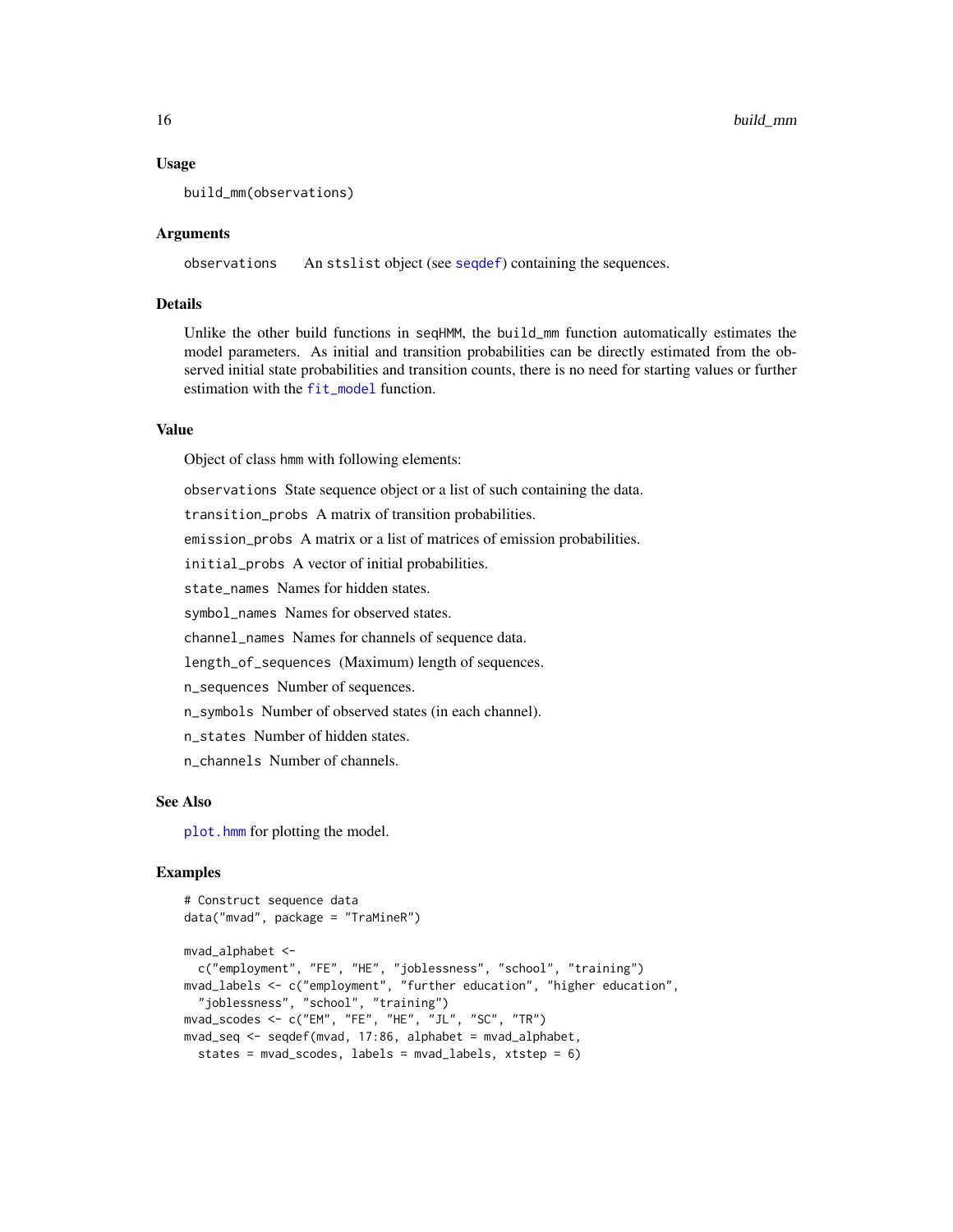# <span id="page-16-0"></span>build\_mmm 17

```
# Define a color palette for the sequence data
attr(mvad_seq, "cpal") <- colorpalette[[6]]
# Estimate the Markov model
```

```
mm_mvad <- build_mm(observations = mvad_seq)
```
## <span id="page-16-1"></span>build\_mmm *Build a Mixture Markov Model*

# Description

Function build\_mmm is a shortcut for constructing a mixture Markov model as a restricted case of an mhmm object.

# Usage

```
build_mmm(observations, n_clusters, transition_probs, initial_probs,
  formula, data, coefficients, cluster_names = NULL, ...)
```
# Arguments

| observations     | An stslist object (see sequef) containing the sequences.                                                                                                                                                                                                                     |
|------------------|------------------------------------------------------------------------------------------------------------------------------------------------------------------------------------------------------------------------------------------------------------------------------|
| n_clusters       | A scalar giving the number of clusters/submodels (not used if starting values for<br>model parameters are given with initial_probs and transition_probs).                                                                                                                    |
| transition_probs |                                                                                                                                                                                                                                                                              |
|                  | A list of matrices of transition probabilities for submodels of each cluster.                                                                                                                                                                                                |
| initial_probs    | A list which contains vectors of initial state probabilities for submodels of each<br>cluster.                                                                                                                                                                               |
| formula          | Covariates as an object of class formula, left side omitted.                                                                                                                                                                                                                 |
| data             | An optional data frame, list or environment containing the variables in the model.<br>If not found in data, the variables are taken from environment (formula).                                                                                                              |
| coefficients     | An optional kxl matrix of regression coefficients for time-constant covariates<br>for mixture probabilities, where $l$ is the number of clusters and $k$ is the number<br>of covariates. A logit-link is used for mixture probabilities. The first column is<br>set to zero. |
| cluster_names    | A vector of optional names for the clusters.                                                                                                                                                                                                                                 |
| $\cdots$         | Additional arguments to simulate_transition_probs.                                                                                                                                                                                                                           |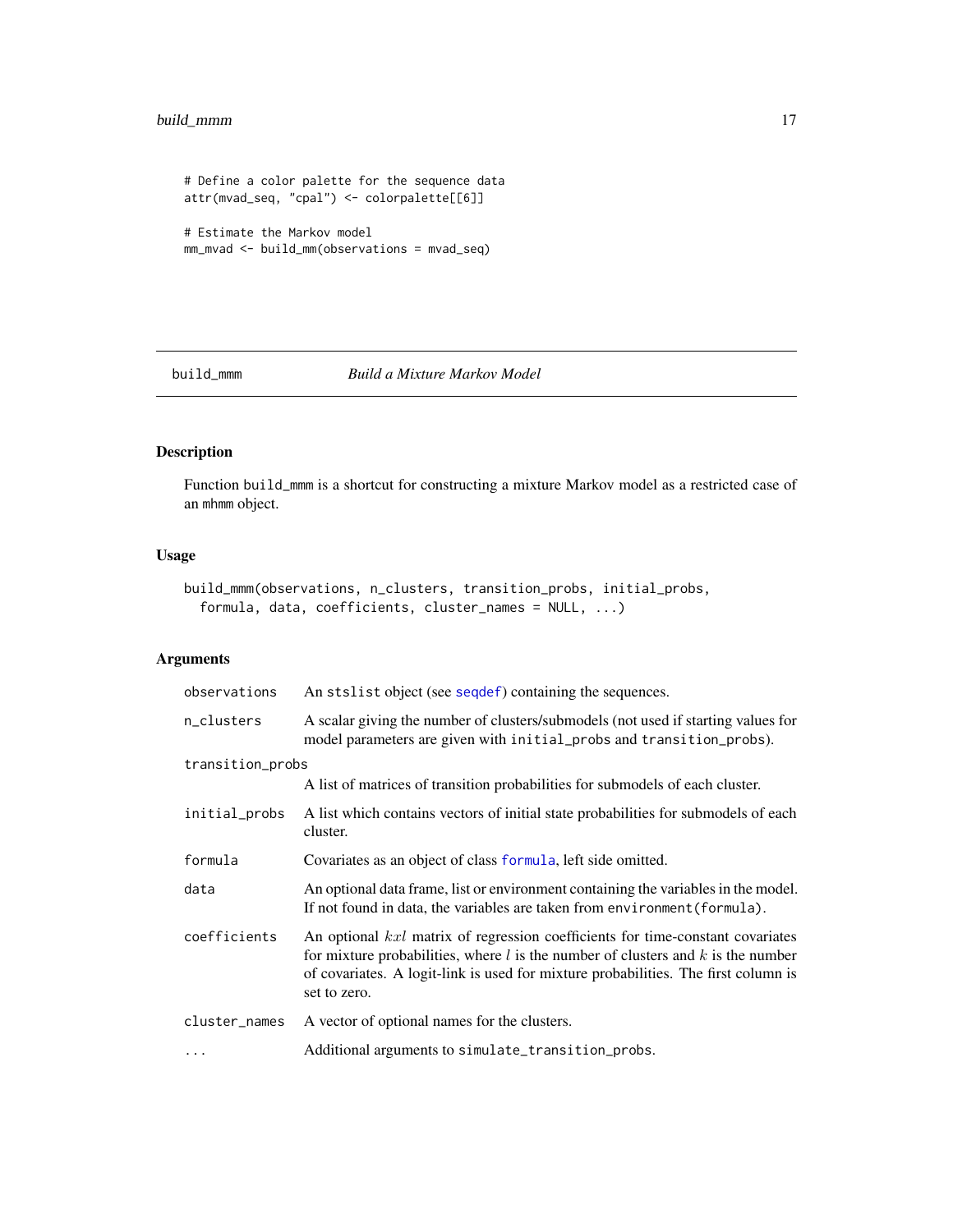# Value

Object of class mhmm with following elements:

observations State sequence object or a list of such containing the data.

transition\_probs A matrix of transition probabilities.

emission\_probs A matrix or a list of matrices of emission probabilities.

initial\_probs A vector of initial probabilities.

coefficients A matrix of parameter coefficients for covariates (covariates in rows, clusters in columns).

X Covariate values for each subject.

cluster names Names for clusters.

state names Names for hidden states.

symbol\_names Names for observed states.

channel\_names Names for channels of sequence data

length\_of\_sequences (Maximum) length of sequences.

n\_sequences Number of sequences.

n\_symbols Number of observed states (in each channel).

n\_states Number of hidden states.

n\_channels Number of channels.

n covariates Number of covariates.

n\_clusters Number of clusters.

# See Also

[fit\\_model](#page-19-1) for estimating model parameters; [summary.mhmm](#page-75-1) for a summary of a mixture model; [separate\\_mhmm](#page-59-1) for organizing an mhmm object into a list of separate hmm objects; and [plot.mhmm](#page-52-1) for plotting mixture models.

## Examples

```
# Define sequence data
data("mvad", package = "TraMineR")
mvad_alphabet <- c("employment", "FE", "HE", "joblessness", "school",
  "training")
mvad_labels <- c("employment", "further education", "higher education",
  "joblessness", "school", "training")
mvad_scodes <- c("EM", "FE", "HE", "JL", "SC", "TR")
mvad_seq <- seqdef(mvad, 17:86, alphabet = mvad_alphabet, states = mvad_scodes,
  labels = \text{mvad}_labels, xtstep = 6)# Initialize the MMM
set.seed(123)
mmm_mvad <- build_mmm(observations = mvad_seq,
```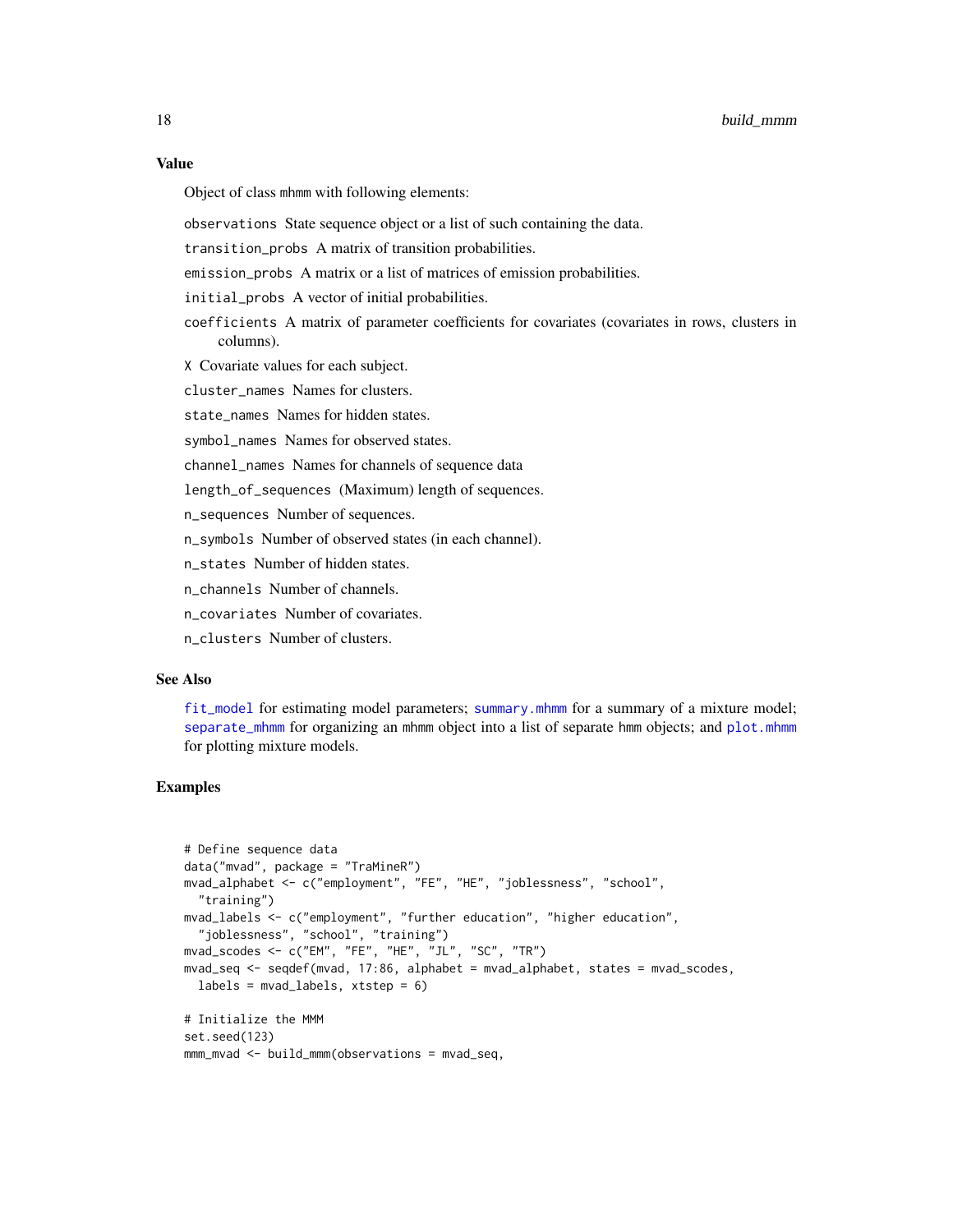# <span id="page-18-0"></span>colorpalette the set of the set of the set of the set of the set of the set of the set of the set of the set of the set of the set of the set of the set of the set of the set of the set of the set of the set of the set of

```
n_clusters = 2,
 formula = \negmale, data = mvad)
## Not run:
# Estimate model parameters
mmm_mvad <- fit_model(mmm_mvad)$model
# Plot model (both clusters in the same plot)
require(igraph)
plot(mmm_mvad, interactive = FALSE,
 # Modify legend position and properties
 with.legend = "right", legend.prop = 0.3, cex.legend = 1.2,
 # Define vertex layout
 layout = layout_as_star,
 # Modify edge properties
 edge.label = NA, edge.arrow.size = 0.8, edge.curved = 0.2,
 # Modify vertex label positions (initial probabilities)
 vertex.label.pos = c("left", "right", "right", "left", "left", "right"))
# Summary of the MMM
summary(mmm_mvad)
```
## End(Not run)

colorpalette *Color palettes*

#### Description

A list containing ready defined color palettes with distinct colors using iWantHue. By default, seqHMM uses these palettes when assigning colors.

#### Format

A list with 200 color palettes.

#### Source

iWantHue web page <http://tools.medialab.sciences-po.fr/iwanthue/>

## See Also

[plot\\_colors](#page-57-1) for visualization of color palettes. Implementations of iWantHue for R:

- <https://github.com/hoesler/rwantshue>
- <https://github.com/johnbaums/hues>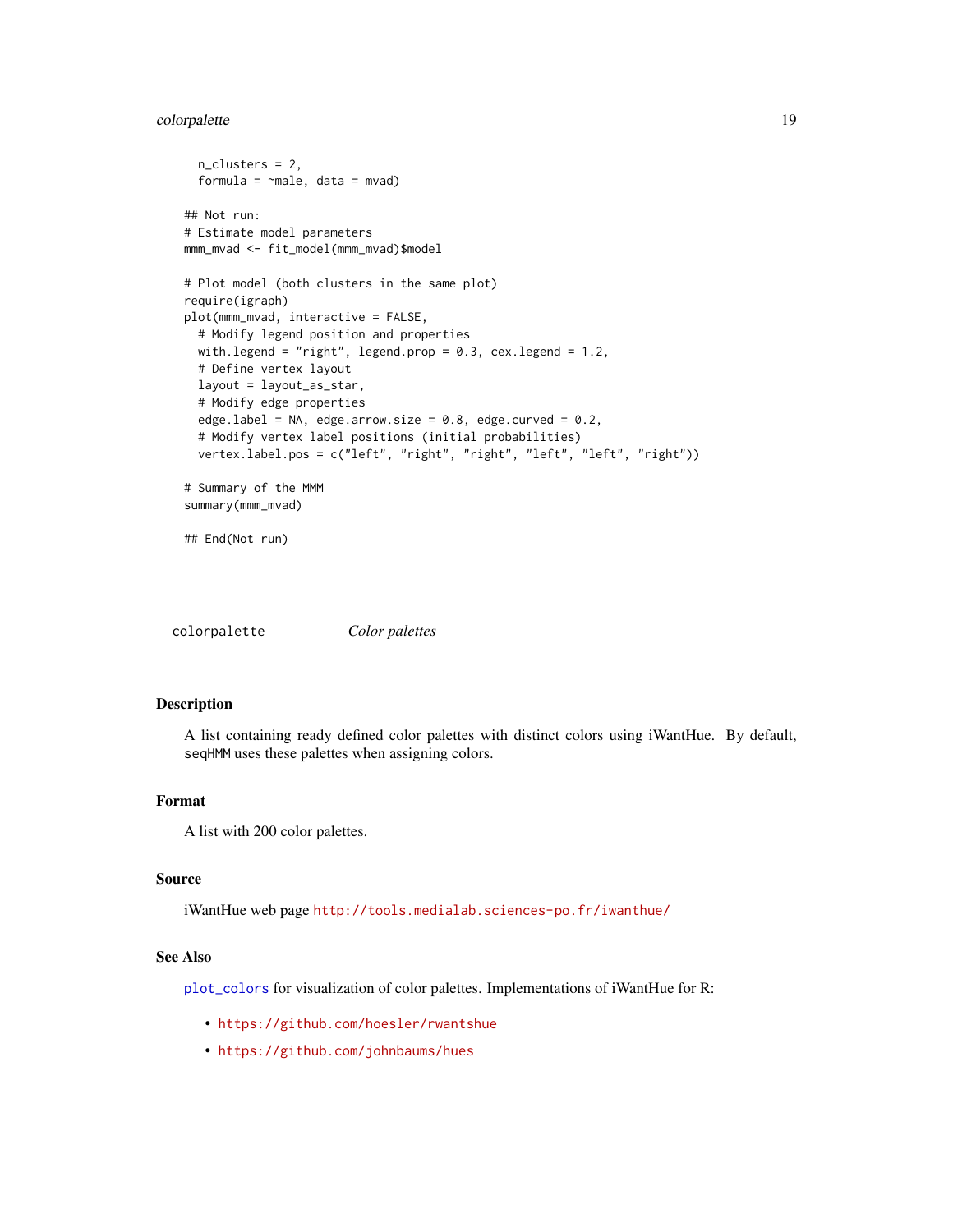20 fit\_model

## Examples

```
data("colorpalette")
# Color palette with 9 colors
colorpalette[[9]]
# Color palette with 24 colors
colorpalette[[24]]
```
estimate\_coef *Estimate Regression Coefficients of Mixture Hidden Markov Models*

# Description

Function estimate\_coef estimates the regression coefficients of mixture hidden Markov models and its restricted variants while keeping other parameters fixed.

## Usage

```
estimate_coef(model, threads = 1)
```
## **Arguments**

| model   | An object of class hmm or mhmm.                                   |
|---------|-------------------------------------------------------------------|
| threads | Number of threads to use in parallel computing. The default is 1. |

<span id="page-19-1"></span>

| `ıt_model |  |
|-----------|--|
|-----------|--|

Estimate Parameters of (Mixture) Hidden Markov Models and Their *Restricted Variants*

# Description

Function fit\_model estimates the parameters of mixture hidden Markov models and its restricted variants using maximimum likelihood. Initial values for estimation are taken from the corresponding components of the model with preservation of original zero probabilities.

# Usage

```
fit_model(model, em_step = TRUE, global_step = FALSE,
  local_step = FALSE, control_em = list(), control_global = list(),
  control\_local = list(), lb, ub, threads = 1, log\_space = FALSE,...)
```
<span id="page-19-0"></span>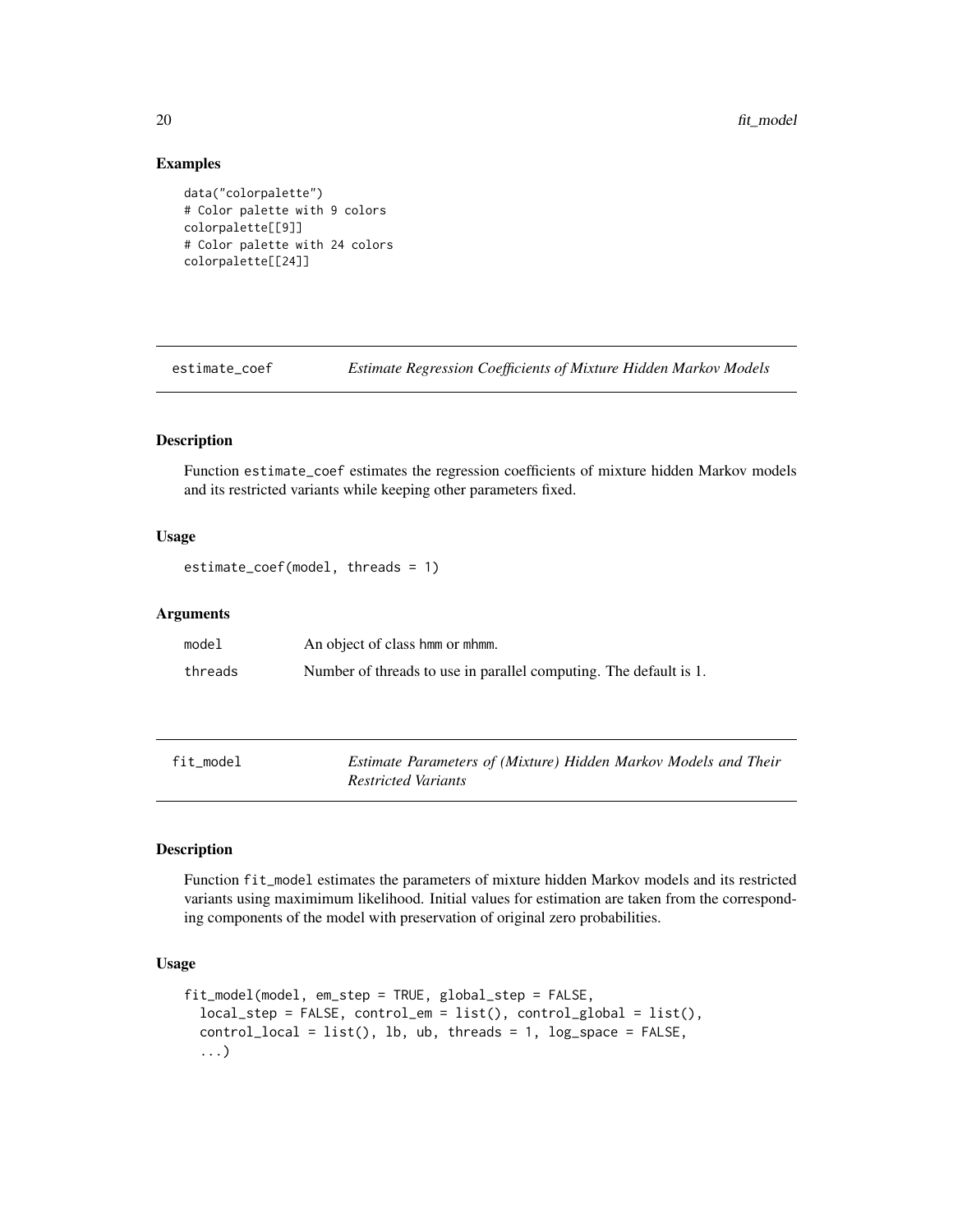#### fit\_model 21

# Arguments

| model       | An object of class hmm or mhmm.                                                                                                                                                                                                                                                                                                        |
|-------------|----------------------------------------------------------------------------------------------------------------------------------------------------------------------------------------------------------------------------------------------------------------------------------------------------------------------------------------|
| em_step     | Logical. Whether or not to use the EM algorithm at the start of the parameter<br>estimation. The default is TRUE.                                                                                                                                                                                                                      |
| global_step | Logical. Whether or not to use global optimization via nloptr (possibly after<br>the EM step). The default is FALSE.                                                                                                                                                                                                                   |
| local_step  | Logical. Whether or not to use local optimization via nloptr (possibly after the<br>EM and/or global steps). The default is FALSE.                                                                                                                                                                                                     |
| control_em  | Optional list of control parameters for the EM algorithm. Possible arguments<br>are                                                                                                                                                                                                                                                    |
|             | maxeval The maximum number of iterations, the default is 1000. Note that<br>iteration counter starts with -1 so with maxeval=1 you get already two iter-<br>ations. This is for backward compatibility reasons.                                                                                                                        |
|             | <b>print_level</b> The level of printing. Possible values are 0 (prints nothing), 1<br>(prints information at the start and the end of the algorithm), 2 (prints at<br>every iteration), and for mixture models 3 (print also during optimization<br>of coefficients).                                                                 |
|             | <b>reltol</b> Relative tolerance for convergence defined as $(logLik_new - logLik_old)/(abs(logLik_old) +$<br>$0.1$ ). The default is 1e-10.                                                                                                                                                                                           |
|             | restart A list containing options for possible EM restarts with the following<br>components:                                                                                                                                                                                                                                           |
|             | times Number of restarts of the EM algorithm using random initial values.<br>The default is 0, i.e. no restarts.                                                                                                                                                                                                                       |
|             | transition Logical. Should the original transition probabilities be varied?<br>The default is TRUE.                                                                                                                                                                                                                                    |
|             | emission Logical. Should the original emission probabilities be varied?<br>The default is TRUE.                                                                                                                                                                                                                                        |
|             | sd Standard deviation for rnorm used in randomization. The default is<br>0.25.                                                                                                                                                                                                                                                         |
|             | maxeval Maximum number of iterations, the default is control_em\$maxeval                                                                                                                                                                                                                                                               |
|             | print_level Level of printing in restarted EM steps. The default is control_em\$print_level.                                                                                                                                                                                                                                           |
|             | reltol Relative tolerance for convergence at restarted EM steps. The default<br>is control_em\$reltol. If the relative change of the final model of the<br>restart phase is larger than the tolerance for the original EM phase, the<br>final model is re-estimated with the original reltol and maxeval at the<br>end of the EM step. |
|             | n_optimum Save the log-likelihood values of the n_optimum best models<br>(from all estimated models including the the first EM run.). The default<br>is min(times $+1$ , 25).                                                                                                                                                          |
|             | use_original If TRUE. Use the initial values of the input model as starting<br>points for the permutations. Otherwise permute the results of the first<br>EM run.                                                                                                                                                                      |
|             | control_global Optional list of additional arguments for nloptr argument opts. The default<br>values are                                                                                                                                                                                                                               |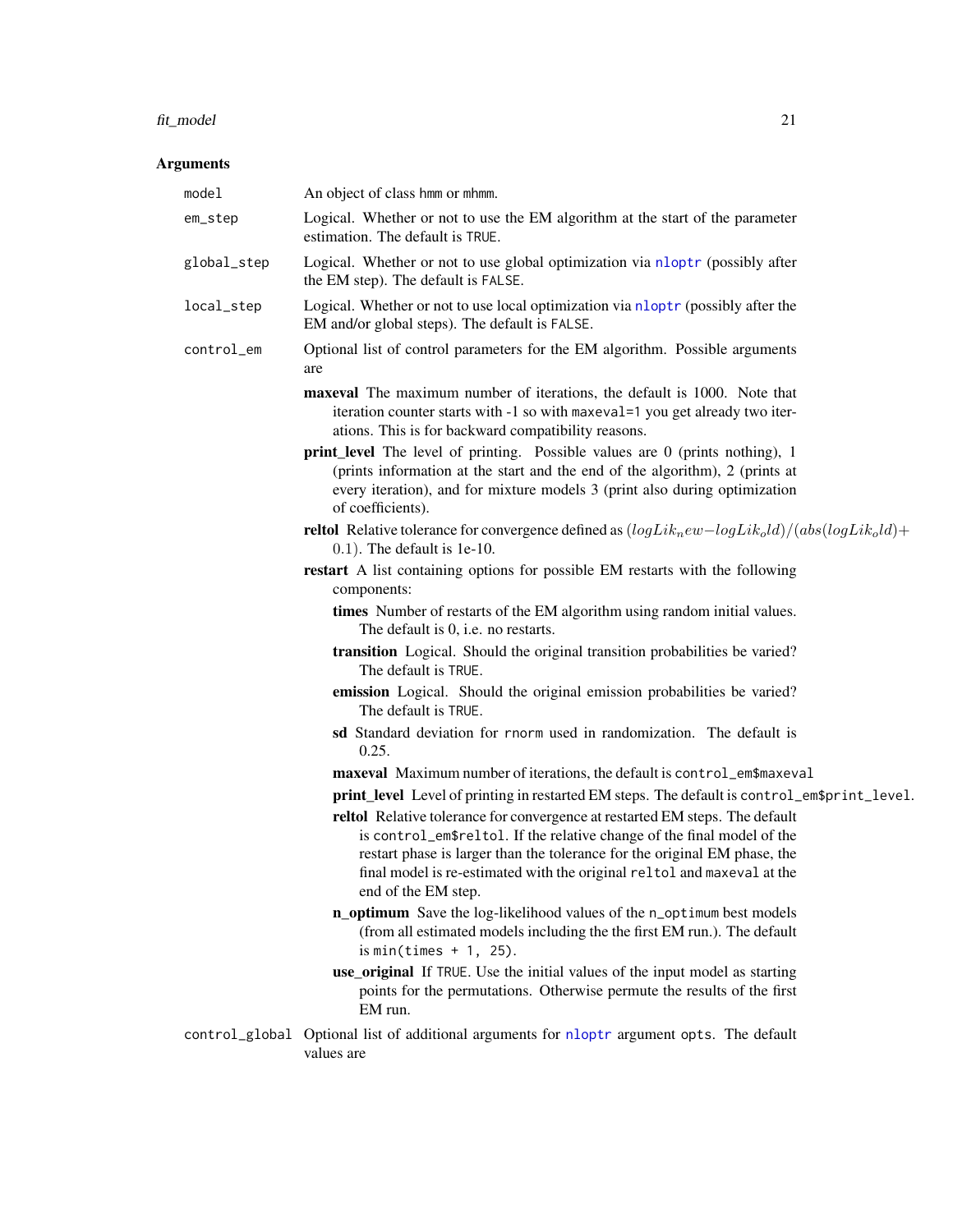|               | algorithm "NLOPT_GD_MLSL_LDS"                                                                                                                                                                                                                                                                                                                                                                    |
|---------------|--------------------------------------------------------------------------------------------------------------------------------------------------------------------------------------------------------------------------------------------------------------------------------------------------------------------------------------------------------------------------------------------------|
|               | local_opts list(algorithm = "NLOPT_LD_LBFGS", ftol_rel = 1e-6, xtol_rel = 1e-4)                                                                                                                                                                                                                                                                                                                  |
|               | maxeval 10000 (maximum number of iterations in global optimization algo-<br>rithm.)                                                                                                                                                                                                                                                                                                              |
|               | maxtime 60 (maximum time for global optimization. Set to 0 for unlimited<br>time.)                                                                                                                                                                                                                                                                                                               |
| control_local | Optional list of additional arguments for nloptr argument opts. The default<br>values are                                                                                                                                                                                                                                                                                                        |
|               | algorithm "NLOPT_LD_LBFGS"                                                                                                                                                                                                                                                                                                                                                                       |
|               | ftol_rel 1e-10                                                                                                                                                                                                                                                                                                                                                                                   |
|               | xtol_rel 1e-8                                                                                                                                                                                                                                                                                                                                                                                    |
|               | <b>maxeval</b> 10000 (maximum number of iterations)                                                                                                                                                                                                                                                                                                                                              |
| lb, ub        | Lower and upper bounds for parameters in Softmax parameterization. The de-<br>fault interval is $[pmin(-25, 2*initial values), pmax(25, 2*initial values)],$<br>except for gamma coefficients, where the scale of covariates is taken into ac-<br>count. Note that it might still be a good idea to scale covariates around unit<br>scale. Bounds are used only in the global optimization step. |
| threads       | Number of threads to use in parallel computing. The default is 1.                                                                                                                                                                                                                                                                                                                                |
| log_space     | Make computations using log-space instead of scaling for greater numerical sta-<br>bility at a cost of decreased computational performance. The default is FALSE.                                                                                                                                                                                                                                |
| .             | Additional arguments to nloptr.                                                                                                                                                                                                                                                                                                                                                                  |
|               |                                                                                                                                                                                                                                                                                                                                                                                                  |

# Details

The fitting function provides three estimation steps: 1) EM algorithm, 2) global optimization, and 3) local optimization. The user can call for one method or any combination of these steps, but should note that they are preformed in the above-mentioned order. The results from a former step are used as starting values in a latter, except for some of global optimization algorithms (such as MLSL and StoGO) which only use initial values for setting up the boundaries for the optimization.

It is possible to rerun the EM algorithm automatically using random starting values based on the first run of EM. Number of restarts is defined by the restart argument in control\_em. As the EM algorithm is relatively fast, this method might be preferred option compared to the proper global optimization strategy of step 2.

The default global optimization method (triggered via global\_step = TRUE) is the multilevel single-linkage method (MLSL) with the LDS modification (NLOPT\_GD\_MLSL\_LDS as algorithm in control\_global), with L-BFGS as the local optimizer. The MLSL method draws random starting points and performs a local optimization from each. The LDS modification uses low-discrepancy sequences instead of pseudo-random numbers as starting points and should improve the convergence rate. In order to reduce the computation time spent on non-global optima, the convergence tolerance of the local optimizer is set relatively large. At step 3, a local optimization (L-BFGS by default) is run with a lower tolerance to find the optimum with high precision.

There are some theoretical guarantees that the MLSL method used as the default optimizer in step 2 shoud find all local optima in a finite number of local optimizations. Of course, it might not always succeed in a reasonable time. The EM algorithm can help in finding good boundaries for the search, especially with good starting values, but in some cases it can mislead. A good strategy is to try a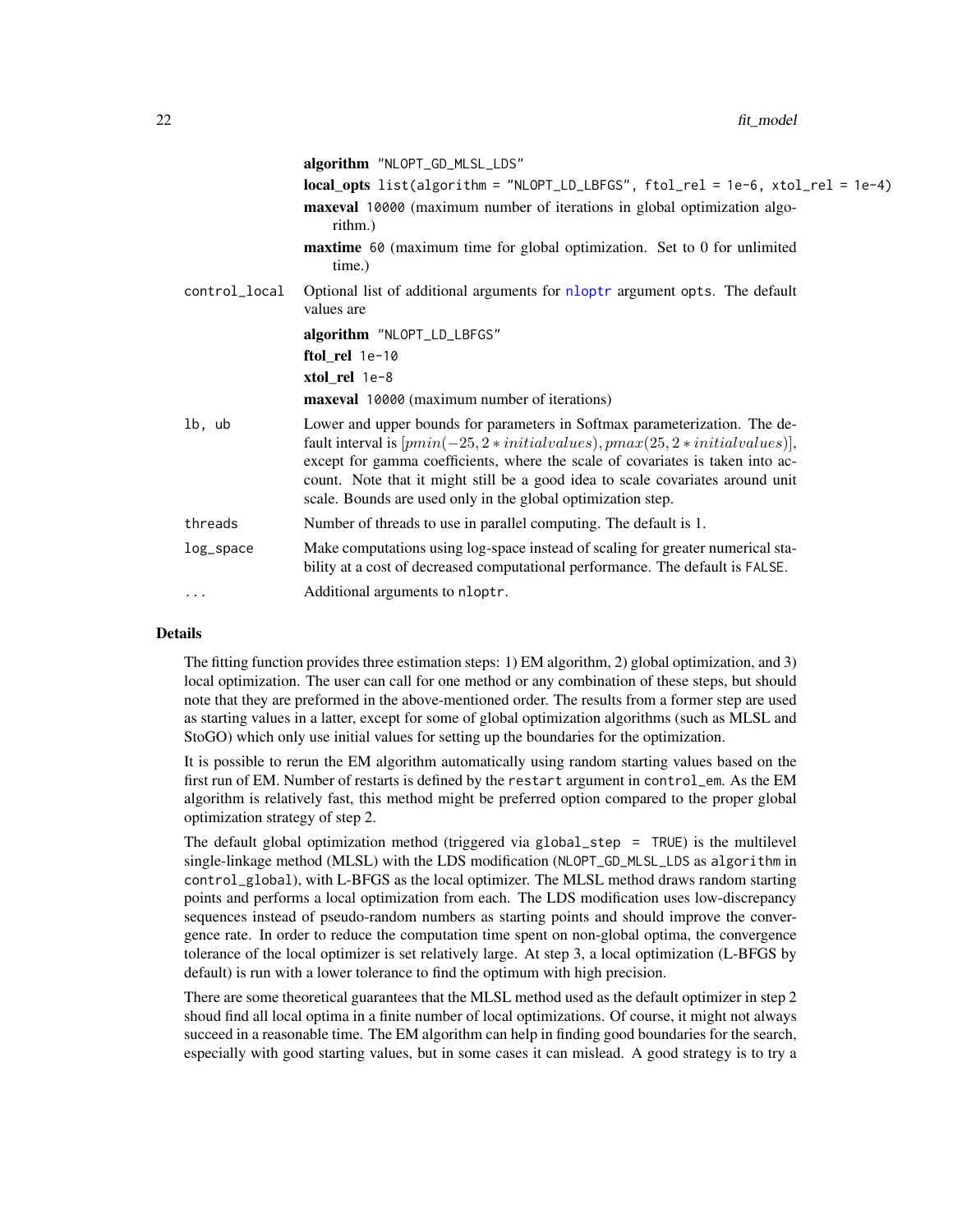#### fit\_model 23

couple of different fitting options with different combinations of the methods: e.g. all steps, only global and local steps, and a few evaluations of EM followed by global and local optimization.

By default, the estimation time is limited to 60 seconds in global optimization step, so it is advisable to change the default settings for the proper global optimization.

Any algorithm available in the nloptr function can be used for the global and local steps.

#### Value

logLik Log-likelihood of the estimated model.

em results Results after the EM step: log-likelihood (logLik), number of iterations (iterations), relative change in log-likelihoods between the last two iterations (change), and the log-likelihoods of the n\_optimum best models after the EM step (best\_opt\_restart).

global\_results Results after the global step.

local\_results Results after the local step.

call The matched function call.

# See Also

[build\\_hmm](#page-3-1), [build\\_mhmm](#page-10-1), [build\\_mm](#page-14-1), [build\\_mmm](#page-16-1), and [build\\_lcm](#page-7-1) for constructing different types of models; [summary.mhmm](#page-75-1) for a summary of a MHMM; [separate\\_mhmm](#page-59-1) for reorganizing a MHMM into a list of separate hidden Markov models; [plot.hmm](#page-48-1) and [plot.mhmm](#page-52-1) for plotting model objects; and [ssplot](#page-71-1) and [mssplot](#page-45-1) for plotting stacked sequence plots of hmm and mhmm objects.

## Examples

```
# Hidden Markov model
data("mvad", package = "TraMineR")
mvad_alphabet <-
  c("employment", "FE", "HE", "joblessness", "school", "training")
mvad_labels <- c("employment", "further education", "higher education",
  "joblessness", "school", "training")
mvad_scodes <- c("EM", "FE", "HE", "JL", "SC", "TR")
mvad_seq <- seqdef(mvad, 17:86, alphabet = mvad_alphabet,
 states = mvad_scodes, labels = mvad_labels, xtstep = 6)
attr(mvad_seq, "cpal") <- colorpalette[[6]]
# Starting values for the emission matrix
emiss <- matrix(
 c(0.05, 0.05, 0.05, 0.05, 0.75, 0.05, # SC
   0.05, 0.75, 0.05, 0.05, 0.05, 0.05, # FE
   0.05, 0.05, 0.05, 0.4, 0.05, 0.4, # JL, TR
   0.05, 0.05, 0.75, 0.05, 0.05, 0.05, # HE
   0.75, 0.05, 0.05, 0.05, 0.05, 0.05),# EM
 nrow = 5, ncol = 6, byrow = TRUE)
```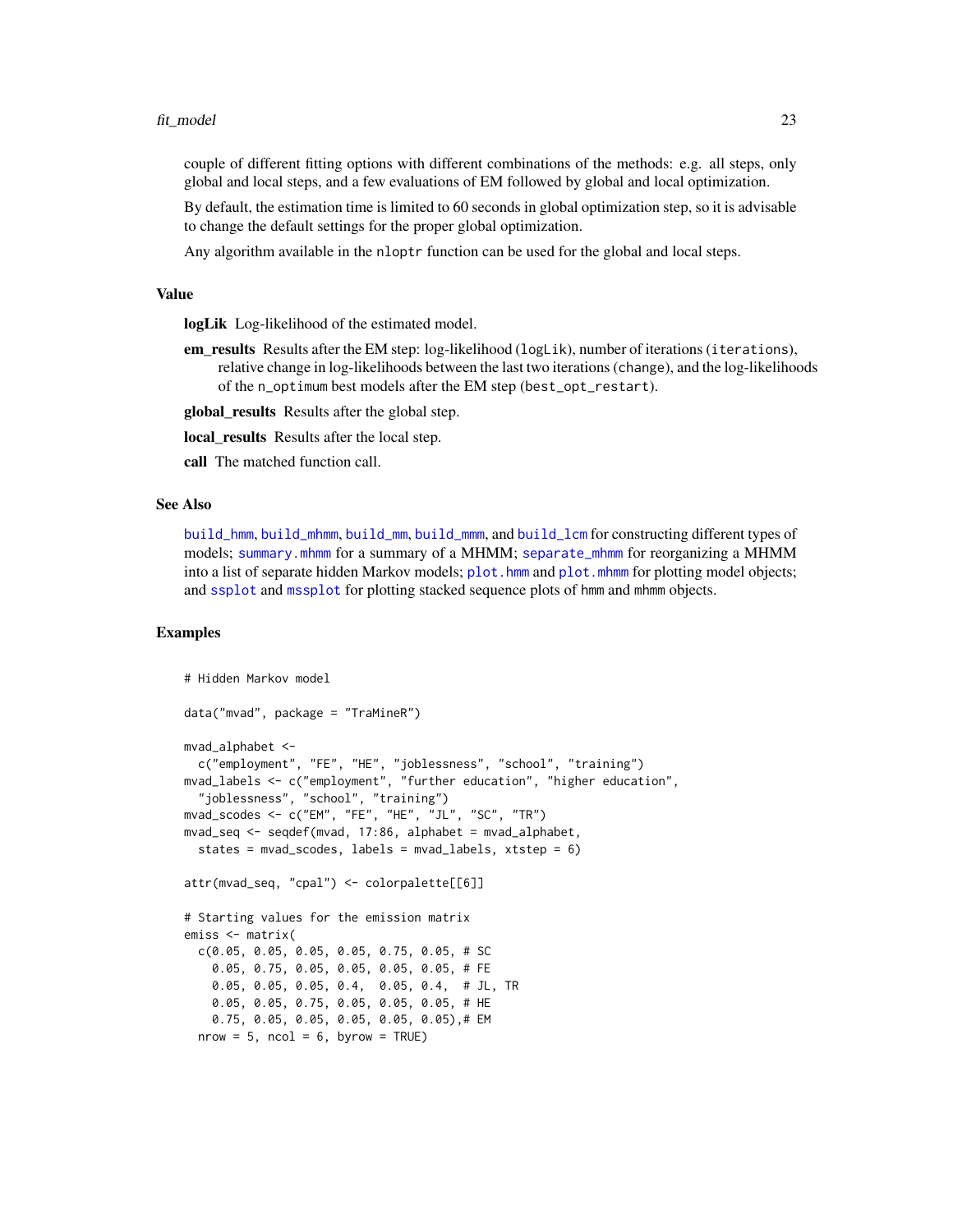```
# Starting values for the transition matrix
trans <- matrix(0.025, 5, 5)
diag(trans) <-0.9# Starting values for initial state probabilities
initial_probs <- c(0.2, 0.2, 0.2, 0.2, 0.2)
# Building a hidden Markov model
init_hmm_mvad <- build_hmm(observations = mvad_seq,
  transition_probs = trans, emission_probs = emiss,
  initial_probs = initial_probs)
## Not run:
set.seed(21)
fit_hmm_mvad <- fit_model(init_hmm_mvad, control_em = list(restart = list(times = 50)))
hmm_mvad <- fit_hmm_mvad$model
## End(Not run)
# save time, load the previously estimated model
data("hmm_mvad")
# Markov model
# Note: build_mm estimates model parameters from observations,
# no need for estimating with fit_model
mm_mvad <- build_mm(observations = mvad_seq)
# Comparing likelihoods, MM fits better
logLik(hmm_mvad)
logLik(mm_mvad)
## Not run:
require("igraph") #for layout_in_circle
plot(mm_mvad, layout = layout_in_circle, legend.prop = 0.3,
  edge.curved = 0.3, edge.label = NA,
  vertex.label.pos = c(0, 0, pi, pi, pi, 0))
##############################################################
#' # Three-state three-channel hidden Markov model
# See ?hmm_biofam for five-state version
data("biofam3c")
# Building sequence objects
marr_seq <- seqdef(biofam3c$married, start = 15,
  alphabet = c("single", "married", "divorced"))
child_seq <- seqdef(biofam3c$children, start = 15,
  alphabet = c("childless", "children"))
```

```
left_seq <- seqdef(biofam3c$left, start = 15,
```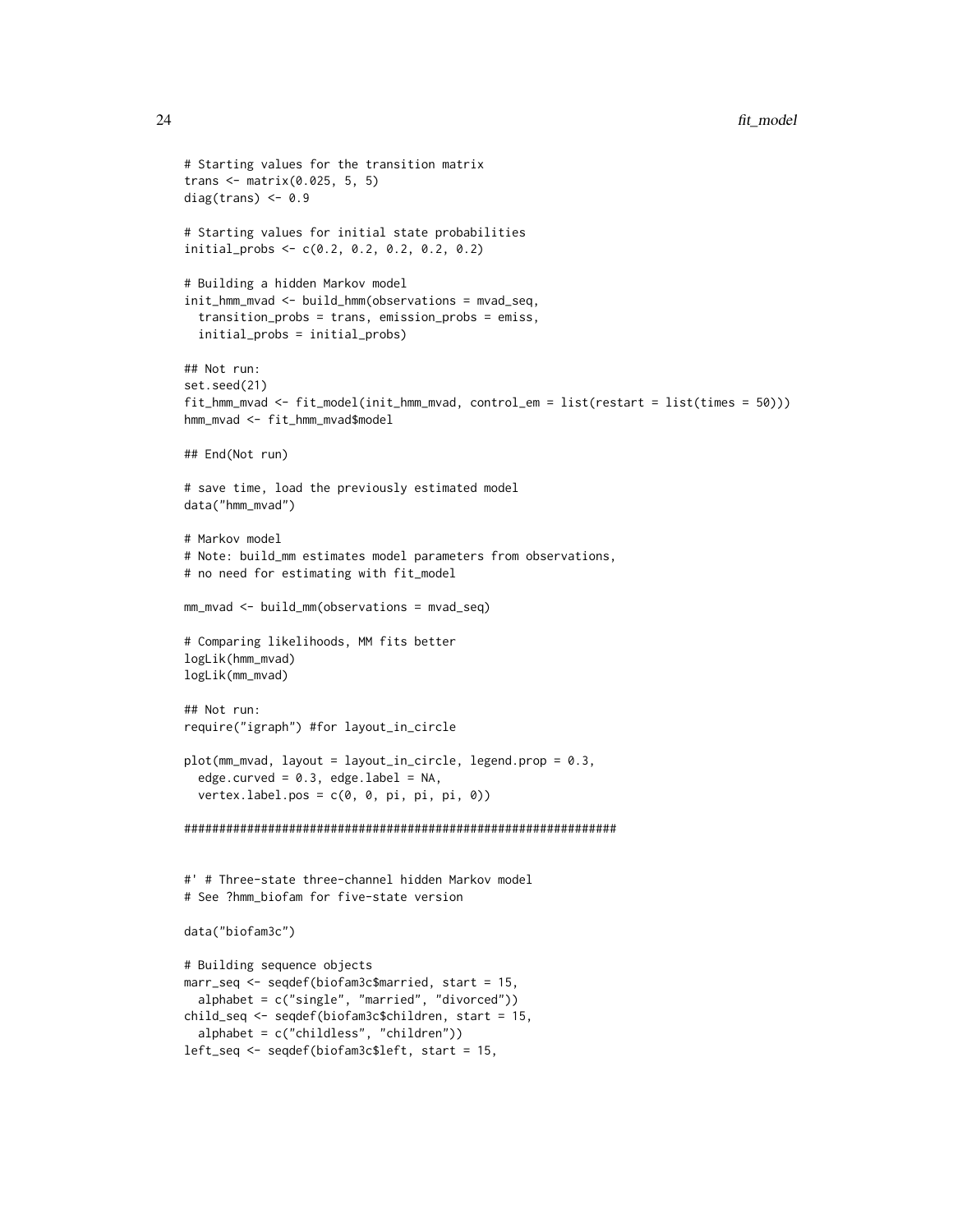#### fit\_model 25

```
alphabet = c("with parents", "left home")# Define colors
attr(marr_seq, "cpal") <- c("violetred2", "darkgoldenrod2", "darkmagenta")
attr(child_seq, "cpal") <- c("darkseagreen1", "coral3")
attr(left_seq, "cpal") <- c("lightblue", "red3")
# Starting values for emission matrices
emiss_marr <- matrix(NA, nrow = 3, ncol = 3)
emiss_marr[1,] <- seqstatf(marr_seq[, 1:5])[, 2] + 1
emiss_marr[2,] <- seqstatf(marr_seq[, 6:10])[, 2] + 1
emiss_marr[3,] <- seqstatf(marr_seq[, 11:16])[, 2] + 1
emiss_marr <- emiss_marr / rowSums(emiss_marr)
emiss_child <- matrix(NA, nrow = 3, ncol = 2)
emiss_child[1,] <- seqstatf(child_seq[, 1:5])[, 2] + 1
emiss_child[2,] <- seqstatf(child_seq[, 6:10])[, 2] + 1
emiss_child[3,] <- seqstatf(child_seq[, 11:16])[, 2] + 1
emiss_child <- emiss_child / rowSums(emiss_child)
emiss_left <- matrix(NA, nrow = 3, ncol = 2)
emiss_left[1,] <- seqstatf(left_seq[, 1:5])[, 2] + 1
emiss_left[2,] <- seqstatf(left_seq[, 6:10])[, 2] + 1
emiss_left[3,] <- seqstatf(left_seq[, 11:16])[, 2] + 1
emiss_left <- emiss_left / rowSums(emiss_left)
# Starting values for transition matrix
trans <- matrix(c(0.9, 0.07, 0.03,
                0, 0.9, 0.1,
                0, 0, 1), nrow = 3, ncol = 3, byrow = TRUE)
# Starting values for initial state probabilities
inits <- c(0.9, 0.09, 0.01)
# Building hidden Markov model with initial parameter values
init_hmm_bf <- build_hmm(
  observations = list(marr_seq, child_seq, left_seq),
  transition_probs = trans,
  emission_probs = list(emiss_marr, emiss_child, emiss_left),
  initial_probs = inits)
# Fitting the model with different optimization schemes
# Only EM with default values
hmm_1 <- fit_model(init_hmm_bf)
hmm_1$logLik # -24179.1
# Only L-BFGS
hmm_2 <- fit_model(init_hmm_bf, em_step = FALSE, local_step = TRUE)
hmm_2$logLik # -22267.75
# Global optimization via MLSL_LDS with L-BFGS as local optimizer and final polisher
```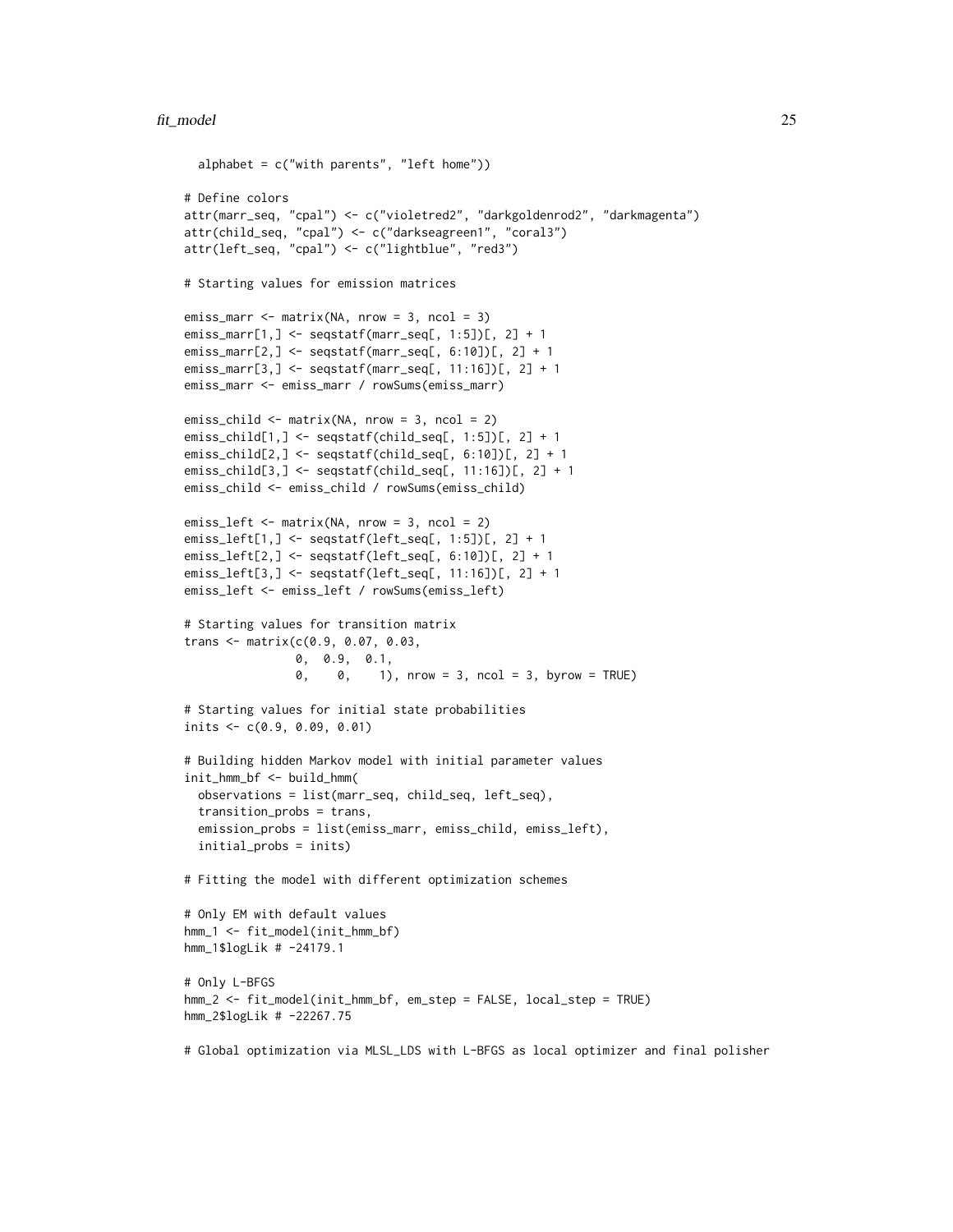```
# This can be slow, use parallel computing by adjusting threads argument
# (here threads = 1 for portability issues)
hmm_3 <- fit_model(
 init_hmm_bf, em_step = FALSE, global_step = TRUE, local_step = TRUE,
  control_global = list(maxeval = 5000, maxtime = 0), threads = 1)
hmm_3$logLik # -21675.42
# EM with restarts, much faster than MLSL
set.seed(123)
hmm_4 <- fit_model(init_hmm_bf, control_em = list(restart = list(times = 5)))
hmm_4$logLik # -21675.4
# Global optimization via StoGO with L-BFGS as final polisher
# This can be slow, use parallel computing by adjusting threads argument
# (here threads = 1 for portability issues)
set.seed(123)
hmm_5 <- fit_model(
   init_hmm_bf, em_step = FALSE, global_step = TRUE, local_step = TRUE,
   lb = -50, ub = 50, control_global = list(algorithm = "NLOPT_GD_STOGO",maxeval = 2500, maxtime = 0), threads = 1)
hmm_5$logLik # -21675.4
##############################################################
# Mixture HMM
data("biofam3c")
## Building sequence objects
marr_seq <- seqdef(biofam3c$married, start = 15,
  alphabet = c("single", "married", "divorced"))
child_seq <- seqdef(biofam3c$children, start = 15,
  alphabet = c("childless", "children"))
left_seq <- seqdef(biofam3c$left, start = 15,
  alphabet = c("with parents", "left home")## Choosing colors
attr(marr_seq, "cpal") <- c("#AB82FF", "#E6AB02", "#E7298A")
attr(child_seq, "cpal") <- c("#66C2A5", "#FC8D62")
attr(left_seq, "cpal") <- c("#A6CEE3", "#E31A1C")
## Starting values for emission probabilities
# Cluster 1
B1_marr <- matrix(
  c(0.8, 0.1, 0.1, # High probability for single
    0.8, 0.1, 0.1,
    0.3, 0.6, 0.1, # High probability for married
    0.3, 0.3, 0.4), # High probability for divorced
  nrow = 4, ncol = 3, byrow = TRUE)
B1_child <- matrix(
  c(0.9, 0.1, # High probability for childless
   0.9, 0.1,
```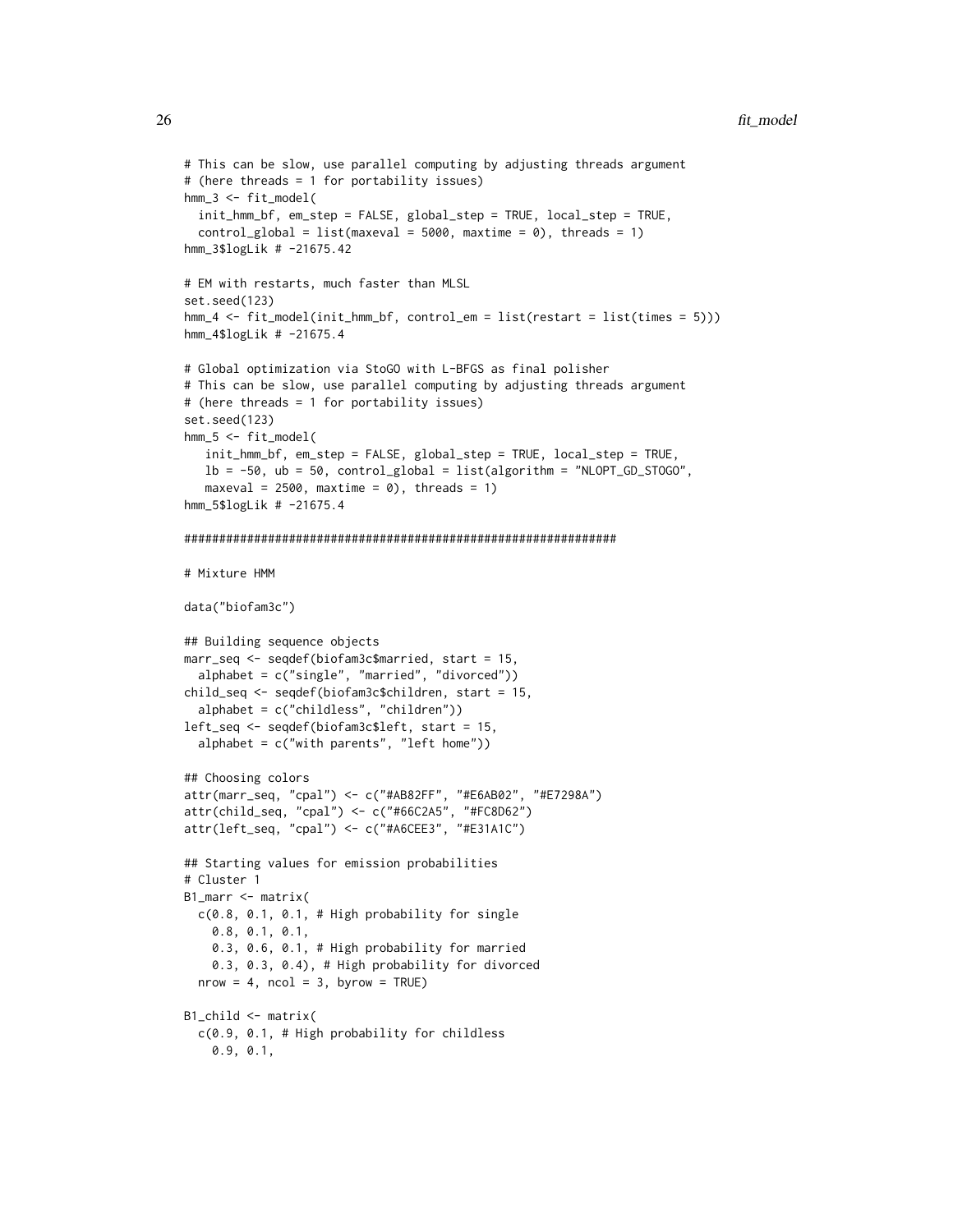```
0.9, 0.1,
   0.9, 0.1),
  nrow = 4, ncol = 2, byrow = TRUE)
B1_left <- matrix(
  c(0.9, 0.1, # High probability for living with parents
   0.1, 0.9, # High probability for having left home
   0.1, 0.9,
   0.1, 0.9),
  nrow = 4, ncol = 2, byrow = TRUE)
# Cluster 2
B2_marr <- matrix(
  c(0.8, 0.1, 0.1, # High probability for single0.8, 0.1, 0.1,
   0.1, 0.8, 0.1, # High probability for married
   0.7, 0.2, 0.1),
  nrow = 4, ncol = 3, byrow = TRUE)
B2_child <- matrix(
  c(0.9, 0.1, # High probability for childless
   0.9, 0.1,
   0.9, 0.1,
   0.1, 0.9),
  nrow = 4, ncol = 2, byrow = TRUE)
B2_left <- matrix(
  c(0.9, 0.1, # High probability for living with parents
   0.1, 0.9,
   0.1, 0.9,
   0.1, 0.9),
  nrow = 4, ncol = 2, byrow = TRUE)
# Cluster 3
B3_marr <- matrix(
  c(0.8, 0.1, 0.1, # High probability for single0.8, 0.1, 0.1,
   0.8, 0.1, 0.1,
   0.1, 0.8, 0.1, # High probability for married
   0.3, 0.4, 0.3,
   0.1, 0.1, 0.8), # High probability for divorced
  nrow = 6, ncol = 3, byrow = TRUE)
B3_child <- matrix(
  c(0.9, 0.1, # High probability for childless
   0.9, 0.1,
   0.5, 0.5,
   0.5, 0.5,
   0.5, 0.5,
   0.1, 0.9),
  nrow = 6, ncol = 2, byrow = TRUE)
```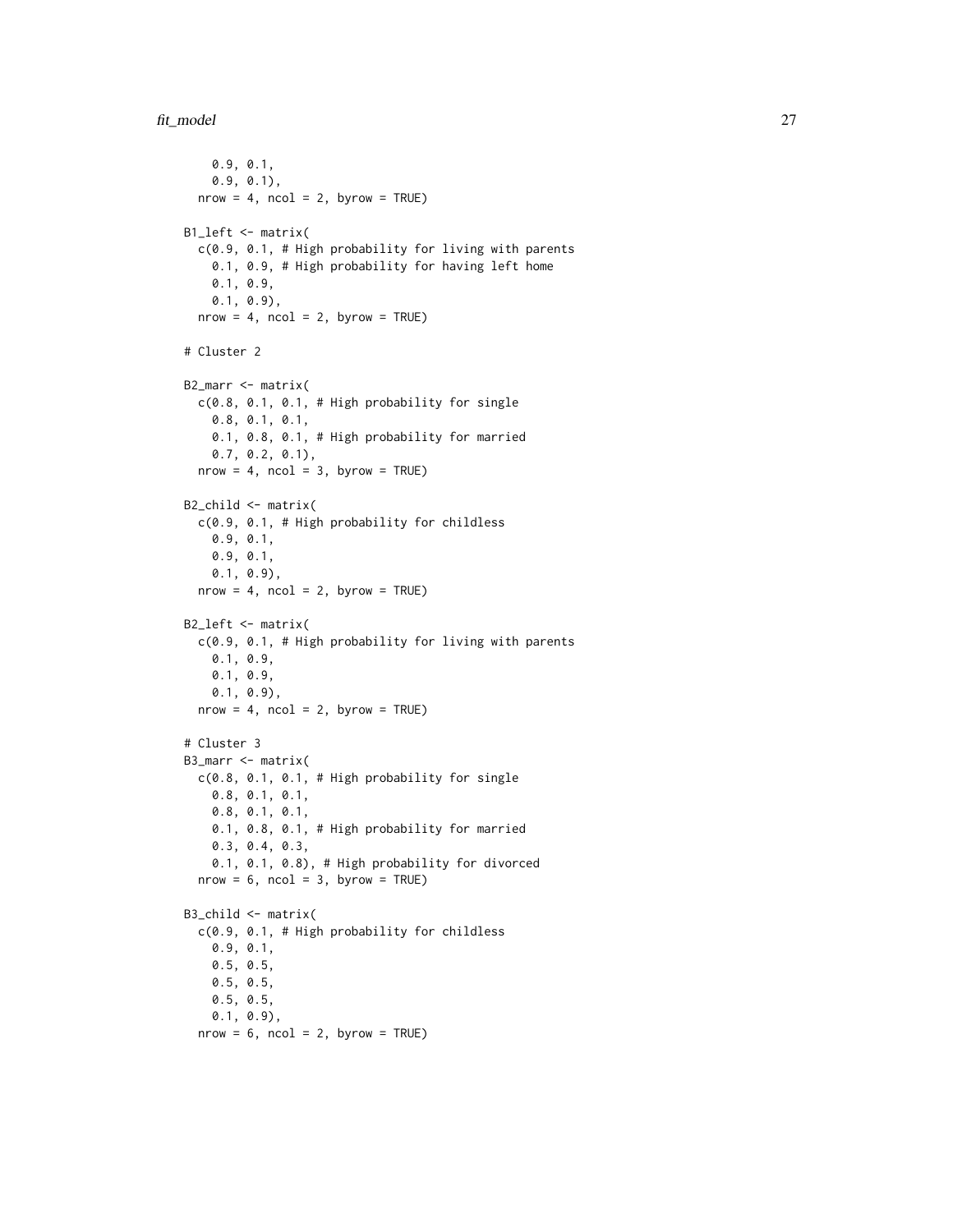```
B3_left <- matrix(
 c(0.9, 0.1, # High probability for living with parents
   0.1, 0.9,
   0.5, 0.5,
   0.5, 0.5,
   0.1, 0.9,
   0.1, 0.9),
 nrow = 6, ncol = 2, byrow = TRUE)
# Starting values for transition matrices
A1 \leq matrix(
 c(0.80, 0.16, 0.03, 0.01,
    0, 0.90, 0.07, 0.03,
   0, 0, 0.90, 0.10,<br>0, 0, 0, 1)
   0, 0, 0, 1),
 nrow = 4, ncol = 4, byrow = TRUE)
A2 \leftarrow matrix(
 c(0.80, 0.10, 0.05, 0.03, 0.01, 0.01,
   0, 0.70, 0.10, 0.10, 0.05, 0.05,
   0, 0, 0.85, 0.01, 0.10, 0.04,
   0, 0, 0, 0.90, 0.05, 0.05,
   0, 0, 0, 0, 0.90, 0.10,
   0, 0, 0, 0, 0, 1),
 nrow = 6, ncol = 6, byrow = TRUE)
# Starting values for initial state probabilities
initial_probs1 <- c(0.9, 0.07, 0.02, 0.01)
initial_probs2 <- c(0.9, 0.04, 0.03, 0.01, 0.01, 0.01)
# Birth cohort
biofam3c$covariates$cohort <- cut(biofam3c$covariates$birthyr, c(1908, 1935, 1945, 1957))
biofam3c$covariates$cohort <- factor(
 biofam3c$covariates$cohort, labels=c("1909-1935", "1936-1945", "1946-1957"))
# Build mixture HMM
init_mhmm_bf <- build_mhmm(
 observations = list(marr_seq, child_seq, left_seq),
 initial_probs = list(initial_probs1, initial_probs1, initial_probs2),
 transition_probs = list(A1, A1, A2),
 emission_probs = list(list(B1_marr, B1_child, B1_left),
   list(B2_marr, B2_child, B2_left),
   list(B3_marr, B3_child, B3_left)),
 formula = \text{``sex + cohort, data = biofam3c$covariates},channel_names = c("Marriage", "Parenthood", "Residence"))
# Fitting the model with different settings
# Only EM with default values
mhmm_1 <- fit_model(init_mhmm_bf)
mhmm_1$logLik # -12713.08
```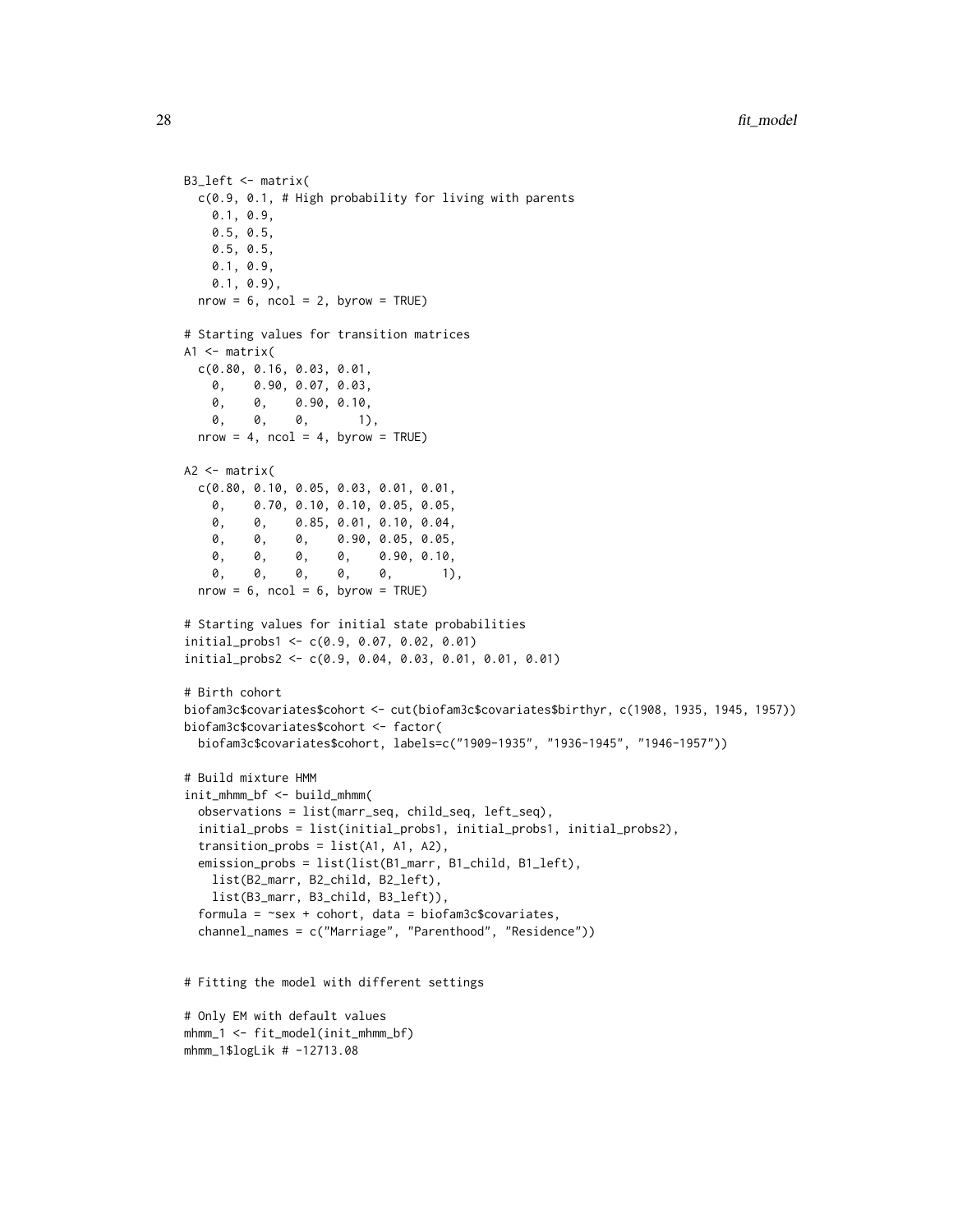# <span id="page-28-0"></span>forward\_backward 29

```
# Only L-BFGS
mhmm_2 <- fit_model(init_mhmm_bf, em_step = FALSE, local_step = TRUE)
mhmm_2$logLik # -12966.51
# Use EM with multiple restarts
set.seed(123)
mhmm_3 <- fit_model(init_mhmm_bf, control_em = list(restart = list(times = 5, transition = FALSE)))
mhmm_3$logLik # -12713.08
## End(Not run)
```
forward\_backward *Forward and Backward Probabilities for Hidden Markov Model*

# Description

The forward\_backward function computes scaled forward and backward probabilities of a hidden Markov model.

# Usage

```
forward_backward(model, forward_only = FALSE, log_space = FALSE,
  threads = 1)
```
## Arguments

| model        | Object of class hmm or mhmm.                                                                                 |
|--------------|--------------------------------------------------------------------------------------------------------------|
| forward_only | If TRUE, only forward probabilities are computed. The default is FALSE.                                      |
| $log$ _space | Compute forward and backward probabilities in logarithmic scale instead of<br>scaling. The default is FALSE. |
| threads      | Number of threads used in parallel computing. The default is 1.                                              |

# Value

List with components

| forward_probs   | If log_space = FALSE, scaled forward probabilities, i.e. probability of state<br>given observations up to that time point. If $log$ -space = TRUE, logarithms of<br>non-scaled forward probabilities. |  |
|-----------------|-------------------------------------------------------------------------------------------------------------------------------------------------------------------------------------------------------|--|
|                 | backward_probs Scaled backward probabilities (log_space = FALSE), or logarithms of non-<br>scaled backward probabilities $(\log_{10}$ space = TRUE).                                                  |  |
| scaling_factors |                                                                                                                                                                                                       |  |
|                 | Sum of non-scaled forward probabilities at each time point. Only computed if<br>$log$ _space = FALSE.                                                                                                 |  |

In case of multiple observations, these are computed independently for each sequence.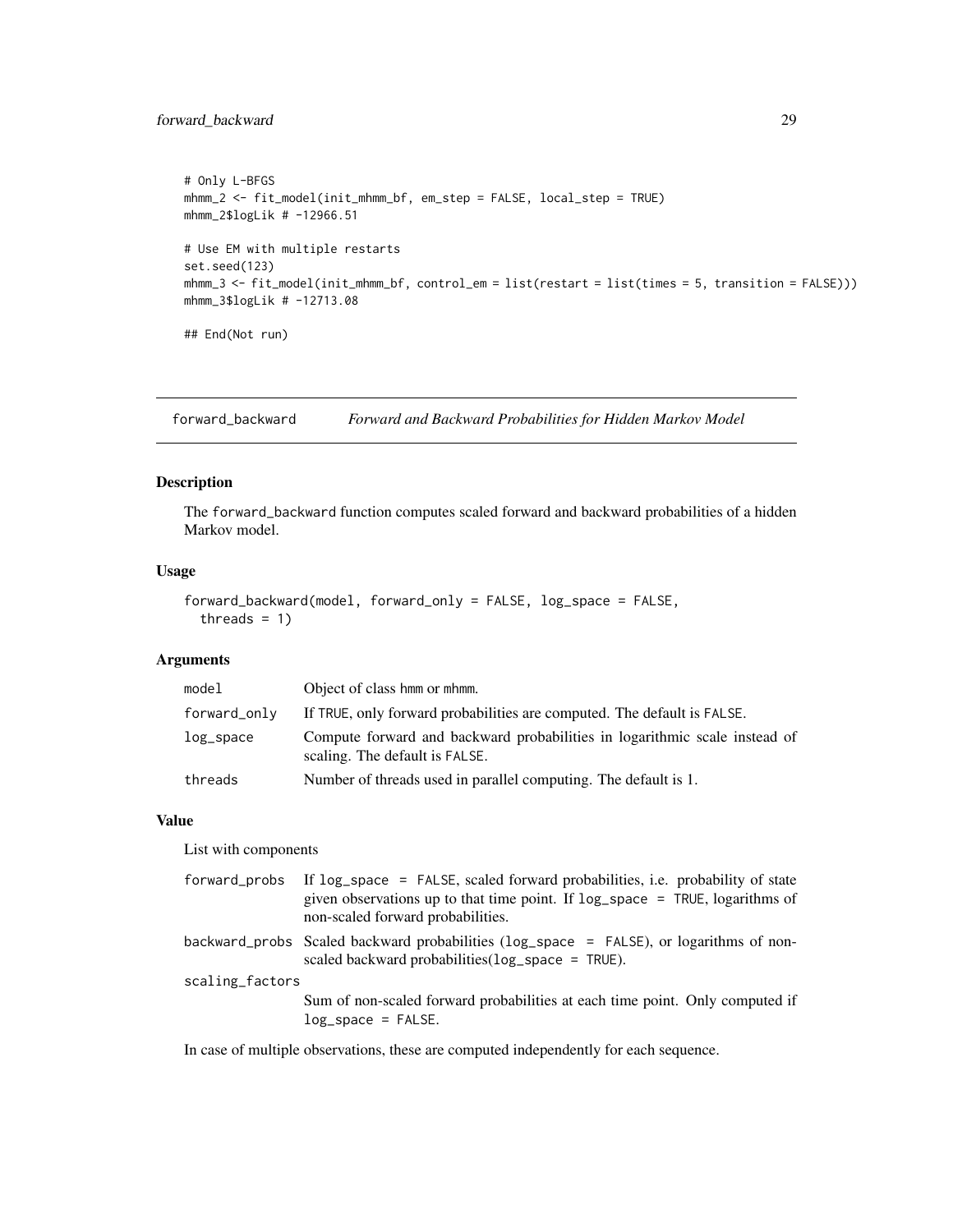# Examples

```
# Load a pre-defined MHMM
data("mhmm_biofam")
# Compute forward and backward probabilities
fb <- forward_backward(mhmm_biofam)
# The most probable hidden state at time t
# given the observations up to time t for the first subject:
apply(fb$forward_probs[, , 1], 2, which.max)
```

```
gridplot Plot Multidimensional Sequence Plots in a Grid
```
# Description

Function gridplot plots multiple ssp objects to a grid.

# Usage

```
gridplot(x, nrow = NA, ncol = NA, byrow = FALSE,with.legend = "auto", legend.pos = "auto", legend.pos2 = "center",
  title.legend = "auto", ncol.legend = "auto",
 with.missing.legend = "auto", row.prop = "auto", col.prop = "auto",
  cex. legend = 1)
```
# Arguments

| $\times$     | A list of ssp objects.                                                                                                                                                                                                                                            |
|--------------|-------------------------------------------------------------------------------------------------------------------------------------------------------------------------------------------------------------------------------------------------------------------|
| nrow, ncol   | Optional arguments to arrange plots.                                                                                                                                                                                                                              |
| byrow        | Controls the order of plotting. Defaults to FALSE, i.e. plots are arranged column-<br>wise.                                                                                                                                                                       |
| with. legend | Defines if and how the legends for the states are plotted. The default value<br>"auto" (equivalent to TRUE and "many") creates separate legends for each re-<br>quested plot. Other possibilities are "combined" (all legends combined) and<br>FALSE (no legend). |
| legend.pos   | Defines the positions of the legend boxes relative to the whole plot. Either one<br>of "bottom" (equivalent to "auto") or "right", or a numerical vector of grid<br>cells (by order) to print the legends to (the cells must be in one row/column).               |
| legend.pos2  | Defines the positions of the legend boxes relative to the cell(s). One of "bottomright",<br>"bottom", "bottomleft", "left", "topleft", "top" (the default), "topright",<br>"right" and "center".                                                                  |
| title.legend | The titles for the legend boxes. The default "auto" takes the titles from the<br>channel labels provided by the first object in x. NA prints no title.                                                                                                            |

<span id="page-29-0"></span>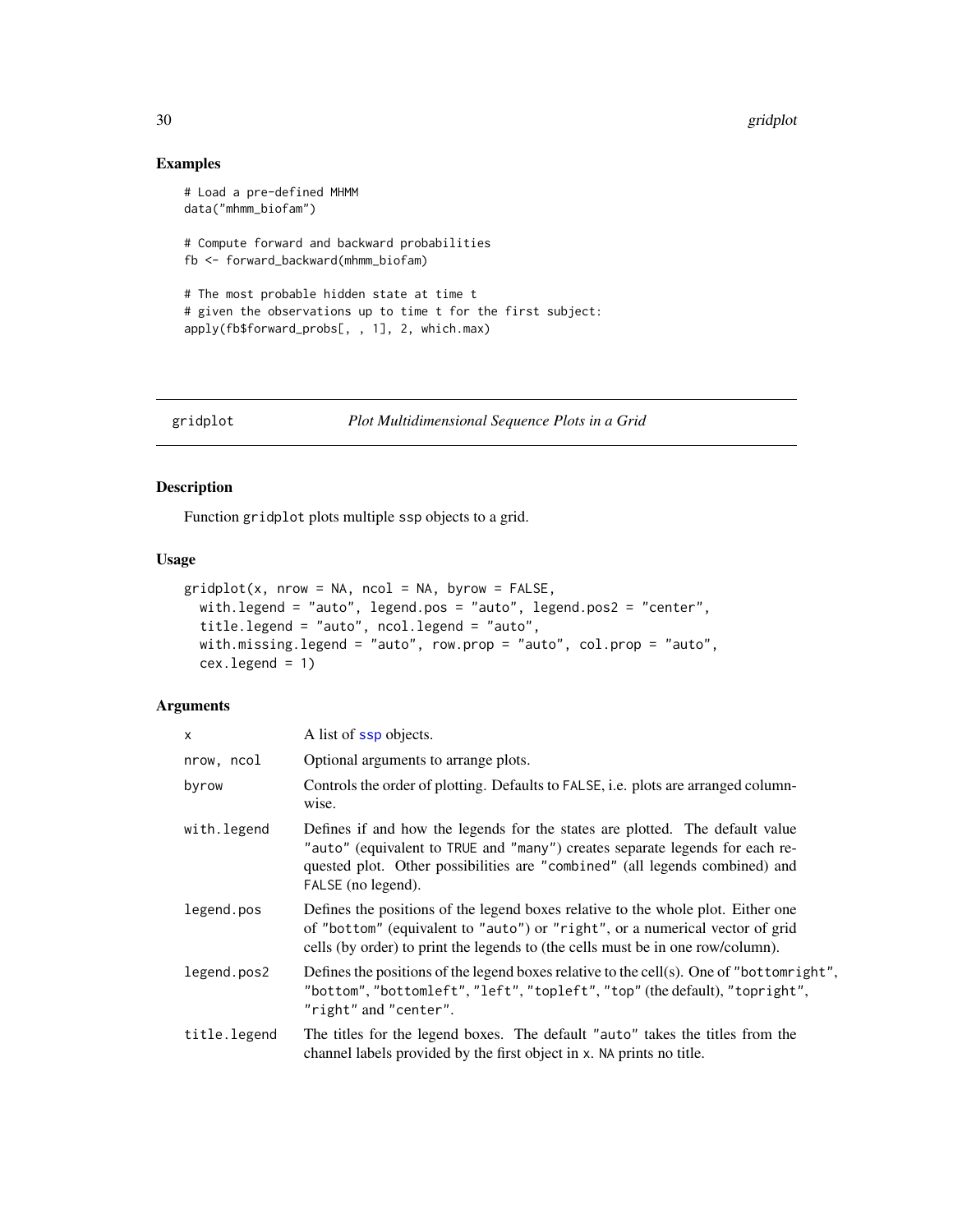#### gridplot 31

| ncol.legend         | (A vector of) the number of columns for the legend(s). The default "auto"<br>creates one column for each legend.                                                                                                                                                                                     |
|---------------------|------------------------------------------------------------------------------------------------------------------------------------------------------------------------------------------------------------------------------------------------------------------------------------------------------|
| with.missing.legend |                                                                                                                                                                                                                                                                                                      |
|                     | If set to "auto" (the default), a legend for the missing state is added automat-<br>ically if one or more of the sequences in data contain missing states. With the<br>value TRUE a legend for the missing state is added in any case; equivalently<br>FALSE omits the legend for the missing state. |
| row.prop            | Sets the proportions of the row heights of the grid. The default value is "auto"<br>for even row heights. Takes a vector of values from 0 to 1, with values summing<br>to $1$ .                                                                                                                      |
| col.prop            | Sets the proportion of the column heights of the grid. The default value is<br>"auto" for even column widths. Takes a vector of values from 0 to 1, with<br>values summing to 1.                                                                                                                     |
| cex.legend          | Expansion factor for setting the size of the font for the labels in the legend. The<br>default value is 1. Values lesser than 1 will reduce the size of the font, values<br>greater than 1 will increase the size.                                                                                   |

## See Also

[ssp](#page-67-1) for defining the plot before using gridplot, and [plot.ssp](#page-56-1) for plotting only one ssp object.

# Examples

```
## Not run:
data("biofam3c")
# Creating sequence objects
child_seq <- seqdef(biofam3c$children, start = 15)
marr_seq <- seqdef(biofam3c$married, start = 15)
left_seq <- seqdef(biofam3c$left, start = 15)
## Choosing colors
attr(child_seq, "cpal") <- c("#66C2A5", "#FC8D62")
attr(marr_seq, "cpal") <- c("#AB82FF", "#E6AB02", "#E7298A")
attr(left_seq, "cpal") <- c("#A6CEE3", "#E31A1C")
# Preparing plot for state distribution plots of observations for women
ssp_f \leftarrow ssp(list(child_seq[biofam3c$covariates$sex == "woman",],
       marr_seq[biofam3c$covariates$sex == "woman",],
       left_seq[biofam3c$covariates$sex == "woman",]),
  type = "d", plots = "obs", title = "Women",
  ylab = c("Children", "Married", "Left home"))
# Preparing plot for state distribution plots of observations for men
# (Updating the previous plot, only arguments that change values)
ssp_m <- update(ssp_f, title = "Men",
  x = list(child\_seq[biofam3c$covariates$sex == "man", ],
```

```
marr_seq[biofam3c$covariates$sex == "man",],
```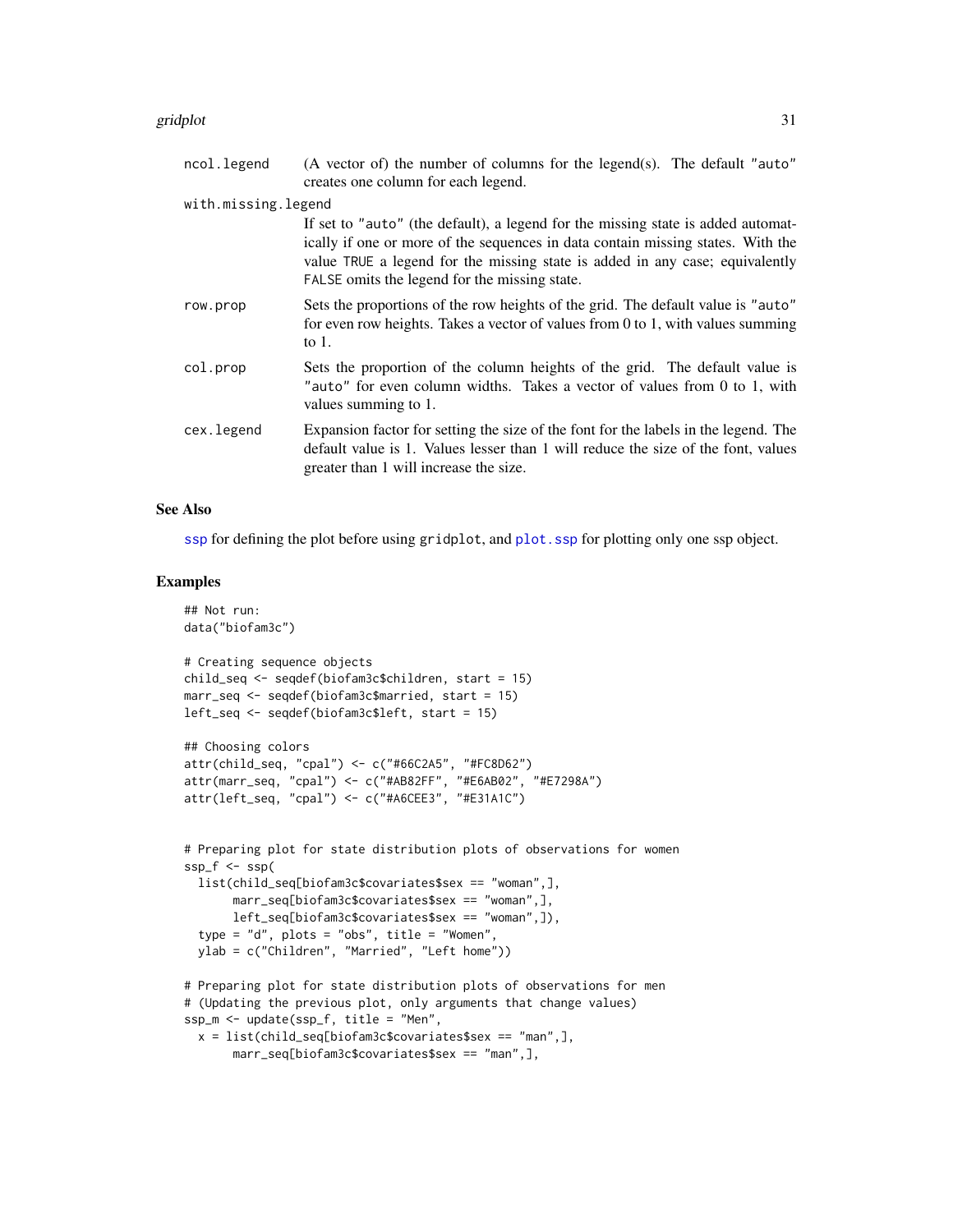```
left_seq[biofam3c$covariates$sex == "man",]))
# Plotting state distribution plots of observations for women and men in two columns
gridplot(list(ssp_f, ssp_m), ncol = 2, with.legend = FALSE)
# Preparing plots for women's state distributions
ssp_f2 \leftarrow ssp(list(marr_seq[biofam3c$covariates$sex == "woman",],
      child_seq[biofam3c$covariates$sex == "woman",],
      left_seq[biofam3c$covariates$sex == "woman",]),
 type = "d", border = NA, with.legend = FALSE,
 title = "State distributions for women", title.n = FALSE, xtlab = 15:30,
 ylab.pos = c(1, 2, 1), ylab = c("Married", "Children", "Left home")# The same plot with sequences instead of state distributions
ssp_f3 <- update(
 ssp_f2, type = "I", sortv = "mds.obs", title = "Sequences for women")
# State distributions with men's data
ssp_m2 <- update(
 ssp_f2, title = "State distributions for men",
 x = list(maxr\_seq[biofam3c$covariates$sex == "man",],child_seq[biofam3c$covariates$sex == "man",],
           left_seq[biofam3c$covariates$sex == "man",]))
# Men's sequences
ssp_m3 <- update(
 ssp_m2, type = "I", sortv = "mds.obs", title = "Sequences for men")
# Plotting state distributions and index plots of observations
# for women and men in two columns (+ one column for legends)
gridplot(
 list(ssp_f2, ssp_f3, ssp_m2, ssp_m3), ncol = 3, byrow = TRUE,
 with.legend = "combined", legend.pos = "right", col.prop = c(0.35, 0.35, 0.3))
# The same with different positioning and fixed cells for legends
gridplot(
 list(ssp_f2, ssp_f3, ssp_m2, ssp_m3), ncol = 2, nrow = 3, byrow = TRUE,
 # defining the legend positions by the cell numbers
 legend.pos = 3:4)## End(Not run)
```
hidden\_paths *Most Probable Paths of Hidden States*

## Description

Function hidden\_paths computes the most probable path of hidden states of a (mixture) hidden Markov model given the observed sequences.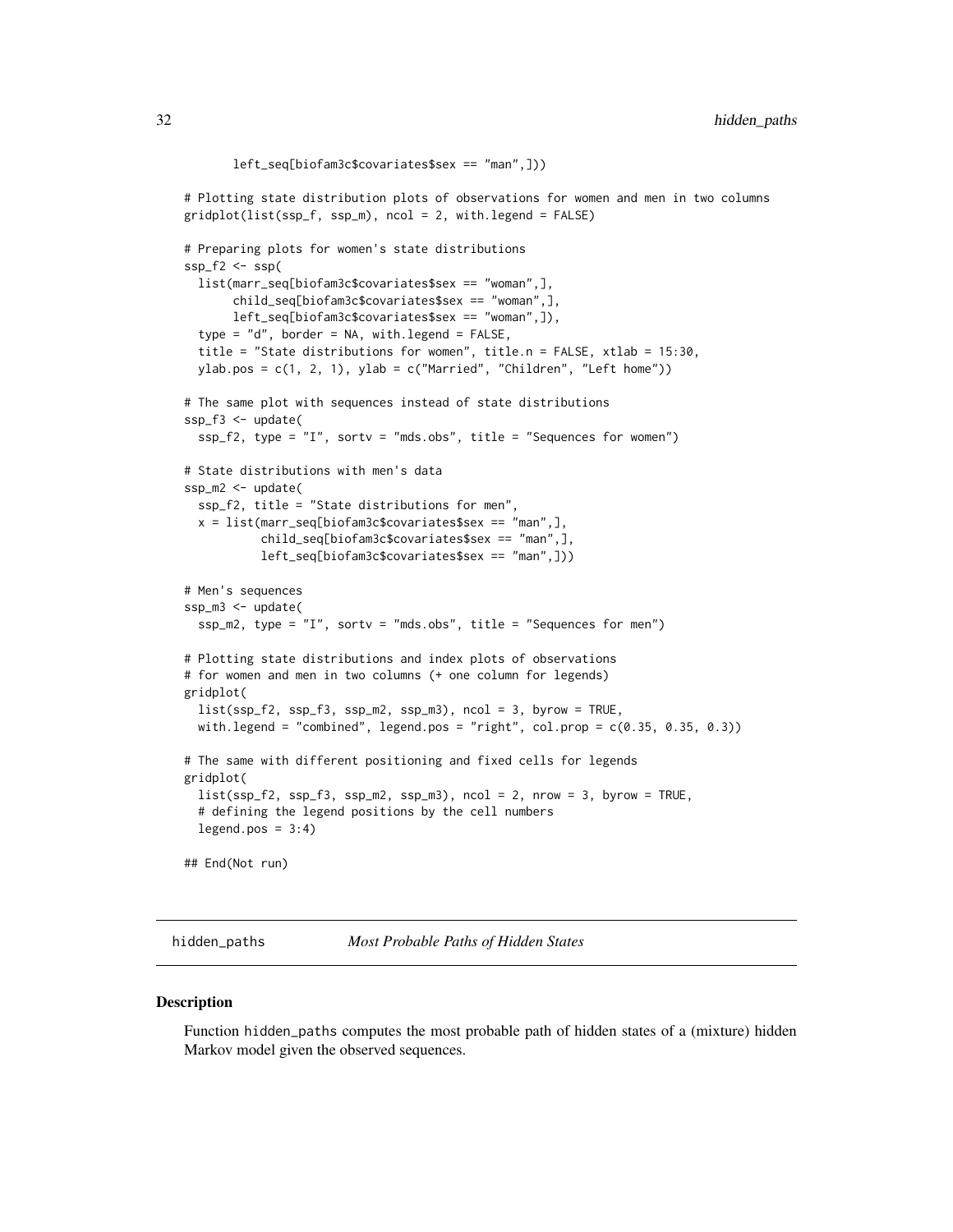# <span id="page-32-0"></span>hmm\_biofam 33

## Usage

```
hidden_paths(model)
```
## Arguments

model A hidden Markov model of class hmm or a mixture HMM of class mhmm.

# Value

The most probable paths of hidden states as an stslist object (see [seqdef](#page-60-1)). The log-probability is included as an attribute log\_prob.

# See Also

[hmm\\_biofam](#page-32-1) for information on the model used in the example; and [seqIplot](#page-0-0), [ssplot](#page-71-1), or [mssplot](#page-45-1) for plotting hidden paths.

### Examples

```
# Load a pre-defined HMM
data("hmm_biofam")
# Compute the most probable hidden state paths given the data and the model
mpp <- hidden_paths(hmm_biofam)
# Plot hidden paths for the first 100 individuals
ssplot(mpp, type = "I", tlim = 1:100)
# Because the model structure is so sparse that the posterior probabilities are
# mostly peaked to single state at each time point, the joint probability of
# observations and most probable paths of hidden states is almost identical to
# log-likelihood:
```

```
sum(attr(mpp, "log_prob"))
logLik(hmm_biofam)
```
<span id="page-32-1"></span>

#### Description

A five-state hidden Markov model (HMM) fitted for the [biofam](#page-0-0) data.

# Format

A hidden Markov model of class hmm; a left-to-right model with four hidden states.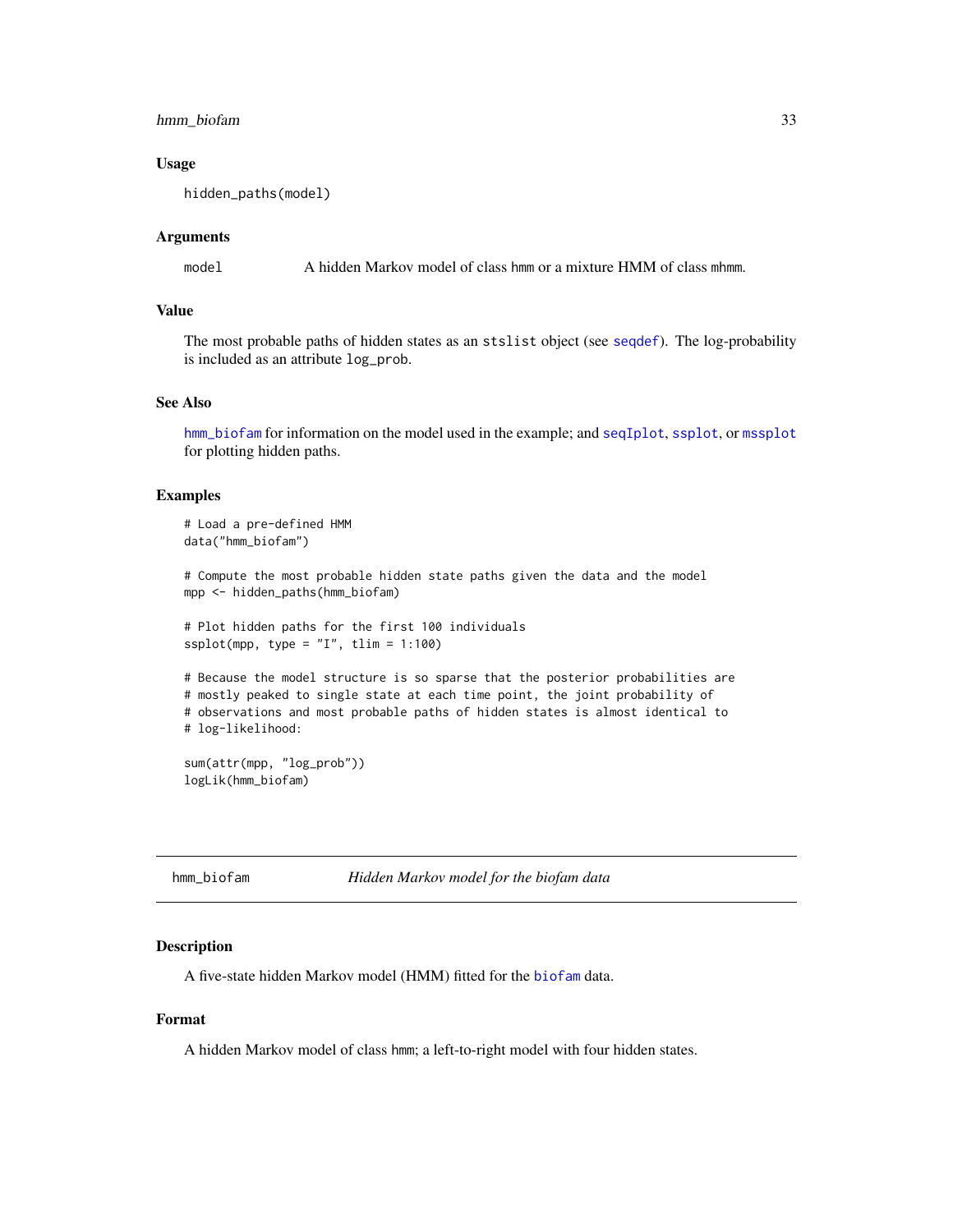### Details

The model is loaded by calling data(hmm\_biofam). It was created with the following code:

```
data("biofam3c")
# Building sequence objects
marr_seq <- seqdef(biofam3c$married, start = 15,
  alphabet = c("single", "married", "divorced"))
child_seq <- seqdef(biofam3c$children, start = 15,
  alphabet = c("childless", "children"))
left_seq <- seqdef(biofam3c$left, start = 15,
  alphabet = c("with parents", "left home")## Choosing colors
attr(marr_seq, "cpal") <- c("violetred2", "darkgoldenrod2", "darkmagenta")
attr(child_seq, "cpal") <- c("darkseagreen1", "coral3")
attr(left_seq, "cpal") <- c("lightblue", "red3")
init <- c(0.9, 0.05, 0.02, 0.02, 0.01)
# Starting values for transition matrix
trans <- matrix(
 c(0.8, 0.10, 0.05, 0.03, 0.02,
   0, 0.9, 0.05, 0.03, 0.02,
   0, 0, 0.9, 0.07, 0.03,
   0, 0, 0, 0.9, 0.1,
   0, 0, 0, 0, 1),
 nrow = 5, ncol = 5, byrow = TRUE)
# Starting values for emission matrices
emiss_marr <- matrix(
 c(0.9, 0.05, 0.05, # High probability for single
   0.9, 0.05, 0.05,
   0.05, 0.9, 0.05, # High probability for married
   0.05, 0.9, 0.05,
   0.3, 0.3, 0.4), # mixed group
 nrow = 5, ncol = 3, byrow = TRUE)
emiss_child <- matrix(
 c(0.9, 0.1, # High probability for childless
   0.9, 0.1,
   0.1, 0.9,
   0.1, 0.9,
   0.5, 0.5),
 nrow = 5, ncol = 2, byrow = TRUE)
emiss_left <- matrix(
 c(0.9, 0.1, # High probability for living with parents
```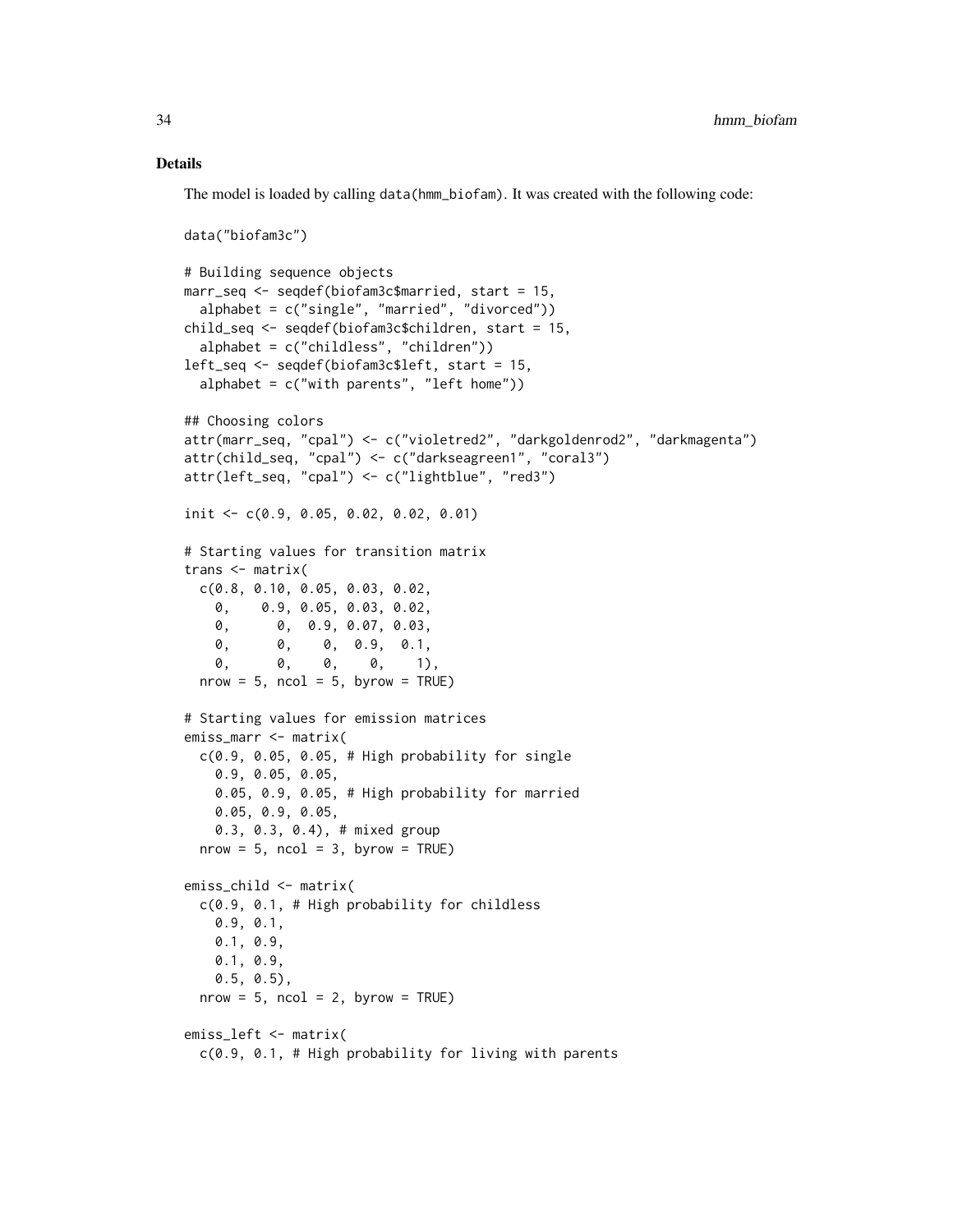# <span id="page-34-0"></span>hmm\_mvad 35

```
0.1, 0.9,
    0.1, 0.9,
    0.1, 0.9,
    0.5, 0.5),
  nrow = 5, ncol = 2, byrow = TRUE)
initmod <- build_hmm(
  observations = list(marr_seq, child_seq, left_seq),
  initial_probs = init, transition_probs = trans,
  emission_probs = list(emiss_marr, emiss_child,
    emiss_left),
  channel_names = c("Marriage", "Parenthood", "Residence"))
fit_biofam <- fit_model(initmod, em = FALSE, local = TRUE)
hmm_biofam <- fit_biofam$model
```
# See Also

Examples of building and fitting HMMs in [build\\_hmm](#page-3-1) and [fit\\_model](#page-19-1); and [biofam](#page-0-0) for the original data and [biofam3c](#page-2-1) for the three-channel version used in this model.

# Examples

# Plotting the model plot(hmm\_biofam)

hmm\_mvad *Hidden Markov model for the mvad data*

#### Description

A hidden Markov model (MMM) fitted for the [mvad](#page-0-0) data.

## Format

A hidden Markov model of class hmm; unrestricted model with six hidden states.

#### Details

Model was created with the following code:

```
data("mvad", package = "TraMineR")
mvad_alphabet <-
 c("employment", "FE", "HE", "joblessness", "school", "training")
```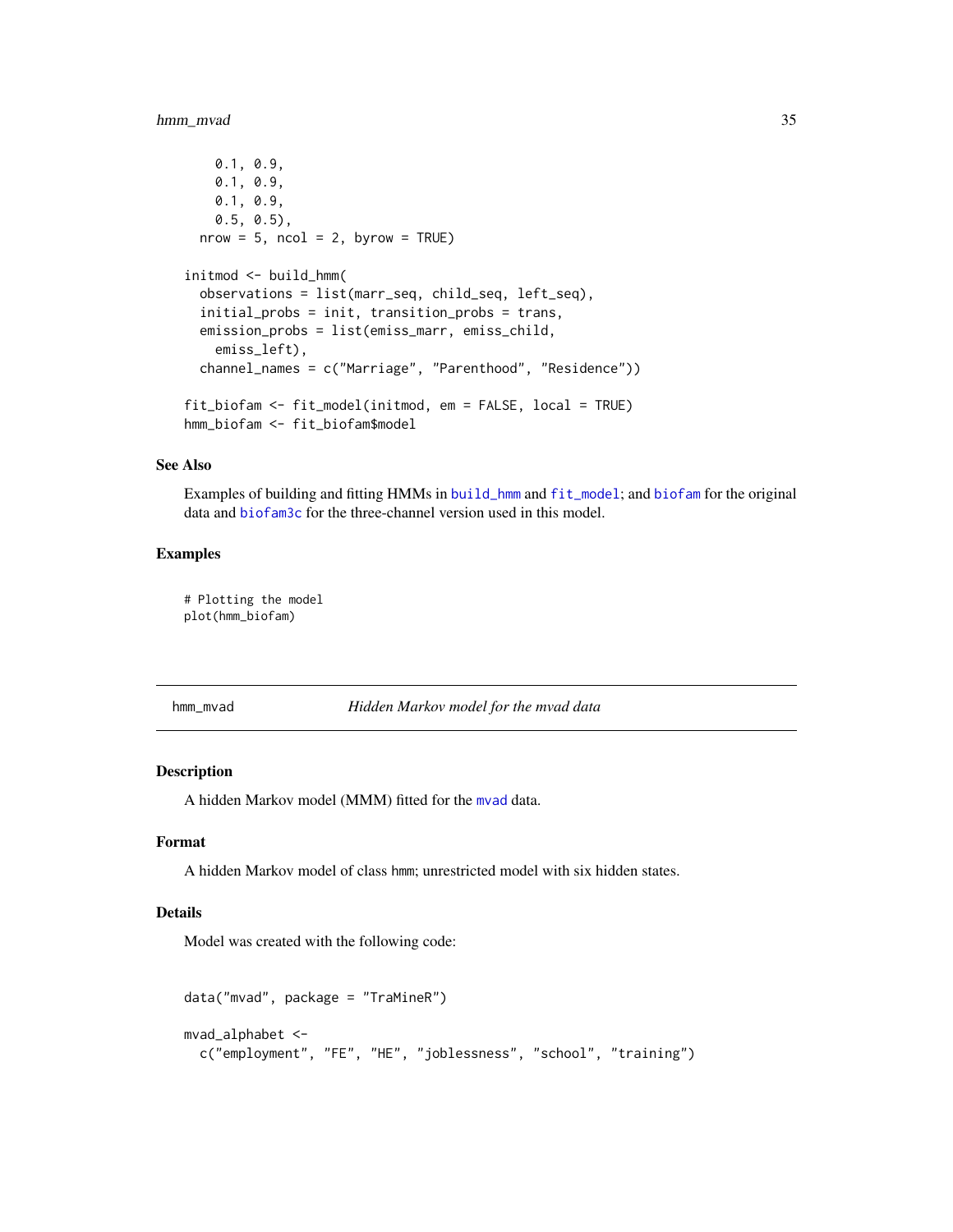```
mvad_labels <- c("employment", "further education", "higher education",
  "joblessness", "school", "training")
mvad_scodes <- c("EM", "FE", "HE", "JL", "SC", "TR")
mvad_seq <- seqdef(mvad, 17:86, alphabet = mvad_alphabet,
  states = mvad_scodes, labels = mvad_labels, xtstep = 6)
attr(mvad_seq, "cpal") <- colorpalette[[6]]
# Starting values for the emission matrix
emiss <- matrix(
 c(0.05, 0.05, 0.05, 0.05, 0.75, 0.05, # SC
   0.05, 0.75, 0.05, 0.05, 0.05, 0.05, # FE
   0.05, 0.05, 0.05, 0.4, 0.05, 0.4, # JL, TR
   0.05, 0.05, 0.75, 0.05, 0.05, 0.05, # HE
   0.75, 0.05, 0.05, 0.05, 0.05, 0.05),# EM
 nrow = 5, ncol = 6, byrow = TRUE)
# Starting values for the transition matrix
trans <- matrix(0.025, 5, 5)
diag(trans) <-0.9# Starting values for initial state probabilities
initial_probs <- c(0.2, 0.2, 0.2, 0.2, 0.2)
# Building a hidden Markov model
init_hmm_mvad <- build_hmm(observations = mvad_seq,
  transition_probs = trans, emission_probs = emiss,
  initial_probs = initial_probs)
set.seed(21)
fit_hmm_mvad <- fit_model(init_hmm_mvad, control_em = list(restart = list(times = 100)))
hmm_mvad <- fit_hmm_mvad$model
```
# See Also

Examples of building and fitting HMMs in [build\\_hmm](#page-3-1) and [fit\\_model](#page-19-1); and [mvad](#page-0-0) for more information on the data.

## Examples

```
data("hmm_mvad")
```
# Plotting the model plot(hmm\_mvad)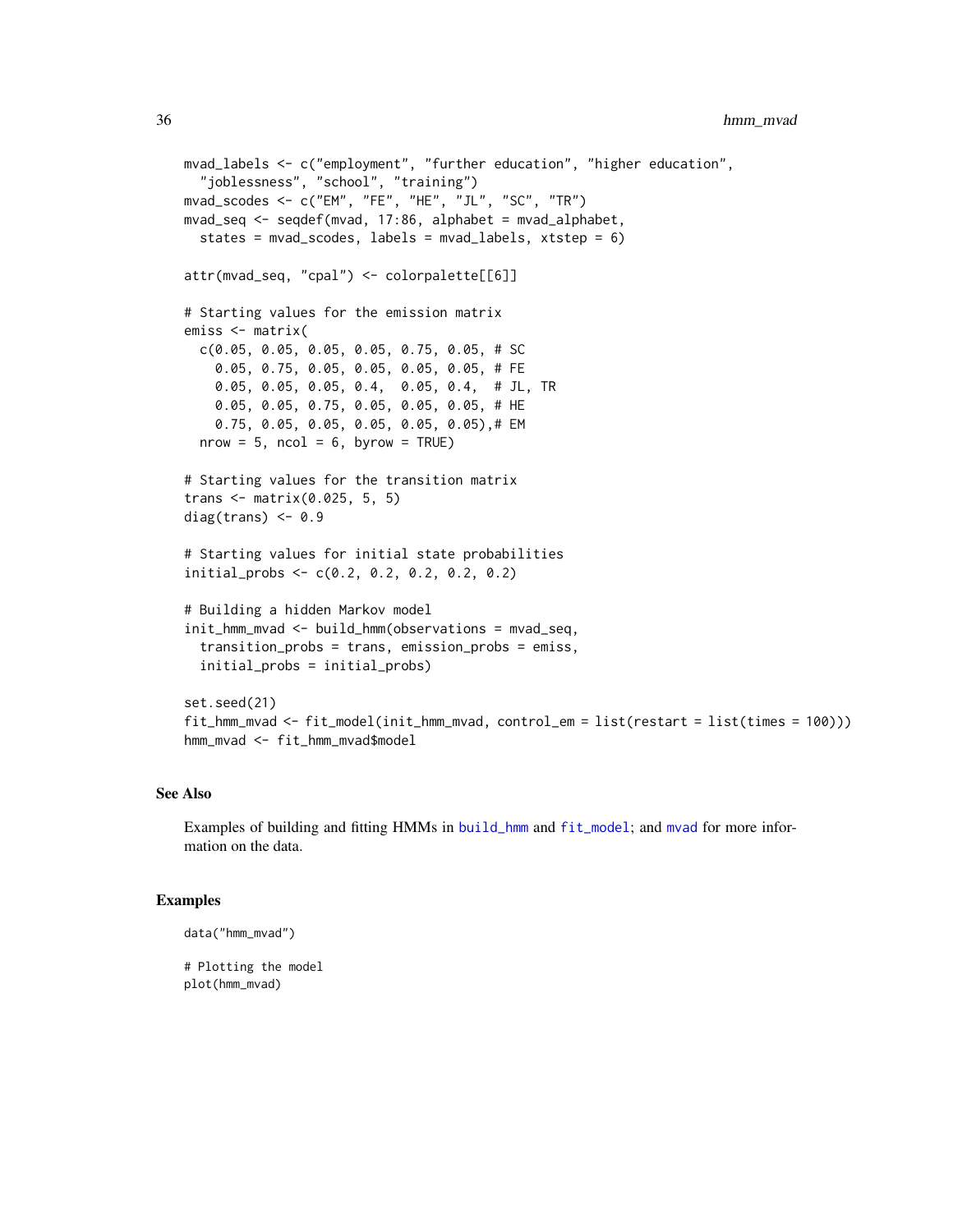Function logLik.hmm computes the log-likelihood value of a hidden Markov model.

# Usage

```
## S3 method for class 'hmm'
logLik(object, partials = FALSE, threads = 1,
  log_space = FALSE, \ldots)
```
# Arguments

| object    | A hidden Markov model of class hmm.                                                                                                                                                        |
|-----------|--------------------------------------------------------------------------------------------------------------------------------------------------------------------------------------------|
| partials  | Return a vector containing the individual contributions of each sequence to the<br>total log-likelihood. The default is FALSE, which returns the sum of all log-<br>likelihood components. |
| threads   | Number of threads to use in parallel computing. The default is 1.                                                                                                                          |
| log_space | Make computations using log-space instead of scaling for greater numerical sta-<br>bility at the cost of decreased computational performance. The default is TRUE.                         |
| $\cdot$   | Ignored.                                                                                                                                                                                   |

#### Value

Log-likelihood of the hidden Markov model. This is an object of class logLik with attributes nobs and df inherited from the model object.

# See Also

[build\\_hmm](#page-3-0) and [fit\\_model](#page-19-0) for building and fitting Hidden Markov models.

| logLik.mhmm | Log-likelihood of the Mixture Hidden Markov Model |  |
|-------------|---------------------------------------------------|--|
|-------------|---------------------------------------------------|--|

# Description

Function logLik.mhmm computes the log-likelihood value of a mixture hidden Markov model.

# Usage

```
## S3 method for class 'mhmm'
logLik(object, partials = FALSE, threads = 1,
  log_space = FALSE, \ldots)
```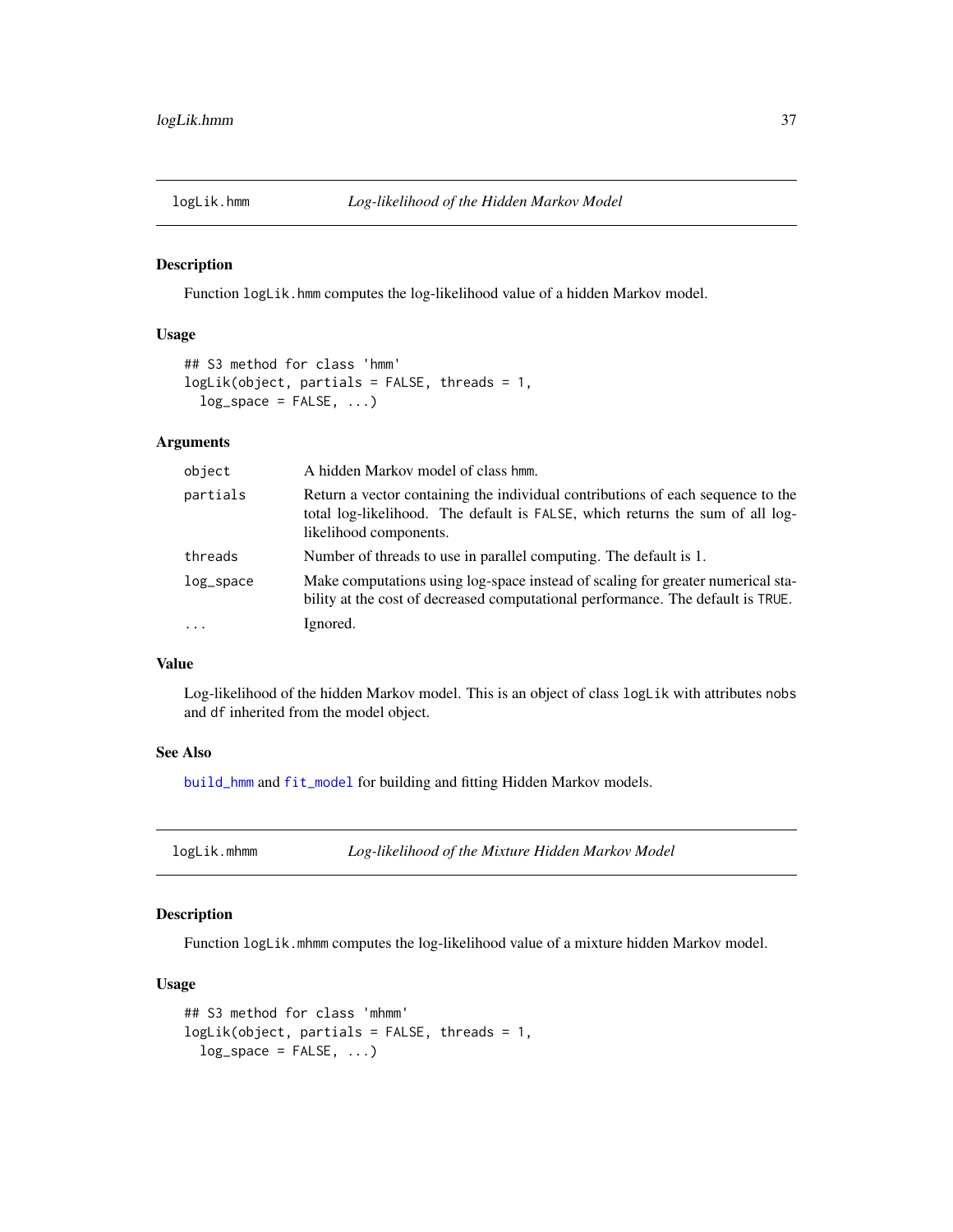# **Arguments**

| object       | A mixture hidden Markov model of class mhmm.                                                                                                                                               |
|--------------|--------------------------------------------------------------------------------------------------------------------------------------------------------------------------------------------|
| partials     | Return a vector containing the individual contributions of each sequence to the<br>total log-likelihood. The default is FALSE, which returns the sum of all log-<br>likelihood components. |
| threads      | Number of threads to use in parallel computing. The default is 1.                                                                                                                          |
| $log$ _space | Make computations using log-space instead of scaling for greater numerical sta-<br>bility at the cost of decreased computational performance. The default is TRUE.                         |
| $\ddots$     | Ignored.                                                                                                                                                                                   |

# Value

Log-likelihood of the mixture hidden Markov model. This is an object of class logLik with attributes nobs and df inherited from the model object.

#### See Also

[build\\_mhmm](#page-10-0) and [fit\\_model](#page-19-0) for building and fitting mixture Hidden Markov models.

<span id="page-37-0"></span>

| $mc\_to\_sc$ | Transform a Multichannel Hidden Markov Model into a Single Chan- |
|--------------|------------------------------------------------------------------|
|              | nel Representation                                               |

# Description

Transforms data and parameters of a multichannel model into a single channel model. Observed states (symbols) are combined and parameters multiplied across channels.

# Usage

```
mc_to_sc(model, combine_missing = TRUE, all_combinations = FALSE)
```
# Arguments

model An object of class hmm or mhmm.

#### combine\_missing

Controls whether combined states of observations at time  $t$  are coded missing (coded with ∗ in stslists) if one or more of the channels include missing information at time t. Defaults to TRUE. FALSE keeps missing states as they are, producing more states in data; e.g. single/childless/∗ where the observation in channel 3 is missing.

#### all\_combinations

Controls whether all possible combinations of observed states are included in the single channel representation or only combinations that are found in the data. Defaults to FALSE, i.e. only actual observations are included.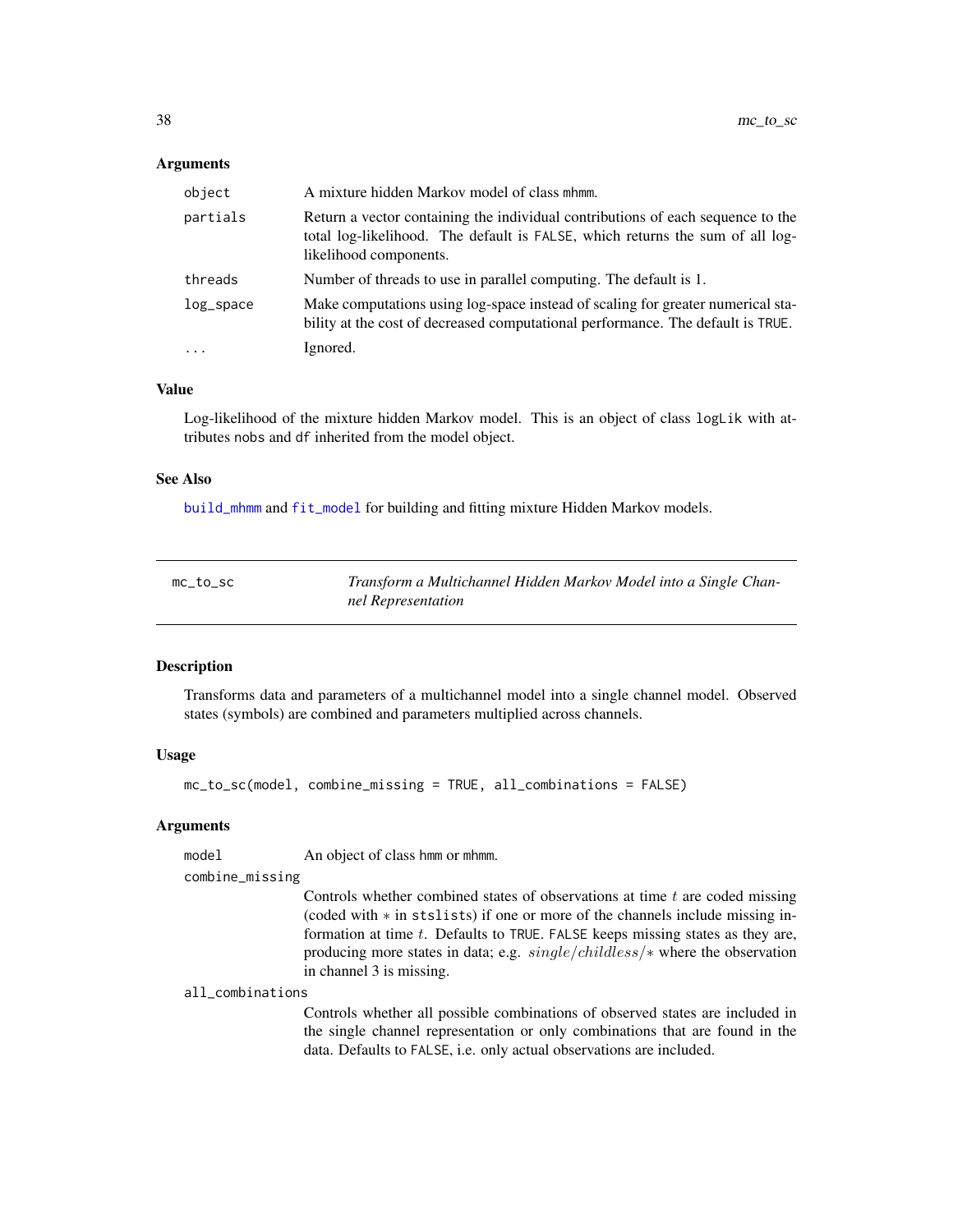#### Details

Note that in case of no missing observations, the log-likelihood of the original and transformed models are identical but the AIC and BIC can be different as the model attribute df is recomputed based on the single channel representation.

#### See Also

[build\\_hmm](#page-3-0) and [fit\\_model](#page-19-0) for building and fitting Hidden Markov models; and [hmm\\_biofam](#page-32-0) for information on the model used in the example.

# Examples

```
# Loading a hidden Markov model of the biofam data (hmm object)
data("hmm_biofam")
# Convert the multichannel model to a single-channel model
sc <- mc_to_sc(hmm_biofam)
# Likelihoods of the single-channel and the multichannel model are the same
# (Might not be true if there are missing observations)
logLik(sc)
logLik(hmm_biofam)
```
mc\_to\_sc\_data *Merge Multiple Sequence Objects into One (from Multichannel to Single Channel Data)*

#### Description

Function mc\_to\_sc\_data combines observed states of multiple sequence objects into one, time point by time point.

#### Usage

```
mc_to_sc_data(data, combine_missing = TRUE, all_combinations = FALSE)
```
#### Arguments

data A list of state sequence objects (stslists) created with the [seqdef](#page-60-0) function. combine\_missing

> Controls whether combined states of observations at time t are coded missing (coded with \* in stslists) if one or more of the channels include missing information at time t. Defaults to TRUE. FALSE keeps missing states as they are, producing more states in data; e.g. single/childless/\* where the observation in channel 3 is missing.

#### all\_combinations

Controls whether all possible combinations of observed states are included in the single channel representation or only combinations that are found in the data. Defaults to FALSE, i.e. only actual observations are included.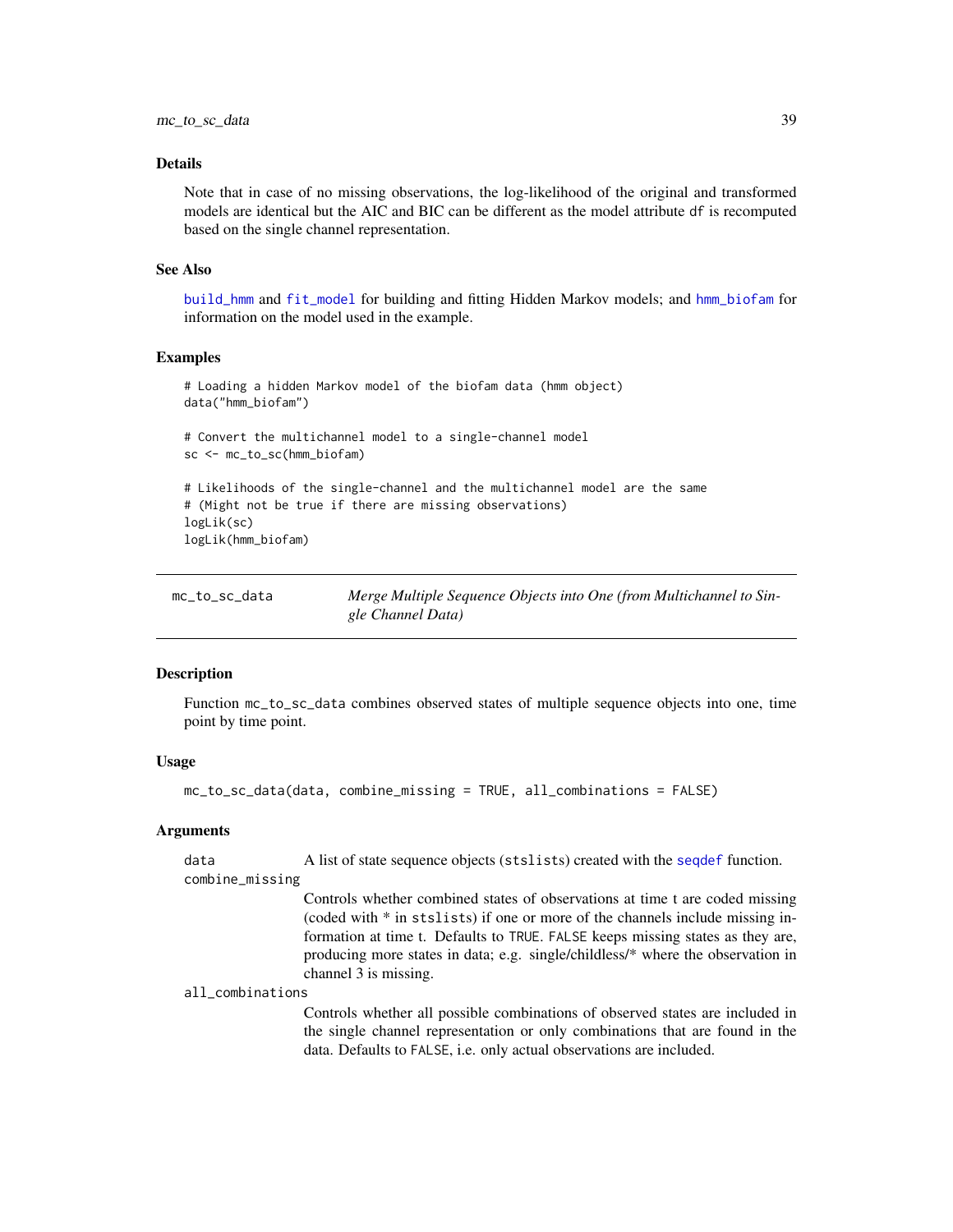#### See Also

[mc\\_to\\_sc](#page-37-0) for transforming multichannel hmm or mhmm objects into single-channel representations; [ssplot](#page-71-0) for plotting multiple sequence data sets in the same plot; and [seqdef](#page-60-0) for creating state sequence objects.

```
# Load three-channel sequence data
data("biofam3c")
# Building sequence objects
marr_seq <- seqdef(biofam3c$married, start = 15,
 alphabet = c("single", "married", "divorced"))
child_seq <- seqdef(biofam3c$children, start = 15,
 alphabet = c("childless", "children"))
left_seq <- seqdef(biofam3c$left, start = 15,
 alphabet = c("with parents", "left home")# Define colors
attr(marr_seq, "cpal") <- c("violetred2", "darkgoldenrod2", "darkmagenta")
attr(child_seq, "cpal") <- c("darkseagreen1", "coral3")
attr(left_seq, "cpal") <- c("lightblue", "red3")
# Converting multichannel data to single-channel data
sc_data <- mc_to_sc_data(list(marr_seq, child_seq, left_seq))
# 10 combined states
alphabet(sc_data)
# Colors for combined states
attr(sc_data, "cpal") <- colorpalette[[14]][1:10]
# Plotting sequences for the first 10 subjects
ssplot(list("Marriage" = marr_seq, "Parenthood" = child_seq,
  "Residence" = left\_seq, "Combined" = sc\_data), type = "I",
 tlim = 1:10# Including all combinations (whether or not available in data)
sc_data_all <- mc_to_sc_data(list(marr_seq, child_seq, left_seq),
 all_combinations = TRUE)
# 12 combined states, 2 with no observations in data
seqstatf(sc_data_all)
```
<span id="page-39-0"></span>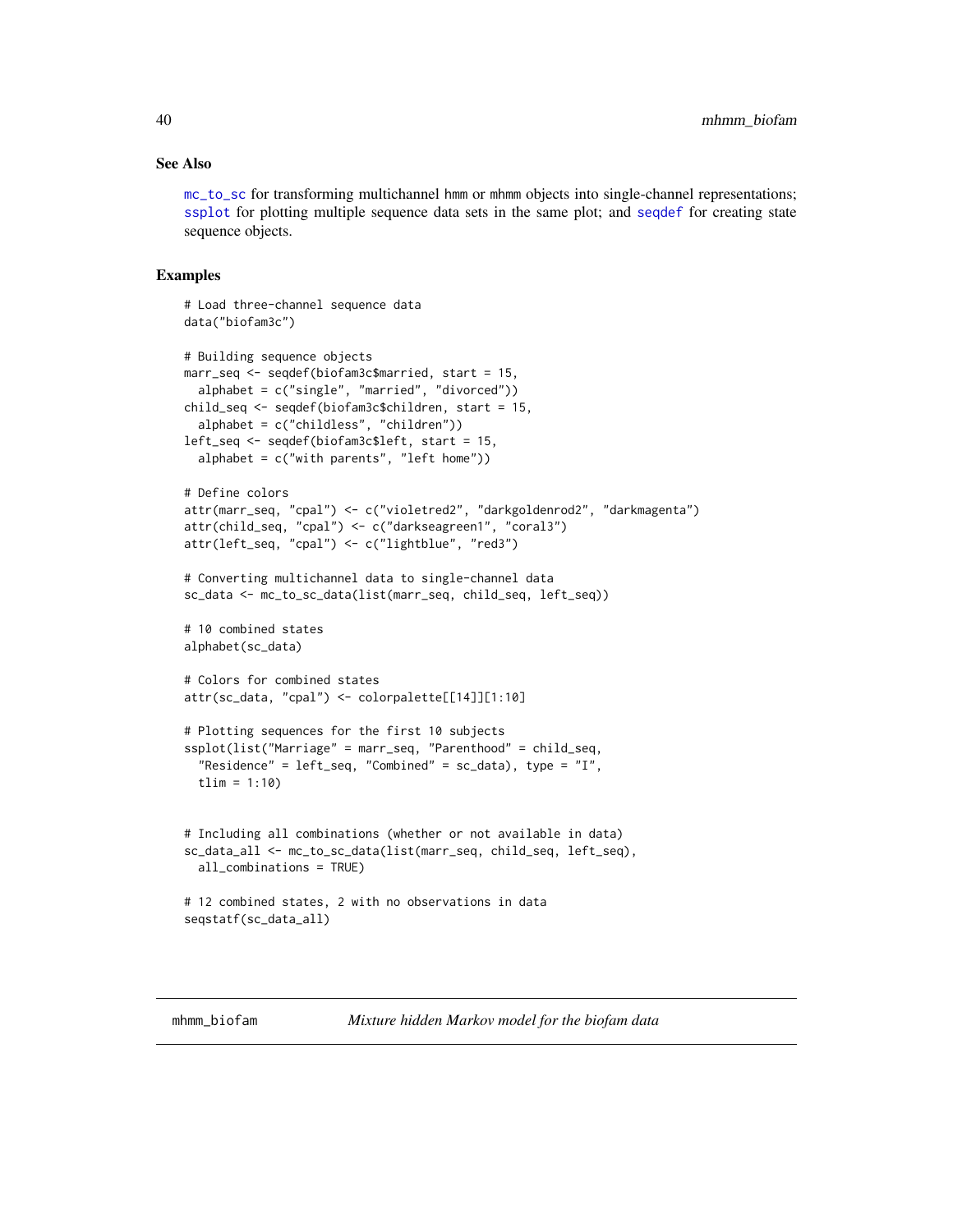A mixture hidden Markov model (MHMM) fitted for the [biofam](#page-0-0) data.

# Format

A mixture hidden Markov model of class mhmm: three clusters with left-to-right models including 4, 4, and 6 hidden states. Two covariates, sex and cohort, explaining the cluster membership.

#### Details

The model was created with the following code:

```
data("biofam3c")
## Building sequence objects
marr_seq <- seqdef(biofam3c$married, start = 15,
  alphabet = c("single", "married", "divorced"))
child_seq <- seqdef(biofam3c$children, start = 15,
  alphabet = c("childless", "children"))
left_seq <- seqdef(biofam3c$left, start = 15,
  alphabet = c("with parents", "left home"))## Choosing colors
attr(marr_seq, "cpal") <- c("#AB82FF", "#E6AB02", "#E7298A")
attr(child_seq, "cpal") <- c("#66C2A5", "#FC8D62")
attr(left_seq, "cpal") <- c("#A6CEE3", "#E31A1C")
## Starting values for emission probabilities
# Cluster 1
B1_marr <- matrix(
 c(0.8, 0.1, 0.1, # High probability for single0.8, 0.1, 0.1,
   0.3, 0.6, 0.1, # High probability for married
   0.3, 0.3, 0.4), # High probability for divorced
 nrow = 4, ncol = 3, byrow = TRUE)
B1_child <- matrix(
 c(0.9, 0.1, # High probability for childless
   0.9, 0.1,
   0.9, 0.1,
   0.9, 0.1),
 nrow = 4, ncol = 2, byrow = TRUE)
B1_left <- matrix(
  c(0.9, 0.1, # High probability for living with parents
   0.1, 0.9, # High probability for having left home
   0.1, 0.9,
   0.1, 0.9),
```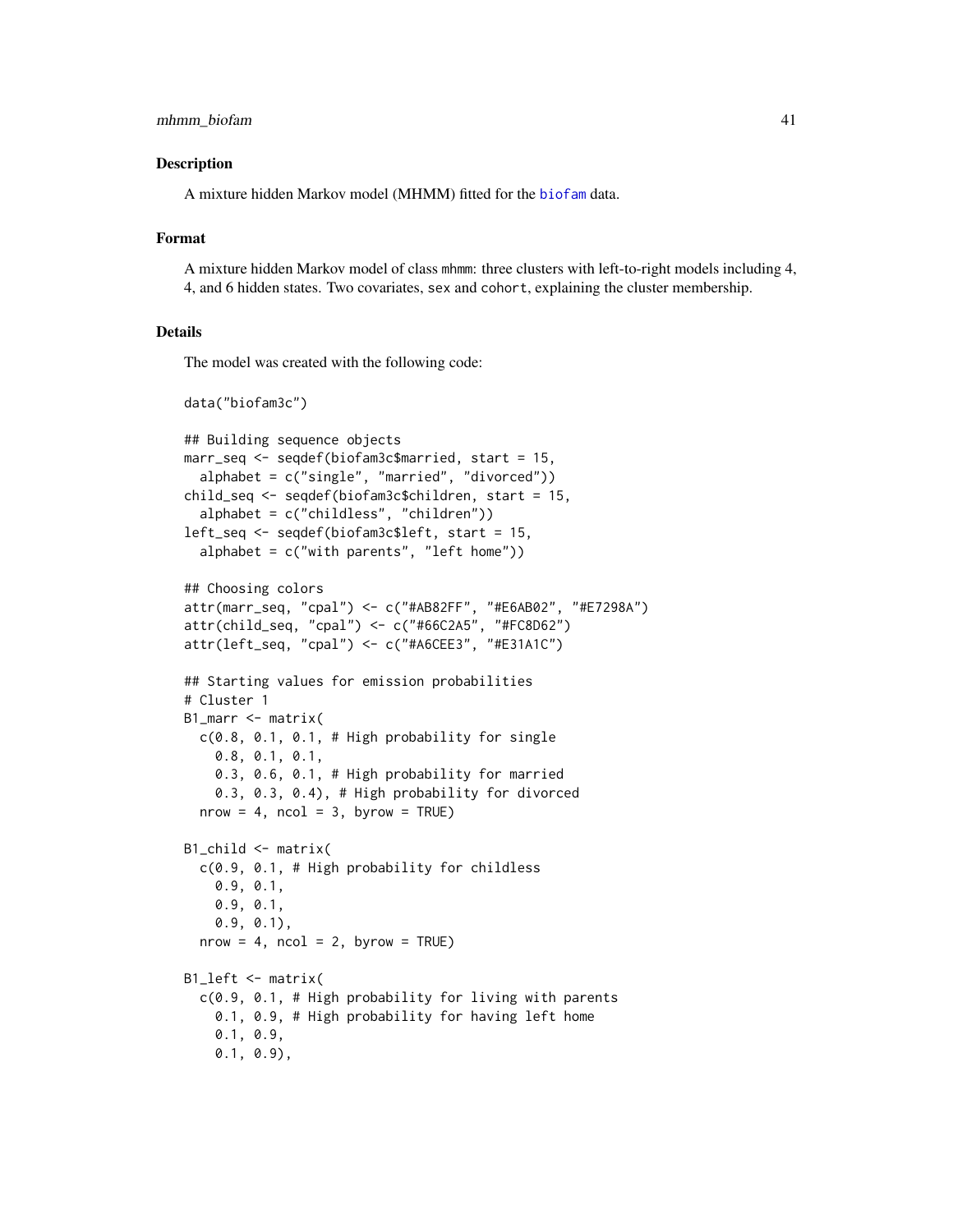```
nrow = 4, ncol = 2, byrow = TRUE)
# Cluster 2
B2_marr <- matrix(
 c(0.8, 0.1, 0.1, # High probability for single0.8, 0.1, 0.1,
   0.1, 0.8, 0.1, # High probability for married
   0.7, 0.2, 0.1),
 nrow = 4, ncol = 3, byrow = TRUE)
B2_child <- matrix(
 c(0.9, 0.1, # High probability for childless
   0.9, 0.1,
   0.9, 0.1,
   0.1, 0.9),
 nrow = 4, ncol = 2, byrow = TRUE)
B2_left <- matrix(
 c(0.9, 0.1, # High probability for living with parents
    0.1, 0.9,
   0.1, 0.9,
   0.1, 0.9),
 nrow = 4, ncol = 2, byrow = TRUE)
# Cluster 3
B3_marr <- matrix(
 c(0.8, 0.1, 0.1, # High probability for single
   0.8, 0.1, 0.1,
   0.8, 0.1, 0.1,
   0.1, 0.8, 0.1, # High probability for married
   0.3, 0.4, 0.3,
   0.1, 0.1, 0.8), # High probability for divorced
 nrow = 6, ncol = 3, byrow = TRUE)
B3_child <- matrix(
  c(0.9, 0.1, # High probability for childless
   0.9, 0.1,
   0.5, 0.5,
   0.5, 0.5,
   0.5, 0.5,
   0.1, 0.9),
  nrow = 6, ncol = 2, byrow = TRUE)
B3_left <- matrix(
 c(0.9, 0.1, # High probability for living with parents
   0.1, 0.9,
```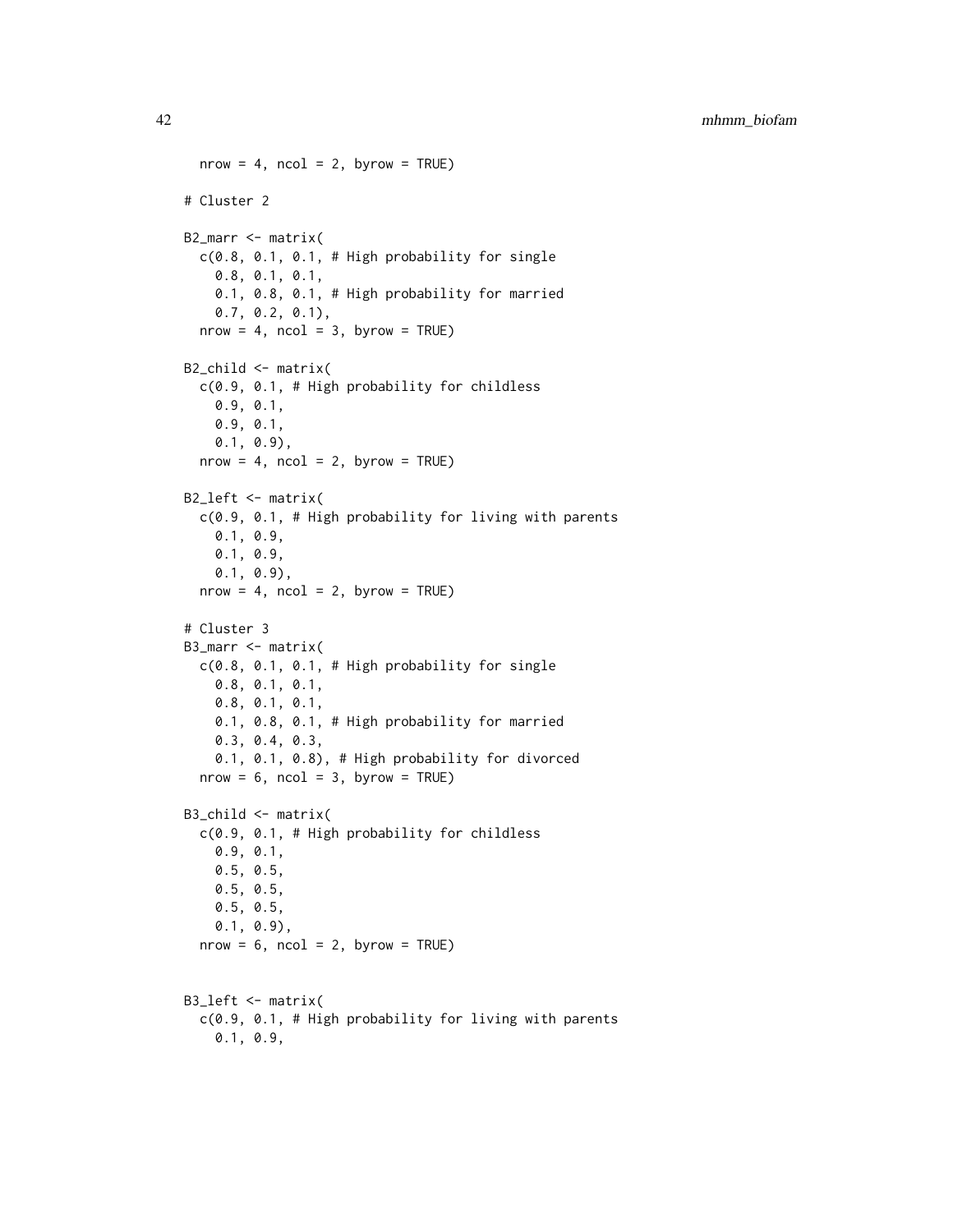```
0.5, 0.5,
   0.5, 0.5,
   0.1, 0.9,
   0.1, 0.9),
 nrow = 6, ncol = 2, byrow = TRUE)
# Starting values for transition matrices
A1 \leq matrix(
 c(0.80, 0.16, 0.03, 0.01,
   0, 0.90, 0.07, 0.03,
   0, 0, 0.90, 0.10,
   0, 0, 0, 1),
 nrow = 4, ncol = 4, byrow = TRUE)
A2 \leftarrow matrix(
 c(0.80, 0.10, 0.05, 0.03, 0.01, 0.01,
   0, 0.70, 0.10, 0.10, 0.05, 0.05,
   0, 0, 0.85, 0.01, 0.10, 0.04,
   0, 0, 0, 0.90, 0.05, 0.05,
   0, 0, 0, 0, 0.90, 0.10,
    0, 0, 0, 0, 0, 1),
 nrow = 6, ncol = 6, byrow = TRUE)
# Starting values for initial state probabilities
initial_probs1 <- c(0.9, 0.07, 0.02, 0.01)
initial_probs2 <- c(0.9, 0.04, 0.03, 0.01, 0.01, 0.01)
# Birth cohort
biofam3c$covariates$cohort <- factor(cut(biofam3c$covariates$birthyr,
   c(1908, 1935, 1945, 1957)), labels = c("1909-1935", "1936-1945", "1946-1957"))
# Build mixture HMM
init_mhmm_bf <- build_mhmm(
  observations = list(marr_seq, child_seq, left_seq),
  initial_probs = list(initial_probs1, initial_probs1, initial_probs2),
  transition\_probs = list(A1, A1, A2),
  emission_probs = list(list(B1_marr, B1_child, B1_left),
   list(B2_marr, B2_child, B2_left),
   list(B3_marr, B3_child, B3_left)),
  formula = \text{``sex + cohort, data = biofam3c$covariates},channel_names = c("Marriage", "Parenthood", "Residence"))
# Fitting the model
mhmm_biofam <- fit_model(init_mhmm_bf)$model
```
#### See Also

Examples of building and fitting MHMMs in [build\\_mhmm](#page-10-0) and [fit\\_model](#page-19-0); and [biofam](#page-0-0) for the original data and [biofam3c](#page-2-0) for the three-channel version used in this model.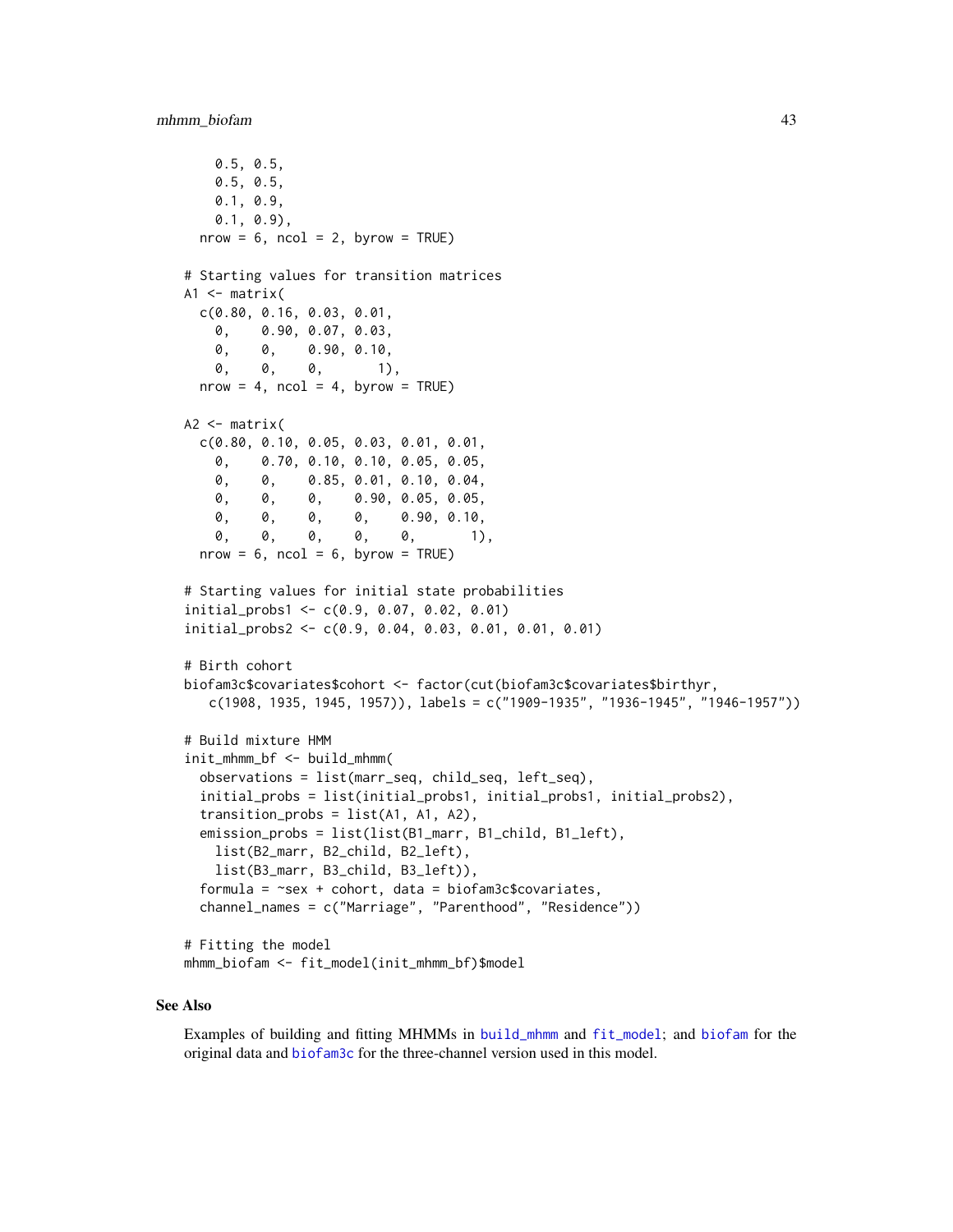# Examples

```
data("mhmm_biofam")
# use conditional_se = FALSE for more accurate standard errors
# (these are considerebly slower to compute)
summary(mhmm_biofam$model)
if (interactive()) {
 # Plotting the model for each cluster (change with Enter)
 plot(mhmm_biofam)
}
```
<span id="page-43-0"></span>

#### mhmm\_mvad *Mixture hidden Markov model for the mvad data*

#### Description

A mixture hidden Markov model (MHMM) fitted for the [mvad](#page-0-0) data.

# Format

A mixture hidden Markov model of class mhmm: two clusters including 3 and 4 hidden states. No covariates.

# Details

The model is loaded by calling data(mhmm\_mvad). It was created with the following code:

```
data("mvad", package = "TraMineR")
mvad_alphabet <-
 c("employment", "FE", "HE", "joblessness", "school", "training")
mvad_labels <- c("employment", "further education", "higher education",
  "joblessness", "school", "training")
mvad_scodes <- c("EM", "FE", "HE", "JL", "SC", "TR")
mvad_seq <- seqdef(mvad, 17:86, alphabet = mvad_alphabet,
  states = mvad_scodes, labels = mvad_labels, xtstep = 6)
attr(mvad_seq, "cpal") <- colorpalette[[6]]
# Starting values for the emission matrices
emiss_1 <- matrix(
 c(0.01, 0.01, 0.01, 0.01, 0.01, 0.95,
   0.95, 0.01, 0.01, 0.01, 0.01, 0.01,
   0.01, 0.01, 0.01, 0.95, 0.01, 0.01),
  nrow = 3, ncol = 6, byrow = TRUE)
```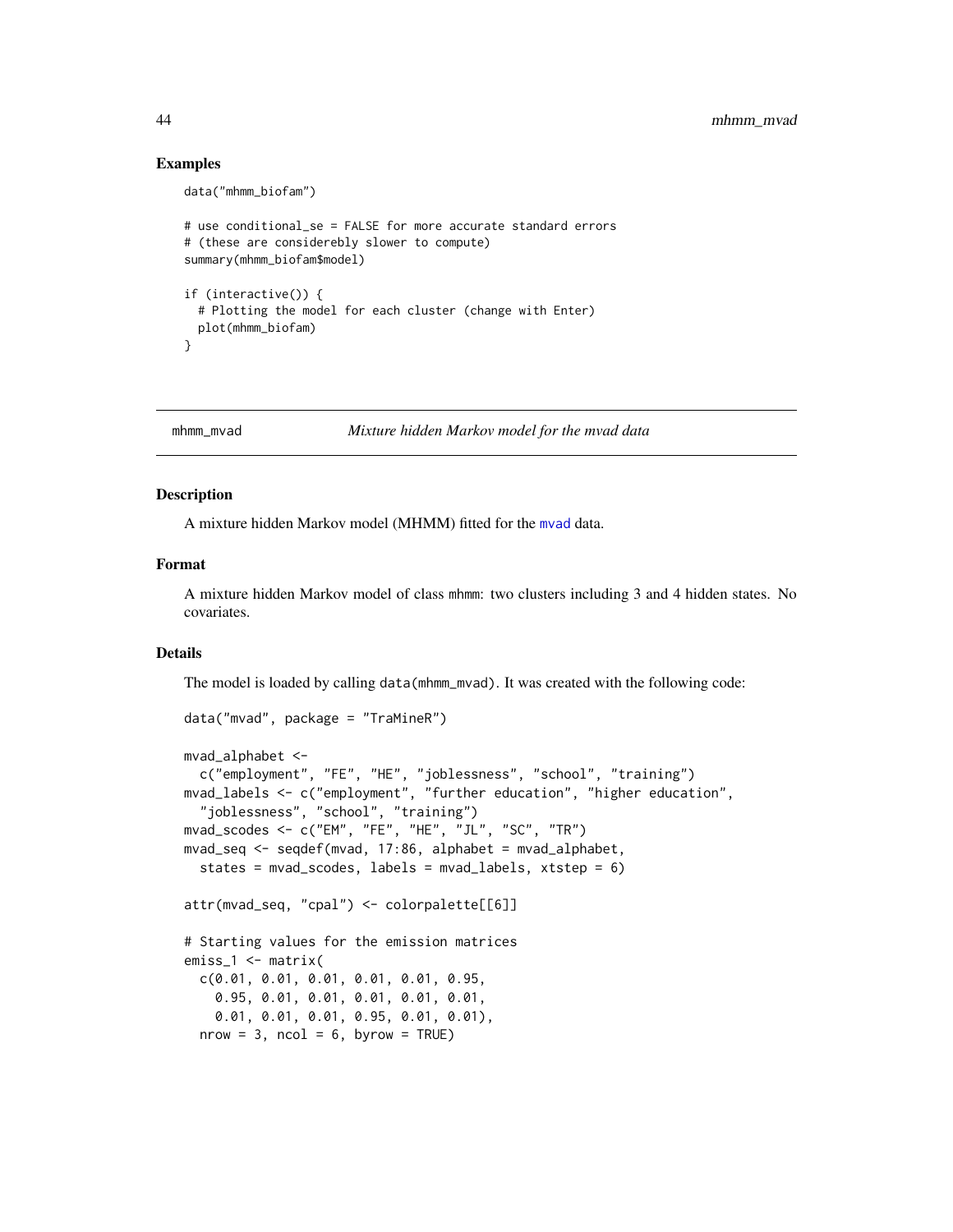# mhmm\_mvad 45

```
emiss_2 <- matrix(
 c(0.01, 0.01, 0.01, 0.06, 0.90, 0.01,
   0.01, 0.95, 0.01, 0.01, 0.01, 0.01,
   0.01, 0.01, 0.95, 0.01, 0.01, 0.01,
   0.95, 0.01, 0.01, 0.01, 0.01, 0.01),
 nrow = 4, ncol = 6, byrow = TRUE)
# Starting values for the transition matrix
trans_1 <- matrix(
 c(0.95, 0.03, 0.02,
   0.01, 0.98, 0.01,
   0.01, 0.01, 0.98),
 nrow = 3, ncol = 3, byrow = TRUE)
trans_2 <- matrix(
 c(0.97, 0.01, 0.01, 0.01,
   0.01, 0.97, 0.01, 0.01,
   0.01, 0.01, 0.97, 0.01,
   0.01, 0.01, 0.01, 0.97),
 nrow = 4, ncol = 4, byrow = TRUE)
# Starting values for initial state probabilities
initial_probs_1 <- c(0.5, 0.25, 0.25)
initial_probs_2 <- c(0.4, 0.4, 0.1, 0.1)
# Building a hidden Markov model with starting values
init_mhmm_mvad <- build_mhmm(observations = mvad_seq,
  transition_probs = list(trans_1, trans_2),
 emission_probs = list(emiss_1, emiss_2),
  initial_probs = list(initial_probs_1, initial_probs_2))
# Fit the model
set.seed(123)
mhmm_mvad <- fit_model(init_mhmm_mvad, control_em = list(restart = list(times = 25)))$model
```
# See Also

Examples of building and fitting MHMMs in [build\\_mhmm](#page-10-0) and [fit\\_model](#page-19-0); and [mvad](#page-0-0) for more information on the data.

# Examples

```
data("mhmm_mvad")
```
summary(mhmm\_mvad)

if (interactive()) {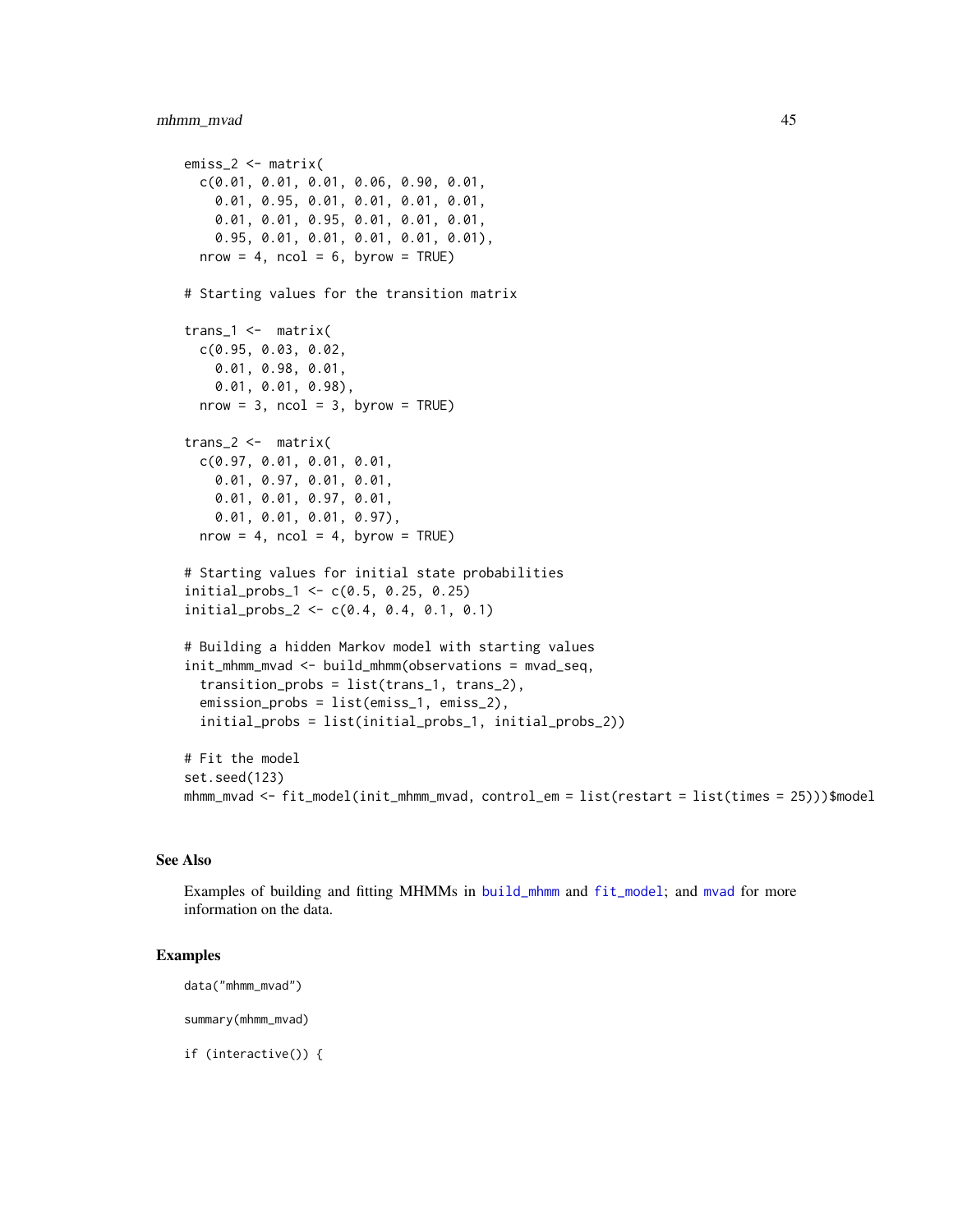46 mssplot

```
# Plotting the model for each cluster (change with Enter)
 plot(mhmm_mvad)
}
```
mssplot *Interactive Stacked Plots of Multichannel Sequences and/or Most Probable Paths for Mixture Hidden Markov Models*

# **Description**

Function mssplot plots stacked sequence plots of observation sequences and/or most probable hidden state paths for each model of the mhmm object (model chosen according to the most probable path).

#### Usage

```
msplot(x, ask = FALSE, which.plots = NULL, hidden.paths = NULL,plots = "obs", type = "d", tlim = 0, sortv = NULL,
  sort.channel = 1, dist.method = "OM", with.missing = FALSE,
 missing.color = NULL, title = NA, title.n = TRUE, cex.title = 1,
  title.pos = 1, with.legend = "auto", ncol.legend = "auto",
 with.missing.legend = "auto", legend.prop = 0.3, cex.legend = 1,
 hidden.states.colors = "auto", hidden.states.labels = "auto",
  xaxis = TRUE, xlab = NA, xtlab = NULL, xlab.pos = 1,ylab = "auto", hidden.states.title = "Hidden states",
 yaxis = FALSE, ylab.pos = "auto", cex.lab = 1, cex.axis = 1, ...)
```
# Arguments

| $\mathsf{x}$ | Mixture hidden Markov model object of class mhmm.                                                                                                                               |
|--------------|---------------------------------------------------------------------------------------------------------------------------------------------------------------------------------|
| ask          | If TRUE and which.plots is NULL, plot.mhmm operates in interactive mode,<br>via menu. Defaults to FALSE.                                                                        |
| which.plots  | The number(s) of the requested model(s) as an integer vector. The default NULL<br>produces all plots.                                                                           |
| hidden.paths | Output from the hidden_paths function. The default value NULL computes hid-<br>den paths automatically, if needed.                                                              |
| plots        | What to plot. One of "obs" for observations (the default), "hidden paths" for<br>most probable paths of hidden states, or "both" for observations and hidden<br>paths together. |
| type         | The type of the plot. Available types are "I" for index plots and "d" for state<br>distribution plots (the default). See sequel for details.                                    |
| tlim         | Indexes of the subjects to be plotted (the default is 0, i.e. all subjects are plotted).<br>For example, $t \lim = 1:10$ plots the first ten subjects in data.                  |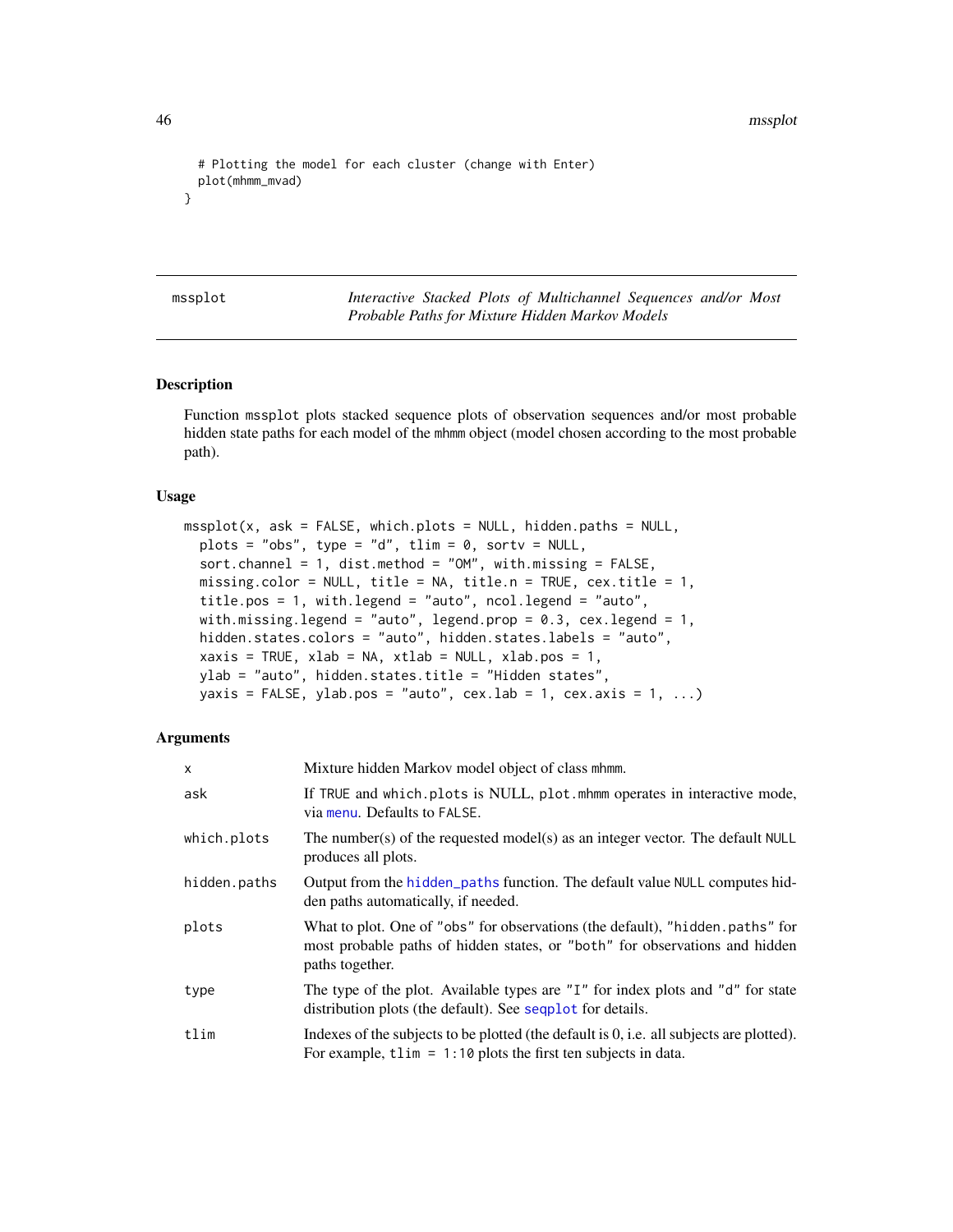| sortv               | A sorting variable or a sort method (one of "from.start", "from.end", "mds.obs",<br>or "mds.hidden") for type = $"I".$ The value "mds.hidden" is only available<br>when which = "both" and which = "hidden.paths". Options "mds.obs"<br>and "mds.hidden" automatically arrange the sequences according to the scores<br>of multidimensional scaling (using cmdscale) for the observed data or hidden<br>states paths. MDS scores are computed from distances/dissimilarities using a<br>metric defined in argument dist.method. See plot.stslist for more details<br>on "from.start" and "from.end". |
|---------------------|------------------------------------------------------------------------------------------------------------------------------------------------------------------------------------------------------------------------------------------------------------------------------------------------------------------------------------------------------------------------------------------------------------------------------------------------------------------------------------------------------------------------------------------------------------------------------------------------------|
| sort.channel        | The number of the channel according to which the "from.start" or "from.end"<br>sorting is done. Sorting according to hidden states is called with value 0. The<br>default value is 1 (the first channel).                                                                                                                                                                                                                                                                                                                                                                                            |
| dist.method         | The metric to be used for computing the distances of the sequences if multi-<br>dimensional scaling is used for sorting. One of "OM" (optimal matching, the<br>default), "LCP" (longest common prefix), "RLCP" (reversed LCP, i.e. longest<br>common suffix), "LCS" (longest common subsequence), "HAM" (Hamming<br>distance), and "DHD" (dynamic Hamming distance). Transition rates are used<br>for defining substitution costs if needed. See seqdef for more information on<br>the metrics.                                                                                                      |
| with.missing        | Controls whether missing states are included in state distribution plots (type = $"d"$ ).<br>The default is FALSE.                                                                                                                                                                                                                                                                                                                                                                                                                                                                                   |
| missing.color       | Alternative color for representing missing values in the sequences. By default,<br>this color is taken from the missing. color attribute of the sequence object.                                                                                                                                                                                                                                                                                                                                                                                                                                     |
| title               | A vector of main titles for the graphics. The default is $NA$ : if $title.n = TRUE$ ,<br>the name of the cluster and the number of subjects is plotted. FALSE prints no<br>titles, even when $title.n = TRUE$ .                                                                                                                                                                                                                                                                                                                                                                                      |
| title.n             | Controls whether the number of subjects is printed in the main titles of the plots.<br>The default is TRUE: n is plotted if title is anything but FALSE.                                                                                                                                                                                                                                                                                                                                                                                                                                             |
| cex.title           | Expansion factor for setting the size of the font for the main titles. The default<br>value is 1. Values lesser than 1 will reduce the size of the font, values greater<br>than 1 will increase the size.                                                                                                                                                                                                                                                                                                                                                                                            |
| title.pos           | Controls the position of the main titles of the plots. The default value is 1.<br>Values greater than 1 will place the title higher.                                                                                                                                                                                                                                                                                                                                                                                                                                                                 |
| with.legend         | Defines if and where the legend for the states is plotted. The default value<br>"auto" (equivalent to TRUE and "right") creates separate legends for each<br>requested plot and positiones them on the right-hand side of the plot. Other<br>possible values are "bottom", "right.combined", and "bottom.combined",<br>of which the last two create a combined legend in the selected position. FALSE<br>prints no legend.                                                                                                                                                                           |
| ncol.legend         | (A vector of) the number of columns for the legend(s). The default "auto"<br>creates one column for each legend.                                                                                                                                                                                                                                                                                                                                                                                                                                                                                     |
| with.missing.legend |                                                                                                                                                                                                                                                                                                                                                                                                                                                                                                                                                                                                      |
|                     | If set to "auto" (the default), a legend for the missing state is added automati-<br>cally if one or more of the sequences in the data/channel contains missing states<br>and type = $"I".$ If type = $"d"$ missing states are omitted from the legends<br>unless with $m$ issing = TRUE. With the value TRUE a legend for the missing                                                                                                                                                                                                                                                               |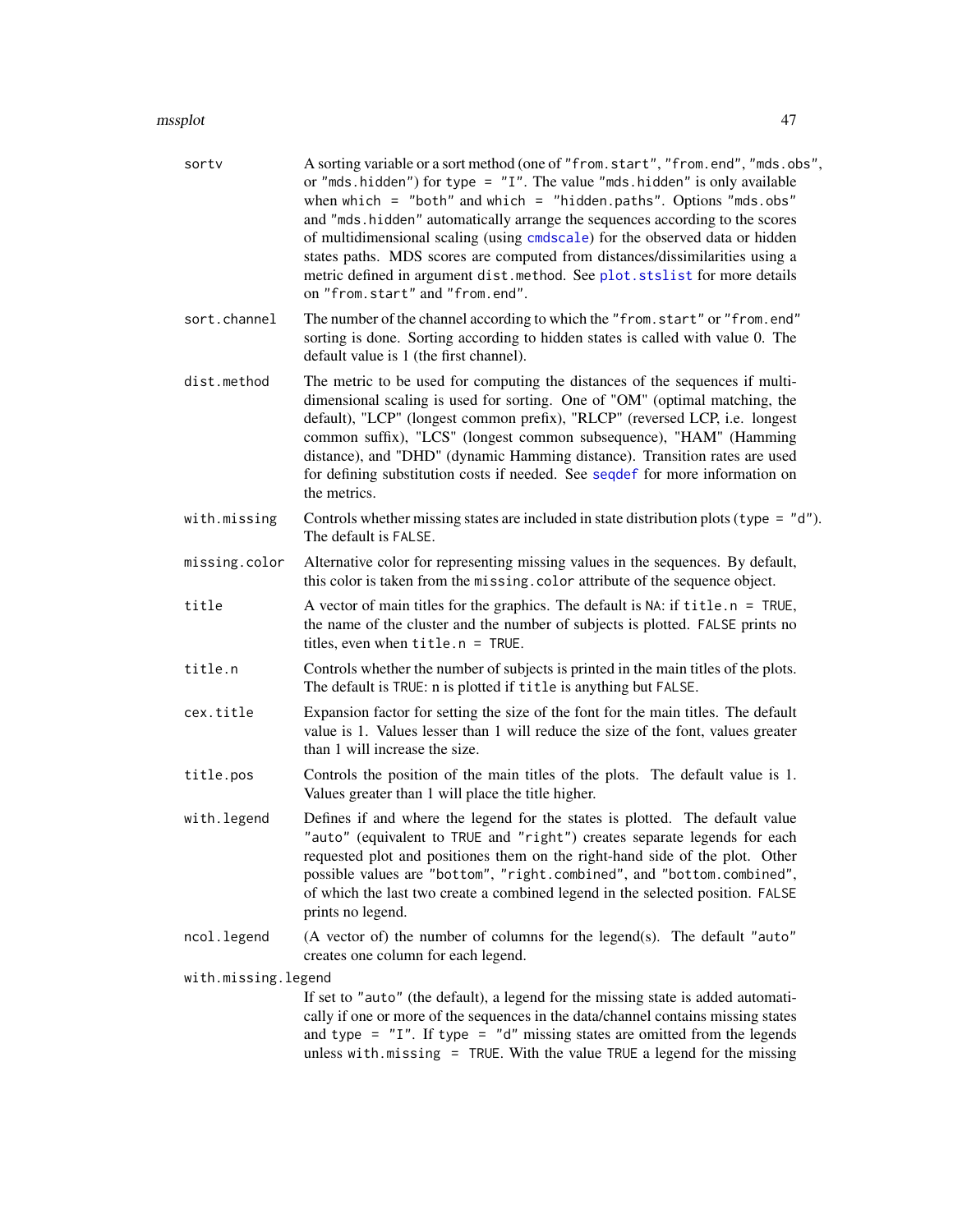|                      | state is added in any case; equivalently FALSE omits the legend for the missing<br>state.                                                                                                                                                                                                                                                  |
|----------------------|--------------------------------------------------------------------------------------------------------------------------------------------------------------------------------------------------------------------------------------------------------------------------------------------------------------------------------------------|
| legend.prop          | Sets the proportion of the graphic area used for plotting the legend when with. legend<br>is not FALSE. The default value is 0.3. Takes values from 0 to 1.                                                                                                                                                                                |
| cex.legend           | Expansion factor for setting the size of the font for the labels in the legend. The<br>default value is 1. Values lesser than 1 will reduce the size of the font, values<br>greater than 1 will increase the size.                                                                                                                         |
| hidden.states.colors |                                                                                                                                                                                                                                                                                                                                            |
|                      | A vector of colors assigned to hidden states. The default value "auto" uses the<br>colors assigned to the stslist object (created with seqdef) if hidden.paths<br>is given; otherwise colors from colorpalette are automatically used.                                                                                                     |
| hidden.states.labels |                                                                                                                                                                                                                                                                                                                                            |
|                      | Labels for the hidden states. The default value "auto" uses the names provided<br>in x\$state_names if x is an hmm object; otherwise the number of the hidden<br>state.                                                                                                                                                                    |
| xaxis                | Controls whether an x-axis is plotted below the plot at the bottom. The default<br>value is TRUE.                                                                                                                                                                                                                                          |
| xlab                 | An optional label for the x-axis. If set to NA, no label is drawn.                                                                                                                                                                                                                                                                         |
| xtlab                | Optional labels for the x-axis tick labels. If unspecified, the column names of<br>the seqdata sequence object are used (see seqdef).                                                                                                                                                                                                      |
| xlab.pos             | Controls the position of the x-axis label. The default value is 1. Values greater<br>than 1 will place the label further away from the plot.                                                                                                                                                                                               |
| ylab                 | Labels for the channels shown as labels for y-axes. A vector of names for each<br>channel (observations). The default value "auto" uses the names provided in<br>x\$channel_names if x is an hmm object; otherwise the names of the list in x if<br>given, or the number of the channel if names are not given. FALSE prints no<br>labels. |
| hidden.states.title  |                                                                                                                                                                                                                                                                                                                                            |
|                      | Optional label for the hidden state plot (in the y-axis). The default is "Hidden states".                                                                                                                                                                                                                                                  |
| yaxis                | Controls whether or not to plot the y-axis. The default is FALSE.                                                                                                                                                                                                                                                                          |
| ylab.pos             | Controls the position of the y axis labels (labels for channels and/or hidden<br>states). Either "auto" or a numerical vector indicating how far away from the<br>plots the titles are positioned. The default value "auto" positions all titles on<br>line 1. Shorter vectors are recycled.                                               |
| cex.lab              | Expansion factor for setting the size of the font for the axis labels. The default<br>value is 1. Values lesser than 1 will reduce the size of the font, values greater<br>than 1 will increase the size.                                                                                                                                  |
| cex.axis             | Expansion factor for setting the size of the font for the x-axis tick labels. The<br>default value is 1. Values lesser than 1 will reduce the size of the font, values<br>greater than 1 will increase the size.                                                                                                                           |
|                      | Other arguments to be passed on to seqplot.                                                                                                                                                                                                                                                                                                |
|                      |                                                                                                                                                                                                                                                                                                                                            |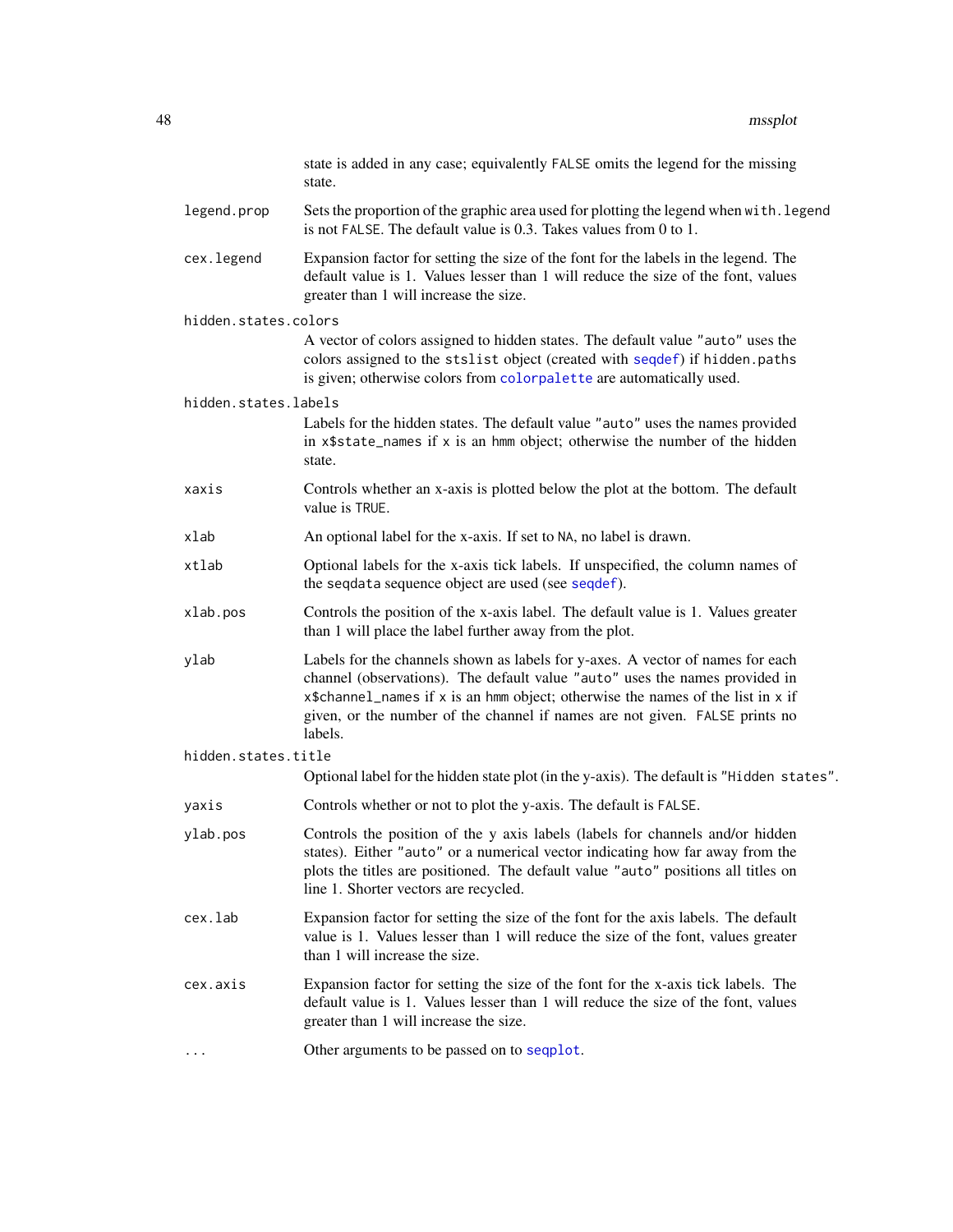#### plot.hmm 49

#### See Also

[build\\_mhmm](#page-10-0) and [fit\\_model](#page-19-0) for building and fitting mixture hidden Markov models, [hidden\\_paths](#page-31-0) for computing the most probable paths (Viterbi paths) of hidden states, plot. mhmm for plotting mhmm objects as directed graphs, and [colorpalette](#page-18-0) for default colors.

#### Examples

```
# Loading mixture hidden Markov model (mhmm object)
# of the biofam data
data("mhmm_biofam")
# Plotting the first cluster only
mssplot(mhmm_biofam, which.plots = 1)
if (interactive()) {
 # Interactive plot
 mssplot(mhmm_biofam)
}
```
#### plot.hmm *Plot hidden Markov models*

#### Description

Function plot. hmm plots a directed graph with pie charts of emission probabilities as vertices/nodes.

# Usage

```
## S3 method for class 'hmm'
plot(x, layout = "horizontal", pie = TRUE,
 vertex.size = 40, vertex.label = "initial.probs",
  vertex.label.dist = "auto", vertex.label.pos = "bottom",
  vertex.label.family = "sans", loops = FALSE, edge.curved = TRUE,
  edge.label = "auto", edge.width = "auto", cex.edge.width = 1,
  edge.arrow.size = 1.5, edge.label.family = "sans",
  label.signif = 2, label.scientific = FALSE, label.max.length = 6,
  trim = 1e-15, combine.slices = 0.05,
  combined.slice.color = "white", combined.slice.label = "others",
  with.legend = "bottom", ltext = NULL, legend.prop = 0.5,
  cex.legend = 1, ncol.legend = "auto", cpal = "auto", main = NULL,
  withlegend, ...)
```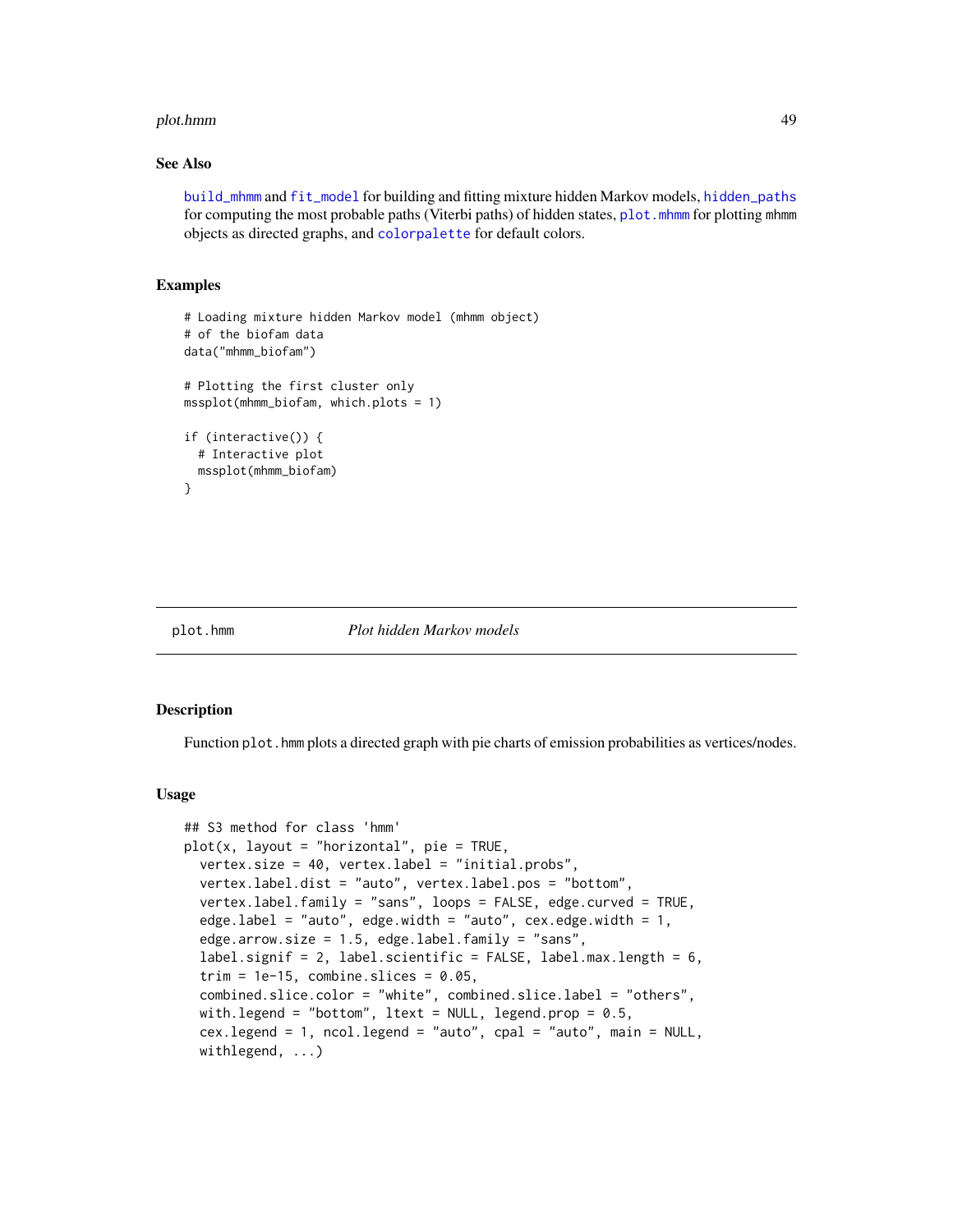# Arguments

| x                 | A hidden Markov model object of class hmm created with build_hmm (or build_mm).<br>Multichannel hmm objects are automatically transformed into single-channel ob-<br>jects. See function mc_to_sc for more information on the transformation.                                                                                                                                                                                                                                                                |
|-------------------|--------------------------------------------------------------------------------------------------------------------------------------------------------------------------------------------------------------------------------------------------------------------------------------------------------------------------------------------------------------------------------------------------------------------------------------------------------------------------------------------------------------|
| layout            | specifies the layout of vertices (nodes). Accepts a numerical matrix, a layout_<br>function (without quotation marks), or either of the predefined options "horizontal"<br>(the default) and "vertical". Options "horizontal" and "vertical" posi-<br>tion vertices at the same horizontal or vertical line. A two-column numerical<br>matrix can be used to give x and y coordinates of the vertices. The layout_<br>functions available in the igraph package offer other automatic layouts for<br>graphs. |
| pie               | Are vertices plotted as pie charts of emission probabilities? Defaults to TRUE.                                                                                                                                                                                                                                                                                                                                                                                                                              |
| vertex.size       | Size of vertices, given as a scalar or numerical vector. The default value is 40.                                                                                                                                                                                                                                                                                                                                                                                                                            |
| vertex.label      | Labels for vertices. Possible options include "initial.probs", "names", NA,<br>and a character or numerical vector. The default "initial.probs" prints the<br>initial probabilities of the model and "names" prints the names of the hidden<br>states as labels. NA prints no labels.                                                                                                                                                                                                                        |
| vertex.label.dist |                                                                                                                                                                                                                                                                                                                                                                                                                                                                                                              |
|                   | Distance of the label of the vertex from its center. The default value "auto"<br>places the label outside the vertex.                                                                                                                                                                                                                                                                                                                                                                                        |
| vertex.label.pos  |                                                                                                                                                                                                                                                                                                                                                                                                                                                                                                              |
|                   | Positions of vertex labels, relative to the center of the vertex. A scalar or numer-<br>ical vector giving position(s) as radians or one of "bottom" (pi/2 as radians),<br>"top" $(-pi/2)$ , "left" $(pi)$ , or "right" $(0)$ .                                                                                                                                                                                                                                                                              |
|                   | vertex.label.family, edge.label.family<br>Font family to be used for vertex/edge labels. See argument family in par for<br>more information.                                                                                                                                                                                                                                                                                                                                                                 |
| loops             | Defines whether transitions back to same states are plotted.                                                                                                                                                                                                                                                                                                                                                                                                                                                 |
| edge.curved       | Defines whether to plot curved edges (arcs, arrows) between vertices. A logical<br>or numerical vector or scalar. Numerical values specify curvatures of edges. The<br>default value TRUE gives curvature of 0.5 to all edges. See igraph.plotting<br>for more information.                                                                                                                                                                                                                                  |
| edge.label        | Labels for edges. Possible options include "auto", NA, and a character or nu-<br>merical vector. The default "auto" prints transition probabilities as edge labels.<br>NA prints no labels.                                                                                                                                                                                                                                                                                                                  |
| edge.width        | Width(s) for edges. The default "auto" determines widths according to tran-<br>sition probabilities between hidden states. Other possibilities are a scalar or a<br>numerical vector of widths.                                                                                                                                                                                                                                                                                                              |
|                   | cex.edge.width An expansion factor for edge widths. Defaults to 1.                                                                                                                                                                                                                                                                                                                                                                                                                                           |
| edge.arrow.size   |                                                                                                                                                                                                                                                                                                                                                                                                                                                                                                              |
|                   | Size of the arrow in edges (constant). Defaults to 1.5.                                                                                                                                                                                                                                                                                                                                                                                                                                                      |
| label.signif      | Rounds labels of model parameters to specified number of significant digits, 2<br>by default. Ignored for user-given labels.                                                                                                                                                                                                                                                                                                                                                                                 |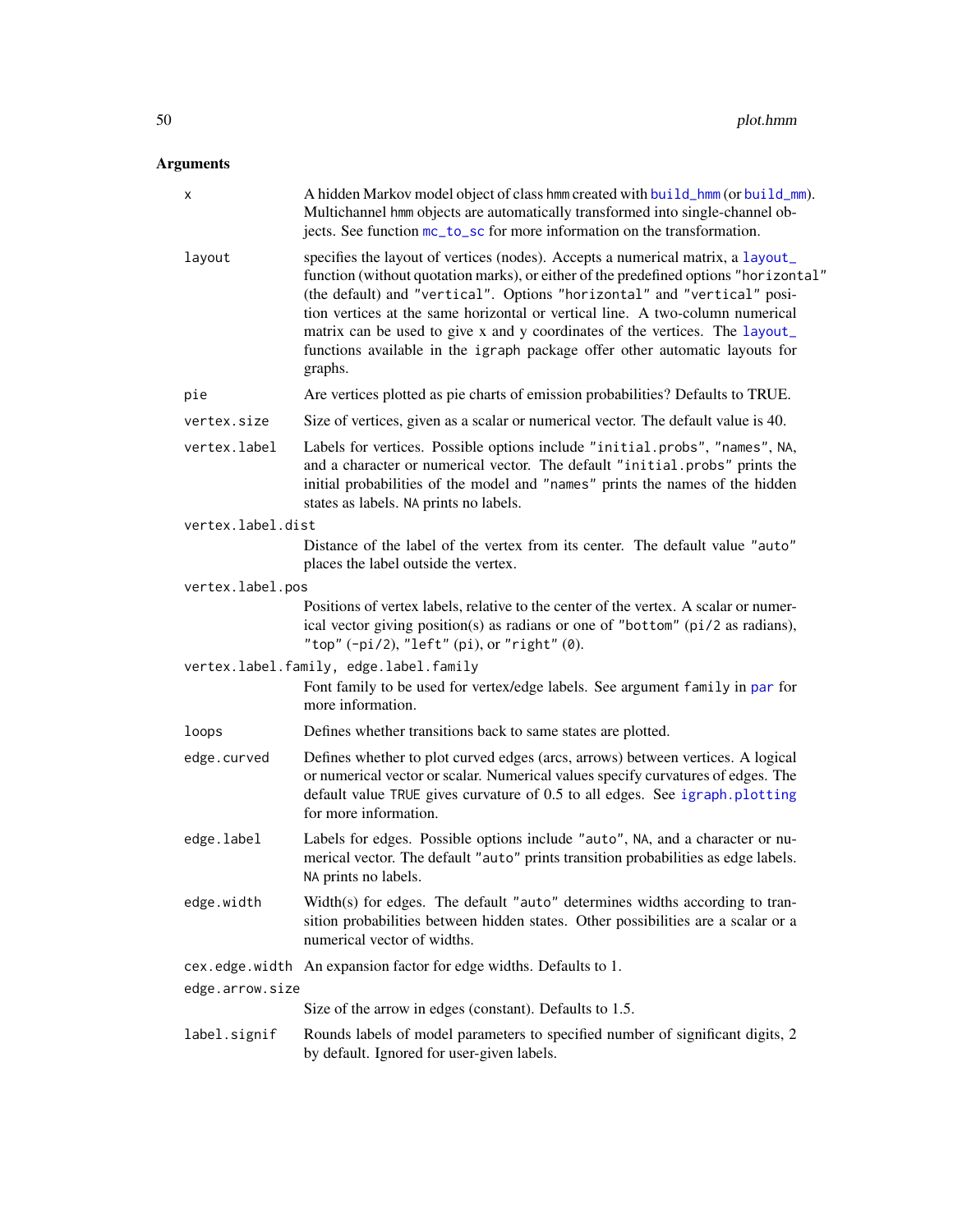#### plot.hmm 51

| label.scientific     |                                                                                                                                                                                                                                                                                                                                                            |
|----------------------|------------------------------------------------------------------------------------------------------------------------------------------------------------------------------------------------------------------------------------------------------------------------------------------------------------------------------------------------------------|
|                      | Defines if scientific notation should be used to describe small numbers. Defaults<br>to FALSE, e.g. 0.0001 instead of 1e-04. Ignored for user-given labels.                                                                                                                                                                                                |
| label.max.length     |                                                                                                                                                                                                                                                                                                                                                            |
|                      | Maximum number of digits in labels of model parameters. Ignored for user-<br>given labels.                                                                                                                                                                                                                                                                 |
| trim                 | Scalar between 0 and 1 giving the highest probability of transitions that are<br>plotted as edges, defaults to 1e-15.                                                                                                                                                                                                                                      |
| combine.slices       | Scalar between 0 and 1 giving the highest probability of emission probabilities<br>that are combined into one state. The dafault value is 0.05.                                                                                                                                                                                                            |
| combined.slice.color |                                                                                                                                                                                                                                                                                                                                                            |
|                      | Color of the combined slice that includes the smallest emission probabilities<br>(only if argument "combine.slices" is greater than 0). The default color is<br>white.                                                                                                                                                                                     |
| combined.slice.label |                                                                                                                                                                                                                                                                                                                                                            |
|                      | The label for combined states (when argument "combine.slices" is greater<br>than 0) to appear in the legend.                                                                                                                                                                                                                                               |
| with.legend          | Defines if and where the legend of state colors is plotted. Possible values include<br>"bottom" (the default), "top", "left", and "right". FALSE omits the legend.                                                                                                                                                                                         |
| ltext                | Optional description of (combined) observed states to appear in the legend. A<br>vector of character strings. See sequelot for more information.                                                                                                                                                                                                           |
| legend.prop          | Proportion used for plotting the legend. A scalar between 0 and 1, defaults to<br>0.5.                                                                                                                                                                                                                                                                     |
| cex.legend           | Expansion factor for setting the size of the font for labels in the legend. The<br>default value is 1. Values lesser than 1 will reduce the size of the font, values<br>greater than 1 will increase the size.                                                                                                                                             |
| ncol.legend          | The number of columns for the legend. The default value "auto" sets the num-<br>ber of columns automatically.                                                                                                                                                                                                                                              |
| cpal                 | Optional color palette for (combinations of) observed states. The default value<br>"auto" uses automatic color palette. Otherwise a vector of length x\$n_symbols<br>is given, i.e. the argument requires a color specified for all (combinations of) ob-<br>served states even if they are not plotted (if the probability is less than combine. slices). |
| main                 | Main title for the plot. Omitted by default.                                                                                                                                                                                                                                                                                                               |
| withlegend           | Deprecated. Use with. legend instead.                                                                                                                                                                                                                                                                                                                      |
| $\cdots$             | Other parameters passed on to plot. igraph such as vertex.color, vertex.label.cex,<br>or edge. lty.                                                                                                                                                                                                                                                        |

# See Also

[build\\_hmm](#page-3-0) and [fit\\_model](#page-19-0) for building and fitting Hidden Markov models, [mc\\_to\\_sc](#page-37-0) for transforming multistate hmm objects into single-channel objects, [hmm\\_biofam](#page-32-0) and [hmm\\_mvad](#page-34-0) for information on the models used in the examples, and [plot.igraph](#page-0-0) for the general plotting function of directed graphs.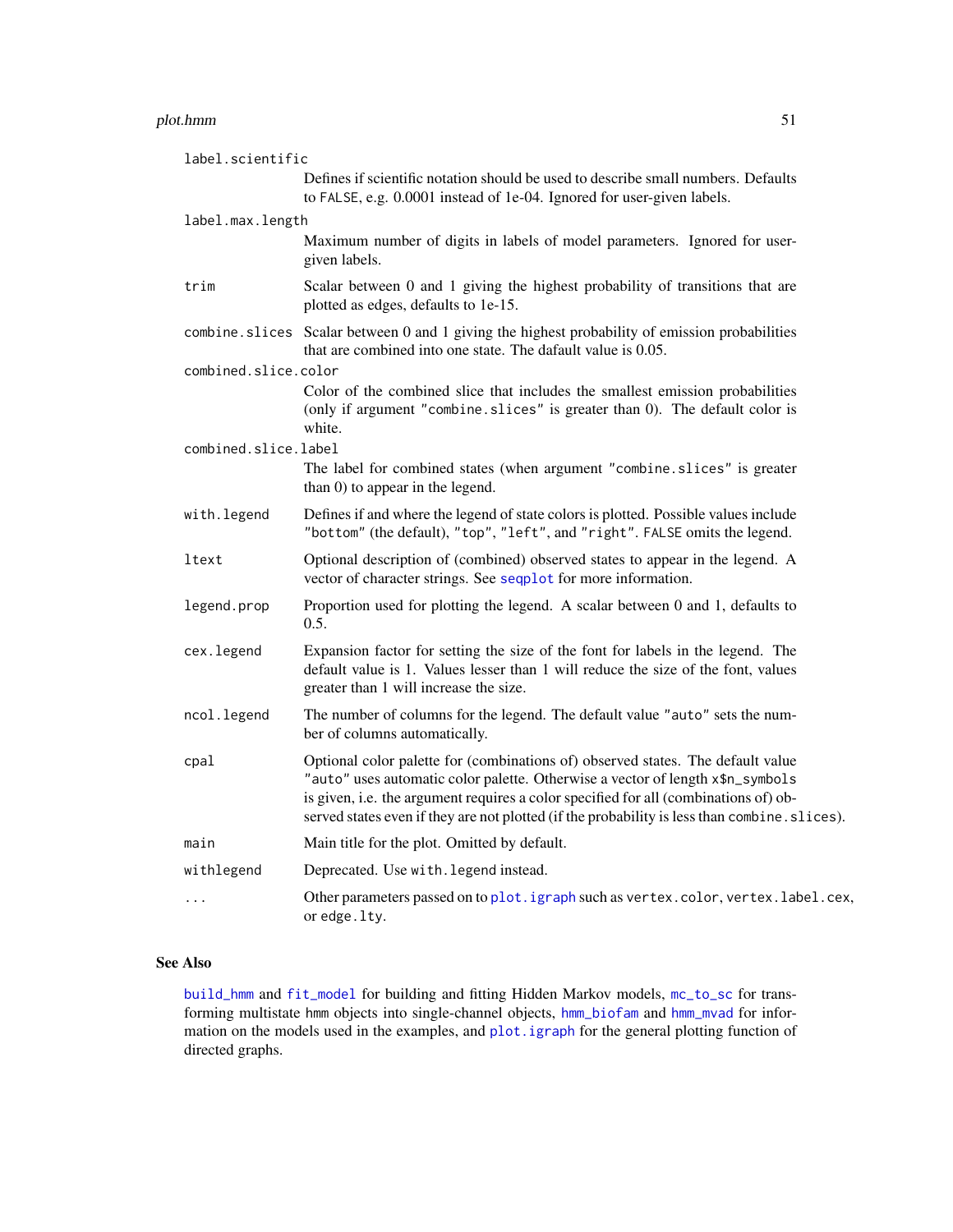```
# Multichannel data, left-to-right model
# Loading a HMM of the biofam data
data("hmm_biofam")
# Plotting hmm object
plot(hmm_biofam)
# Plotting HMM with
plot(hmm_biofam,
 # varying curvature of edges
 edge.curved = c(0, -0.7, 0.6, 0.7, 0, -0.7, 0),
 # legend with two columns and less space
 ncol. legend = 2, legend.prop = 0.4,
 # new label for combined slice
 combined.slice.label = "States with probability < 0.05")
# Plotting HMM with given coordinates
plot(hmm_biofam,
 # layout given in 2x5 matrix
 # x coordinates in the first column
 # y coordinates in the second column
 layout = matrix(c(1, 3, 3, 5, 3,0, 0, 1, 0, -1), ncol = 2),
 # larger vertices
 vertex.size = 50,
 # straight edges
 edge.curved = FALSE,
 # thinner edges and arrows
 cex.edge.width = 0.5, edge.arrow.size = 1,
 # varying positions for vertex labels (initial probabilities)
 vertex.label.pos = c(pi, pi/2, -pi/2, 0, pi/2),
 # different legend properties
 with.legend = "top", legend.prop = 0.3, cex.legend = 1.1,
 # Fix axes to the right scale
 xlim = c(0.5, 5.5), ylim = c(-1.5, 1.5), rescale = FALSE,# all states (not combining states with small probabilities)
 combine.slices = 0,
 # legend with two columns
 ncol.legend = 2)
# Plotting HMM with own color palette
plot(hmm_biofam, cpal = 1:10,
 # States with emission probability less than 0.2 removed
 combine.slices = 0.2,
 # legend with two columns
 ncol.legend = 2)
# Plotting HMM without pie graph and with a layout function
require("igraph")
# Setting the seed for a random layout
```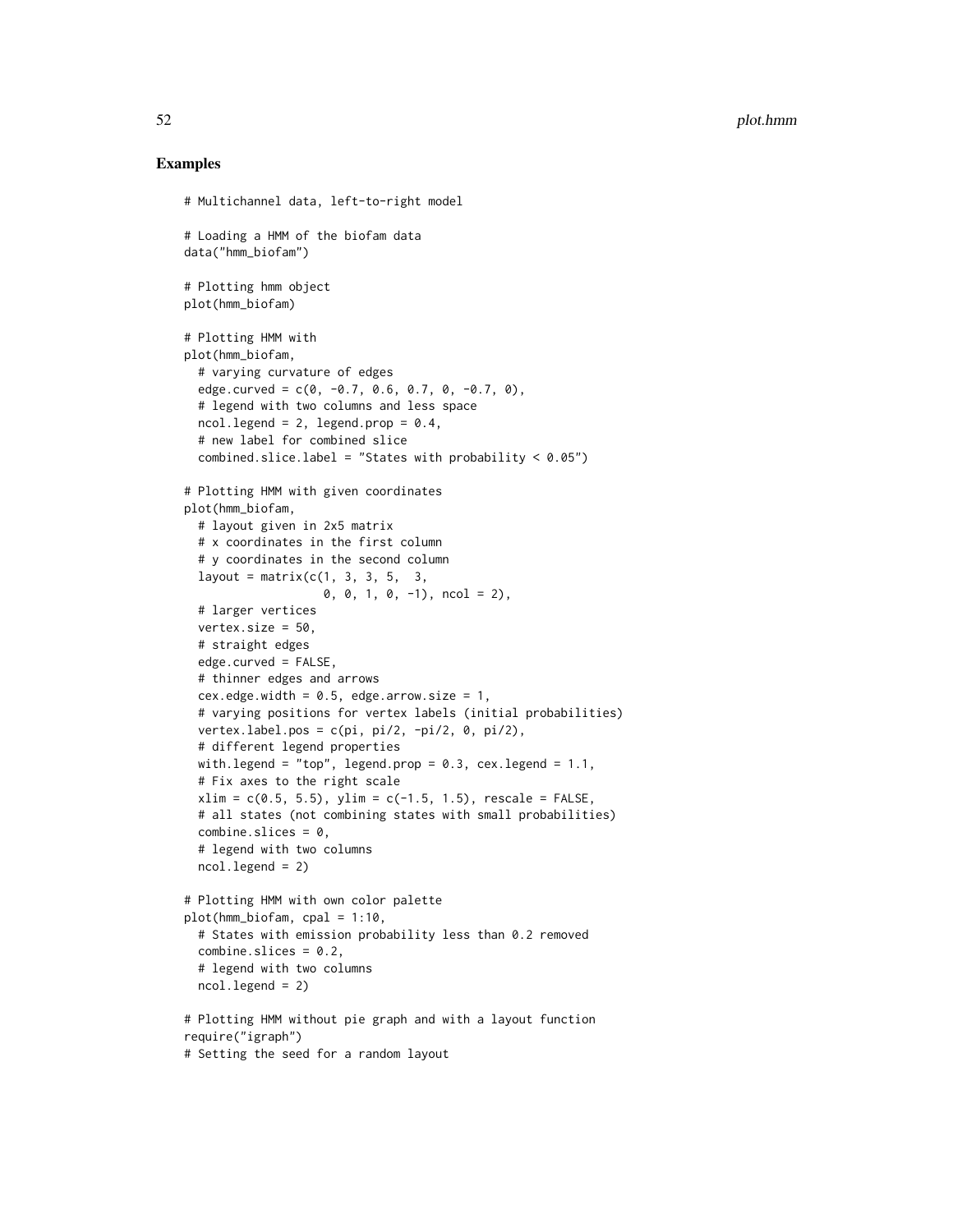# plot.mhmm 53

```
set.seed(1234)
plot(hmm_biofam,
 # Without pie graph
 pie = FALSE,
 # Using an automatic layout function from igraph
 layout = layout_nicely,
 vertex.size = 30,
 # Straight edges and probabilities of moving to the same state
 edge.curved = FALSE, loops = TRUE,
 # Labels with three significant digits
 label.signif = 3,
 # Fixed edge width
 edge.width = 1,
 # Remove edges with probability less than 0.01
 trim = 0.01,
 # Hidden state names as vertex labels
 vertex.label = "names",
 # Labels insidde vertices
 vertex.label.dist = 0,
 # Fix x-axis (more space on the right-hand side)
 xlim = c(-1, 1.3)# Single-channel data, unrestricted model
# Loading a hidden Markov model of the mvad data (hmm object)
data("hmm_mvad")
# Plotting HMM
plot(hmm_mvad)
require("igraph")
plot(hmm_mvad,
 # Layout in circle (layout function from igraph)
 layout = layout_in_circle,
 # Less curved edges with smaller arrows, no labels
 edge.curved = 0.2, edge.arrow.size = 0.9, edge.label = NA,
 # Positioning vertex labels (initial probabilities)
 vertex.label.pos = c("right", "right", "left", "left", "right"),
 # Less space for the legend
 legend.prop = 0.3)
```
<span id="page-52-0"></span>plot.mhmm *Interactive Plotting for Mixed Hidden Markov Model (mhmm)*

# Description

Function plot.mhmm plots a directed graph of the parameters of each model with pie charts of emission probabilities as vertices/nodes.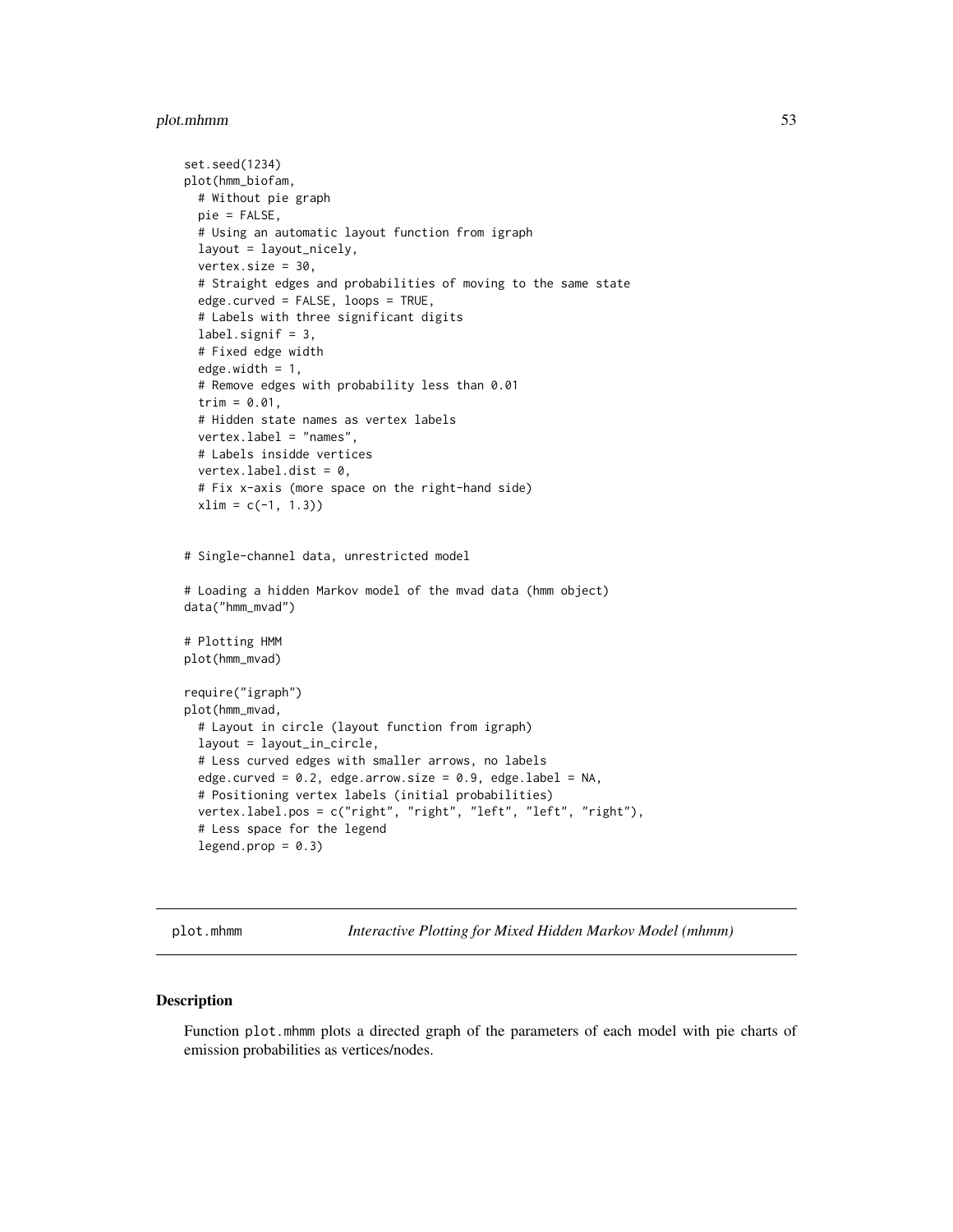# Usage

```
## S3 method for class 'mhmm'
plot(x, interactive = TRUE, ask = FALSE,which.plots = NULL, nrow = NA, ncol = NA, byrow = FALSE,
  row.prop = "auto", col.prop = "auto", layout = "horizontal",
 pie = TRUE, vertex.size = 40, vertex.label = "initial.probs",
  vertex.label.dist = "auto", vertex.label.pos = "bottom",
  vertex.label.family = "sans", loops = FALSE, edge.curved = TRUE,
  edge.label = "auto", edge.width = "auto", cex.edge.width = 1,
  edge.arrow.size = 1.5, edge.label.family = "sans",
  label.signif = 2, label.scientific = FALSE, label.max.length = 6,
  trim = 1e-15, combine.slices = 0.05,
  combined.slice.color = "white", combined.slice.label = "others",
 with.legend = "bottom", ltext = NULL, legend.prop = 0.5,
  cex.legend = 1, ncol.legend = "auto", cpal = "auto",
  main = "auto", withlegend, ...)
```
# Arguments

| X           | A hidden Markov model object of class mhmm created with build_mhmm (or<br>build_mmm or build_lcm). Multichannel mhmm objects are automatically trans-<br>formed into single-channel objects. See function mc_to_sc for more informa-<br>tion on the transformation.                                                                                                                                                                                                                                          |
|-------------|--------------------------------------------------------------------------------------------------------------------------------------------------------------------------------------------------------------------------------------------------------------------------------------------------------------------------------------------------------------------------------------------------------------------------------------------------------------------------------------------------------------|
| interactive | Whether to plot each cluster in succession or in a grid. Defaults to TRUE, i.e.<br>clusters are plotted one after another.                                                                                                                                                                                                                                                                                                                                                                                   |
| ask         | If TRUE and which.plots is NULL, plot.mhmm operates in interactive mode,<br>via menu. Defaults to FALSE. Ignored if interactive $=$ FALSE.                                                                                                                                                                                                                                                                                                                                                                   |
| which.plots | The number(s) of the requested cluster(s) as an integer vector. The default NULL<br>produces all plots.                                                                                                                                                                                                                                                                                                                                                                                                      |
| nrow, ncol  | Optional arguments to arrange plots in a grid. Ignored if interactive $=$ TRUE.                                                                                                                                                                                                                                                                                                                                                                                                                              |
| byrow       | Controls the order of plotting in a grid. Defaults to FALSE, i.e. plots are arranged<br>column-wise. Ignored if interactive = TRUE.                                                                                                                                                                                                                                                                                                                                                                          |
| row.prop    | Sets the proportions of the row heights of the grid. The default value is "auto"<br>for even row heights. Takes a vector of values from $0$ to $1$ , with values summing<br>to 1. Ignored if interactive = TRUE.                                                                                                                                                                                                                                                                                             |
| col.prop    | Sets the proportion of the column heights of the grid. The default value is<br>"auto" for even column widths. Takes a vector of values from 0 to 1, with<br>values summing to 1. Ignored if interactive $=$ TRUE.                                                                                                                                                                                                                                                                                            |
| layout      | specifies the layout of vertices (nodes). Accepts a numerical matrix, a layout_<br>function (without quotation marks), or either of the predefined options "horizontal"<br>(the default) and "vertical". Options "horizontal" and "vertical" posi-<br>tion vertices at the same horizontal or vertical line. A two-column numerical<br>matrix can be used to give x and y coordinates of the vertices. The layout_<br>functions available in the igraph package offer other automatic layouts for<br>graphs. |
| pie         | Are vertices plotted as pie charts of emission probabilities? Defaults to TRUE.                                                                                                                                                                                                                                                                                                                                                                                                                              |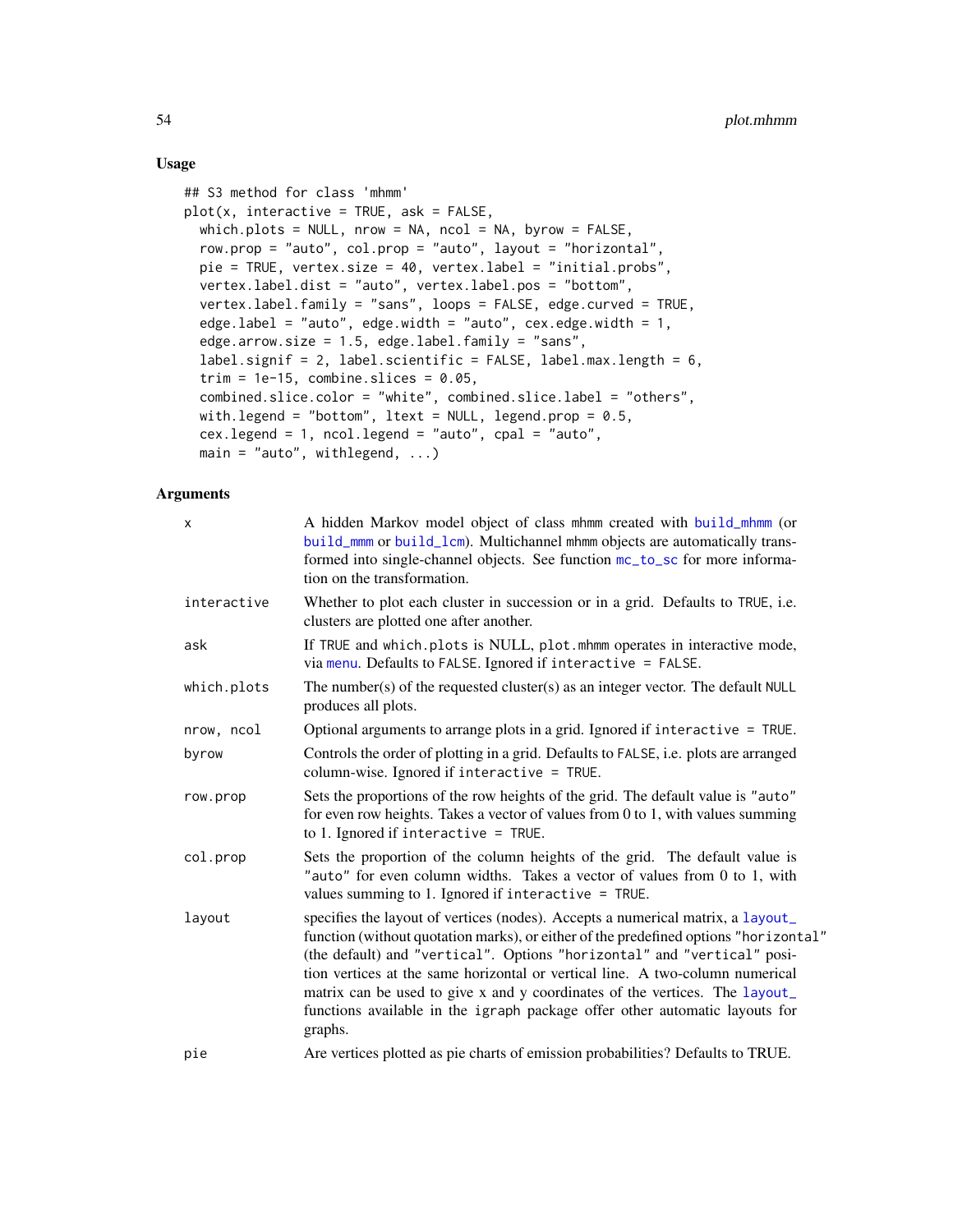# plot.mhmm 55

| vertex.size          | Size of vertices, given as a scalar or numerical vector. The default value is 40.                                                                                                                                                                                                     |
|----------------------|---------------------------------------------------------------------------------------------------------------------------------------------------------------------------------------------------------------------------------------------------------------------------------------|
| vertex.label         | Labels for vertices. Possible options include "initial.probs", "names", NA,<br>and a character or numerical vector. The default "initial.probs" prints the<br>initial probabilities of the model and "names" prints the names of the hidden<br>states as labels. NA prints no labels. |
| vertex.label.dist    |                                                                                                                                                                                                                                                                                       |
|                      | Distance of the label of the vertex from its center. The default value "auto"<br>places the label outside the vertex.                                                                                                                                                                 |
| vertex.label.pos     |                                                                                                                                                                                                                                                                                       |
|                      | Positions of vertex labels, relative to the center of the vertex. A scalar or numer-<br>ical vector giving position(s) as radians or one of "bottom" (pi/2 as radians),<br>"top" $(-pi/2)$ , "left" $(pi)$ , or "right" $(0)$ .                                                       |
|                      | vertex.label.family, edge.label.family                                                                                                                                                                                                                                                |
|                      | Font family to be used for vertex/edge labels. See argument family in par for<br>more information.                                                                                                                                                                                    |
| loops                | Defines whether transitions back to same states are plotted.                                                                                                                                                                                                                          |
| edge.curved          | Defines whether to plot curved edges (arcs, arrows) between vertices. A logical<br>or numerical vector or scalar. Numerical values specify curvatures of edges. The<br>default value TRUE gives curvature of 0.5 to all edges. See igraph.plotting<br>for more information.           |
| edge.label           | Labels for edges. Possible options include "auto", NA, and a character or nu-<br>merical vector. The default "auto" prints transition probabilities as edge labels.<br>NA prints no labels.                                                                                           |
| edge.width           | Width(s) for edges. The default "auto" determines widths according to tran-<br>sition probabilities between hidden states. Other possibilities are a scalar or a<br>numerical vector of widths.                                                                                       |
|                      | cex.edge.width An expansion factor for edge widths. Defaults to 1.                                                                                                                                                                                                                    |
| edge.arrow.size      |                                                                                                                                                                                                                                                                                       |
|                      | Size of the arrow in edges (constant). Defaults to 1.5.                                                                                                                                                                                                                               |
| label.signif         | Rounds labels of model parameters to specified number of significant digits, 2<br>by default. Ignored for user-given labels.                                                                                                                                                          |
| label.scientific     |                                                                                                                                                                                                                                                                                       |
|                      | Defines if scientific notation should be used to describe small numbers. Defaults<br>to FALSE, e.g. 0.0001 instead of 1e-04. Ignored for user-given labels.                                                                                                                           |
| label.max.length     |                                                                                                                                                                                                                                                                                       |
|                      | Maximum number of digits in labels of model parameters. Ignored for user-<br>given labels.                                                                                                                                                                                            |
| trim                 | Scalar between 0 and 1 giving the highest probability of transitions that are<br>plotted as edges, defaults to 1e-15.                                                                                                                                                                 |
| combine.slices       | Scalar between 0 and 1 giving the highest probability of emission probabilities<br>that are combined into one state. The dafault value is 0.05.                                                                                                                                       |
| combined.slice.color |                                                                                                                                                                                                                                                                                       |
|                      | Color of the combined slice that includes the smallest emission probabilities<br>(only if argument "combine.slices" is greater than 0). The default color is<br>white.                                                                                                                |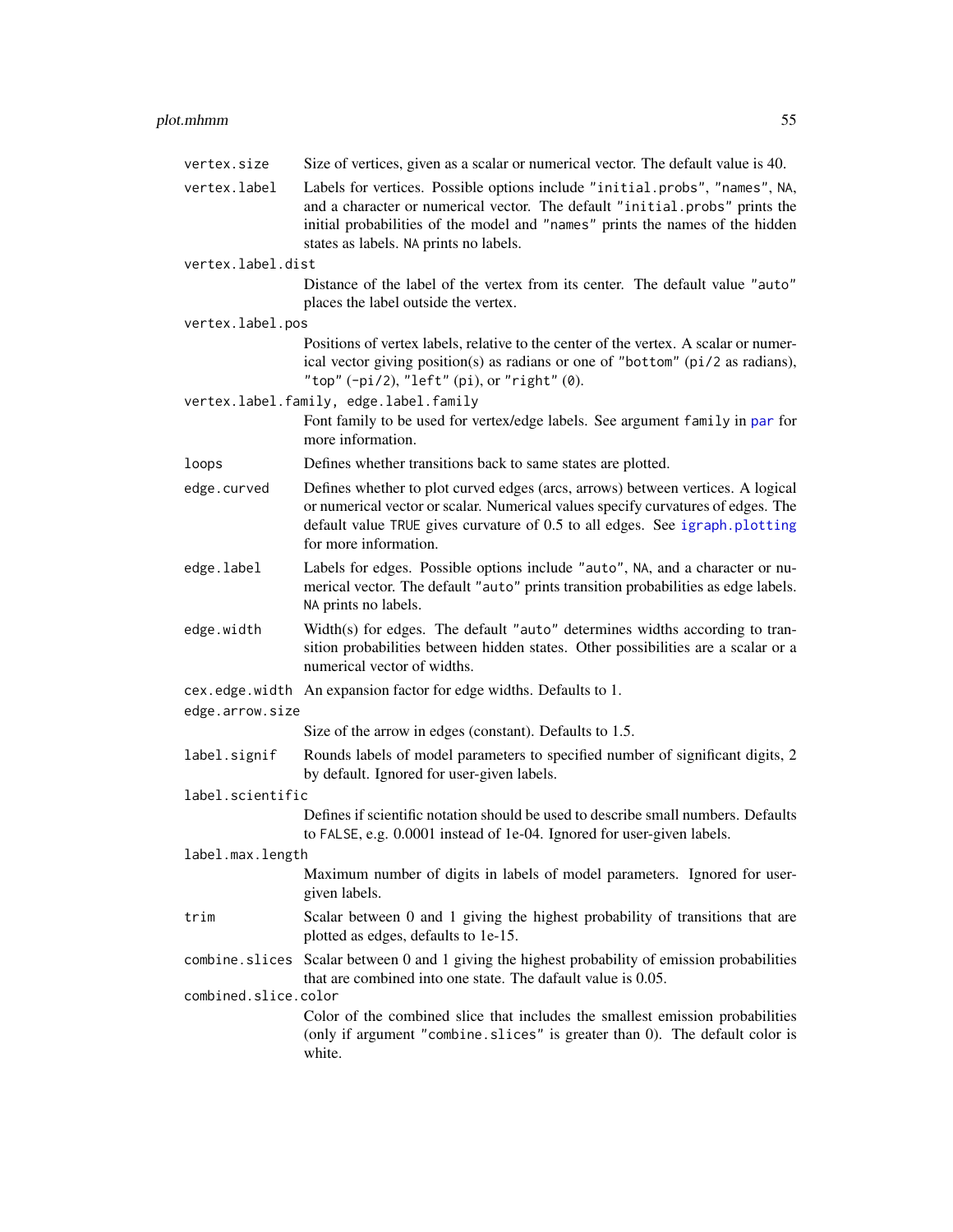| combined.slice.label |                                                                                                                                                                                                                                                                                                                                                            |
|----------------------|------------------------------------------------------------------------------------------------------------------------------------------------------------------------------------------------------------------------------------------------------------------------------------------------------------------------------------------------------------|
|                      | The label for combined states (when argument "combine.slices" is greater<br>than 0) to appear in the legend.                                                                                                                                                                                                                                               |
| with.legend          | Defines if and where the legend of state colors is plotted. Possible values include<br>"bottom" (the default), "top", "left", and "right". FALSE omits the legend.                                                                                                                                                                                         |
| ltext                | Optional description of (combined) observed states to appear in the legend. A<br>vector of character strings. See sequelot for more information.                                                                                                                                                                                                           |
| legend.prop          | Proportion used for plotting the legend. A scalar between 0 and 1, defaults to<br>0.5.                                                                                                                                                                                                                                                                     |
| cex.legend           | Expansion factor for setting the size of the font for labels in the legend. The<br>default value is 1. Values lesser than 1 will reduce the size of the font, values<br>greater than 1 will increase the size.                                                                                                                                             |
| ncol.legend          | The number of columns for the legend. The default value "auto" sets the num-<br>ber of columns automatically.                                                                                                                                                                                                                                              |
| cpal                 | Optional color palette for (combinations of) observed states. The default value<br>"auto" uses automatic color palette. Otherwise a vector of length x\$n_symbols<br>is given, i.e. the argument requires a color specified for all (combinations of) ob-<br>served states even if they are not plotted (if the probability is less than combine. slices). |
| main                 | Optional main titles for plots. The default "auto" uses cluster_names as titles,<br>NULL prints no titles.                                                                                                                                                                                                                                                 |
| withlegend           | Deprecated. Use with legend instead.                                                                                                                                                                                                                                                                                                                       |
| .                    | Other parameters passed on to plot. igraph such as vertex.color, vertex.label.cex,<br>or edge.lty.                                                                                                                                                                                                                                                         |

# See Also

[build\\_mhmm](#page-10-0) and [fit\\_model](#page-19-0) for building and fitting mixture hidden Markov models; [plot.igraph](#page-0-0) for plotting directed graphs; and [mhmm\\_biofam](#page-39-0) and [mhmm\\_mvad](#page-43-0) for the models used in examples.

```
# Loading mixture hidden Markov model (mhmm object)
# of the biofam data
data("mhmm_biofam")
# Plotting only the first cluster
plot(mhmm_biofam, which.plots = 1)
if (interactive()) {
  # Plotting each cluster (change with Enter)
  plot(mhmm_biofam)
  # Choosing the cluster (one at a time)
  plot(mhmm_biofam, ask = TRUE)
  # Loading MHMM of the mvad data
  data("mhmm_mvad")
```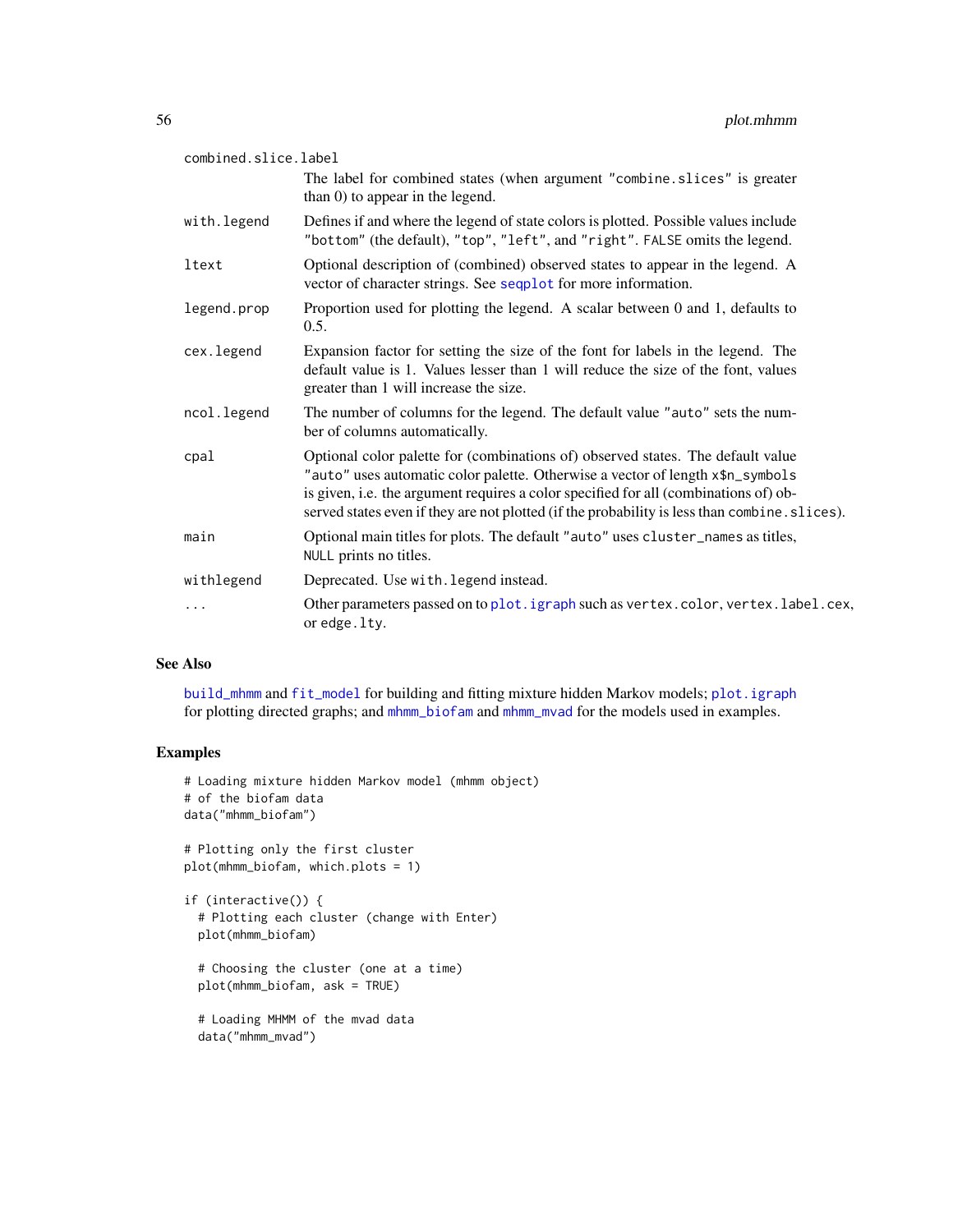#### plot.ssp 57

```
# Plotting models in the same graph (in a grid)
 # Note: the plotting window must be high enough!
 set.seed(123)
 plot(mhmm_mvad, interactive = FALSE,
   # automatic layout, legend on the right-hand side
   layout = layout_nicely, with.legend = "right",
   # Smaller and less curved edges
   edge.curved = 0.2, cex.edge.width = 0.5, edge.arrow.size = 0.7,
   vertex.label.pos = -4 * pi / 5, vertex.label.dist = 5)
}
```
<span id="page-56-0"></span>plot.ssp *Stack Multichannel Sequence Plots and/or Most Probable Paths Plots from Hidden Markov Models*

# Description

Function plot.ssp plots stacked sequence plots from ssp objects defined with [ssp](#page-67-0).

# Usage

## S3 method for class 'ssp'  $plot(x, \ldots)$ 

#### **Arguments**

| x | An ssp object. |
|---|----------------|
| . | Ignored.       |

#### See Also

[ssp](#page-67-0) for more examples and information on defining the plot before using plot.ssp; [ssplot](#page-71-0) for straight plotting of ssp objects; and [gridplot](#page-29-0) for plotting multiple ssp objects.

```
data("biofam3c")
```

```
## Building sequence objects
child_seq <- seqdef(biofam3c$children, start = 15)
marr_seq <- seqdef(biofam3c$married, start = 15)
left_seq <- seqdef(biofam3c$left, start = 15)
## Choosing colors
attr(child_seq, "cpal") <- c("#66C2A5", "#FC8D62")
attr(marr_seq, "cpal") <- c("#AB82FF", "#E6AB02", "#E7298A")
attr(left_seq, "cpal") <- c("#A6CEE3", "#E31A1C")
```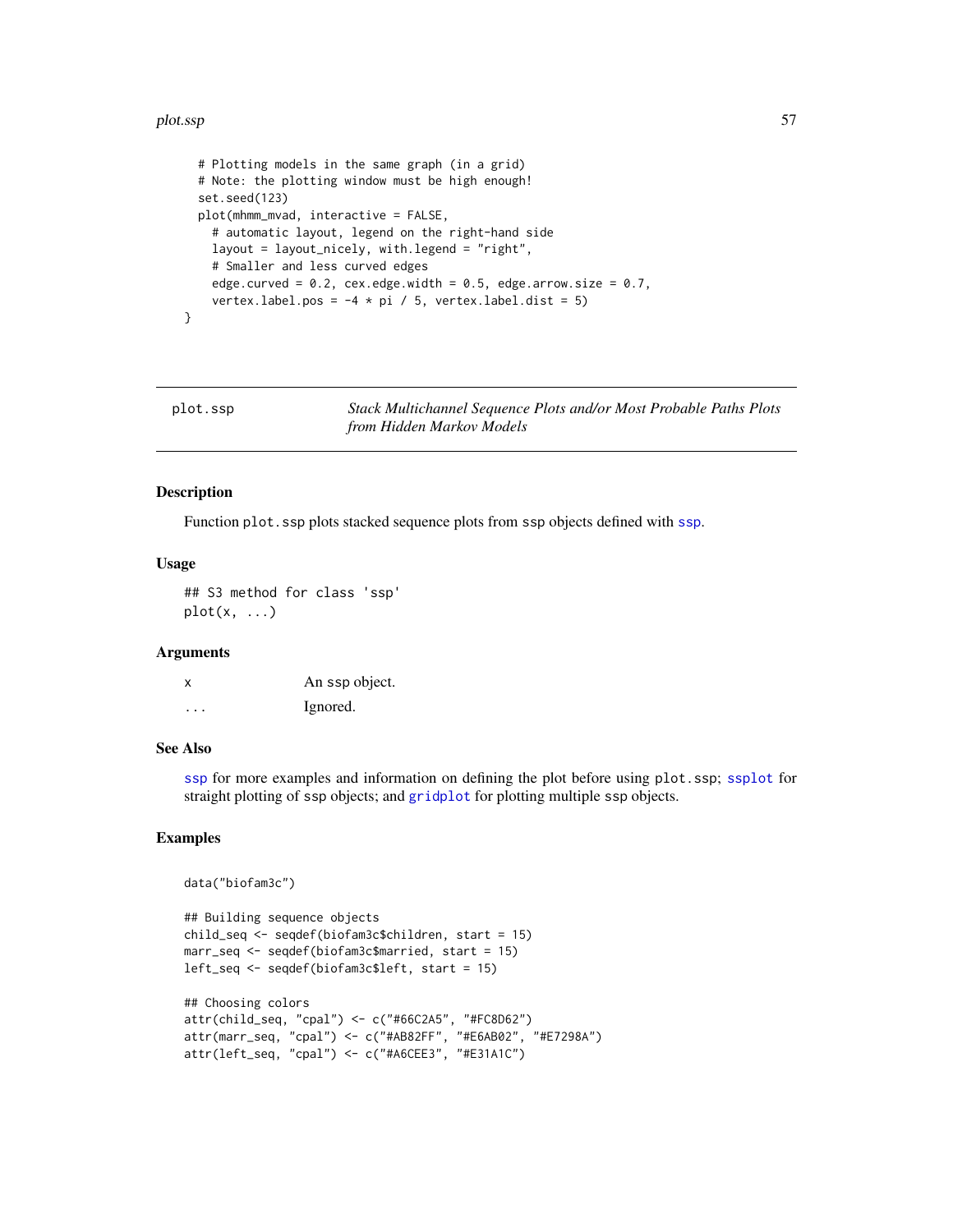```
# Plotting state distribution plots of observations
ssp1 <- ssp(list(child_seq, marr_seq, left_seq))
plot(ssp1)
```
plot\_colors *Plot Colorpalettes*

# Description

Function plot\_colors plots colors and their labels for easy visualization of a colorpalette.

# Usage

```
plot_colors(x, labels = NULL)
```
# Arguments

|        | A vector of colors.                                                    |
|--------|------------------------------------------------------------------------|
| labels | A vector of labels for colors. If omitted, given color names are used. |

# See Also

See e.g. the [colorpalette](#page-18-0) data and RColorBrewer package for ready-made color palettes.

```
plot_colors(colorpalette[[5]], labels = c("one", "two", "three", "four", "five"))
plot_colors(colorpalette[[10]])
plot_colors(1:7)
plot_colors(c("yellow", "orange", "red", "purple", "blue", "green"))
plot_colors(rainbow(15))
```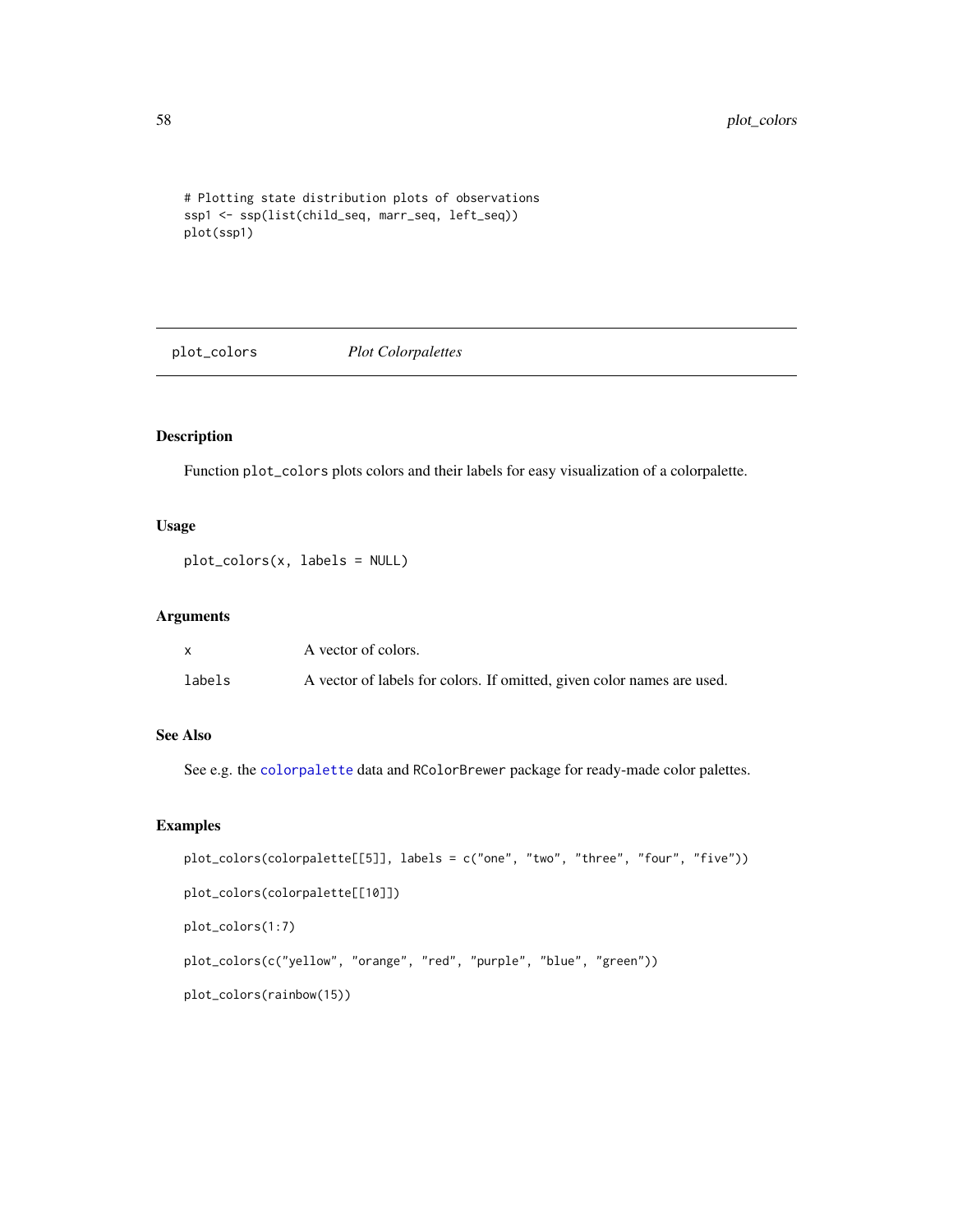Function posterior\_probs computes the posterior probabilities of hidden states of a (mixture) hidden Markov model.

#### Usage

```
posterior_probs(model, log_space = FALSE)
```
# Arguments

| model     | A (mixture) hidden Markov model of class hmm or mhmm.                       |
|-----------|-----------------------------------------------------------------------------|
| log_space | Compute posterior probabilities in logarithmic scale. The default is FALSE. |

# Value

Posterior probabilities. In case of multiple observations, these are computed independentlsy for each sequence.

# Examples

```
# Load a pre-defined MHMM
data("mhmm_biofam")
# Compute posterior probabilities
pb <- posterior_probs(mhmm_biofam)
# Locally most probable states for the first subject:
pb[, , 1]
```
print.hmm *Print Method for a Hidden Markov Model*

# Description

Prints the parameters of a (mixture) hidden Markov model.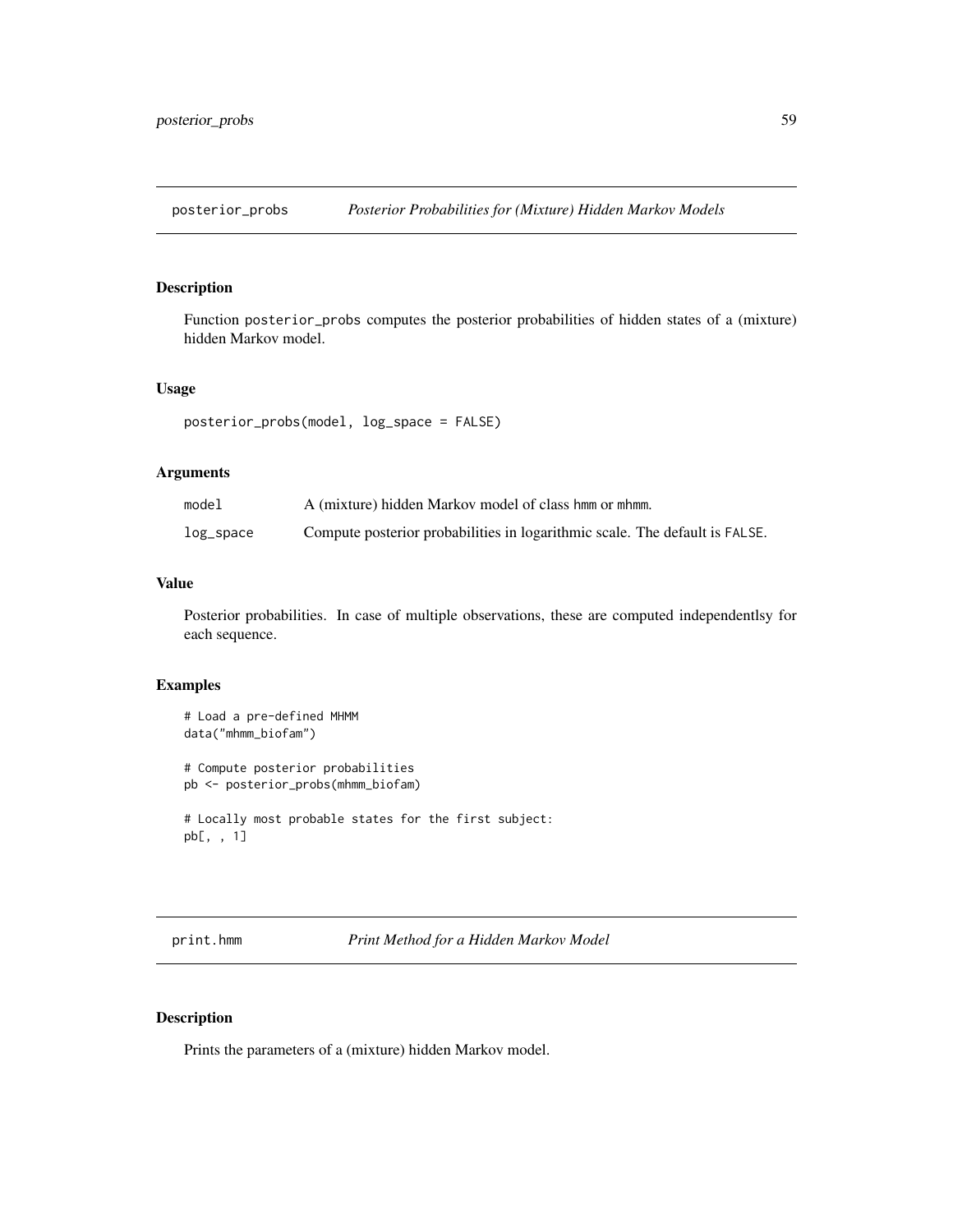# Usage

```
## S3 method for class 'hmm'
print(x, digits = 3, ...)
## S3 method for class 'mhmm'
print(x, digits = 3, ...)
## S3 method for class 'summary.mhmm'
print(x, \text{ digits} = 3, \ldots)
```
# Arguments

| $\mathsf{X}$ | Hidden Markov model of class hmm or mhmm.      |
|--------------|------------------------------------------------|
| digits       | Minimum number of significant digits to print. |
| .            | Further arguments to print.default.            |

# See Also

[build\\_hmm](#page-3-0) and [fit\\_model](#page-19-0) for building and fitting hidden Markov models.

| separate_mhmm | Reorganize a mixture hidden Markov model to a list of separate hidden |
|---------------|-----------------------------------------------------------------------|
|               | Markov models (covariates ignored)                                    |

# Description

The separate\_mhmm function reorganizes the parameters of a mhmm object into a list where each list component is an object of class hmm consisting of the parameters of the corresponding cluster.

#### Usage

```
separate_mhmm(model)
```
# Arguments

model Mixture hidden Markov model of class mhmm.

# Value

List with components of class hmm.

# See Also

[build\\_mhmm](#page-10-0) and [fit\\_model](#page-19-0) for building and fitting MHMMs; and [mhmm\\_biofam](#page-39-0) for more information on the model used in examples.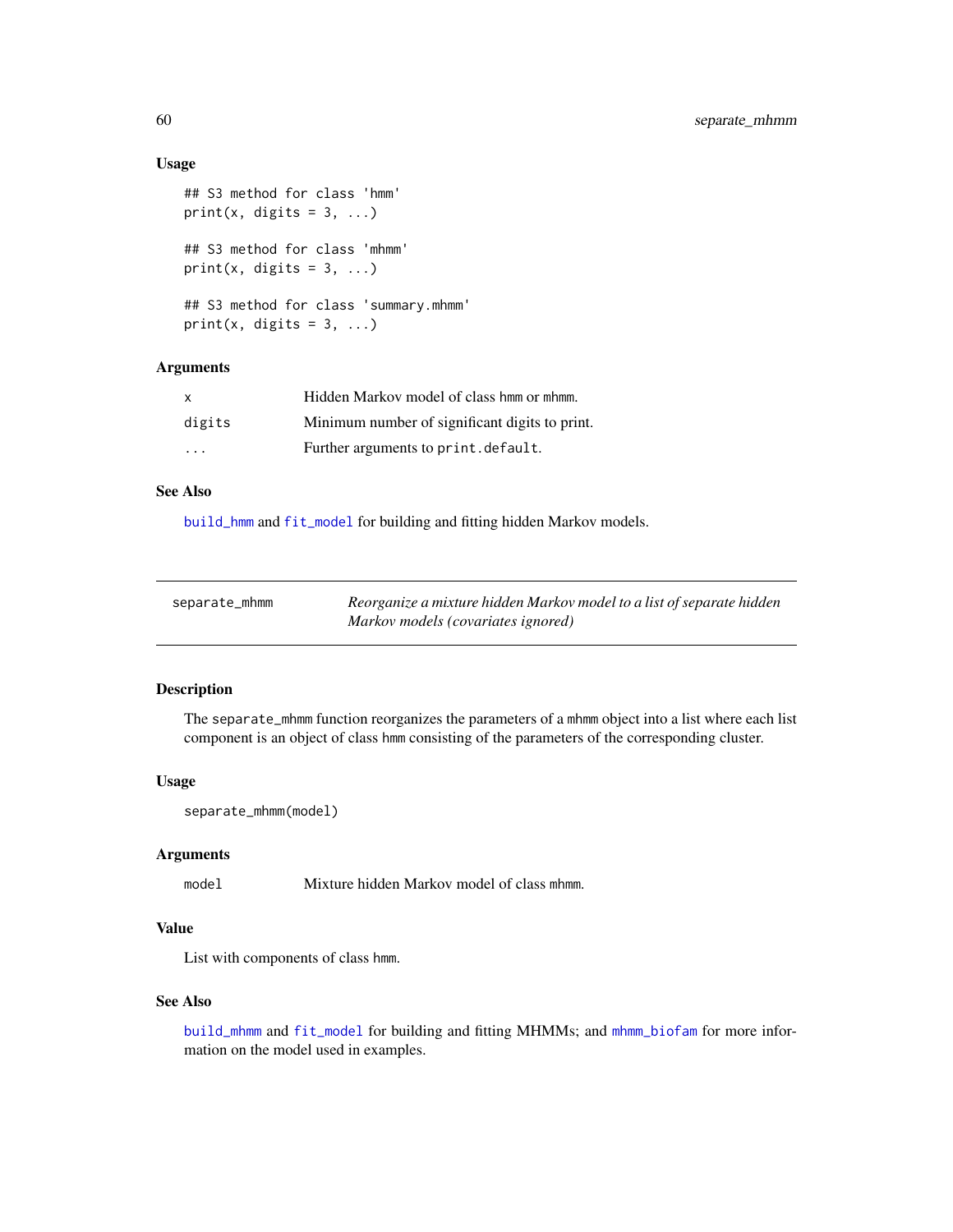#### seqdef 61

# Examples

```
# Loading mixture hidden Markov model (mhmm object)
# of the biofam data
data("mhmm_biofam")
# Separate models for clusters
sep_hmm <- separate_mhmm(mhmm_biofam)
# Plotting the model for the first cluster
plot(sep_hmm[[1]])
```
<span id="page-60-0"></span>

seqdef *Imported Functions from* TraMineR

# <span id="page-60-1"></span>Description

Imported functions for convinience. For details, see the corresponding help pages of [seqstatf](#page-60-1), [alphabet](#page-60-1) and [seqdef](#page-60-0).

seqHMM *The seqHMM package*

# **Description**

The seqHMM package is designed for fitting hidden (or latent) Markov models (HMMs) and mixture hidden Markov models (MHMMs) for social sequence data and other categorical time series. The package supports models for one or multiple subjects with one or multiple interdependent sequences (channels). External covariates can be added to explain cluster membership in mixture models. The package provides functions for evaluating and comparing models, as well as functions for easy plotting of multichannel sequences and hidden Markov models. Common restricted versions of (M)HMMs are also supported, namely Markov models, mixture Markov models, and latent class models.

#### Details

Maximum likelihood estimation via the EM algorithm and direct numerical maximization with analytical gradients is supported. All main algorithms are written in C++. Parallel computation is implemented via OpenMP.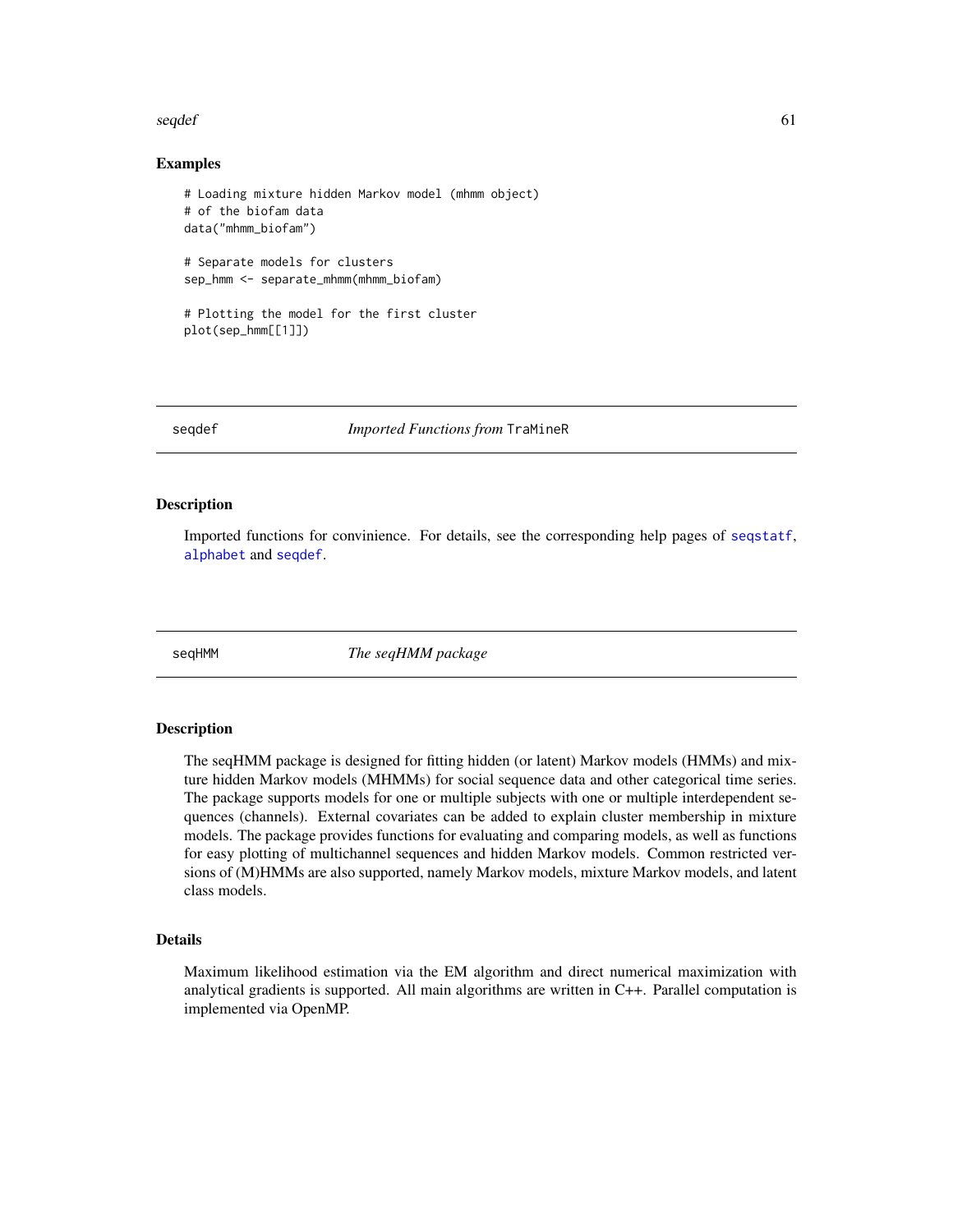These functions are provided for compatibility with older version of the seqHMM package. They will be eventually completely removed.

# Usage

```
fit_hmm(model, em_step = TRUE, global_step = FALSE,
  local\_step = FALSE, control\_em = list(), control\_global = list(),control\_local = list(), lb, ub, threads = 1, log\_space = FALSE,
  ...)
fit_mhmm(model, em_step = TRUE, global_step = FALSE,
  local_step = FALSE, control_em = list(), control_global = list(),
  control\_local = list(), lb, ub, threads = 1, log\_space = FALSE,...)
trim_hmm(model, maxit = 0, return_loglik = FALSE, zerotol = 1e-08,
  verbose = TRUE, ...)
```
# Arguments

| model       | An object of class hmm or mhmm.                                                                                                                                                                                                                                        |
|-------------|------------------------------------------------------------------------------------------------------------------------------------------------------------------------------------------------------------------------------------------------------------------------|
| em_step     | Logical. Whether or not to use the EM algorithm at the start of the parameter<br>estimation. The default is TRUE.                                                                                                                                                      |
| global_step | Logical. Whether or not to use global optimization via nloptr (possibly after<br>the EM step). The default is FALSE.                                                                                                                                                   |
| local_step  | Logical. Whether or not to use local optimization via nloptr (possibly after the<br>EM and/or global steps). The default is FALSE.                                                                                                                                     |
| control_em  | Optional list of control parameters for the EM algorithm. Possible arguments<br>are                                                                                                                                                                                    |
|             | <b>maxeval</b> The maximum number of iterations, the default is 1000. Note that<br>iteration counter starts with -1 so with maxeval=1 you get already two iter-<br>ations. This is for backward compatibility reasons.                                                 |
|             | <b>print_level</b> The level of printing. Possible values are 0 (prints nothing), 1<br>(prints information at the start and the end of the algorithm), 2 (prints at<br>every iteration), and for mixture models 3 (print also during optimization<br>of coefficients). |
|             | <b>reltol</b> Relative tolerance for convergence defined as $(logLik_new-logLik_0ld)/(abs(logLik_0ld)$ +<br>$(0.1)$ . The default is 1e-10.                                                                                                                            |
|             | restart A list containing options for possible EM restarts with the following<br>components:                                                                                                                                                                           |
|             |                                                                                                                                                                                                                                                                        |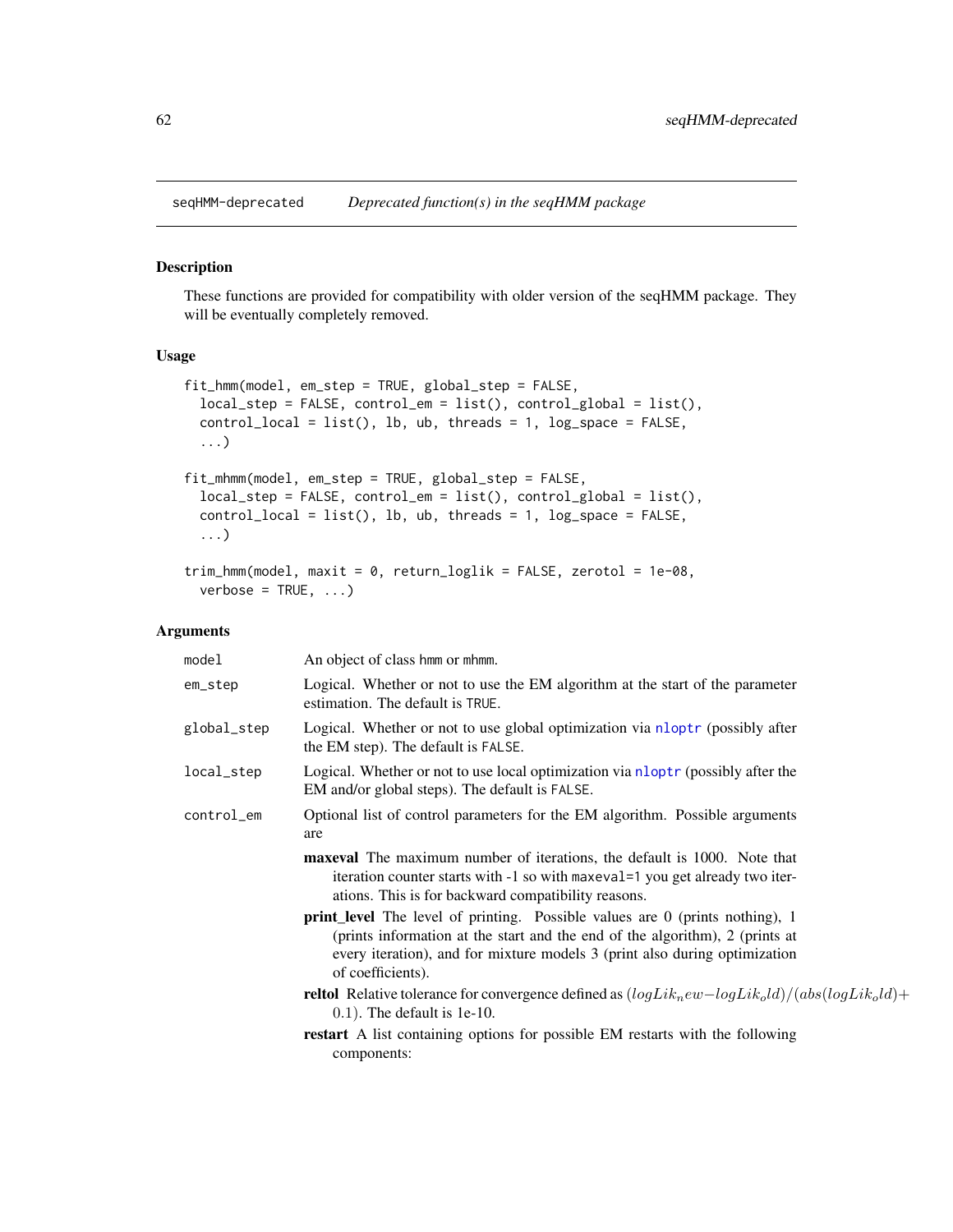- times Number of restarts of the EM algorithm using random initial values. The default is 0, i.e. no restarts.
- transition Logical. Should the original transition probabilities be varied? The default is TRUE.
- emission Logical. Should the original emission probabilities be varied? The default is TRUE.
- sd Standard deviation for rnorm used in randomization. The default is 0.25.
- maxeval Maximum number of iterations, the default is control\_em\$maxeval
- print\_level Level of printing in restarted EM steps. The default is control\_em\$print\_level.
- reltol Relative tolerance for convergence at restarted EM steps. The default is control\_em\$reltol. If the relative change of the final model of the restart phase is larger than the tolerance for the original EM phase, the final model is re-estimated with the original reltol and maxeval at the end of the EM step.
- n\_optimum Save the log-likelihood values of the n\_optimum best models (from all estimated models including the the first EM run.). The default is min(times  $+1$ , 25).
- use\_original If TRUE. Use the initial values of the input model as starting points for the permutations. Otherwise permute the results of the first EM run.
- control\_global Optional list of additional arguments for [nloptr](#page-0-0) argument opts. The default values are
	- algorithm "NLOPT\_GD\_MLSL\_LDS"

local\_opts list(algorithm = "NLOPT\_LD\_LBFGS", ftol\_rel = 1e-6, xtol\_rel = 1e-4)

- maxeval 10000 (maximum number of iterations in global optimization algorithm.)
- maxtime 60 (maximum time for global optimization. Set to 0 for unlimited time.)
- control\_local Optional list of additional arguments for [nloptr](#page-0-0) argument opts. The default values are

algorithm "NLOPT\_LD\_LBFGS"

ftol\_rel 1e-10

xtol\_rel 1e-8

maxeval 10000 (maximum number of iterations)

- lb Lower and upper bounds for parameters in Softmax parameterization. The default interval is  $[pmin(-25, 2*initial values), pmax(25, 2*initial values)],$ except for gamma coefficients, where the scale of covariates is taken into account. Note that it might still be a good idea to scale covariates around unit scale. Bounds are used only in the global optimization step.
- ub Lower and upper bounds for parameters in Softmax parameterization. The default interval is  $[pmin(-25, 2*initialvalues), pmax(25, 2*initialvalues)],$ except for gamma coefficients, where the scale of covariates is taken into account. Note that it might still be a good idea to scale covariates around unit scale. Bounds are used only in the global optimization step.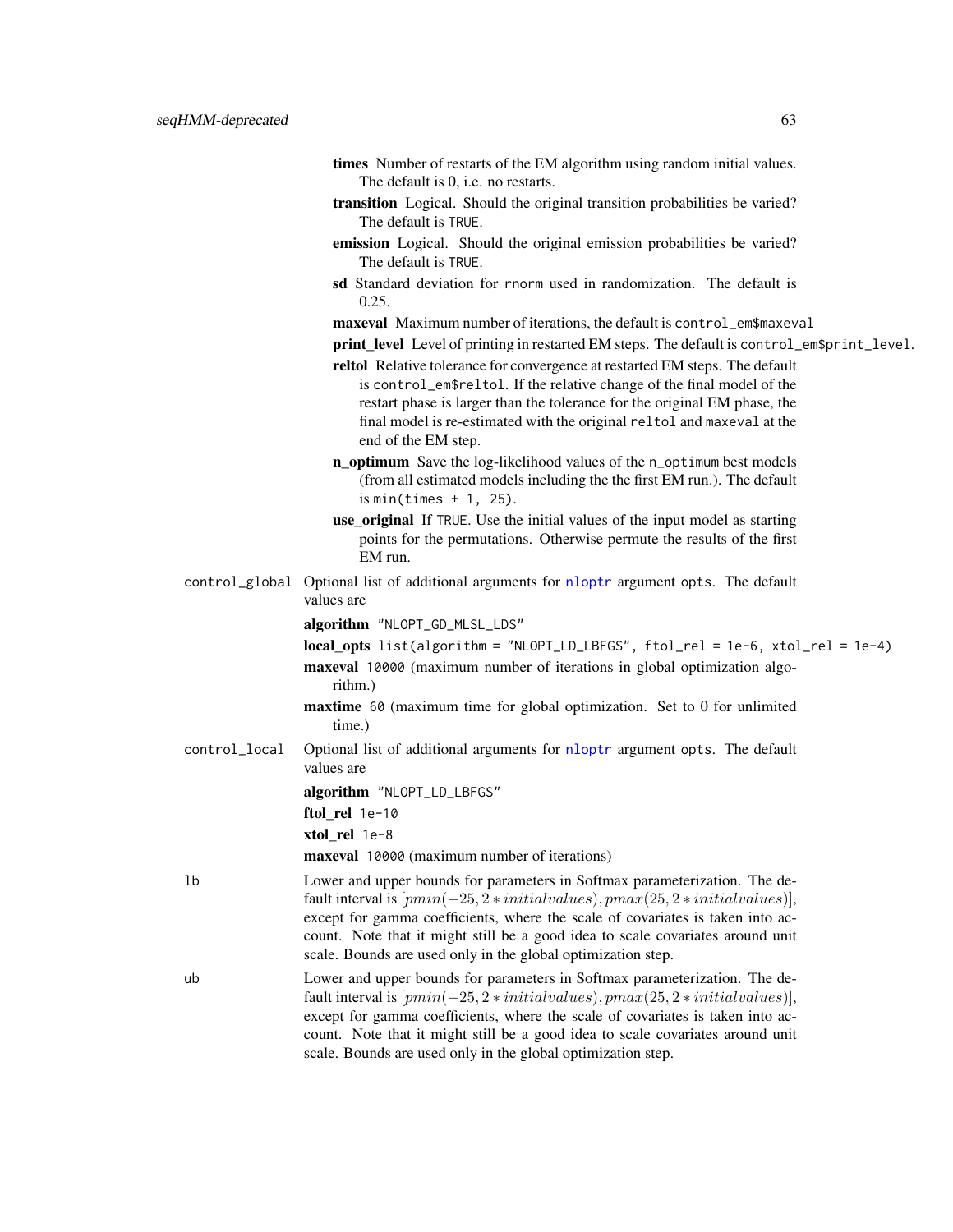| threads       | Number of threads to use in parallel computing. The default is 1.                                                                                                 |
|---------------|-------------------------------------------------------------------------------------------------------------------------------------------------------------------|
| $log$ _space  | Make computations using log-space instead of scaling for greater numerical sta-<br>bility at a cost of decreased computational performance. The default is FALSE. |
| $\ddots$      | Additional arguments to nloptr.                                                                                                                                   |
| maxit         | Number of iterations. After zeroing small values, the model is refitted, and this<br>is repeated until there is nothing to trim or maxit iterations are done.     |
| return_loglik | Return the log-likelihood of the trimmed model together with the model object.<br>The default is FALSE.                                                           |
| zerotol       | Values smaller than this are trimmed to zero.                                                                                                                     |
| verbose       | Print results of trimming. The default is TRUE.                                                                                                                   |
|               |                                                                                                                                                                   |

<span id="page-63-0"></span>

| simulate hmm | Simulate hidden Markov models |
|--------------|-------------------------------|
|--------------|-------------------------------|

Simulate sequences of observed and hidden states given parameters of a hidden Markov model.

# Usage

```
simulate_hmm(n_sequences, initial_probs, transition_probs, emission_probs,
  sequence_length)
```
# Arguments

| n_sequences      | Number of simulations.                                                                                   |
|------------------|----------------------------------------------------------------------------------------------------------|
|                  | initial_probs A vector of initial state probabilities.                                                   |
| transition_probs |                                                                                                          |
|                  | A matrix of transition probabilities.                                                                    |
|                  | emission_probs A matrix of emission probabilities or a list of such objects (one for each chan-<br>nel). |
| sequence_length  |                                                                                                          |
|                  | Length for simulated sequences.                                                                          |

# Value

A list of state sequence objects of class stslist.

# See Also

[build\\_hmm](#page-3-0) and [fit\\_model](#page-19-0) for building and fitting hidden Markov models; [ssplot](#page-71-0) for plotting multiple sequence data sets; [seqdef](#page-60-0) for more information on state sequence objects; and [simulate\\_mhmm](#page-65-0) for simulating mixture hidden Markov models.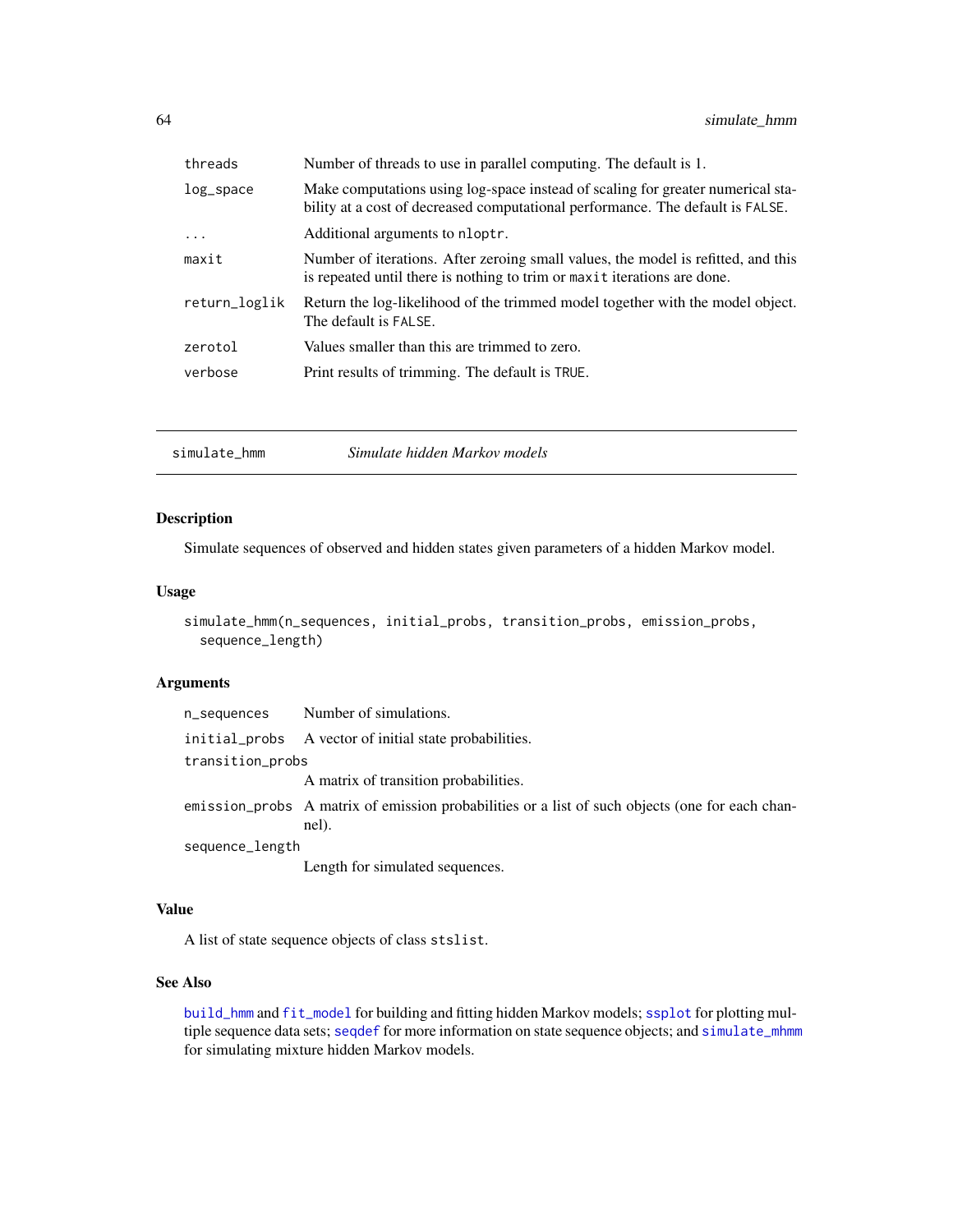# simulate\_initial\_probs 65

# Examples

```
# Parameters for the HMM
emission_probs <- matrix(c(0.5, 0.2, 0.5, 0.8), 2, 2)
transition_probs <- matrix(c(5/6, 1/6, 1/6, 5/6), 2, 2)
initial_probs \leq c(1, 0)
# Setting the seed for simulation
set.seed(1)
# Simulating sequences
sim <- simulate_hmm(
 n_sequences = 10, initial_probs = initial_probs,
  transition_probs = transition_probs,
  emission_probs = emission_probs,
  sequence_length = 20)
splot(sim, sortv = "mds.obs", type = "I")
```
# simulate\_initial\_probs

*Simulate Parameters of Hidden Markov Models*

# Description

These are helper functions for quick construction of initial values for various model building functions. Mostly useful for global optimization algorithms which do not depend on initial values.

#### Usage

```
simulate_initial_probs(n_states, n_clusters = 1)
```

```
simulate_transition_probs(n_states, n_clusters = 1, left_right = FALSE,
 diag_c = 0)
```

```
simulate_emission_probs(n_states, n_symbols, n_clusters = 1)
```
# **Arguments**

| n_states   | Number of states in each cluster.                                               |
|------------|---------------------------------------------------------------------------------|
| n_clusters | Number of clusters.                                                             |
| left_right | Constrain the transition probabilities to upper triangular. Default is FALSE.   |
| $diag_c$   | A constant value to be added to diagonal of transition matrices before scaling. |
| n_symbols  | Number of distinct symbols in each channel.                                     |

# See Also

[build\\_hmm](#page-3-0), [build\\_mhmm](#page-10-0), [build\\_mm](#page-14-0), [build\\_mmm](#page-16-0), and [build\\_lcm](#page-7-0) for constructing different types of models.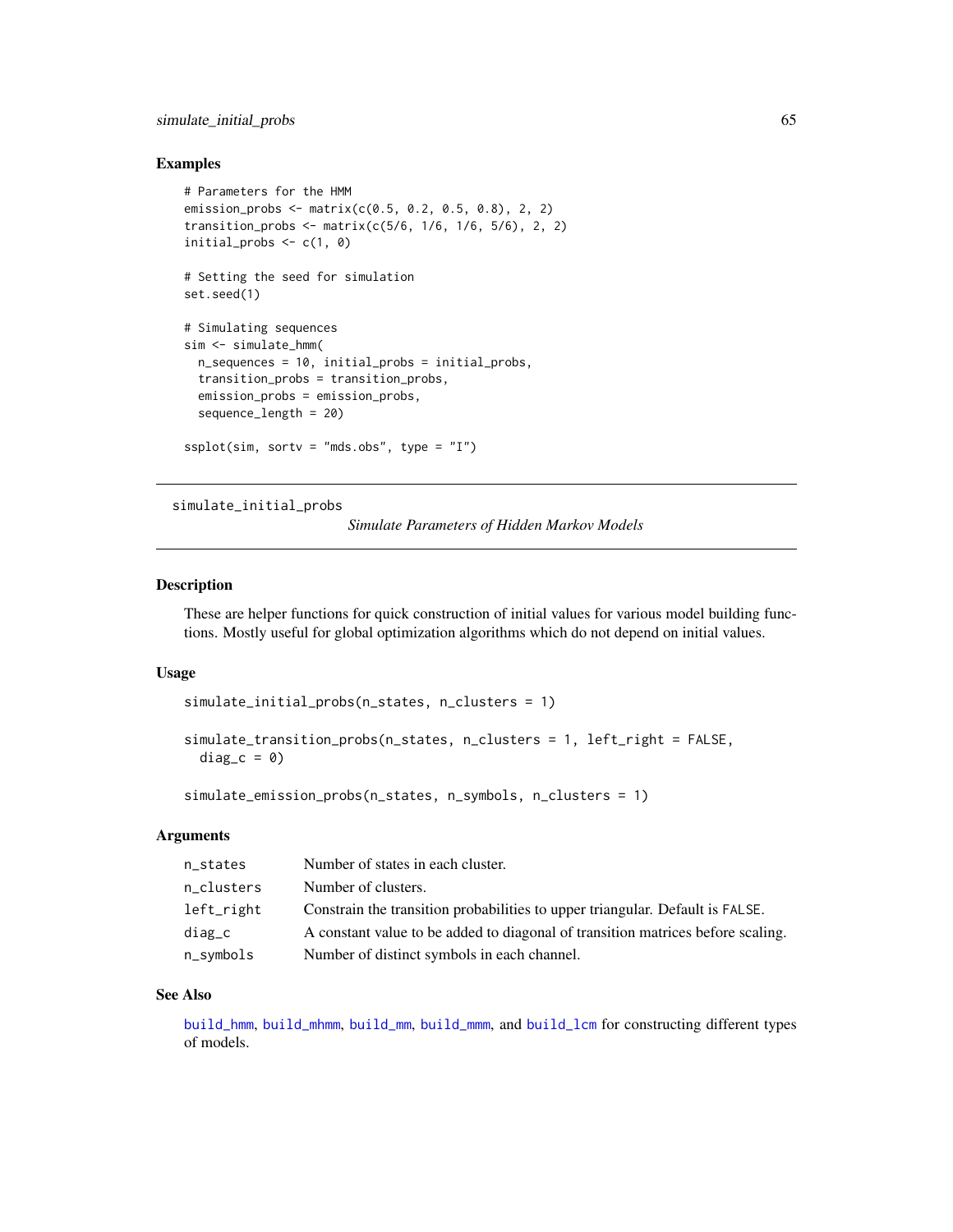<span id="page-65-0"></span>Simulate sequences of observed and hidden states given the parameters of a mixture hidden Markov model.

# Usage

```
simulate_mhmm(n_sequences, initial_probs, transition_probs, emission_probs,
  sequence_length, formula, data, coefficients)
```
# Arguments

| n_sequences      | The number of simulations.                                                                                                                                                                                                                                                                                                        |  |
|------------------|-----------------------------------------------------------------------------------------------------------------------------------------------------------------------------------------------------------------------------------------------------------------------------------------------------------------------------------|--|
| initial_probs    | A list containing vectors of initial state probabilities for the submodel of each<br>cluster.                                                                                                                                                                                                                                     |  |
| transition_probs |                                                                                                                                                                                                                                                                                                                                   |  |
|                  | A list of matrices of transition probabilities for the submodel of each cluster.                                                                                                                                                                                                                                                  |  |
|                  | emission_probs A list which contains matrices of emission probabilities or a list of such objects<br>(one for each channel) for the submodel of each cluster. Note that the matrices<br>must have dimensions $sxm$ where s is the number of hidden states and m is the<br>number of unique symbols (observed states) in the data. |  |
| sequence_length  |                                                                                                                                                                                                                                                                                                                                   |  |
|                  | The length of the simulated sequences.                                                                                                                                                                                                                                                                                            |  |
| formula          | Covariates as an object of class formula, left side omitted.                                                                                                                                                                                                                                                                      |  |
| data             | An optional data frame, a list or an environment containing the variables in the<br>model. If not found in data, the variables are taken from environment (formula).                                                                                                                                                              |  |
| coefficients     | An optional kxl matrix of regression coefficients for time-constant covariates<br>for mixture probabilities, where $l$ is the number of clusters and $k$ is the number<br>of covariates. A logit-link is used for mixture probabilities. The first column is<br>set to zero.                                                      |  |

# Value

A list of state sequence objects of class stslist.

# See Also

[build\\_mhmm](#page-10-0) and [fit\\_model](#page-19-0) for building and fitting mixture hidden Markov models; [ssplot](#page-71-0) for plotting multiple sequence data sets; [seqdef](#page-60-0) for more information on state sequence objects; and [simulate\\_hmm](#page-63-0) for simulating hidden Markov models.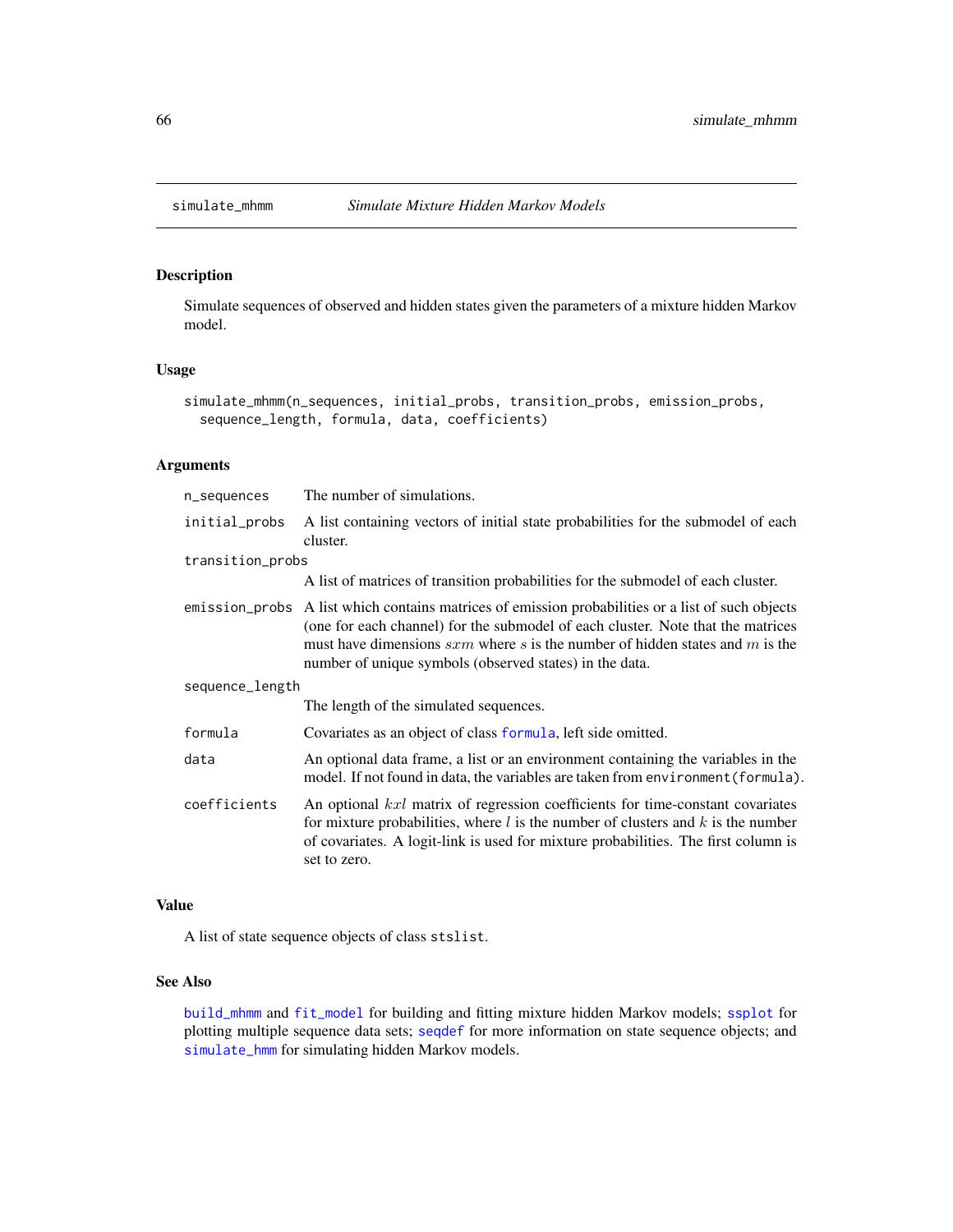# simulate\_mhmm 67

```
emission_probs_1 <- matrix(c(0.75, 0.05, 0.25, 0.95), 2, 2)
emission_probs_2 <- matrix(c(0.1, 0.8, 0.9, 0.2), 2, 2)
colnames(emission_probs_1) <- colnames(emission_probs_2) <-
  c("heads", "tails")
transition_probs_1 <- matrix(c(9, 0.1, 1, 9.9) / 10, 2, 2)
transition_probs_2 <- matrix(c(35, 1, 1, 35) / 36, 2, 2)
rownames(emission_probs_1) <- rownames(transition_probs_1) <-
  colnames(transition_probs_1) <- c("coin 1", "coin 2")
rownames(emission_probs_2) <- rownames(transition_probs_2) <-
  colnames(transition_probs_2) <- c("coin 3", "coin 4")
initial\_probs_1 \leftarrow c(1, 0)initial_probs_2 \leq \leq \in (1, 0)n < -50set.seed(123)
covariate_1 <- runif(n)
covariate_2 <- sample(c("A", "B"), size = n, replace = TRUE,
  prob = c(0.3, 0.7)dataf <- data.frame(covariate_1, covariate_2)
coeffs \leq \text{bind}(cluster_1 = c(0, 0, 0), cluster_2 = c(-1.5, 3, -0.7))rownames(coefs) <- c("(Intercept)", "covariate_1", "covariate_2B")
sim <- simulate_mhmm(
  n = n, initial_probs = list(initial_probs_1, initial_probs_2),
  transition_probs = list(transition_probs_1, transition_probs_2),
  emission_probs = list(emission_probs_1, emission_probs_2),
  sequence_length = 25, formula = \simcovariate_1 + covariate_2,
  data = dataf, coefficients = coefs)
ssplot(sim$observations, hidden.paths = sim$states, plots = "both",
  sortv = "from.start", sort.channel = 0, type = "I")
hmm <- build_mhmm(sim$observations,
  initial_probs = list(initial_probs_1, initial_probs_2),
  transition_probs = list(transition_probs_1, transition_probs_2),
  emission_probs = list(emission_probs_1, emission_probs_2),
  formula = \simcovariate_1 + covariate_2,
  data = dataffit <- fit_model(hmm)
fit$model
paths <- hidden_paths(fit$model)
ssplot(list(estimates = paths, true = sim$states), sortv = "from.start",
  sort.channel = 2, ylab = c("estimated paths", "true (simulated)"),type = "I")
```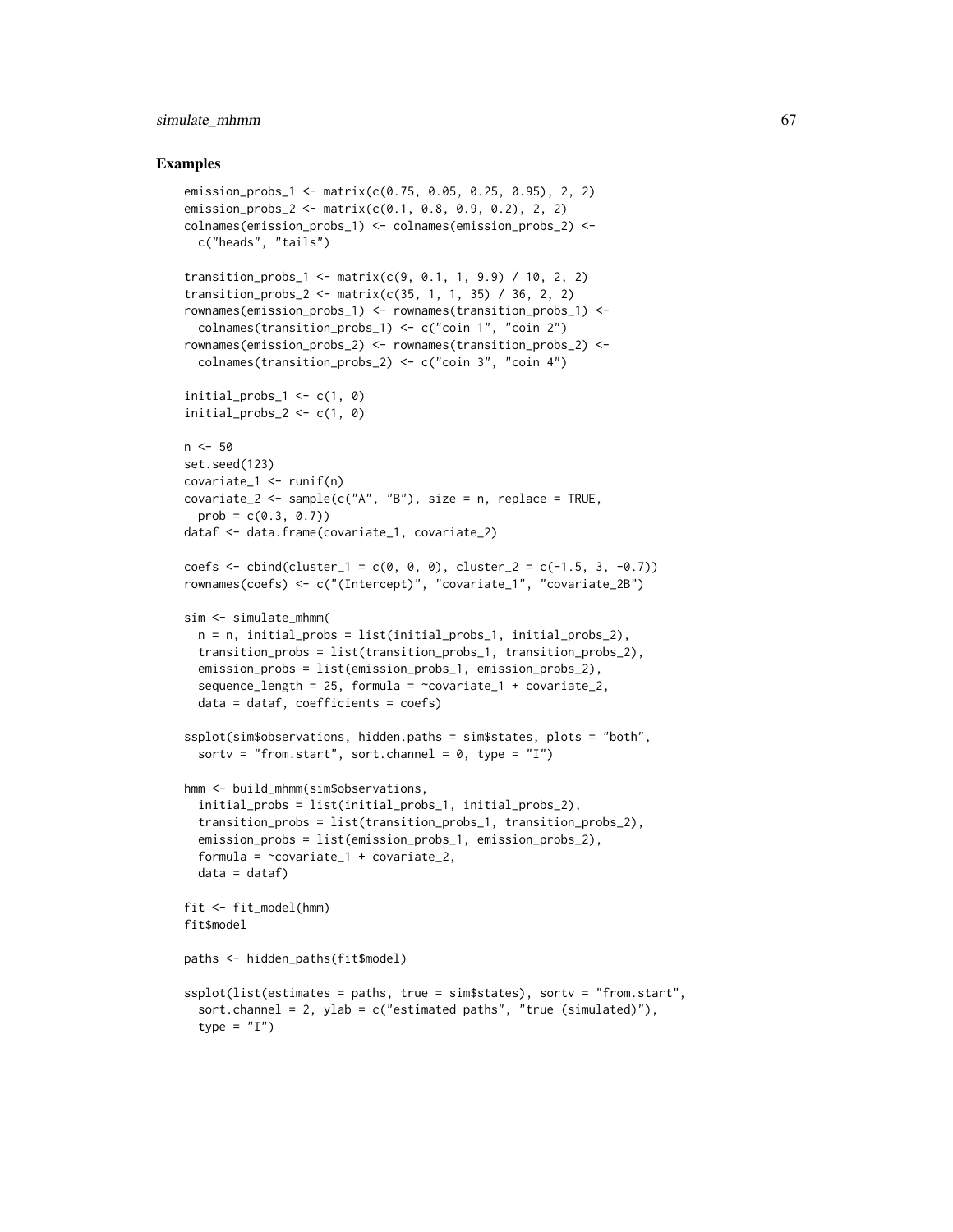Function ssp defines the arguments for plotting with [plot.ssp](#page-56-0) or [gridplot](#page-29-0).

# Usage

```
ssp(x, hidden.paths = NULL, plots = "obs", type = "d", tilm = 0,sortv = NULL, sort.channel = 1, dist.method = "OM",
 with.missing = FALSE, missing.color = NULL, title = NA,
  title.n = TRUE, cex.title = 1, title.pos = 1,
 with.legend = "auto", ncol.legend = "auto",
 with.missing.legend = "auto", legend.prop = 0.3, cex.legend = 1,
 hidden.states.colors = "auto", hidden.states.labels = "auto",
  xaxis = TRUE, xlab = NA, xtlab = NULL, xlab.pos = 1,ylab = "auto", hidden.states.title = "Hidden states",
 yaxis = FALSE, ylab.pos = "auto", cex.lab = 1, cex.axis = 1,
 withlegend, ...)
```
# Arguments

| $\mathsf{x}$ | Either a hidden Markov model object of class hmm or a state sequence object<br>of class stslist (created with the sequential function) or a list of state sequence<br>objects.                                                                                                                                                                                                                                                                                                                                                                                                              |
|--------------|---------------------------------------------------------------------------------------------------------------------------------------------------------------------------------------------------------------------------------------------------------------------------------------------------------------------------------------------------------------------------------------------------------------------------------------------------------------------------------------------------------------------------------------------------------------------------------------------|
| hidden.paths | Output from hidden_paths function. Optional, if x is a hmm object or if type = "obs".                                                                                                                                                                                                                                                                                                                                                                                                                                                                                                       |
| plots        | What to plot. One of "obs" for observations (the default), "hidden.paths" for<br>most probable paths of hidden states, or "both" for observations and hidden<br>paths together.                                                                                                                                                                                                                                                                                                                                                                                                             |
| type         | The type of the plot. Available types are "I" for sequence index plots and "d"<br>for state distribution plots (the default). See sequel for details.                                                                                                                                                                                                                                                                                                                                                                                                                                       |
| tlim         | Indexes of the subjects to be plotted (the default is 0, i.e. all subjects are plotted).<br>For example, $t \lim = 1:10$ plots the first ten subjects in data.                                                                                                                                                                                                                                                                                                                                                                                                                              |
| sortv        | A sorting variable or a sort method (one of "from.start", "from.end", "mds.obs",<br>or "mds. hidden") for type = $"I".$ The value "mds. hidden" is only available<br>when hidden paths are available. Options "mds.obs" and "mds.hidden" au-<br>tomatically arrange the sequences according to the scores of multidimensional<br>scaling (using cmdscale) for the observed data or hidden states paths. MDS<br>scores are computed from distances/dissimilarities using a metric defined in ar-<br>gument dist.method. See plot.stslist for more details on "from.start"<br>and "from.end". |
| sort.channel | The number of the channel according to which the "from.start" or "from.end"<br>sorting is done. Sorting according to hidden states is called with value 0. The<br>default value is 1 (the first channel).                                                                                                                                                                                                                                                                                                                                                                                   |

<span id="page-67-0"></span>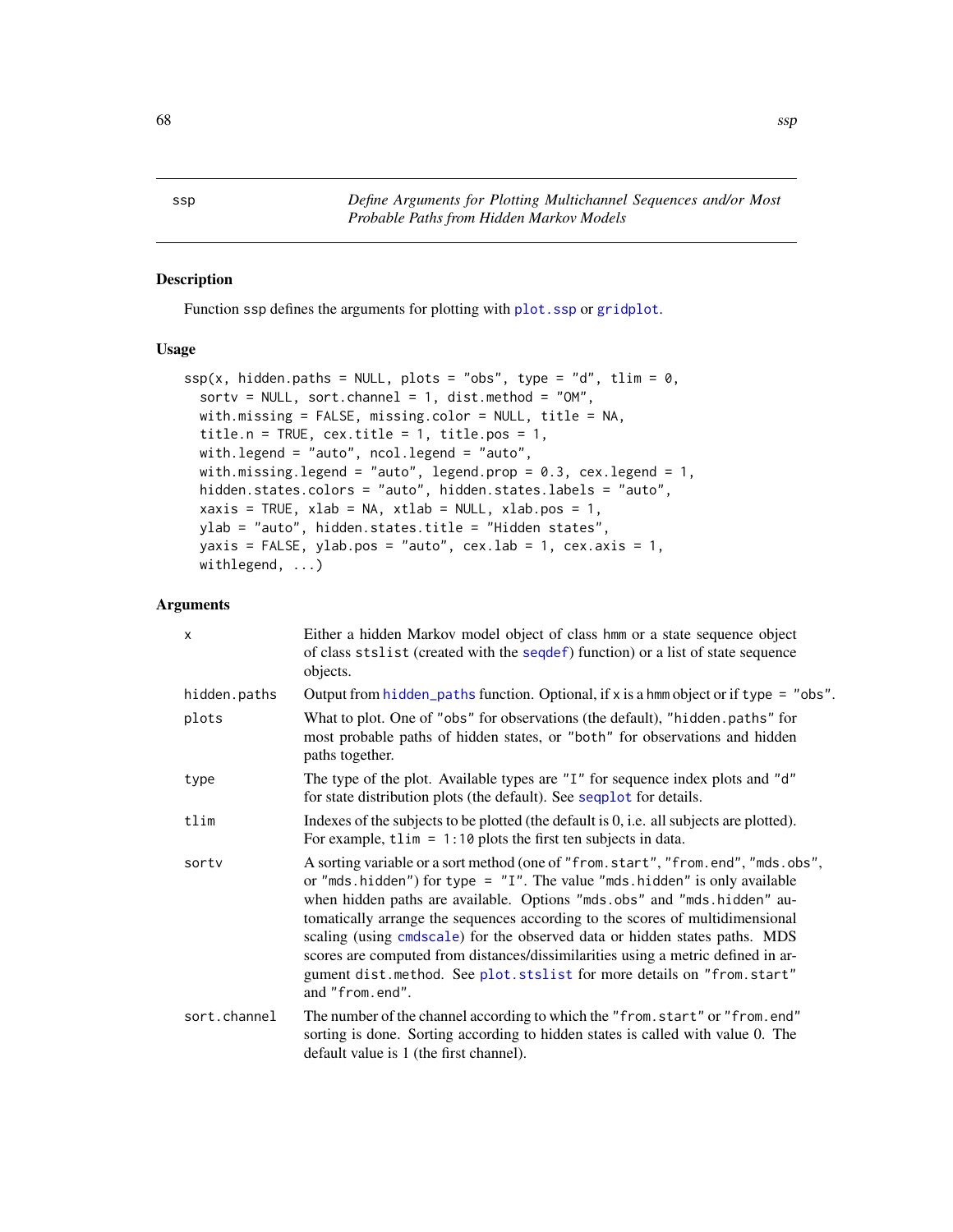| dist.method          | The metric to be used for computing the distances of the sequences if multi-<br>dimensional scaling is used for sorting. One of "OM" (optimal matching, the<br>default), "LCP" (longest common prefix), "RLCP" (reversed LCP, i.e. longest<br>common suffix), "LCS" (longest common subsequence), "HAM" (Hamming<br>distance), and "DHD" (dynamic Hamming distance). Transition rates are used<br>for defining substitution costs if needed. See seqdef for more information on<br>the metrics. |  |
|----------------------|-------------------------------------------------------------------------------------------------------------------------------------------------------------------------------------------------------------------------------------------------------------------------------------------------------------------------------------------------------------------------------------------------------------------------------------------------------------------------------------------------|--|
| with.missing         | Controls whether missing states are included in state distribution plots (type = $"d"$ ).<br>The default is FALSE.                                                                                                                                                                                                                                                                                                                                                                              |  |
| missing.color        | Alternative color for representing missing values in the sequences. By default,<br>this color is taken from the missing. color attribute of the sequence object.                                                                                                                                                                                                                                                                                                                                |  |
| title                | Main title for the graphic. The default is NA: if $title.n = TRUE, only the$<br>number of subjects is plotted. FALSE prints no title, even when title.n = TRUE.                                                                                                                                                                                                                                                                                                                                 |  |
| title.n              | Controls whether the number of subjects (in the first channel) is printed in the<br>title of the plot. The default is TRUE: n is plotted if title is anything but FALSE.                                                                                                                                                                                                                                                                                                                        |  |
| cex.title            | Expansion factor for setting the size of the font for the title. The default value is<br>1. Values lesser than 1 will reduce the size of the font, values greater than 1 will<br>increase the size.                                                                                                                                                                                                                                                                                             |  |
| title.pos            | Controls the position of the main title of the plot. The default value is 1. Values<br>greater than 1 will place the title higher.                                                                                                                                                                                                                                                                                                                                                              |  |
| with.legend          | Defines if and where the legend for the states is plotted. The default value<br>"auto" (equivalent to TRUE and "right") creates separate legends for each<br>requested plot and positiones them on the right-hand side of the plot. Other<br>possible values are "bottom", "right.combined", and "bottom.combined",<br>of which the last two create a combined legend in the selected position. FALSE<br>prints no legend.                                                                      |  |
| ncol.legend          | (A vector of) the number of columns for the legend(s). The default "auto"<br>determines number of columns depending on the position of the legend.                                                                                                                                                                                                                                                                                                                                              |  |
| with.missing.legend  | If set to "auto" (the default), a legend for the missing state is added automati-<br>cally if one or more of the sequences in the data/channel contains missing states<br>and type = $"I".$ If type = $"d"$ missing states are omitted from the legends<br>unless with $m$ issing = TRUE. With the value TRUE a legend for the missing<br>state is added in any case; equivalently FALSE omits the legend for the missing<br>state.                                                             |  |
| legend.prop          | Sets the proportion of the graphic area used for plotting the legend when with. legend<br>is not FALSE. The default value is 0.3. Takes values from 0 to 1.                                                                                                                                                                                                                                                                                                                                     |  |
| cex.legend           | Expansion factor for setting the size of the font for the labels in the legend. The<br>default value is 1. Values lesser than 1 will reduce the size of the font, values<br>greater than 1 will increase the size.                                                                                                                                                                                                                                                                              |  |
| hidden.states.colors |                                                                                                                                                                                                                                                                                                                                                                                                                                                                                                 |  |
|                      | A vector of colors assigned to hidden states. The default value "auto" uses the<br>colors assigned to the stslist object (created with seqdef) if hidden.paths<br>is given; otherwise colors from colorpalette are automatically used.                                                                                                                                                                                                                                                          |  |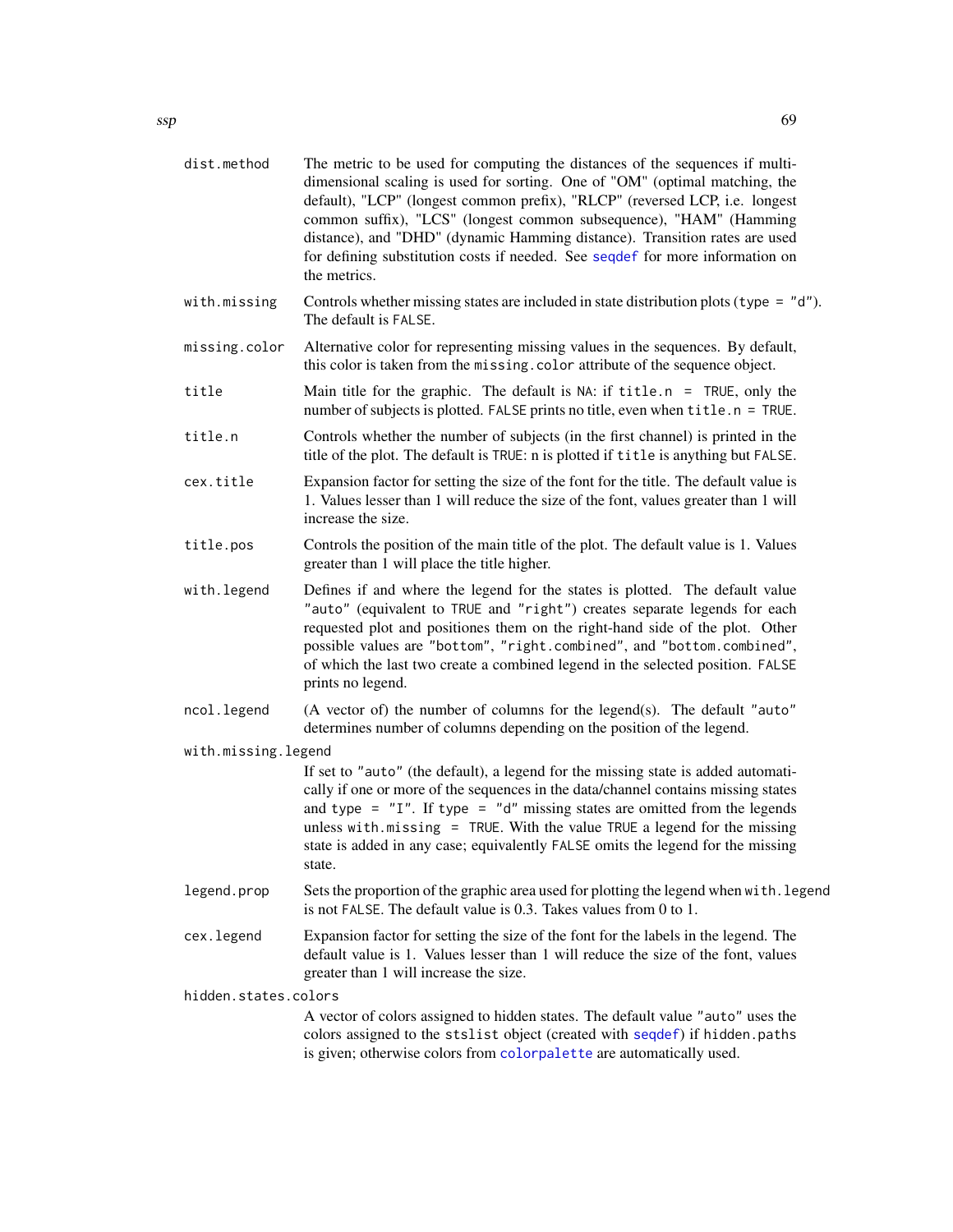| hidden.states.labels |  |
|----------------------|--|
|                      |  |

Labels for the hidden states. The default value "auto" uses the names provided in x\$state\_names if x is an hmm object; otherwise the number of the hidden state.

- xaxis Controls whether an x-axis is plotted below the plot at the bottom. The default value is TRUE.
- xlab An optional label for the x-axis. If set to NA, no label is drawn.
- xtlab Optional labels for the x-axis tick labels. If unspecified, the column names of the seqdata sequence object are used (see [seqdef](#page-60-0)).
- xlab.pos Controls the position of the x-axis label. The default value is 1. Values greater than 1 will place the label further away from the plot.
- ylab Labels for the channels shown as labels for y-axes. A vector of names for each channel (observations). The default value "auto" uses the names provided in x\$channel\_names if x is an hmm object; otherwise the names of the list in x if given, or the number of the channel if names are not given. FALSE prints no labels.

hidden.states.title

- Optional label for the hidden state plot (in the y-axis). The default is "Hidden states".
- yaxis Controls whether or not to plot the y-axis. The default is FALSE.
- ylab.pos Controls the position of the y axis labels (labels for channels and/or hidden states). Either "auto" or a numerical vector indicating how far away from the plots the titles are positioned. The default value "auto" positions all titles on line 1. Shorter vectors are recycled.
- cex.lab Expansion factor for setting the size of the font for the axis labels. The default value is 1. Values lesser than 1 will reduce the size of the font, values greater than 1 will increase the size.
- cex.axis Expansion factor for setting the size of the font for the x-axis tick labels. The default value is 1. Values lesser than 1 will reduce the size of the font, values greater than 1 will increase the size.

withlegend Deprecated. Use with.legend instead.

... Other arguments to be passed on to [seqplot](#page-0-0).

#### Value

Object of class ssp.

# See Also

[plot.ssp](#page-56-0) for plotting objects created with the ssp function; [gridplot](#page-29-0) for plotting multiple ssp objects; [build\\_hmm](#page-3-0) and [fit\\_model](#page-19-0) for building and fitting hidden Markov models; [hidden\\_paths](#page-31-0) for computing the most probable paths of hidden states; and [biofam3c](#page-2-0) and [hmm\\_biofam](#page-32-0) for information on the data and model used in the example.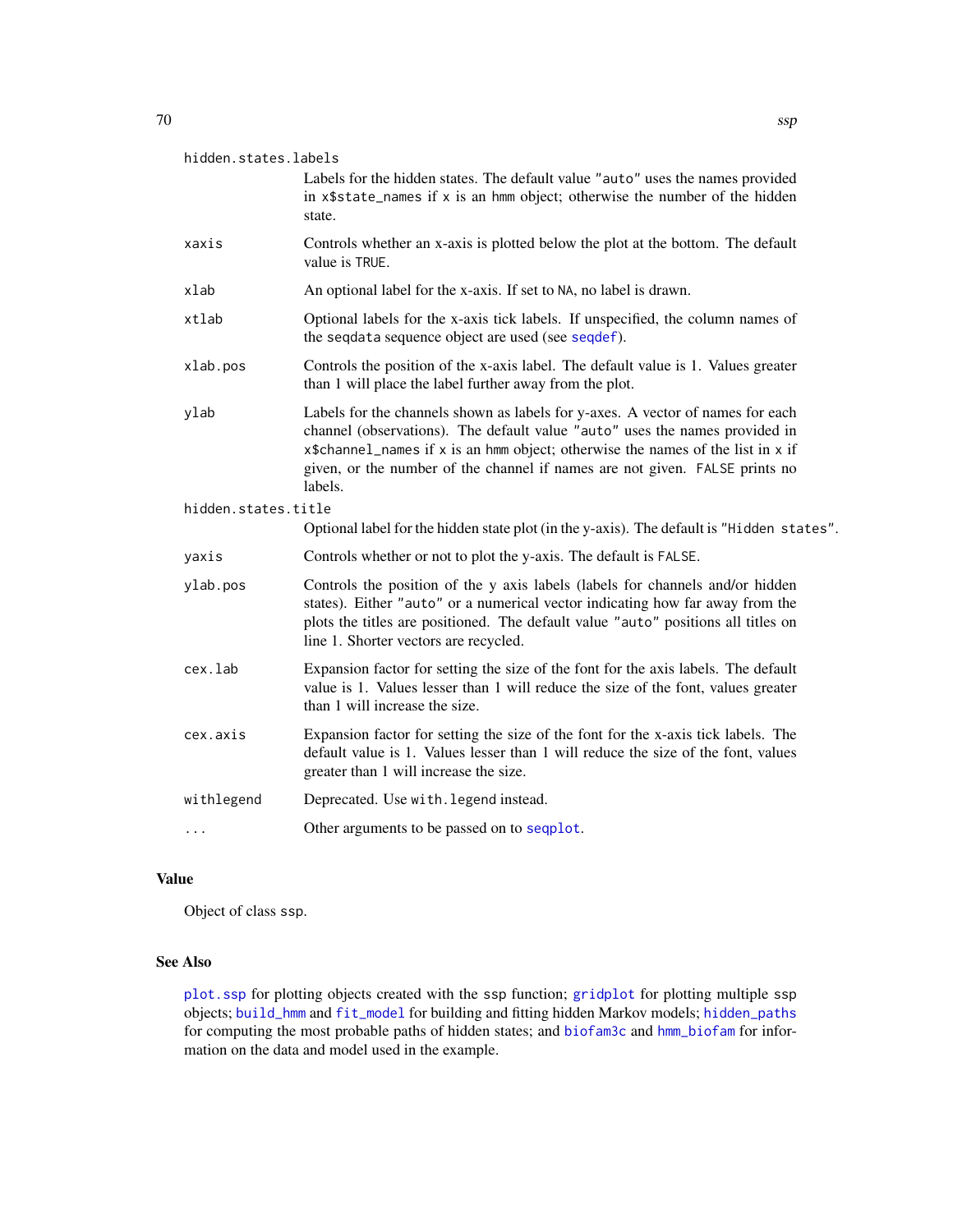# Examples

```
data("biofam3c")
## Building sequence objects
child_seq <- seqdef(biofam3c$children, start = 15)
marr_seq <- seqdef(biofam3c$married, start = 15)
left_seq <- seqdef(biofam3c$left, start = 15)
## Choosing colors
attr(child_seq, "cpal") <- c("#66C2A5", "#FC8D62")
attr(marr_seq, "cpal") <- c("#AB82FF", "#E6AB02", "#E7298A")
attr(left_seq, "cpal") <- c("#A6CEE3", "#E31A1C")
# Defining the plot for state distribution plots of observations
ssp1 <- ssp(list("Parenthood" = child_seq, "Marriage" = marr_seq,
                 "Residence" = left_seq))
# Plotting ssp1
plot(ssp1)
## Not run:
# Defining the plot for sequence index plots of observations
ssp2 < - ssp(list(child_seq, marr_seq, left_seq), type = "I", plots = "obs",
  # Sorting subjects according to the beginning of the 2nd channel (marr_seq)
  sortv = "from.start", sort.channel = 2,
  # Controlling the size, positions, and names for channel labels
  ylab.pos = c(1, 2, 1), cex.lab = 1, ylab = c("Children", "Married", "Residence"),# Plotting without legend
  with.legend = FALSE)
plot(ssp2)
# Plotting hidden Markov models
# Loading data
data("hmm_biofam")
# Plotting observations and most probable hidden states paths
ssp3 \leftarrow ssp(hmm_biofam, type = "I", plots = "both",
  # Sorting according to multidimensional scaling of hidden states paths
  sortv = "mds.hidden",
  # Controlling title
  title = "Biofam", cex.title = 1.5,
  # Labels for x axis and tick marks
  xtlab = 15:30, xlab = "Age")plot(ssp3)
# Computing the most probable paths of hidden states
hid <- hidden_paths(hmm_biofam)
# Giving names for hidden states
library(TraMineR)
```
 $\mathsf{ssp}$  71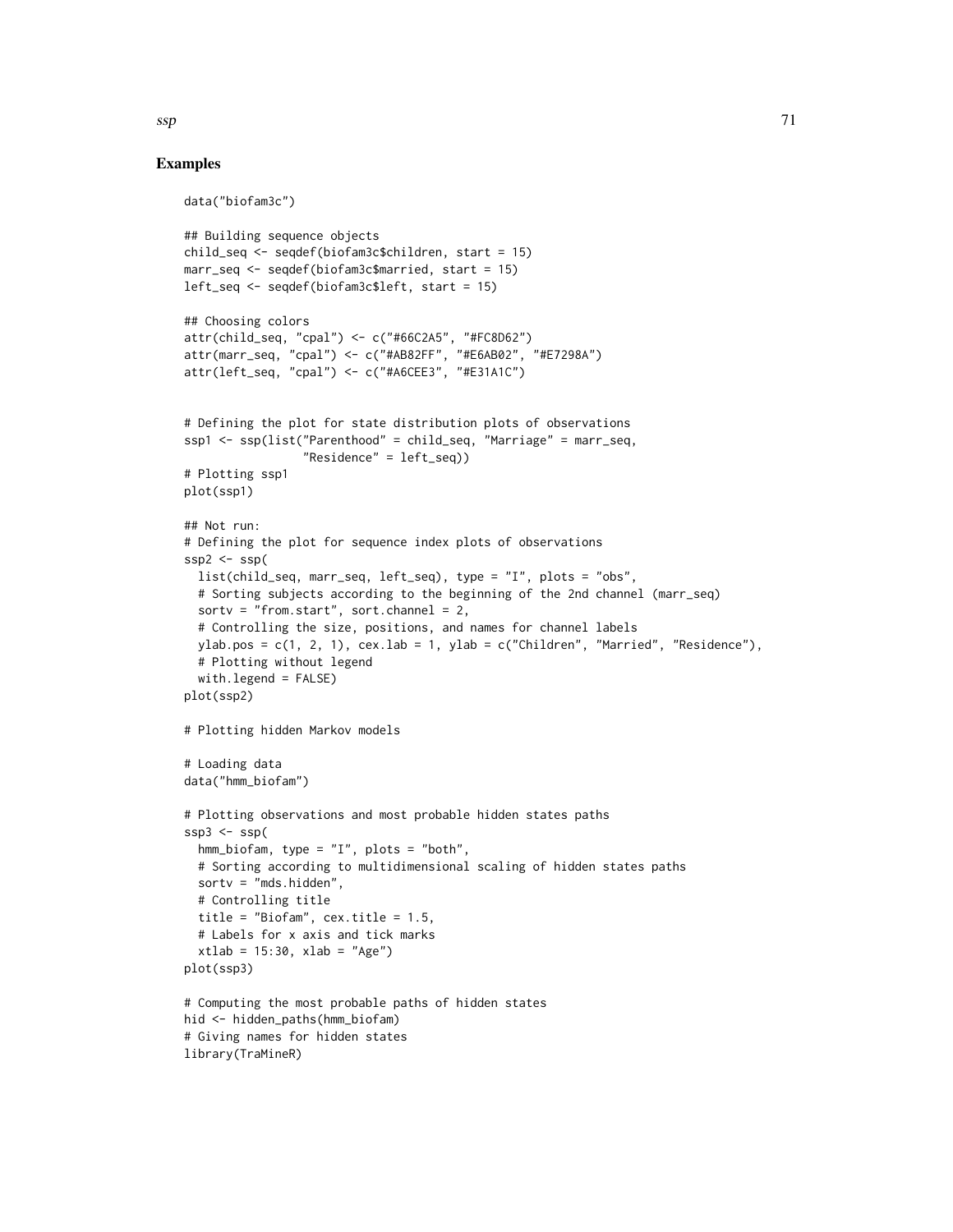```
alphabet(hid) <- paste("Hidden state", 1:5)
# Plotting observations and hidden state paths
ssp4 \leftarrow ssp(hmm_biofam, type = "I", plots = "hidden.paths",
 # Sequence object of most probable paths
 hidden.paths = hid,
 # Sorting according to the end of hidden state paths
 sortv = "from.end", sort.channel = 0,
 # Contolling legend position, type, and proportion
 with.legend = "bottom.combined", legend.prop = 0.15,
 # Plotting without title and y label
 title = FALSE, ylab = FALSE)
plot(ssp4)
## End(Not run)
```
<span id="page-71-0"></span>ssplot *Stacked Plots of Multichannel Sequences and/or Most Probable Paths from Hidden Markov Models*

#### Description

Function ssplot plots stacked sequence plots of sequence object created with the [seqdef](#page-60-0) function or observations and/or most probable paths of hmm objects.

#### Usage

```
splot(x, hidden.paths = NULL, plots = "obs", type = "d", time = 0,sortv = NULL, sort.channel = 1, dist.method = "OM",
 with.missing = FALSE, missing.color = NULL, title = NA,
  title.n = TRUE, cex.title = 1, title.pos = 1,
 with.legend = "auto", ncol.legend = "auto",
 with.missing.legend = "auto", legend.prop = 0.3, cex.legend = 1,
 hidden.states.colors = "auto", hidden.states.labels = "auto",
  xaxis = TRUE, xlab = NA, xtlab = NULL, xlab.pos = 1,ylab = "auto", hidden.states.title = "Hidden states",
 yaxis = FALSE, ylab.pos = "auto", cex.lab = 1, cex.axis = 1, ...)
```
# **Arguments**

| X            | Either a hidden Markov model object of class hmm or a state sequence object<br>of class stallist (created with the sequence) function) or a list of state sequence<br>objects.  |
|--------------|---------------------------------------------------------------------------------------------------------------------------------------------------------------------------------|
| hidden.paths | Output from hidden_paths function. Optional, if x is a hmm object or if type = "obs".                                                                                           |
| plots        | What to plot. One of "obs" for observations (the default), "hidden.paths" for<br>most probable paths of hidden states, or "both" for observations and hidden<br>paths together. |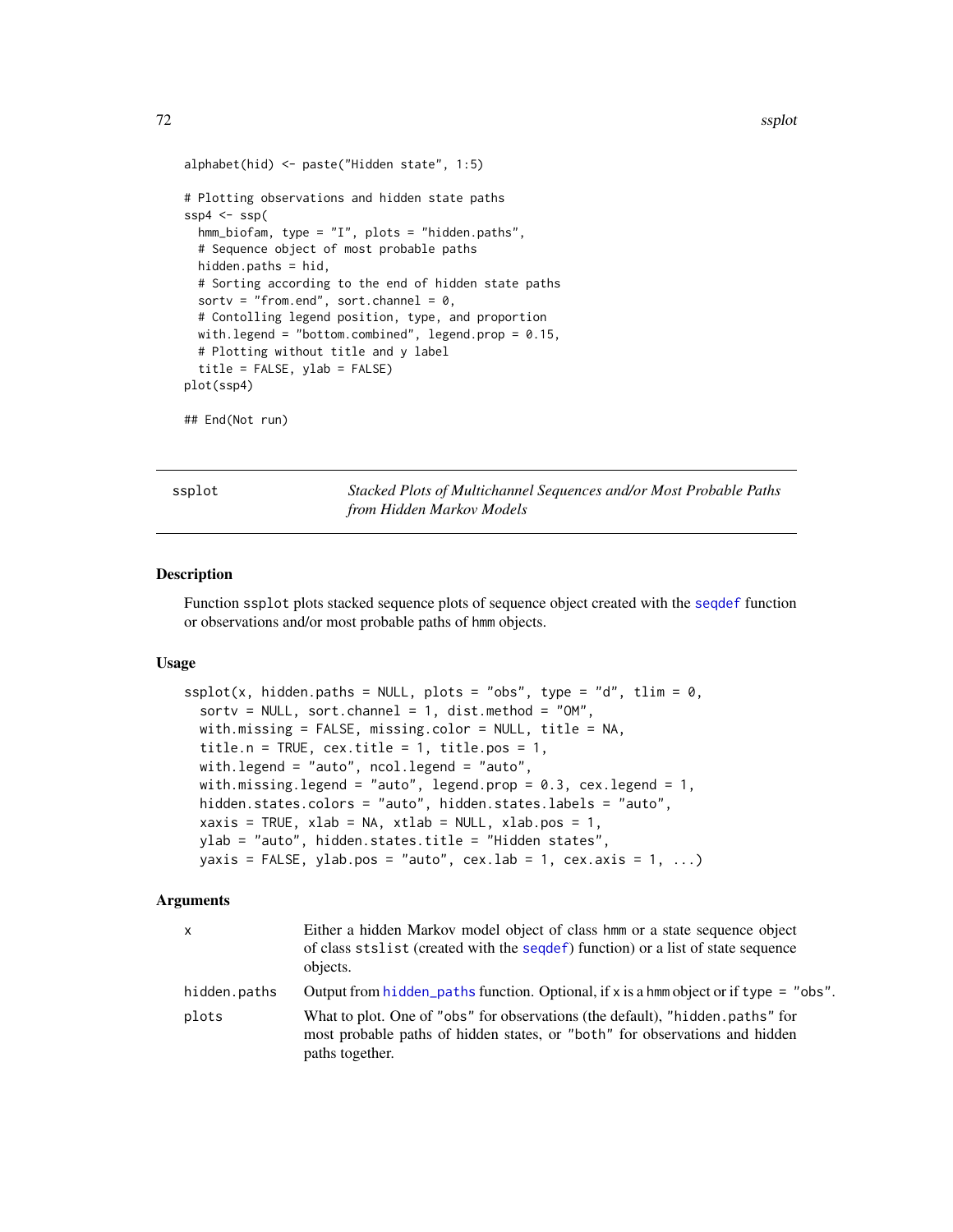<span id="page-72-0"></span>

| type                | The type of the plot. Available types are "I" for sequence index plots and "d"<br>for state distribution plots (the default). See sequilot for details.                                                                                                                                                                                                                                                                                                                                                                                                                                   |
|---------------------|-------------------------------------------------------------------------------------------------------------------------------------------------------------------------------------------------------------------------------------------------------------------------------------------------------------------------------------------------------------------------------------------------------------------------------------------------------------------------------------------------------------------------------------------------------------------------------------------|
| tlim                | Indexes of the subjects to be plotted (the default is 0, i.e. all subjects are plotted).<br>For example, $tlim = 1:10$ plots the first ten subjects in data.                                                                                                                                                                                                                                                                                                                                                                                                                              |
| sortv               | A sorting variable or a sort method (one of "from.start", "from.end", "mds.obs",<br>or "mds.hidden") for type = $"I".$ The value "mds.hidden" is only available<br>when hidden paths are available. Options "mds.obs" and "mds.hidden" au-<br>tomatically arrange the sequences according to the scores of multidimensional<br>scaling (using cmdscale) for the observed data or hidden states paths. MDS<br>scores are computed from distances/dissimilarities using a metric defined in ar-<br>gument dist.method. See plot.stslist for more details on "from.start"<br>and "from.end". |
| sort.channel        | The number of the channel according to which the "from.start" or "from.end"<br>sorting is done. Sorting according to hidden states is called with value 0. The<br>default value is 1 (the first channel).                                                                                                                                                                                                                                                                                                                                                                                 |
| dist.method         | The metric to be used for computing the distances of the sequences if multi-<br>dimensional scaling is used for sorting. One of "OM" (optimal matching, the<br>default), "LCP" (longest common prefix), "RLCP" (reversed LCP, i.e. longest<br>common suffix), "LCS" (longest common subsequence), "HAM" (Hamming<br>distance), and "DHD" (dynamic Hamming distance). Transition rates are used<br>for defining substitution costs if needed. See seqdef for more information on<br>the metrics.                                                                                           |
| with.missing        | Controls whether missing states are included in state distribution plots (type = $"d"$ ).<br>The default is FALSE.                                                                                                                                                                                                                                                                                                                                                                                                                                                                        |
| missing.color       | Alternative color for representing missing values in the sequences. By default,<br>this color is taken from the missing. color attribute of the sequence object.                                                                                                                                                                                                                                                                                                                                                                                                                          |
| title               | Main title for the graphic. The default is NA: if $title.n = TRUE$ , only the<br>number of subjects is plotted. FALSE prints no title, even when title.n = TRUE.                                                                                                                                                                                                                                                                                                                                                                                                                          |
| title.n             | Controls whether the number of subjects (in the first channel) is printed in the<br>title of the plot. The default is TRUE: n is plotted if title is anything but FALSE.                                                                                                                                                                                                                                                                                                                                                                                                                  |
| cex.title           | Expansion factor for setting the size of the font for the title. The default value is<br>1. Values lesser than 1 will reduce the size of the font, values greater than 1 will<br>increase the size.                                                                                                                                                                                                                                                                                                                                                                                       |
| title.pos           | Controls the position of the main title of the plot. The default value is 1. Values<br>greater than 1 will place the title higher.                                                                                                                                                                                                                                                                                                                                                                                                                                                        |
| with.legend         | Defines if and where the legend for the states is plotted. The default value<br>"auto" (equivalent to TRUE and "right") creates separate legends for each<br>requested plot and positiones them on the right-hand side of the plot. Other<br>possible values are "bottom", "right.combined", and "bottom.combined",<br>of which the last two create a combined legend in the selected position. FALSE<br>prints no legend.                                                                                                                                                                |
| ncol.legend         | (A vector of) the number of columns for the legend(s). The default "auto"<br>determines number of columns depending on the position of the legend.                                                                                                                                                                                                                                                                                                                                                                                                                                        |
| with.missing.legend |                                                                                                                                                                                                                                                                                                                                                                                                                                                                                                                                                                                           |
|                     | If set to "auto" (the default), a legend for the missing state is added automati-<br>cally if one or more of the sequences in the data/channel contains missing states                                                                                                                                                                                                                                                                                                                                                                                                                    |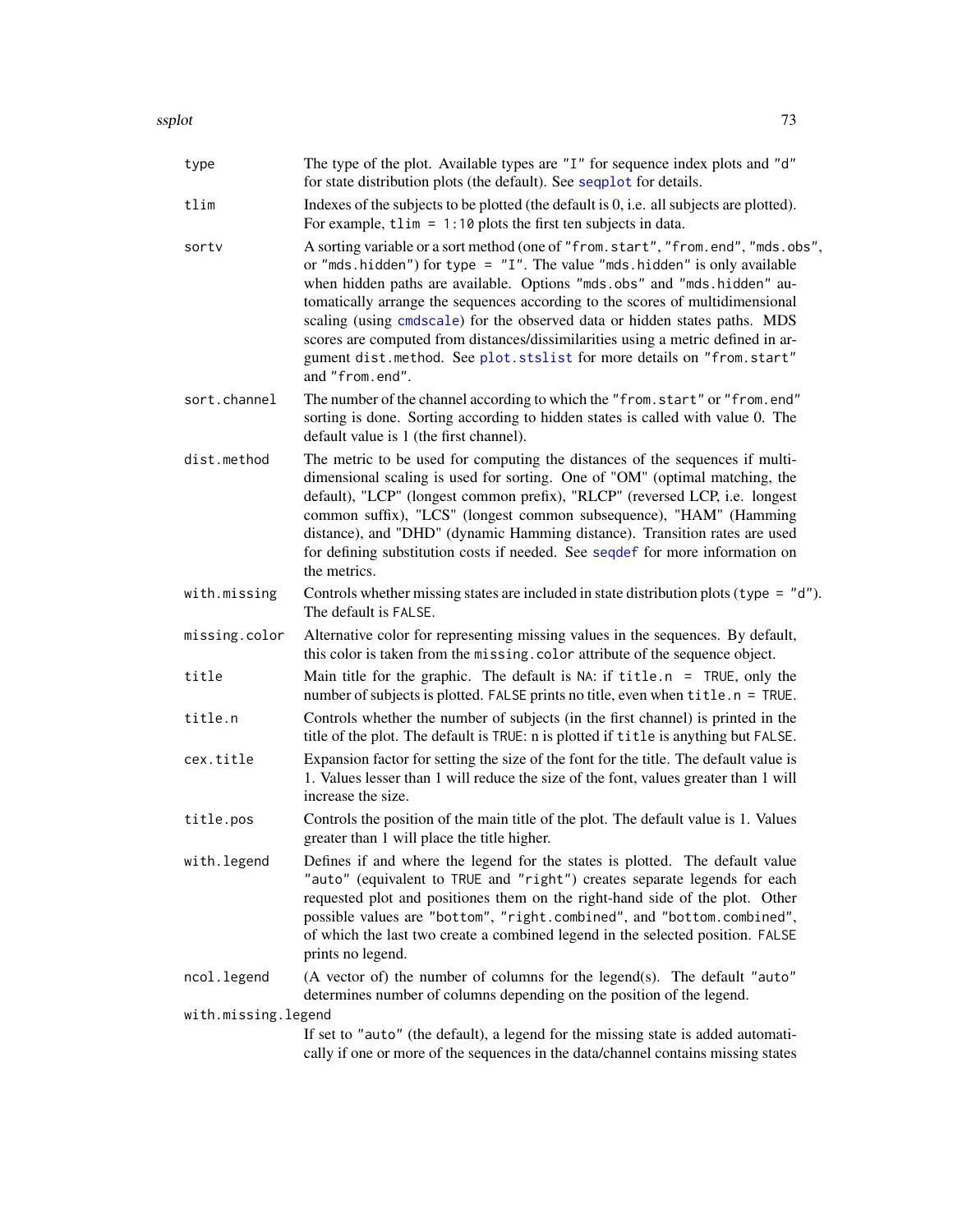<span id="page-73-0"></span>

|                      | and type = $"I"$ . If type = $"d"$ missing states are omitted from the legends<br>unless with $m$ issing = TRUE. With the value TRUE a legend for the missing<br>state is added in any case; equivalently FALSE omits the legend for the missing<br>state.                                                                                 |
|----------------------|--------------------------------------------------------------------------------------------------------------------------------------------------------------------------------------------------------------------------------------------------------------------------------------------------------------------------------------------|
| legend.prop          | Sets the proportion of the graphic area used for plotting the legend when with. legend<br>is not FALSE. The default value is 0.3. Takes values from 0 to 1.                                                                                                                                                                                |
| cex.legend           | Expansion factor for setting the size of the font for the labels in the legend. The<br>default value is 1. Values lesser than 1 will reduce the size of the font, values<br>greater than 1 will increase the size.                                                                                                                         |
| hidden.states.colors |                                                                                                                                                                                                                                                                                                                                            |
|                      | A vector of colors assigned to hidden states. The default value "auto" uses the<br>colors assigned to the stslist object (created with seqdef) if hidden.paths<br>is given; otherwise colors from colorpalette are automatically used.                                                                                                     |
| hidden.states.labels |                                                                                                                                                                                                                                                                                                                                            |
|                      | Labels for the hidden states. The default value "auto" uses the names provided<br>in x\$state_names if x is an hmm object; otherwise the number of the hidden<br>state.                                                                                                                                                                    |
| xaxis                | Controls whether an x-axis is plotted below the plot at the bottom. The default<br>value is TRUE.                                                                                                                                                                                                                                          |
| xlab                 | An optional label for the x-axis. If set to NA, no label is drawn.                                                                                                                                                                                                                                                                         |
| xtlab                | Optional labels for the x-axis tick labels. If unspecified, the column names of<br>the seqdata sequence object are used (see seqdef).                                                                                                                                                                                                      |
| xlab.pos             | Controls the position of the x-axis label. The default value is 1. Values greater<br>than 1 will place the label further away from the plot.                                                                                                                                                                                               |
| ylab                 | Labels for the channels shown as labels for y-axes. A vector of names for each<br>channel (observations). The default value "auto" uses the names provided in<br>x\$channel_names if x is an hmm object; otherwise the names of the list in x if<br>given, or the number of the channel if names are not given. FALSE prints no<br>labels. |
| hidden.states.title  |                                                                                                                                                                                                                                                                                                                                            |
|                      | Optional label for the hidden state plot (in the y-axis). The default is "Hidden states".                                                                                                                                                                                                                                                  |
| yaxis                | Controls whether or not to plot the y-axis. The default is FALSE.                                                                                                                                                                                                                                                                          |
| ylab.pos             | Controls the position of the y axis labels (labels for channels and/or hidden<br>states). Either "auto" or a numerical vector indicating how far away from the<br>plots the titles are positioned. The default value "auto" positions all titles on<br>line 1. Shorter vectors are recycled.                                               |
| cex.lab              | Expansion factor for setting the size of the font for the axis labels. The default<br>value is 1. Values lesser than 1 will reduce the size of the font, values greater<br>than 1 will increase the size.                                                                                                                                  |
| cex.axis             | Expansion factor for setting the size of the font for the x-axis tick labels. The<br>default value is 1. Values lesser than 1 will reduce the size of the font, values<br>greater than 1 will increase the size.                                                                                                                           |
| $\cdots$             | Other arguments to be passed on to seqplot.                                                                                                                                                                                                                                                                                                |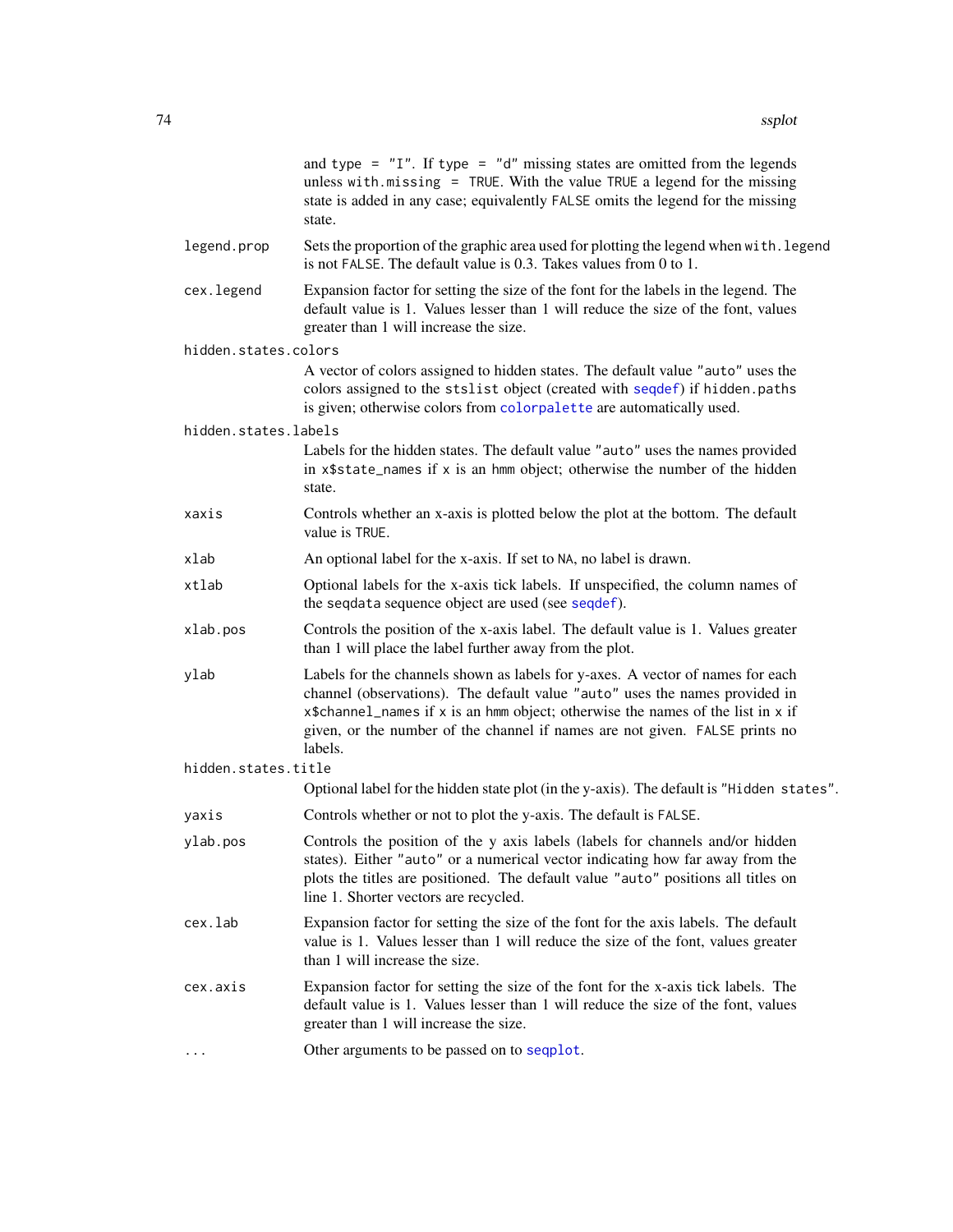#### <span id="page-74-0"></span>ssplot 75

## See Also

[ssp](#page-67-0) for creating ssp objects and [plot.ssp](#page-56-0) and [gridplot](#page-29-0) for plotting these; [build\\_hmm](#page-3-0) and [fit\\_model](#page-19-0) for building and fitting hidden Markov models; [hidden\\_paths](#page-31-0) for computing the most probable paths of hidden states; and [biofam3c](#page-2-0) [hmm\\_biofam](#page-32-0) for information on the data and model used in the example.

## Examples

```
data("biofam3c")
# Creating sequence objects
child_seq <- seqdef(biofam3c$children, start = 15)
marr_seq <- seqdef(biofam3c$married, start = 15)
left_seq <- seqdef(biofam3c$left, start = 15)
## Choosing colors
attr(child_seq, "cpal") <- c("#66C2A5", "#FC8D62")
attr(marr_seq, "cpal") <- c("#AB82FF", "#E6AB02", "#E7298A")
attr(left_seq, "cpal") <- c("#A6CEE3", "#E31A1C")
# Plotting state distribution plots of observations
ssplot(list("Children" = child_seq, "Marriage" = marr_seq,
"Residence" = left_seq))
## Not run:
# Plotting sequence index plots of observations
ssplot(
  list(child_seq, marr_seq, left_seq), type = "I",
  # Sorting subjects according to the beginning of the 2nd channel (marr_seq)
  sortv = "from.start", sort.channel = 2,
  # Controlling the size, positions, and names for channel labels
  ylab.pos = c(1, 2, 1), cex.lab = 1, ylab = c("Children", "Married", "Residence"),
  # Plotting without legend
  with.legend = FALSE)
# Plotting hidden Markov models
# Loading a ready-made HMM for the biofam data
data("hmm_biofam")
# Plotting observations and hidden states paths
ssplot(
  hmm_biofam, type = "I", plots = "both",
  # Sorting according to multidimensional scaling of hidden states paths
  sortv = "mds.hidden",
  ylab = c("Children", "Married", "Left home"),
  # Controlling title
  title = "Biofam", cex.title = 1.5,
  # Labels for x axis and tick marks
  xtlab = 15:30, xlab = "Age")
```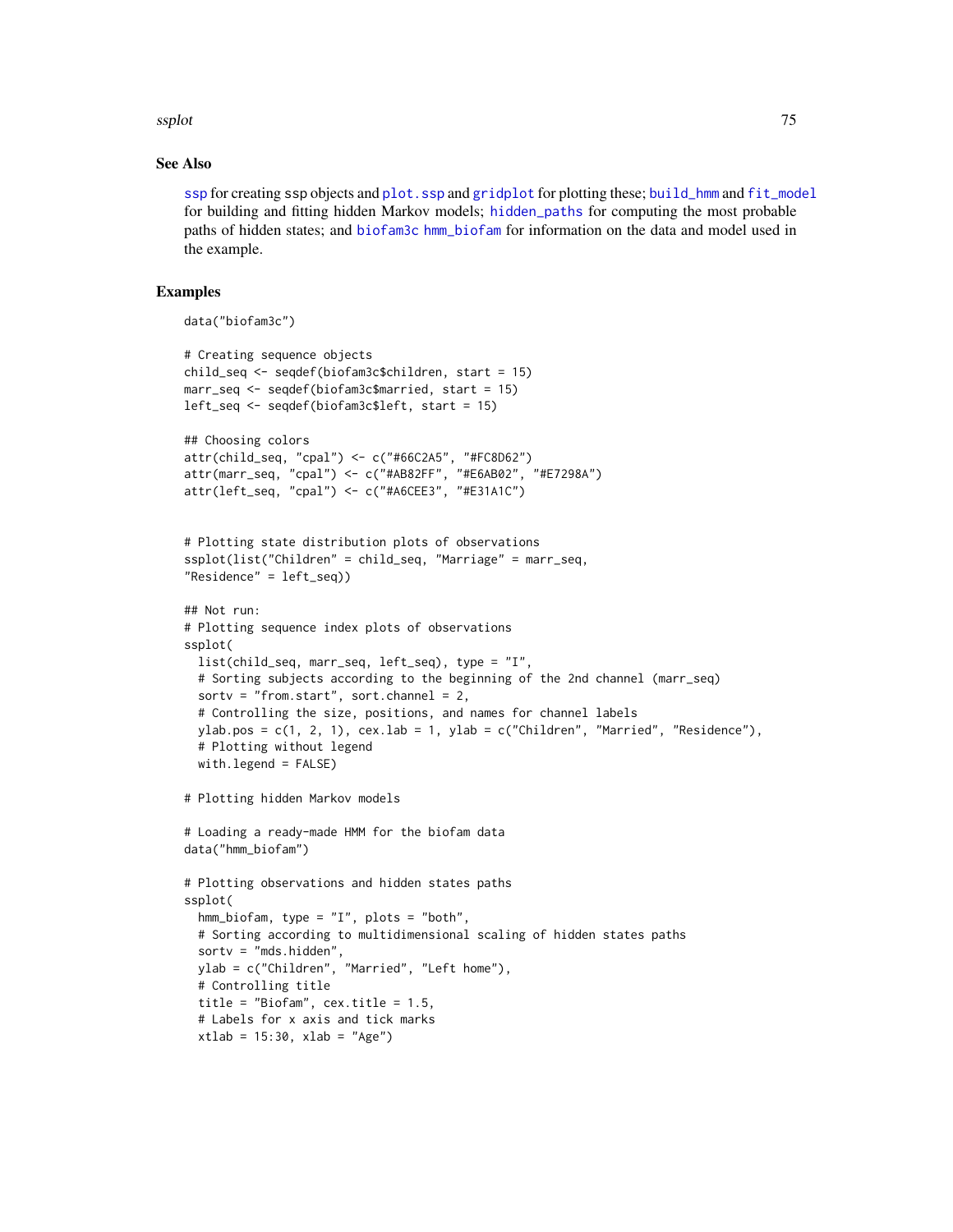```
# Computing the most probable paths of hidden states
hidden.paths <- hidden_paths(hmm_biofam)
hidden.paths_seq <- seqdef(hidden.paths, labels = paste("Hidden state", 1:5))
# Plotting observations and hidden state paths
ssplot(
  hmm_biofam, type = "I", plots = "hidden.paths",
  # Sequence object of most probable paths
  hidden.paths = hidden.paths_seq,
  # Sorting according to the end of hidden state paths
  sortv = "from.end", sort.channel = 0,
  # Contolling legend position, type, and proportion
  with.legend = "bottom", legend.prop = 0.15,
  # Plotting without title and y label
  title = FALSE, ylab = FALSE)
```

```
## End(Not run)
```
summary.mhmm *Summary method for mixture hidden Markov models*

#### Description

Function summary.mhmm gives a summary of a mixture hidden Markov model.

#### Usage

```
## S3 method for class 'mhmm'
summary(object, parameters = FALSE,
  conditional\_se = TRUE, log\_space = FALSE, ...)
```
## Arguments

| object       | Mixture hidden Markov model of class mhmm.                                                                                                                  |
|--------------|-------------------------------------------------------------------------------------------------------------------------------------------------------------|
| parameters   | Whether or not to return transition, emission, and initial probabilities. FALSE by<br>default.                                                              |
|              | conditional se Return conditional standard errors of coefficients. See vcov. mhmm for details.<br>TRUE by default.                                          |
| $log$ _space | Make computations using log-space instead of scaling for greater numerical sta-<br>bility at cost of decreased computational performance. Default is FALSE. |
| $\cdots$     | Further arguments to vcov.mhmm.                                                                                                                             |

## Details

The summary.mhmm function computes features from a mixture hidden Markov model and stores them as a list. A print method prints summaries of these: log-likelihood and BIC, coefficients and standard errors of covariates, means of prior cluster probabilities, and information on most probable clusters.

<span id="page-75-0"></span>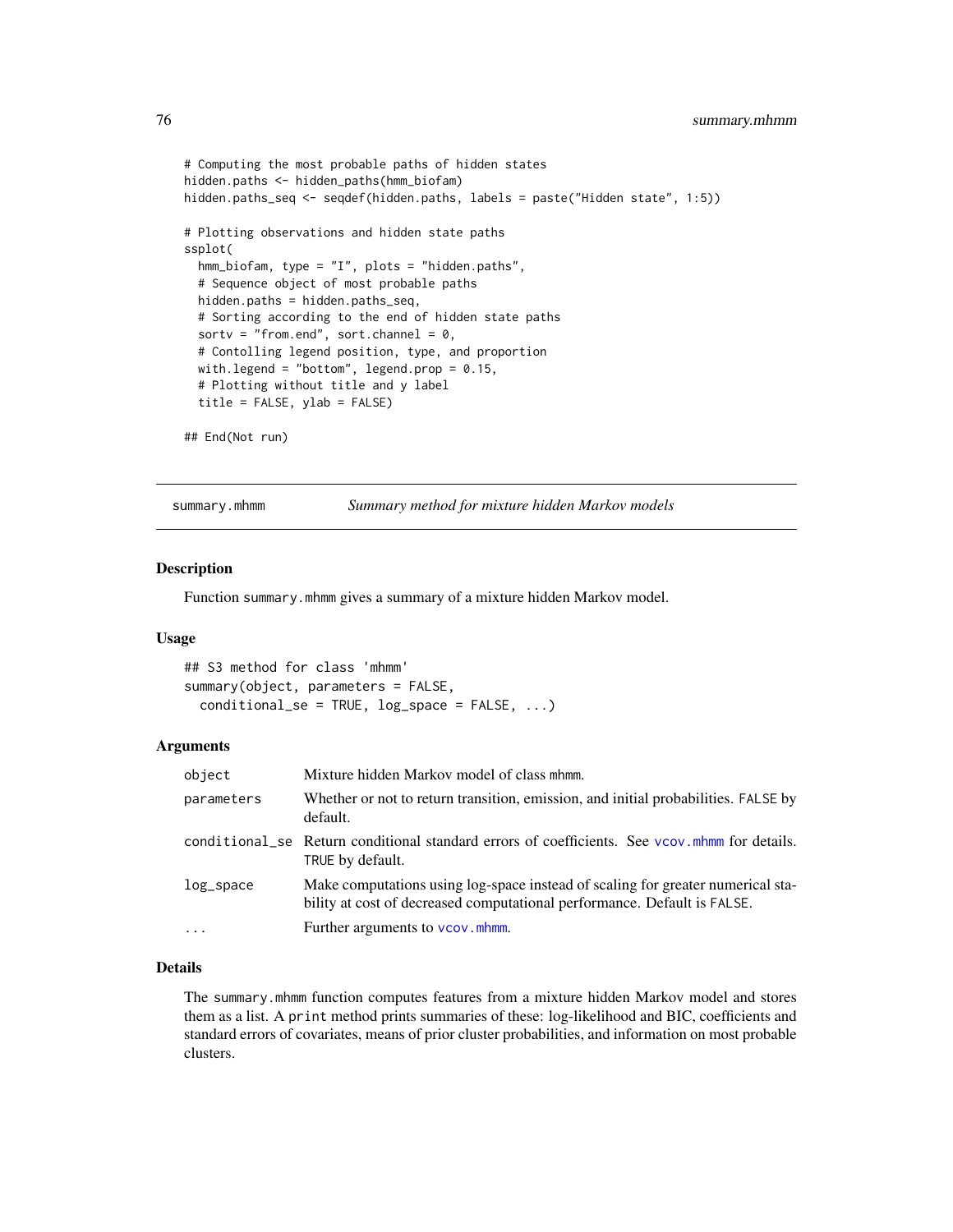#### <span id="page-76-0"></span>Value

transition\_probs Transition probabilities. Only returned if parameters = TRUE.

emission\_probs Emission probabilities. Only returned if parameters = TRUE.

initial\_probs Initial state probabilities. Only returned if parameters = TRUE.

logLik Log-likelihood.

BIC Bayesian information criterion.

most\_probable\_cluster The most probable cluster according to posterior probabilities.

coefficients Coefficients of covariates.

vcov Variance-covariance matrix of coefficients.

prior\_cluster\_probabilities Prior cluster probabilities (mixing proportions) given the covariates.

posterior\_cluster\_probabilities Posterior cluster membership probabilities.

classification\_table Cluster probabilities (columns) by the most probable cluster (rows).

# See Also

[build\\_mhmm](#page-10-0) and [fit\\_model](#page-19-0) for building and fitting mixture hidden Markov models; and [mhmm\\_biofam](#page-39-0) for information on the model used in examples.

# Examples

```
# Loading mixture hidden Markov model (mhmm object)
# of the biofam data
data("mhmm_biofam")
# Model summary
```
summary(mhmm\_biofam)

trim\_model *Trim Small Probabilities of Hidden Markov Model*

# **Description**

Function trim\_model tries to set small insignificant probabilities to zero without decreasing the likelihood.

#### Usage

```
trim_model(model, maxit = 0, return_loglik = FALSE, zerotol = 1e-08,
 verbose = TRUE, ...)
```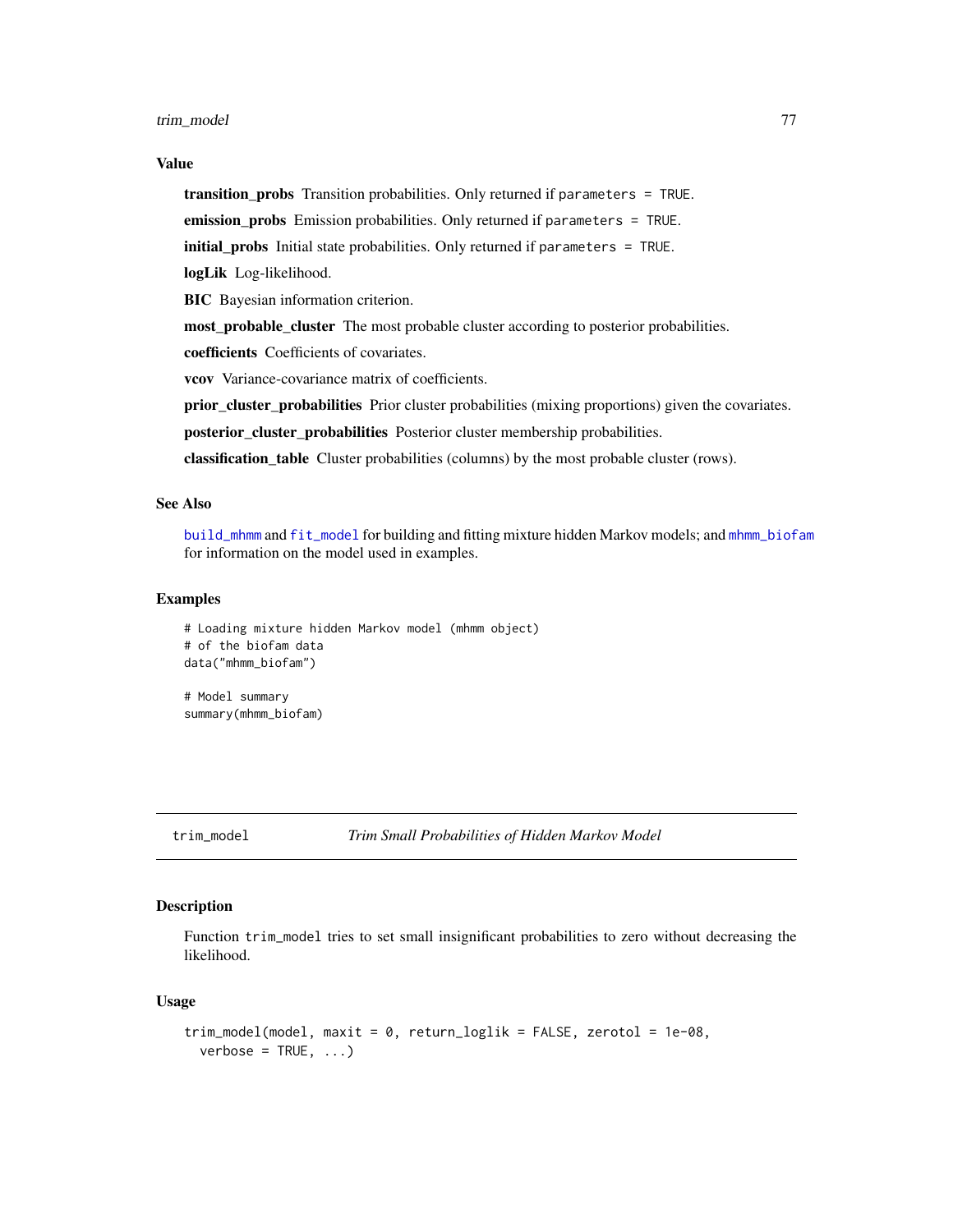# <span id="page-77-1"></span>Arguments

| model         | Model of class hmm or mhmm for which trimming is performed.                                                                                                   |
|---------------|---------------------------------------------------------------------------------------------------------------------------------------------------------------|
| maxit         | Number of iterations. After zeroing small values, the model is refitted, and this<br>is repeated until there is nothing to trim or maxit iterations are done. |
| return_loglik | Return the log-likelihood of the trimmed model together with the model object.<br>The default is FALSE.                                                       |
| zerotol       | Values smaller than this are trimmed to zero.                                                                                                                 |
| verbose       | Print results of trimming. The default is TRUE.                                                                                                               |
| $\cdots$      | Further parameters passed on to fit_model.                                                                                                                    |
|               |                                                                                                                                                               |

## See Also

[build\\_hmm](#page-3-0) and [fit\\_model](#page-19-0) for building and fitting hidden Markov models; and [hmm\\_biofam](#page-32-0) for information on the model used in the example.

# Examples

data("hmm\_biofam")

```
# Testing if changing parameter values smaller than 1e-03 to zero
# leads to improved log-likelihood.
hmm_trim <- trim_model(hmm_biofam, zerotol = 1e-03, maxit = 10)
```
<span id="page-77-0"></span>

| vcov.mhmm | Variance-Covariance Matrix for Coefficients of Covariates of Mixture |
|-----------|----------------------------------------------------------------------|
|           | Hidden Markov Model                                                  |

# Description

Returns the asymptotic covariances matrix of maximum likelihood estimates of the coefficients corresponding to the explanatory variables of the model.

## Usage

```
## S3 method for class 'mhmm'
vcov(object, conditional = TRUE, threads = 1,
  log_space = FALSE, ...)
```
## Arguments

| object      | Object of class mhmm.                                                                                                                                       |
|-------------|-------------------------------------------------------------------------------------------------------------------------------------------------------------|
| conditional | If TRUE (default), the standard errors are computed conditional on other model<br>parameters. See details.                                                  |
| threads     | Number of threads to use in parallel computing. Default is 1.                                                                                               |
| log_space   | Make computations using log-space instead of scaling for greater numerical sta-<br>bility at cost of decreased computational performance. Default is FALSE. |
| .           | Additional arguments to function jacobian of numDeriv package.                                                                                              |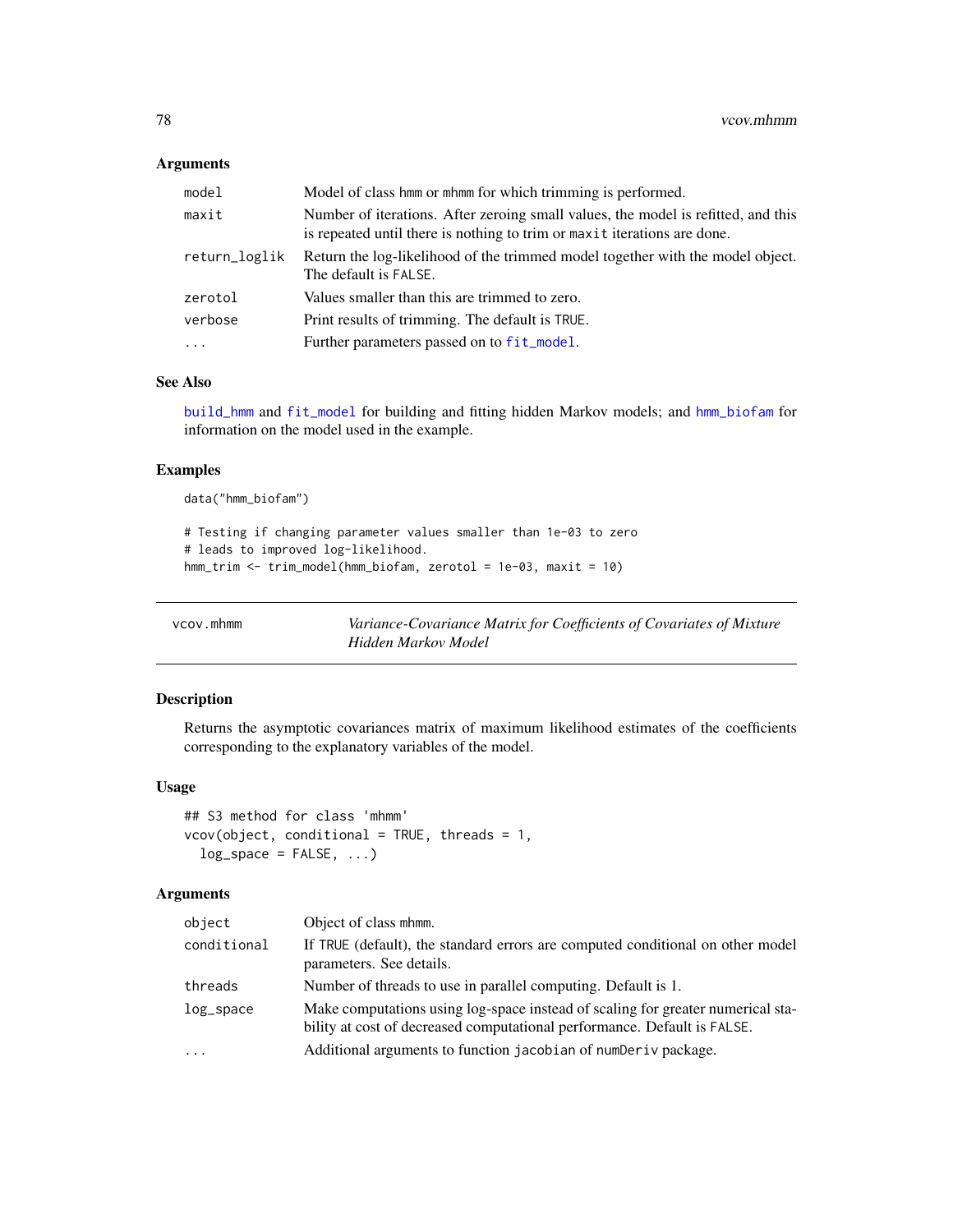#### vcov.mhmm 79

## Details

The conditional standard errors are computed using analytical formulas by assuming that the coefficient estimates are not correlated with other model parameter estimates (or that the other parameters are assumed to be fixed). This often underestimates the true standard errors, but is substantially faster approach for preliminary analysis. The non-conditional standard errors are based on the numerical approximation of the full Hessian of the coefficients and the model parameters corresponding to nonzero probabilities. Computing the non-conditional standard errors can be slow for large models as the Jacobian of analytical gradients is computed using finite difference approximation.

## Value

Matrix containing the variance-covariance matrix of coefficients.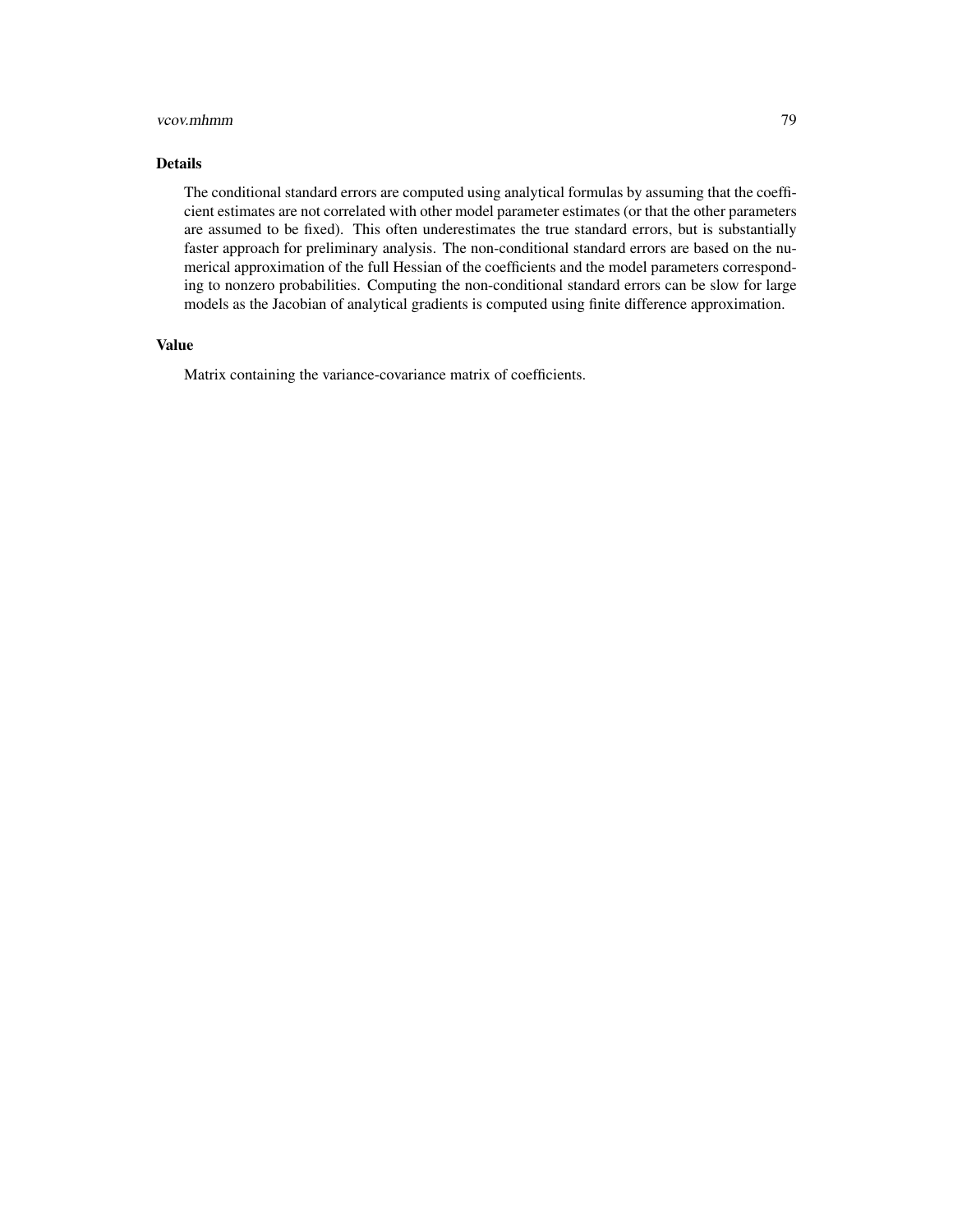# Index

∗Topic datasets biofam3c, [3](#page-2-1) colorpalette, [19](#page-18-1) hmm\_biofam, [33](#page-32-1) hmm\_mvad, [35](#page-34-0) mhmm biofam, [40](#page-39-1) mhmm\_mvad, [44](#page-43-0) alphabet, *[61](#page-60-1)* alphabet *(*seqdef*)*, [61](#page-60-1) biofam, *[3,](#page-2-1) [4](#page-3-1)*, *[33](#page-32-1)*, *[35](#page-34-0)*, *[41](#page-40-0)*, *[43](#page-42-0)* biofam3c, [3,](#page-2-1) *[35](#page-34-0)*, *[43](#page-42-0)*, *[70](#page-69-0)*, *[75](#page-74-0)* build\_hmm, [4,](#page-3-1) *[23](#page-22-0)*, *[35](#page-34-0)[–37](#page-36-0)*, *[39](#page-38-0)*, *[50,](#page-49-0) [51](#page-50-0)*, *[60](#page-59-0)*, *[64,](#page-63-0) [65](#page-64-0)*, *[70](#page-69-0)*, *[75](#page-74-0)*, *[78](#page-77-1)* build\_lcm, [8,](#page-7-0) *[23](#page-22-0)*, *[54](#page-53-0)*, *[65](#page-64-0)* build\_mhmm, [11,](#page-10-1) *[23](#page-22-0)*, *[38](#page-37-0)*, *[43](#page-42-0)*, *[45](#page-44-0)*, *[49](#page-48-0)*, *[54](#page-53-0)*, *[56](#page-55-0)*, *[60](#page-59-0)*, *[65,](#page-64-0) [66](#page-65-0)*, *[77](#page-76-0)* build\_mm, [15,](#page-14-0) *[23](#page-22-0)*, *[50](#page-49-0)*, *[65](#page-64-0)* build\_mmm, [17,](#page-16-0) *[23](#page-22-0)*, *[54](#page-53-0)*, *[65](#page-64-0)* cmdscale, *[47](#page-46-0)*, *[68](#page-67-1)*, *[73](#page-72-0)* colorpalette, [19,](#page-18-1) *[48,](#page-47-0) [49](#page-48-0)*, *[58](#page-57-0)*, *[69](#page-68-0)*, *[74](#page-73-0)* estimate\_coef, [20](#page-19-1) fit\_hmm *(*seqHMM-deprecated*)*, [62](#page-61-0) fit\_mhmm *(*seqHMM-deprecated*)*, [62](#page-61-0) fit\_model, *[6](#page-5-0)*, *[9](#page-8-0)*, *[13](#page-12-0)*, *[16](#page-15-0)*, *[18](#page-17-0)*, [20,](#page-19-1) *[35–](#page-34-0)[39](#page-38-0)*, *[43](#page-42-0)*, *[45](#page-44-0)*, *[49](#page-48-0)*, *[51](#page-50-0)*, *[56](#page-55-0)*, *[60](#page-59-0)*, *[64](#page-63-0)*, *[66](#page-65-0)*, *[70](#page-69-0)*, *[75](#page-74-0)*, *[77,](#page-76-0) [78](#page-77-1)* formula, *[8](#page-7-0)*, *[12](#page-11-0)*, *[17](#page-16-0)*, *[66](#page-65-0)* forward\_backward, [29](#page-28-0) gridplot, [30,](#page-29-1) *[57](#page-56-1)*, *[68](#page-67-1)*, *[70](#page-69-0)*, *[75](#page-74-0)* hidden\_paths, [32,](#page-31-1) *[46](#page-45-0)*, *[49](#page-48-0)*, *[68](#page-67-1)*, *[70](#page-69-0)*, *[72](#page-71-0)*, *[75](#page-74-0)* hmm\_biofam, *[33](#page-32-1)*, [33,](#page-32-1) *[39](#page-38-0)*, *[51](#page-50-0)*, *[70](#page-69-0)*, *[75](#page-74-0)*, *[78](#page-77-1)* hmm\_mvad, [35,](#page-34-0) *[51](#page-50-0)* igraph.plotting, *[50](#page-49-0)*, *[55](#page-54-0)*

layout\_, *[50](#page-49-0)*, *[54](#page-53-0)*

logLik.hmm, [37](#page-36-0) logLik.mhmm, [37](#page-36-0) mc\_to\_sc, [38,](#page-37-0) *[40](#page-39-1)*, *[50,](#page-49-0) [51](#page-50-0)*, *[54](#page-53-0)* mc\_to\_sc\_data, [39](#page-38-0) menu, *[46](#page-45-0)*, *[54](#page-53-0)* mhmm\_biofam, [40,](#page-39-1) *[56](#page-55-0)*, *[60](#page-59-0)*, *[77](#page-76-0)* mhmm\_mvad, [44,](#page-43-0) *[56](#page-55-0)* mssplot, *[23](#page-22-0)*, *[33](#page-32-1)*, [46](#page-45-0) mvad, *[35,](#page-34-0) [36](#page-35-0)*, *[44,](#page-43-0) [45](#page-44-0)* nloptr, *[21,](#page-20-0) [22](#page-21-0)*, *[62,](#page-61-0) [63](#page-62-0)* par, *[50](#page-49-0)*, *[55](#page-54-0)* plot.hmm, *[6](#page-5-0)*, *[16](#page-15-0)*, *[23](#page-22-0)*, [49](#page-48-0) plot.igraph, *[51](#page-50-0)*, *[56](#page-55-0)* plot.mhmm, *[9](#page-8-0)*, *[13](#page-12-0)*, *[18](#page-17-0)*, *[23](#page-22-0)*, *[49](#page-48-0)*, [53](#page-52-0) plot.ssp, *[31](#page-30-0)*, [57,](#page-56-1) *[68](#page-67-1)*, *[70](#page-69-0)*, *[75](#page-74-0)* plot.stslist, *[47](#page-46-0)*, *[68](#page-67-1)*, *[73](#page-72-0)* plot\_colors, *[19](#page-18-1)*, [58](#page-57-0) posterior\_probs, [59](#page-58-0) print.hmm, [59](#page-58-0) print.mhmm *(*print.hmm*)*, [59](#page-58-0) print.summary.mhmm *(*print.hmm*)*, [59](#page-58-0) separate\_mhmm, *[9](#page-8-0)*, *[13](#page-12-0)*, *[18](#page-17-0)*, *[23](#page-22-0)*, [60](#page-59-0) seqdef, *[5](#page-4-0)*, *[8](#page-7-0)*, *[11](#page-10-1)*, *[16,](#page-15-0) [17](#page-16-0)*, *[33](#page-32-1)*, *[39,](#page-38-0) [40](#page-39-1)*, *[47,](#page-46-0) [48](#page-47-0)*, *[61](#page-60-1)*, [61,](#page-60-1) *[64](#page-63-0)*, *[66](#page-65-0)*, *[68](#page-67-1)[–70](#page-69-0)*, *[72](#page-71-0)[–74](#page-73-0)* seqHMM, [61](#page-60-1) seqHMM-deprecated, [62](#page-61-0) seqHMM-deprecated-package *(*seqHMM-deprecated*)*, [62](#page-61-0)

seqHMM-package *(*seqHMM*)*, [61](#page-60-1) seqIplot, *[33](#page-32-1)* seqplot, *[46](#page-45-0)*, *[48](#page-47-0)*, *[51](#page-50-0)*, *[56](#page-55-0)*, *[68](#page-67-1)*, *[70](#page-69-0)*, *[73,](#page-72-0) [74](#page-73-0)* seqstatf, *[61](#page-60-1)* seqstatf *(*seqdef*)*, [61](#page-60-1) simulate\_emission\_probs *(*simulate\_initial\_probs*)*, [65](#page-64-0) simulate\_hmm, [64,](#page-63-0) *[66](#page-65-0)*